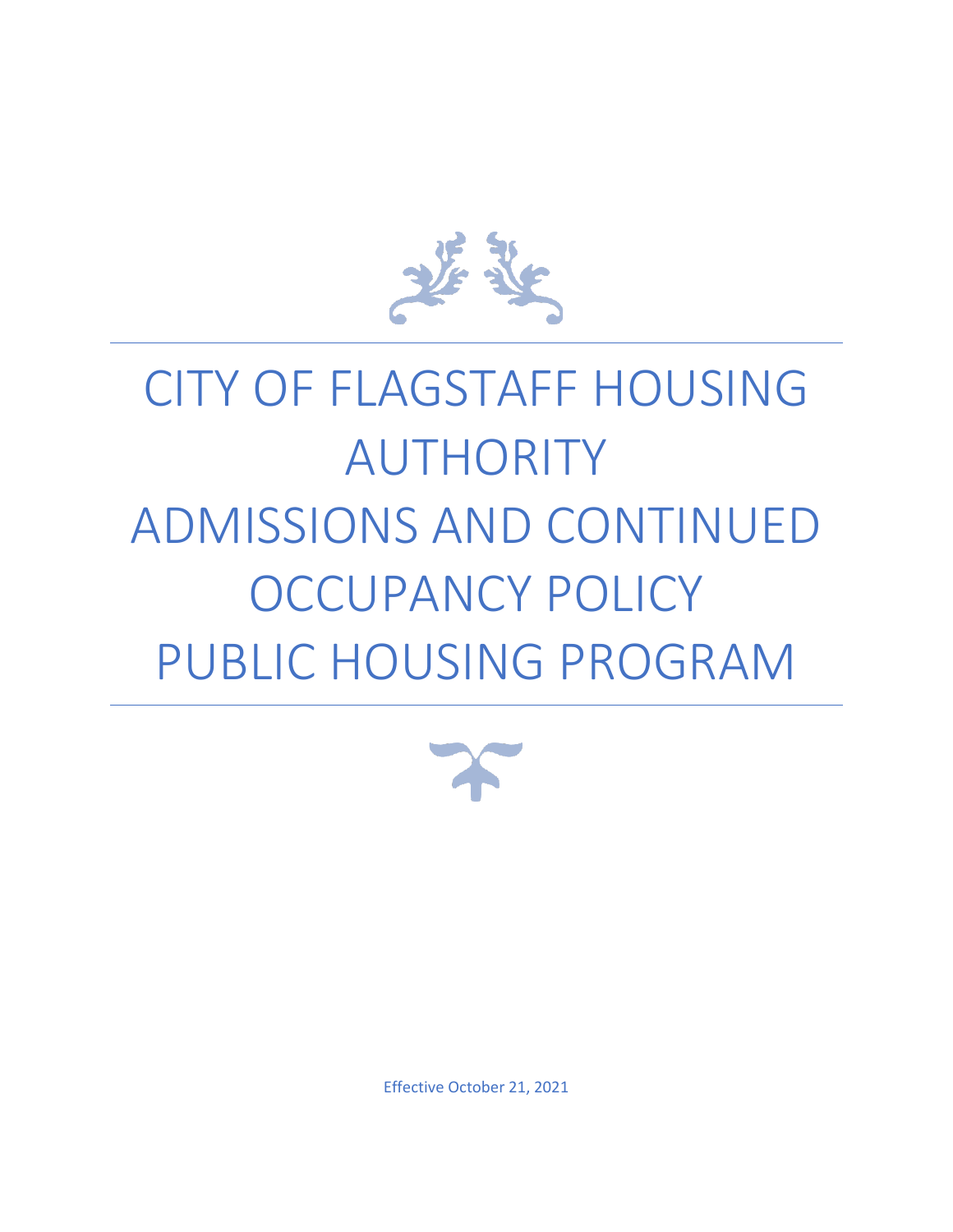| $\mathbf{1}$   |       |                                                                            |  |
|----------------|-------|----------------------------------------------------------------------------|--|
|                | 1.1   |                                                                            |  |
|                | 1.2   |                                                                            |  |
|                | 1.3   |                                                                            |  |
|                | 1.4   |                                                                            |  |
|                | 1.5   |                                                                            |  |
|                | 1.6   |                                                                            |  |
|                | 1.7   |                                                                            |  |
|                | 1.8   |                                                                            |  |
|                | 1.9   |                                                                            |  |
|                | 1.10  |                                                                            |  |
|                | 1.11  |                                                                            |  |
|                | 1.12  |                                                                            |  |
|                | 1.13  |                                                                            |  |
|                | 1.14  |                                                                            |  |
|                | 1.15  |                                                                            |  |
|                | 1.16  |                                                                            |  |
| $\overline{2}$ |       | Eligibility For Admission, Suitability for Tenancy, and Grounds for Denial |  |
|                | 2.1   |                                                                            |  |
|                | 2.2   |                                                                            |  |
|                | 2.2.1 |                                                                            |  |
|                |       |                                                                            |  |
|                | 2.2.3 |                                                                            |  |
|                | 2.2.4 |                                                                            |  |
|                | 2.2.5 |                                                                            |  |
|                | 2.2.6 |                                                                            |  |
|                | 2.3   |                                                                            |  |
|                | 2.3.1 |                                                                            |  |
|                | 2.4   |                                                                            |  |
|                | 2.4.1 |                                                                            |  |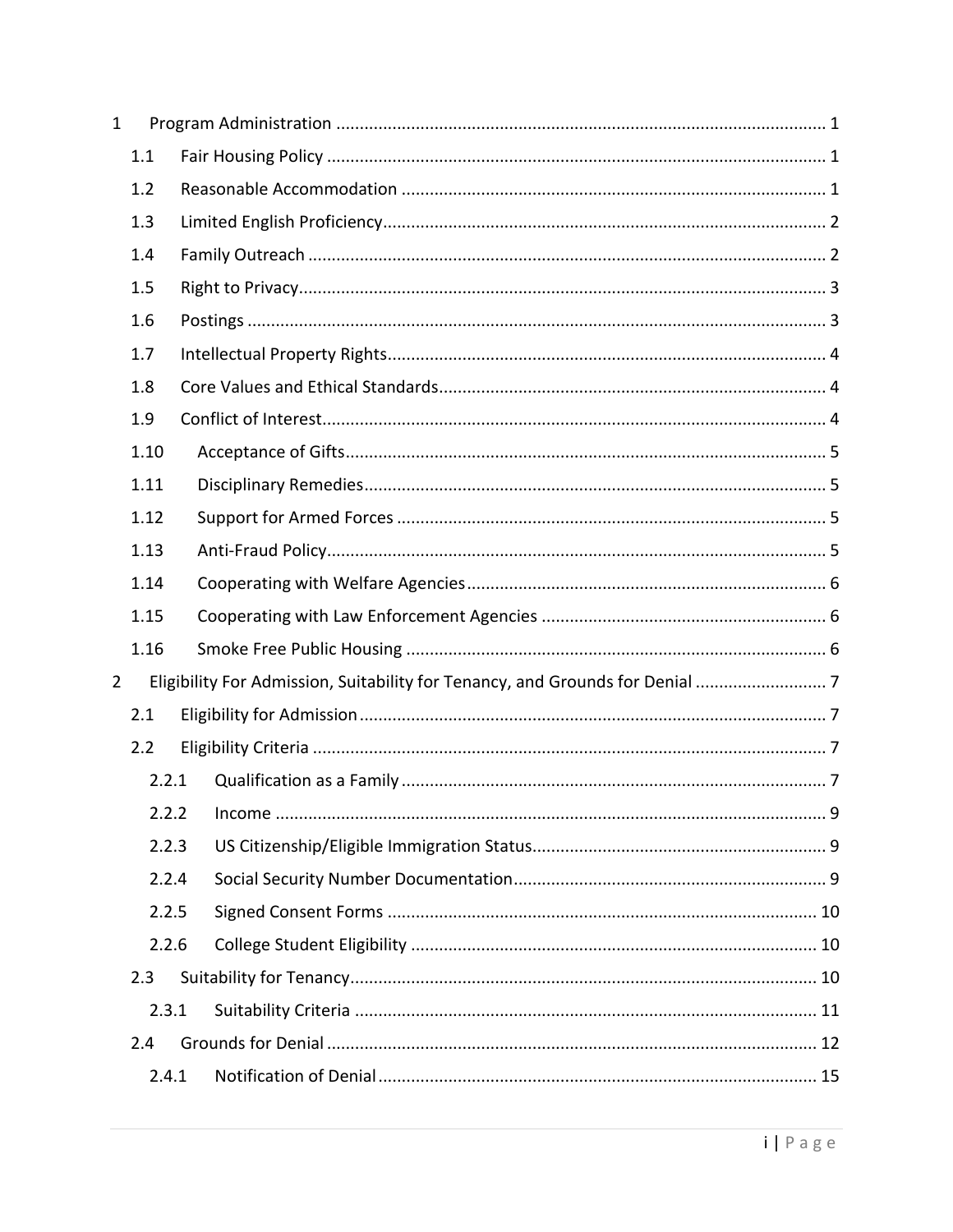|   | 2.5 |       |         |                                                                                  |  |
|---|-----|-------|---------|----------------------------------------------------------------------------------|--|
|   |     | 2.5.1 |         |                                                                                  |  |
| 3 |     |       |         |                                                                                  |  |
|   | 3.1 |       |         |                                                                                  |  |
|   |     | 3.1.1 |         |                                                                                  |  |
|   | 3.2 |       |         |                                                                                  |  |
|   |     | 3.2.1 |         |                                                                                  |  |
|   |     |       | 3.2.1.1 |                                                                                  |  |
|   |     |       | 3.2.1.2 |                                                                                  |  |
|   |     |       | 3.2.1.3 |                                                                                  |  |
|   |     |       | 3.2.1.4 |                                                                                  |  |
|   |     | 3.2.2 |         |                                                                                  |  |
|   |     | 3.2.3 |         |                                                                                  |  |
|   |     | 3.2.4 |         | Preference suspension for victims of a federally declared disaster 21            |  |
|   | 3.3 |       |         |                                                                                  |  |
|   |     | 3.3.1 |         |                                                                                  |  |
|   |     |       | 3.3.1.1 |                                                                                  |  |
|   |     |       | 3.3.1.2 |                                                                                  |  |
|   |     | 3.3.2 |         |                                                                                  |  |
|   |     | 3.3.3 |         |                                                                                  |  |
|   |     |       | 3.3.3.1 |                                                                                  |  |
|   | 3.4 |       |         |                                                                                  |  |
|   |     |       | 3.4.1.1 | Credit for Admissions to the CFHA Section 8 Housing Choice Voucher Program<br>25 |  |
| 4 |     |       |         |                                                                                  |  |
|   |     | 4.1.1 |         |                                                                                  |  |
|   |     | 4.1.2 |         |                                                                                  |  |
|   |     | 4.1.3 |         |                                                                                  |  |
|   |     | 4.1.4 |         |                                                                                  |  |
|   |     | 4.1.5 |         |                                                                                  |  |
|   | 4.2 |       |         |                                                                                  |  |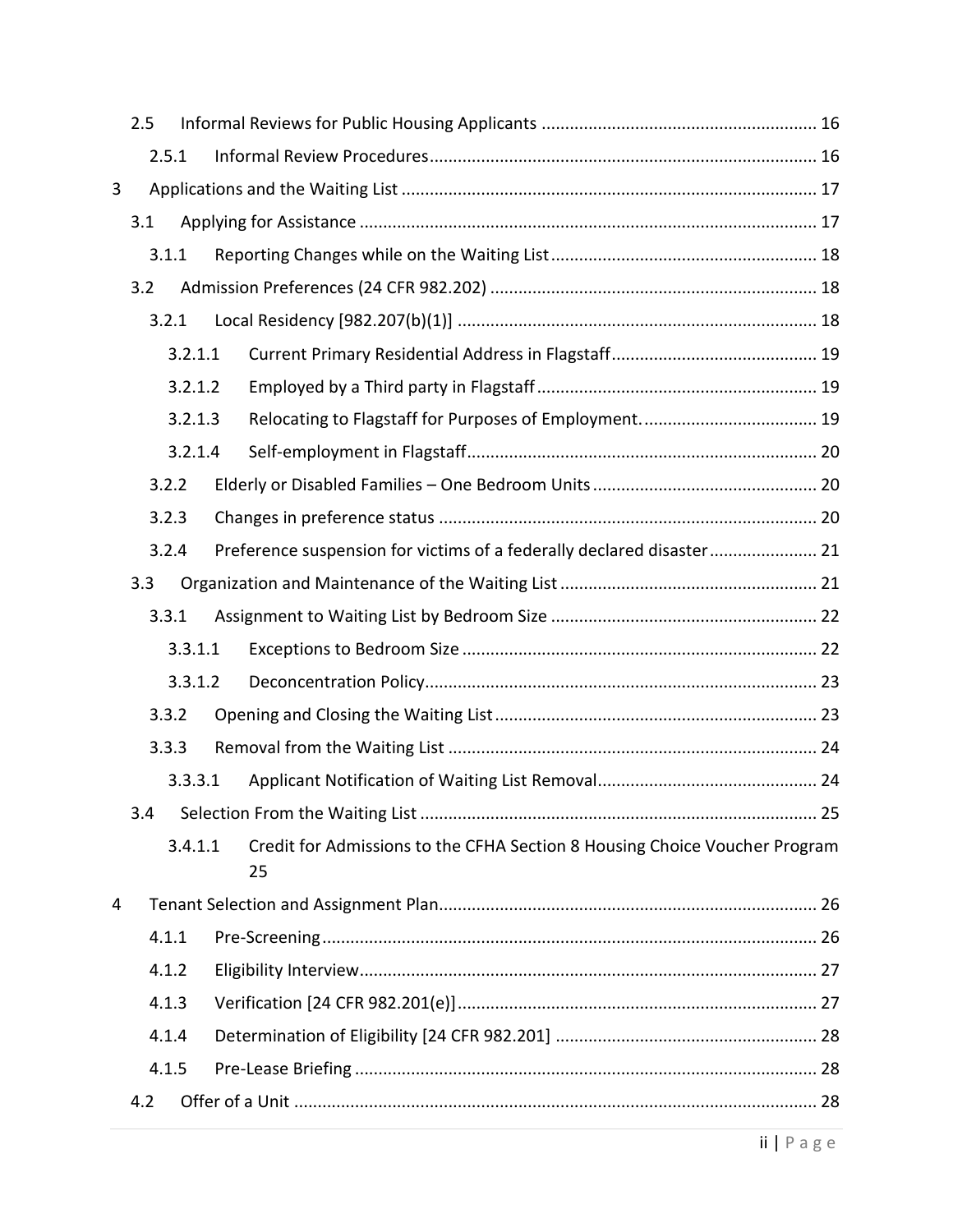|   |     | 4.2.1   |                                                                                    |  |
|---|-----|---------|------------------------------------------------------------------------------------|--|
|   |     | 4.2.2   |                                                                                    |  |
|   |     | 4.2.3   |                                                                                    |  |
|   |     | 4.2.3.1 |                                                                                    |  |
|   |     | 4.2.4   |                                                                                    |  |
|   |     | 4.2.4.1 |                                                                                    |  |
| 5 |     |         |                                                                                    |  |
|   | 5.1 |         |                                                                                    |  |
|   |     | 5.1.1   |                                                                                    |  |
|   |     | 5.1.2   |                                                                                    |  |
|   |     | 5.1.3   | Income Resulting from Welfare Program Requirements (Imputed Welfare) [5.615]<br>33 |  |
|   |     | 5.1.4   |                                                                                    |  |
|   |     | 5.1.5   |                                                                                    |  |
|   |     | 5.1.6   |                                                                                    |  |
|   | 5.2 |         |                                                                                    |  |
| 6 |     |         |                                                                                    |  |
|   | 6.1 |         |                                                                                    |  |
|   |     | 6.1.1   |                                                                                    |  |
|   |     | 6.1.2   |                                                                                    |  |
|   |     | 6.1.3   |                                                                                    |  |
|   |     |         |                                                                                    |  |
|   |     | 6.1.3.2 |                                                                                    |  |
|   |     | 6.1.4   |                                                                                    |  |
|   |     | 6.1.5   |                                                                                    |  |
|   | 6.2 |         |                                                                                    |  |
|   | 6.3 |         |                                                                                    |  |
|   |     | 6.3.1   |                                                                                    |  |
|   |     | 6.3.2   |                                                                                    |  |
|   | 6.4 |         |                                                                                    |  |
|   | 6.5 |         |                                                                                    |  |
|   |     |         |                                                                                    |  |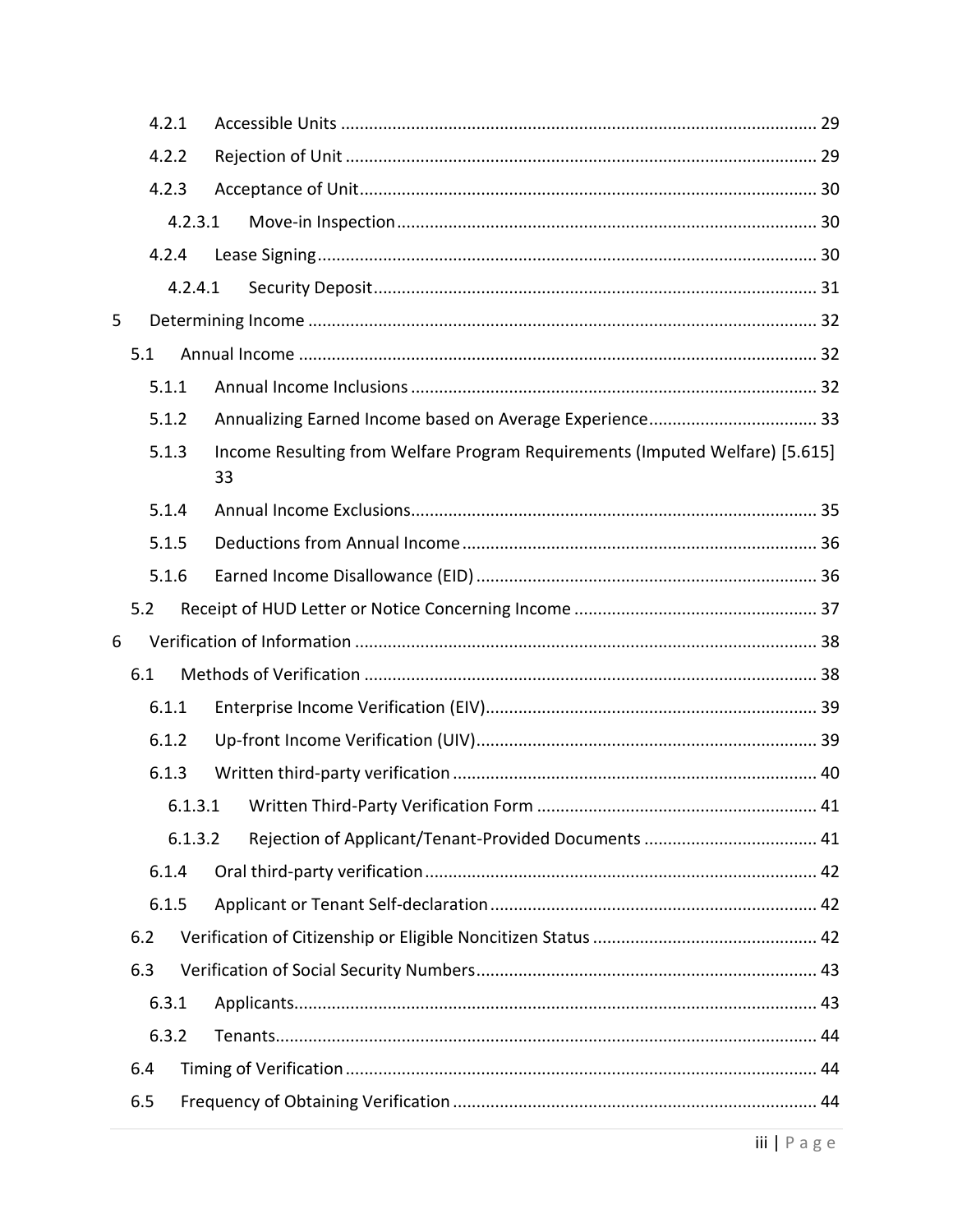| 7 |       |         |                                                                   |  |
|---|-------|---------|-------------------------------------------------------------------|--|
|   | 7.1   |         |                                                                   |  |
|   | 7.1.1 |         |                                                                   |  |
|   | 7.1.2 |         |                                                                   |  |
|   | 7.1.3 |         |                                                                   |  |
|   | 7.1.4 |         |                                                                   |  |
|   | 7.2   |         |                                                                   |  |
|   | 7.2.1 |         |                                                                   |  |
|   |       | 7.2.1.1 | Utility Monitoring, Excess Consumption and High Utility Costs  48 |  |
|   |       | 7.2.1.2 |                                                                   |  |
|   | 7.3   |         |                                                                   |  |
|   | 7.3.1 |         |                                                                   |  |
|   | 7.4   |         |                                                                   |  |
|   | 7.4.1 |         |                                                                   |  |
|   | 7.5   |         |                                                                   |  |
|   | 7.5.1 |         |                                                                   |  |
|   | 7.5.2 |         |                                                                   |  |
| 8 |       |         |                                                                   |  |
|   | 8.1   |         |                                                                   |  |
|   | 8.2   |         |                                                                   |  |
|   | 8.3   |         |                                                                   |  |
|   | 8.3.1 |         |                                                                   |  |
|   | 8.4   |         |                                                                   |  |
|   | 8.5   |         |                                                                   |  |
|   | 8.6   |         |                                                                   |  |
|   | 8.6.1 |         |                                                                   |  |
| 9 |       |         |                                                                   |  |
|   | 9.1   |         |                                                                   |  |
|   | 9.2   |         |                                                                   |  |
|   | 9.3   |         |                                                                   |  |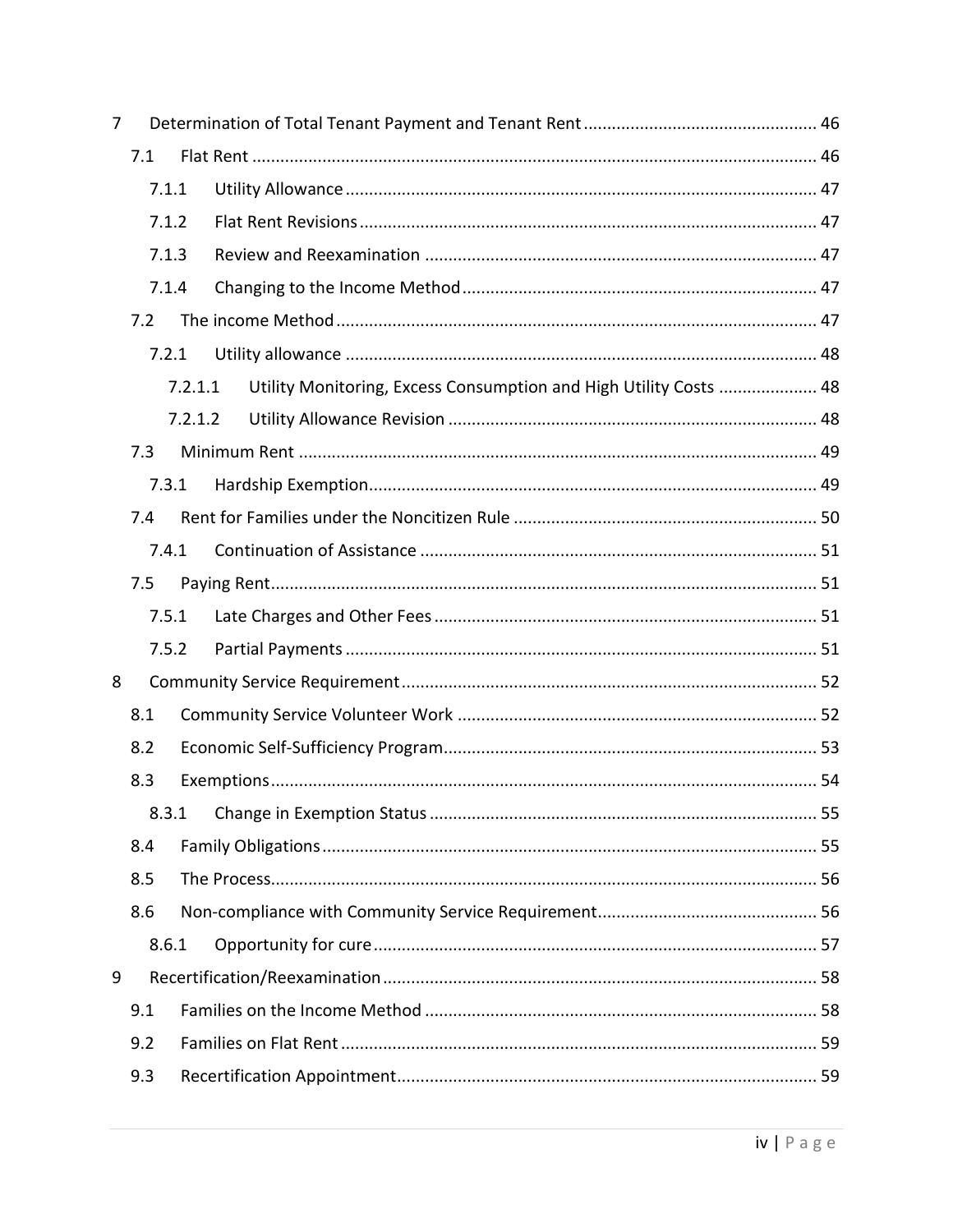| 9.4 |        |                                                                            |  |
|-----|--------|----------------------------------------------------------------------------|--|
| 9.5 |        |                                                                            |  |
|     | 9.5.1  |                                                                            |  |
|     | 9.5.2  |                                                                            |  |
| 9.6 |        |                                                                            |  |
|     | 9.6.1  | Alternate Year, Seasonal Employees and Short-term Changes in Income 62     |  |
|     | 9.6.2  |                                                                            |  |
|     |        | 9.6.2.1                                                                    |  |
|     | 9.7    |                                                                            |  |
| 9.8 |        | Effective Date of Rent Changes Due to Interim or Special Reexaminations 63 |  |
|     | 9.8.1  |                                                                            |  |
|     | 9.8.2  |                                                                            |  |
|     | 9.9    |                                                                            |  |
|     | 9.10   |                                                                            |  |
| 10  |        |                                                                            |  |
|     | 10.1   |                                                                            |  |
|     | 10.1.1 |                                                                            |  |
|     | 10.2   |                                                                            |  |
|     | 10.3   |                                                                            |  |
|     | 10.4   |                                                                            |  |
|     | 10.5   |                                                                            |  |
|     |        |                                                                            |  |
| 11  |        |                                                                            |  |
|     | 11.1   |                                                                            |  |
|     | 11.1.1 |                                                                            |  |
|     | 11.2   |                                                                            |  |
|     | 11.3   |                                                                            |  |
|     | 11.4   |                                                                            |  |
|     | 11.5   |                                                                            |  |
|     | 11.6   |                                                                            |  |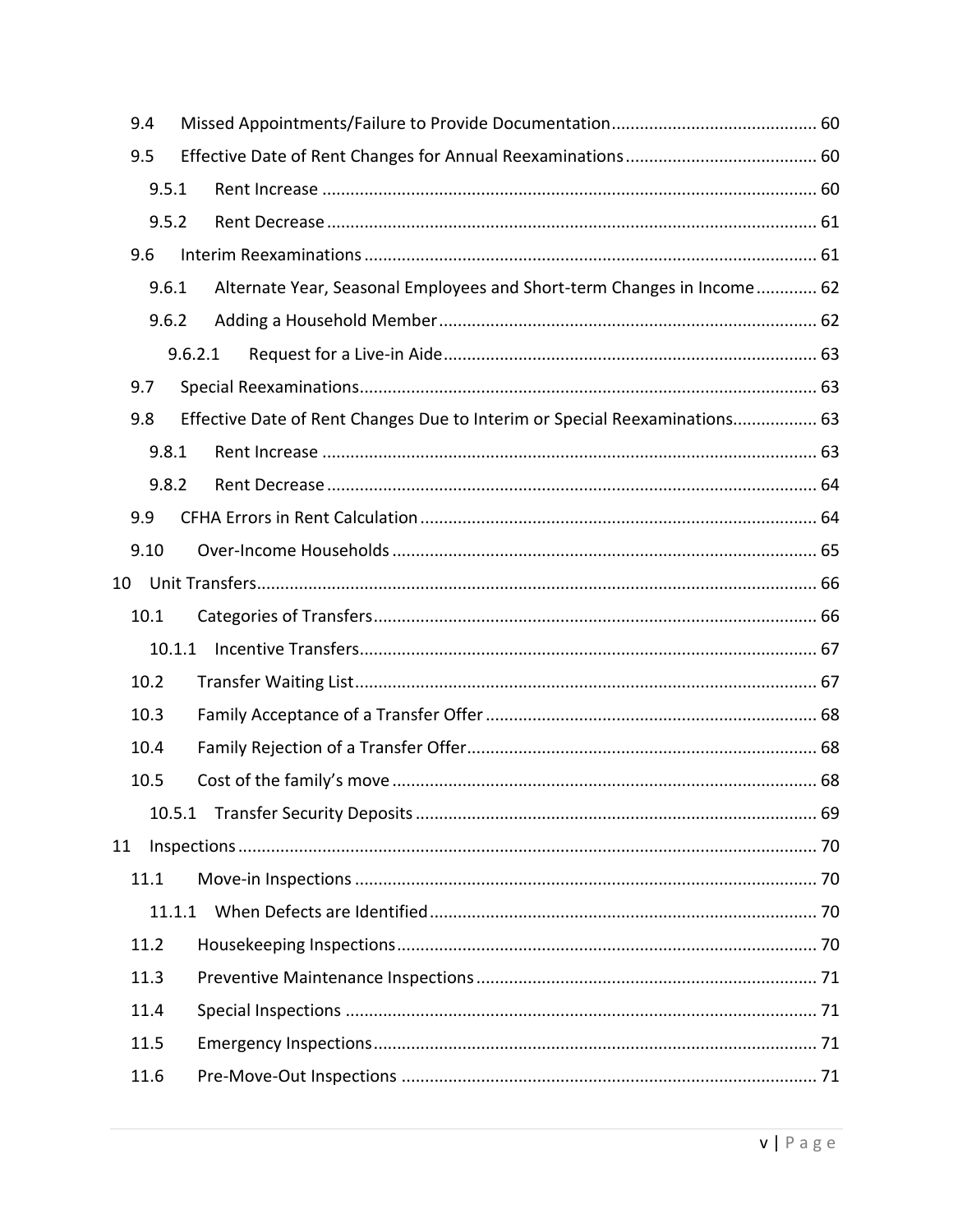| 11.7  |         |          |  |
|-------|---------|----------|--|
| 11.8  |         |          |  |
| 12    |         |          |  |
| 12.1  |         |          |  |
|       |         |          |  |
|       |         | 12.1.1.1 |  |
| 12.2  |         |          |  |
| 12.3  |         |          |  |
| 12.4  |         |          |  |
| 12.5  |         |          |  |
| 12.6  |         |          |  |
| 12.7  |         |          |  |
| 12.8  |         |          |  |
| 12.9  |         |          |  |
| 12.10 |         |          |  |
|       | 12.10.1 |          |  |
|       |         |          |  |
|       | 12.10.2 |          |  |
|       | 12.10.3 |          |  |
|       |         |          |  |
|       | 12.10.4 |          |  |
| 13    |         |          |  |
| 14    |         |          |  |
| 14.1  |         |          |  |
| 14.2  |         |          |  |
| 14.3  |         |          |  |
| 14.4  |         |          |  |
|       |         |          |  |
|       |         |          |  |
|       |         |          |  |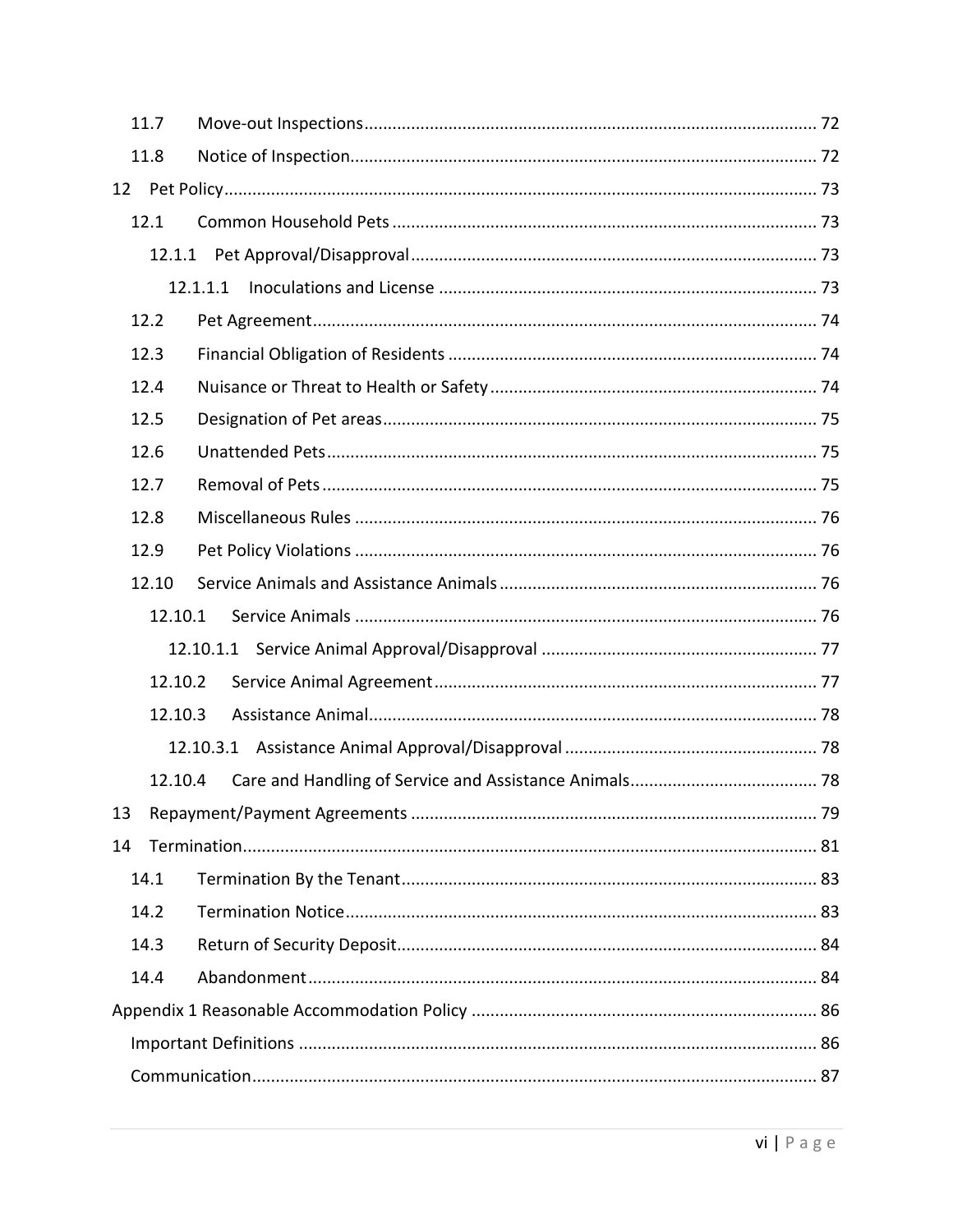| Section 8 Housing Choice Voucher and Low-income Public Housing Applicants 87            |  |
|-----------------------------------------------------------------------------------------|--|
|                                                                                         |  |
| Section 8 Housing Choice Voucher Program Participants, and Low-income Public Housing 88 |  |
|                                                                                         |  |
|                                                                                         |  |
|                                                                                         |  |
|                                                                                         |  |
|                                                                                         |  |
|                                                                                         |  |
|                                                                                         |  |
| Administrative Grievance / Informal Review and Hearing Procedures for Denied Reasonable |  |
|                                                                                         |  |
|                                                                                         |  |
|                                                                                         |  |
|                                                                                         |  |
| Verification of Domestic Violence, Dating Violence, Sexual Assault or Stalking 95       |  |
|                                                                                         |  |
|                                                                                         |  |
|                                                                                         |  |
|                                                                                         |  |
|                                                                                         |  |
| Section 8 Housing Choice Voucher, Moderate Rehabilitation and HUD-Veterans Affairs      |  |
|                                                                                         |  |
|                                                                                         |  |
|                                                                                         |  |
|                                                                                         |  |
|                                                                                         |  |
|                                                                                         |  |
|                                                                                         |  |
|                                                                                         |  |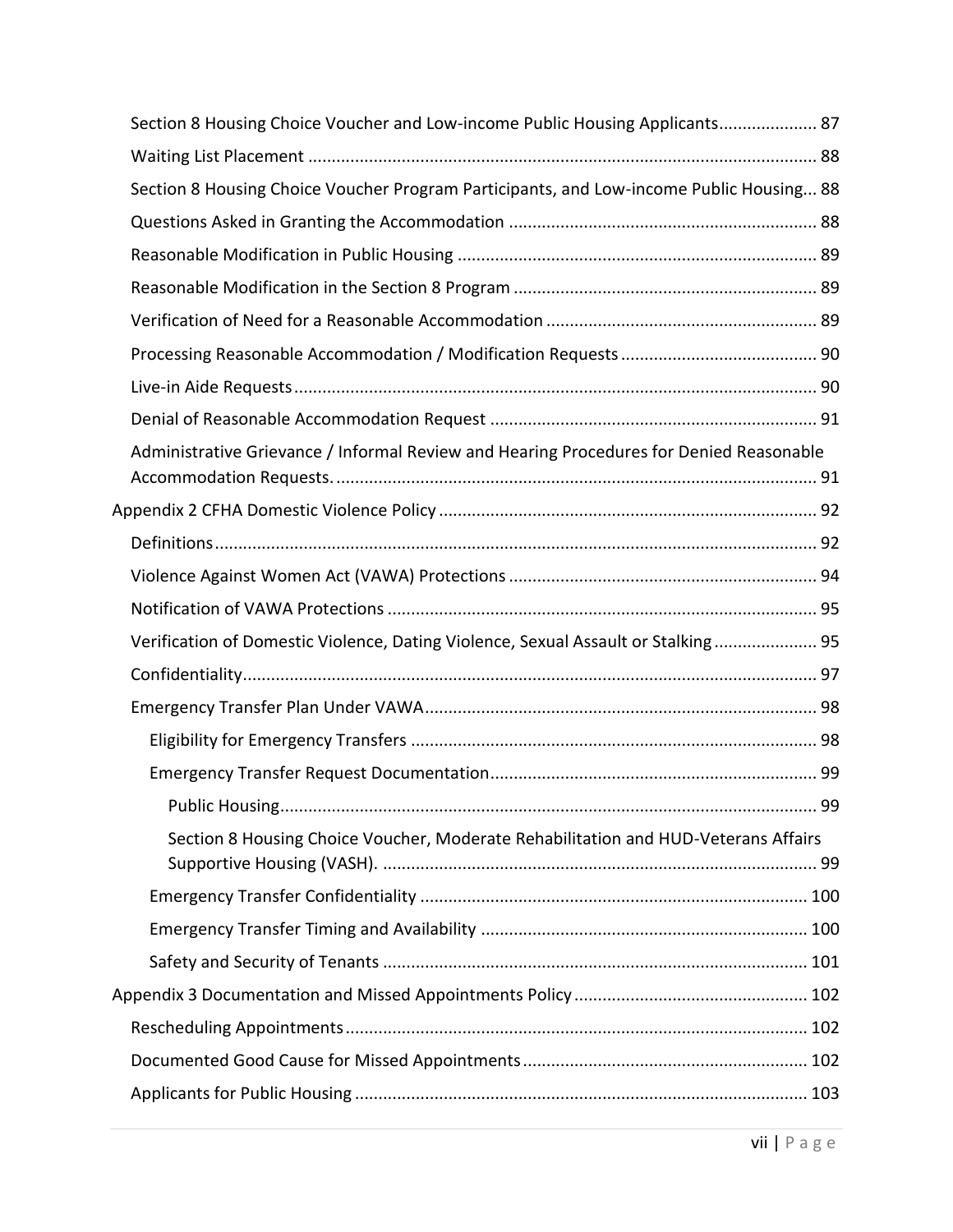| Appendix 7 CFHA Use of HUD's Enterprise Income Verification (EIV) System 115 |  |
|------------------------------------------------------------------------------|--|
|                                                                              |  |
|                                                                              |  |
|                                                                              |  |
|                                                                              |  |
|                                                                              |  |
|                                                                              |  |
| Enterprise Income Verification (EIV) System Policies and Procedures  118     |  |
|                                                                              |  |
|                                                                              |  |
|                                                                              |  |
|                                                                              |  |
|                                                                              |  |
|                                                                              |  |
|                                                                              |  |
| Appendix 8 FLAGSTAFF Housing Authority Record Retention Schedule 121         |  |
|                                                                              |  |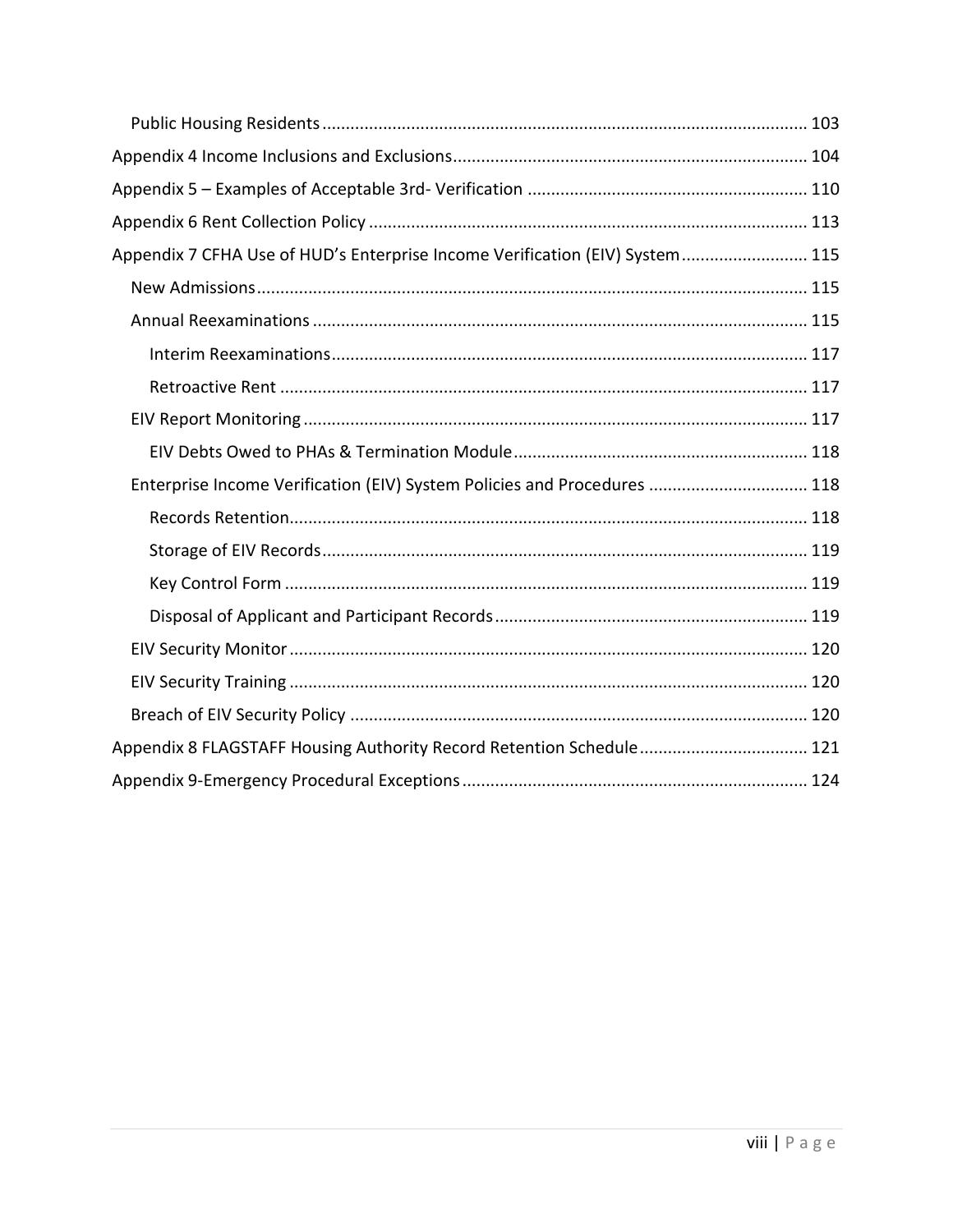# <span id="page-9-0"></span>1 PROGRAM ADMINISTRATION

#### <span id="page-9-1"></span>**1.1 FAIR HOUSING POLICY**

The CFHA will comply fully with all Federal, State, and local nondiscrimination laws; the Americans with Disabilities Act; and affirmatively further fair housing under the U. S. Department of Housing and Urban Development regulations governing Fair Housing and Equal Opportunity.

The CFHA will not deny any family or individual the equal opportunity to apply for and receive assistance in any of its programs on the basis of race, color, sex, religion, national or ethnic origin, familial status, disability, actual or perceived sexual orientation, gender identity or marital status.

To further the CFHA commitment to full compliance with applicable Civil Rights laws, the CFHA will provide Federal/ State/ local information to pre-applicants/applicants/tenants of the Public Housing Program regarding discrimination and any recourse available to them if they believe they may be victims of discrimination. All applicable Fair Housing Information and Discrimination Complaint Forms will be made available at the CFHA office and will be available upon request. In addition, all written information and advertisements will contain the appropriate Equal Opportunity language and logo.

The CFHA will assist any family that believes they have suffered illegal discrimination by providing copies of the appropriate housing discrimination forms, assisting with form completion if requested, and providing the address of the nearest HUD Office of Fair Housing and Equal Opportunity. Affected applicants and participants may call the toll-free number for the Housing Discrimination Hotline: 1-800-669-9777, or the Federal Information Relay Service at (800) 887-8339.

The CFHA does not discriminate on the basis of handicapped status in the admission or access to, or treatment or employment in, its federally assisted programs and activities. The CFHA 504 Coordinator may be reached at 928-213-2753.

#### <span id="page-9-2"></span>**1.2 REASONABLE ACCOMMODATION**

Sometimes people with disabilities may need a reasonable accommodation in order to take full advantage of the CFHA housing programs and related services. When such accommodations are granted, they do not confer special treatment or advantage for the person with a disability;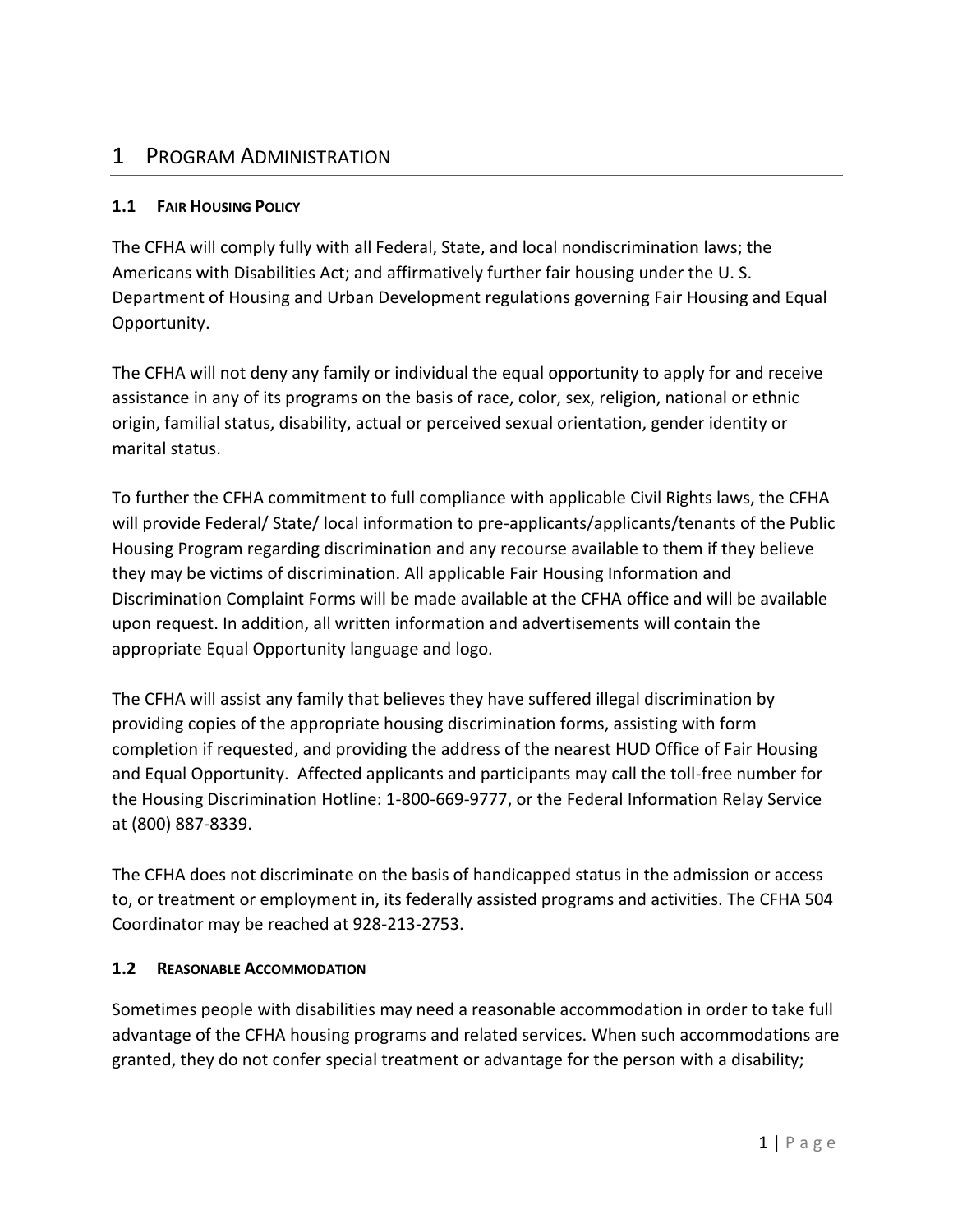rather, they make the program fully accessible to them in a way that would otherwise not be possible due to their disability.

Because disabilities are not always apparent, the CFHA will ensure that all applicants/ participants are aware of the opportunity to request reasonable accommodations.

The CFHA reasonable accommodation policy (Appendix 1) describes how people can request accommodations and the guidelines the CFHA will follow in determining whether it is reasonable to provide a requested accommodation, on a case-by-case basis.

#### <span id="page-10-0"></span>**1.3 LIMITED ENGLISH PROFICIENCY**

The CFHA will take reasonable steps to assist people with Limited English Proficiency (LEP) by assessing the need of LEP persons using the four factors described in the January 22, 2007 Final Guidance to Federal Financial Assistance Recipients Regarding Title VI Prohibition Against National Origin Discrimination Affecting Limited English Proficient Persons. The CFHA will balance these factors in deciding how to proceed:

- 1. The number or proportion of LEP persons served or likely to be encountered in the eligible service area;
- 2. The frequency with which LEP individuals come in contact with the program;
- 3. The nature and importance of the program, activity, or service provided by the program; and
- 4. The resources available to the CFHA and costs.

Based on this required analysis, the CFHA may or may not prepare a Language Access Plan (LAP). If a LAP is needed, the guidance outlined in the above referenced Notice will be utilized.

The CFHA will endeavor to have bilingual staff or access to people who speak languages other than English, will make use of translation technology for unscheduled encounters to the extent possible, and will utilize multilingual "I speak" cards to the maximum degree possible.

#### <span id="page-10-1"></span>**1.4 FAMILY OUTREACH**

To develop a waiting list that is representative of our low-income community, including attracting individuals and families least likely to apply for the Public Housing Program, the CFHA will: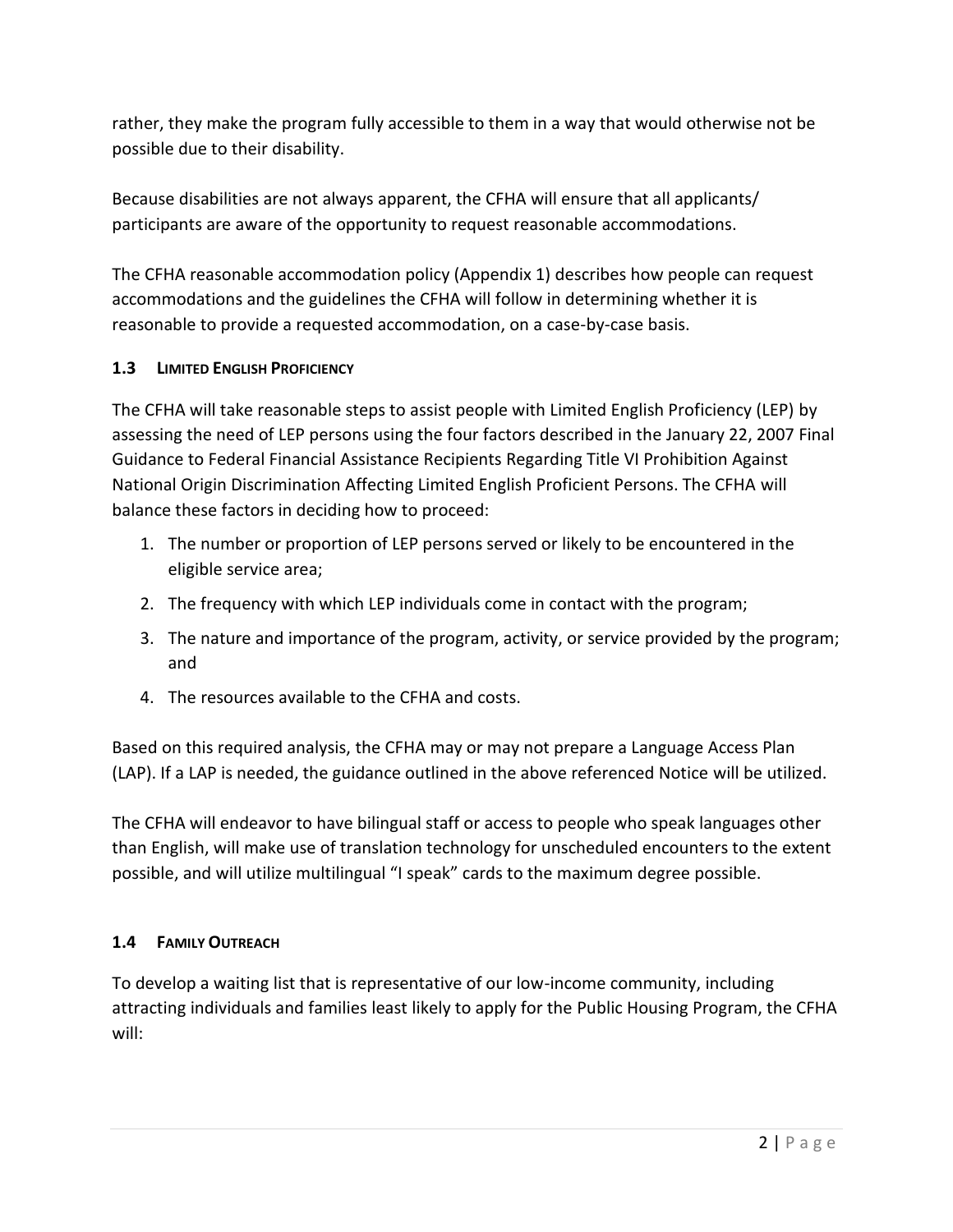- 1. Publicize information about the availability of and nature of the Public Housing Program for extremely low-income, very low and low-income families in a newspaper of general circulation, minority media, and by other suitable means;
- 2. Distribute fact sheets to the broadcasting media and initiate personal contacts with members of the news media and community service personnel;
- 3. Utilize public service announcements, when available.
- 4. Communicate the status of program availability, program eligibility factors and guidelines to community service providers so they can make proper referrals for the Public Housing Program;
- 5. Develop partnerships with community agencies who may assist potential applicants with internet or computer access and completion of the online application process, to the extent possible.

#### <span id="page-11-0"></span>**1.5 RIGHT TO PRIVACY**

All adult members of both applicant and tenant households are required to annually sign HUD Form 9886, Authorization for Release of Information and Privacy Act Notice, which states how family information will be released and includes the Federal Privacy Act Statement.

Applicant or participant information will not be released to outside parties, except as specified below, unless there is a signed authorization to release information to the outside party from the applicant or participant.

The CFHA's practices and procedures are designed to safeguard the privacy of applicants and program participants in compliance with PIH Notice 2015-16. All applicant and participant files are stored in a secure location that is accessible to authorized staff only. The CFHA educates its employees who have access to personally identifiable information and/or sensitive personally identifiable information to ensure this information is appropriately managed and disposed of.

#### <span id="page-11-1"></span>**1.6 POSTINGS**

The CFHA will post in a conspicuous place and at a height easily read by all persons including persons with mobility disabilities, the following information:

- 1. How to access the Admissions and Continued Occupancy Policy (ACOP);
- 2. Notice of the status of the waiting list (opened or closed);
- 3. A list of developments by name, address, number of units, units designed with special accommodations, office hours, telephone numbers, TDD numbers, and resident facility hours of operation;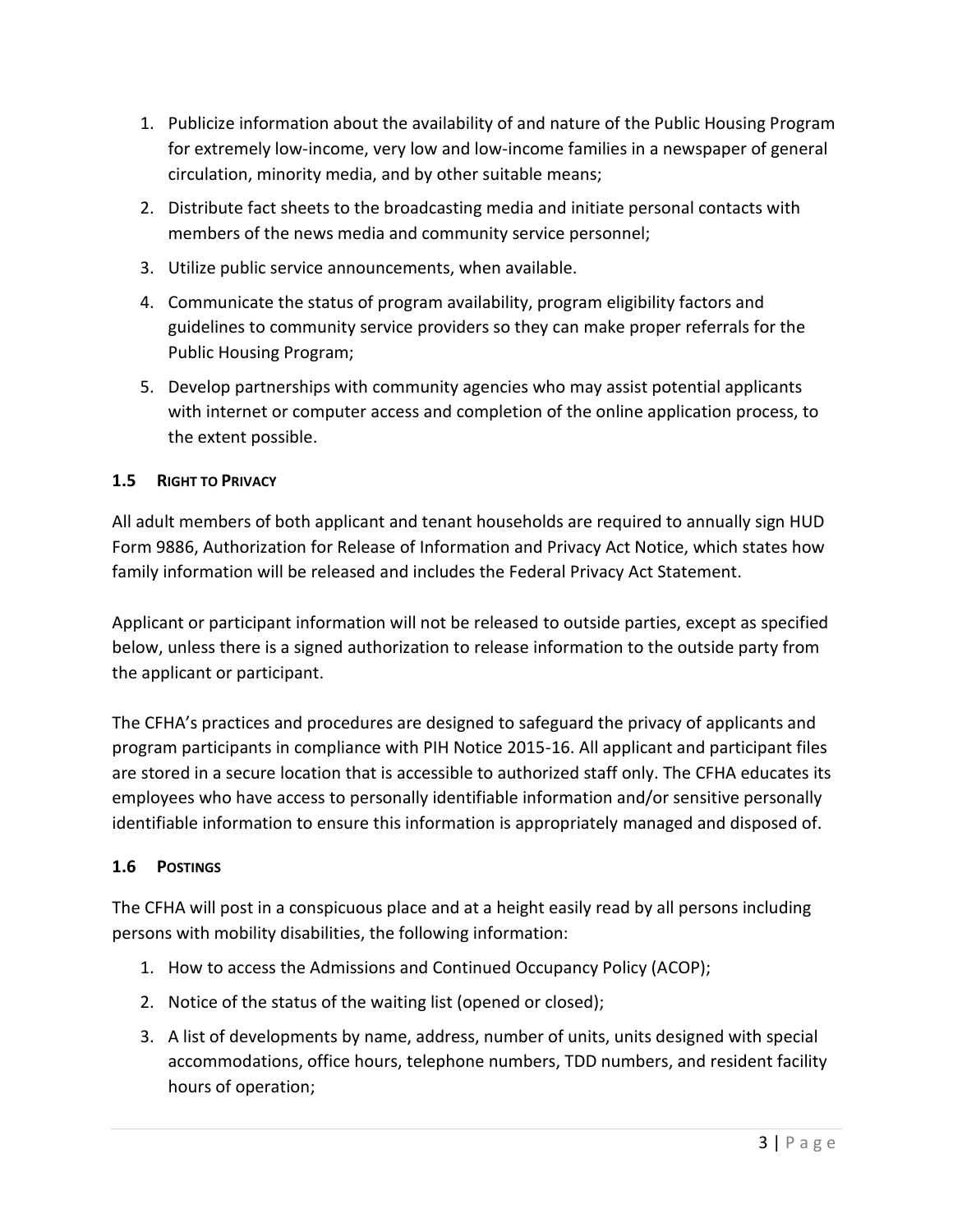- 4. Income limits for admission;
- 5. Utility allowance schedule;
- 6. Current schedule of routine maintenance charges;
- 7. How to access the grievance procedure;
- 8. Fair Housing Poster;
- 9. Equal Opportunity in Employment Poster.;
- 10. Current CFHA notices; and
- 11. Latest Public Housing Assessment System (PHAS) score and designation.

#### <span id="page-12-0"></span>**1.7 INTELLECTUAL PROPERTY RIGHTS**

The CFHA will not utilize program receipts to indemnify contractors or subcontractors of the CFHA against costs associated with any judgment of infringement of intellectual property rights.

#### <span id="page-12-1"></span>**1.8 CORE VALUES AND ETHICAL STANDARDS**

All officers and employees of the CFHA will comply with the Code of Ethics of the City of Flagstaff and those mandated by the Public Housing Program.

#### <span id="page-12-2"></span>**1.9 CONFLICT OF INTEREST**

In accordance with 24 CFR 982.161, neither the CFHA nor any of its contractors or subcontractors may enter into any contract or arrangement in connection with the tenantbased programs in which any of the following classes of persons has any interest, direct or indirect, during his or her tenure with the CFHA or for one year thereafter:

- 1. Any present or former member or officer of the CFHA (except a participant commissioner);
- 2. Any employee of the CFHA or any contractor, subcontractor or agent of the CFHA who formulates policy or who influences decisions with respect to the programs;
- 3. Any public official, member of a governing body, or State or local legislator who exercises functions or responsibilities with respect to the CFHA's programs; or
- 4. Any member of the Congress of the United States.

Any member of the classes described in A, B, C, or D, must disclose their interest or prospective interest to the CFHA and HUD.

The Conflict of Interest prohibition under this section may be waived by the HUD Field Office upon the request of the CFHA for good cause.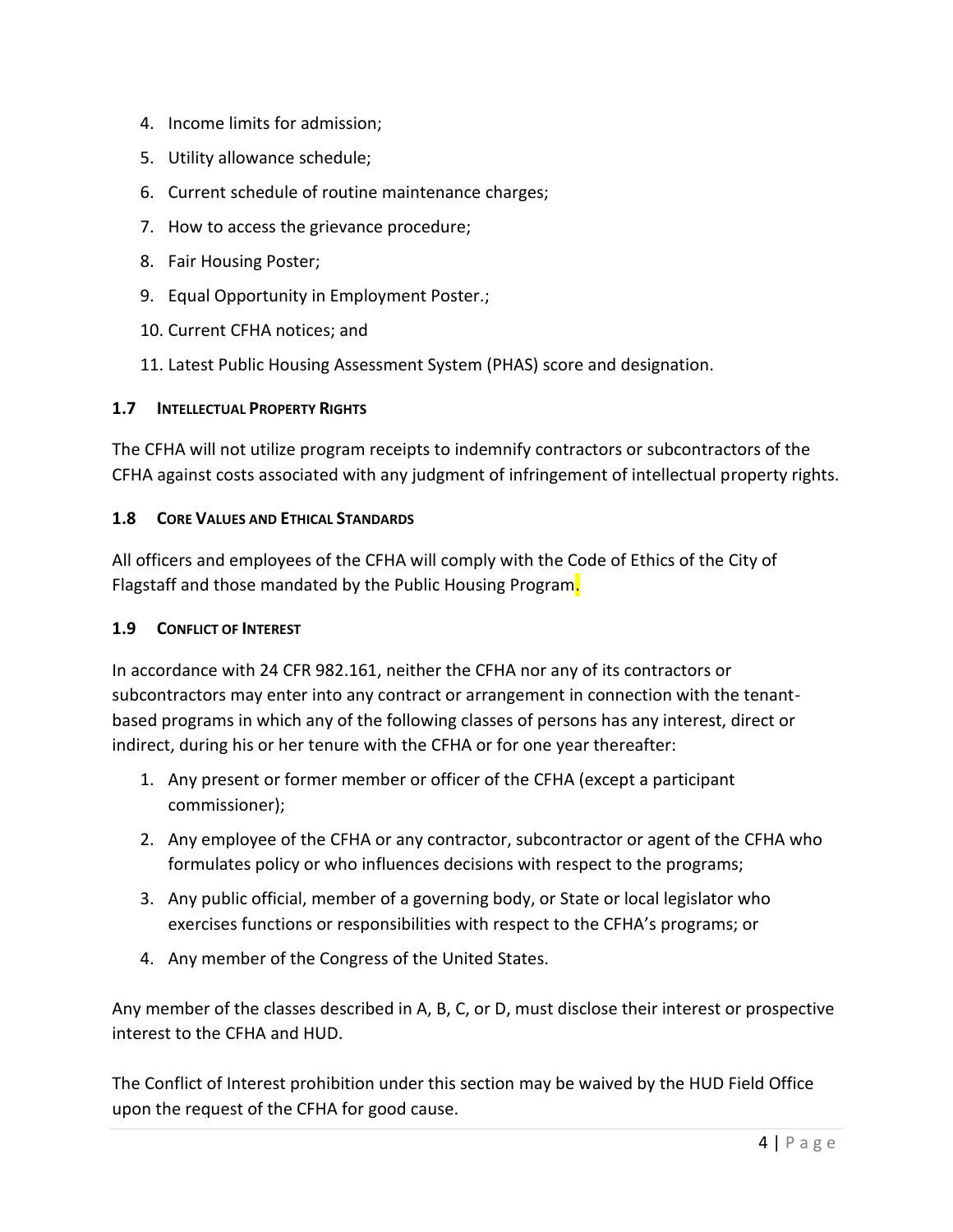#### <span id="page-13-0"></span>**1.10 ACCEPTANCE OF GIFTS**

No CFHA Commissioner or employee shall solicit any gift or consideration of any kind, nor shall any CFHA employee accept or receive a gift having value in excess of \$25.00 regardless of the form of the gift, from any person who has an interest in any matter proposed or pending before the CFHA.

#### <span id="page-13-1"></span>**1.11 DISCIPLINARY REMEDIES**

Violations of this Code of Conduct Policy will result in disciplinary action as outlined in the City of Flagstaff Human Resources Policy or as determined by action of the Board of Commissioners.

#### <span id="page-13-2"></span>**1.12 SUPPORT FOR ARMED FORCES**

Whenever the Federal Government activates residents who are Reserve and/or National Guard personnel, the CFHA will provide the following support:

- 1. If a family finds it necessary for another adult to temporarily move into a unit solely to serve as a temporary guardian for children residing in the unit, the income received by the temporary guardian will not be counted in determining family income;
- 2. The background check of the temporary guardian may occur after the temporary guardian moves into the assisted unit. If the results of the background check find the temporary guardian ineligible, the family will be given reasonable time to find a replacement temporary guardian.
- 3. Expeditiously reevaluate the family's portion of the rent if requested to do so;
- 4. Exercise reasonable restraint if the activated resident has trouble paying their rent; and
- 5. If all members of the family are temporarily absent from the unit, the family can retain control of the unit by paying the required rent and returning to the unit within 30 calendar days of the conclusion of the active duty service.

#### <span id="page-13-3"></span>**1.13 ANTI-FRAUD POLICY**

The CFHA is fully committed to combating fraud in its Public Housing program. It defines fraud as a single act or pattern of actions that include false statements, the omission of information, or the concealment of a substantive fact made with the intention of deceiving or misleading the CFHA. It results in the inappropriate expenditure of public funds and/or a violation of public housing requirements. The two most common types of fraud are failure to fully report all sources of income and failure to accurately report who is residing in the residence. The CFHA will attempt to prevent all cases of fraud.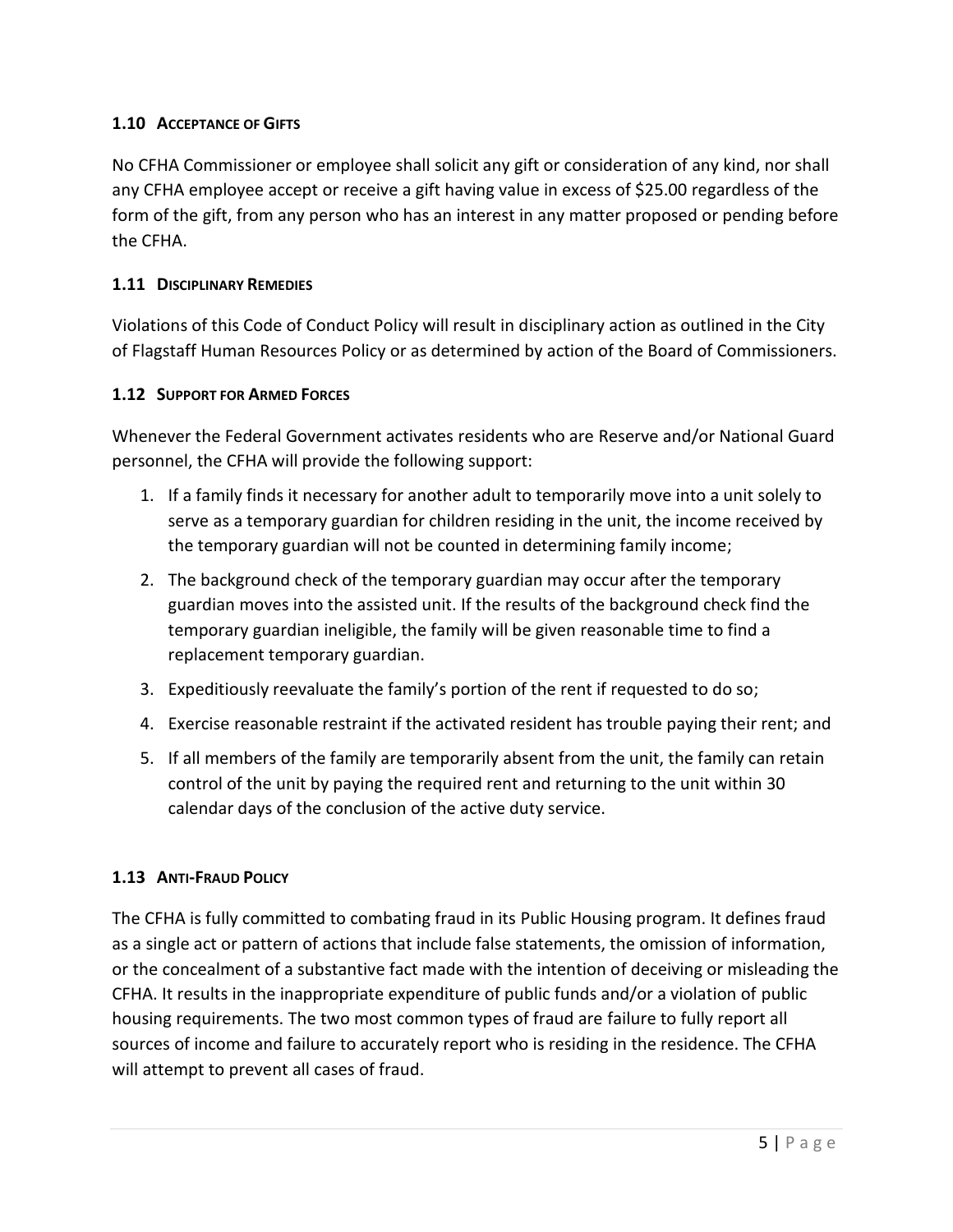When a fraudulent action is discovered, the CFHA will take one or more of the following actions:

- 1. Require the resident to immediately repay the amount in question;
- 2. Require the resident to enter into a satisfactory repayment agreement;
- 3. Terminate the resident's tenancy;
- 4. Refer the case for criminal prosecution; or
- 5. Take such other action as the CFHA deems appropriate.

#### <span id="page-14-0"></span>**1.14 COOPERATING WITH WELFARE AGENCIES**

The CFHA will make its best efforts to enter into cooperation agreements with local welfare agencies under which the welfare agencies will agree:

- 1. To target assistance, benefits and services to families receiving assistance in the public housing and Section 8 tenant-based assistance program to achieve self-sufficiency.
- 2. To provide written verification to the CFHA concerning welfare benefits for families applying for or receiving assistance in our housing assistance programs.

#### <span id="page-14-1"></span>**1.15 COOPERATING WITH LAW ENFORCEMENT AGENCIES**

The CFHA complies with information requests from Federal, State or local law enforcement officers made in the proper exercise of the law enforcement agency's official duties.

#### <span id="page-14-2"></span>**1.16 SMOKE FREE PUBLIC HOUSING**

The use of prohibited tobacco products is banned in all public housing living units, indoor common areas in public housing, and in PHA administrative office buildings. The smoke-free policy also extends to all outdoor areas on CFHA property up to 25 feet from the public housing and administrative office buildings.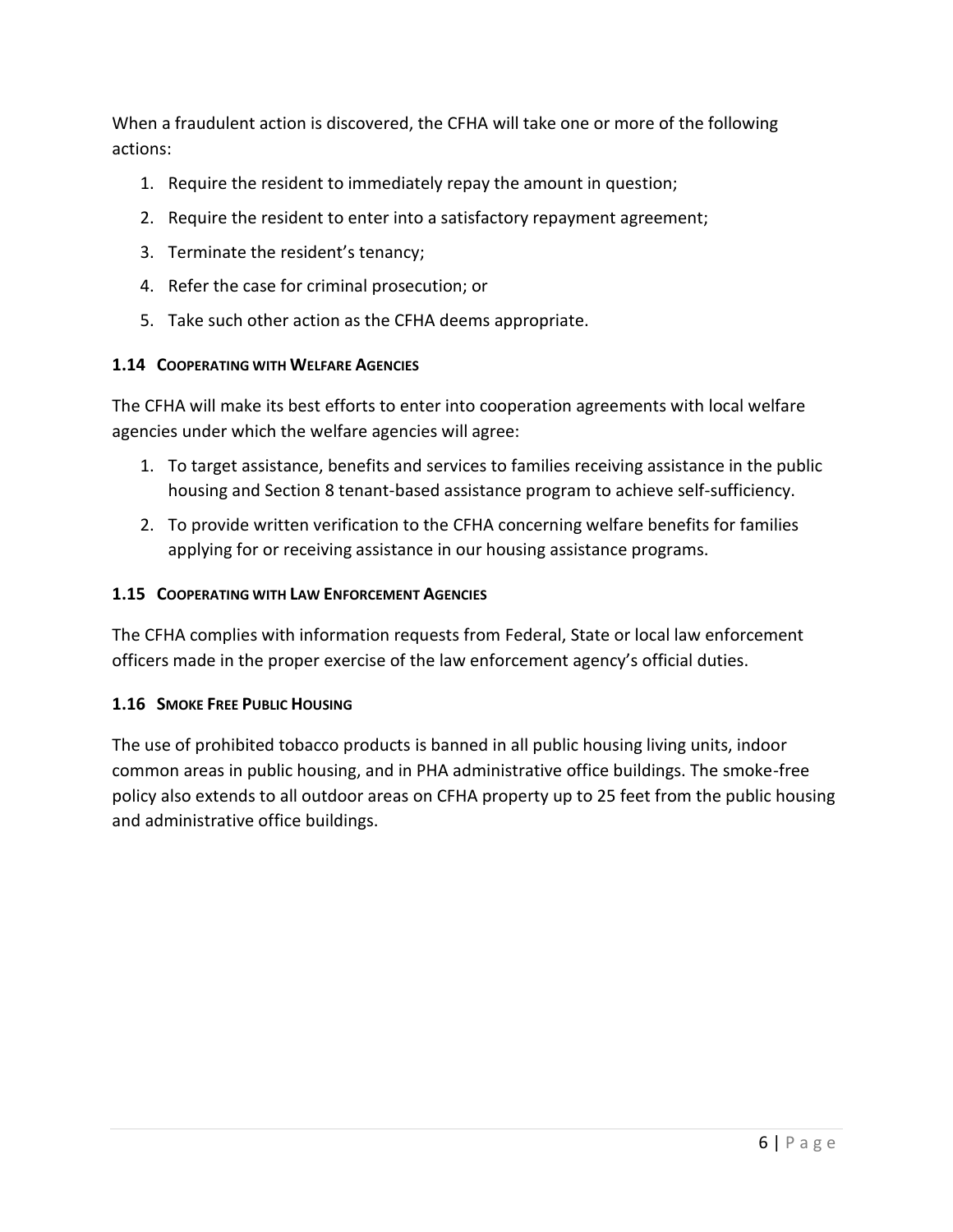# <span id="page-15-0"></span>2 ELIGIBILITY FOR ADMISSION, SUITABILITY FOR TENANCY, AND GROUNDS FOR **DENIAL**

#### <span id="page-15-1"></span>**2.1 ELIGIBILITY FOR ADMISSION**

To be eligible for admission to the public housing program, the family must have the legal capacity to enter a lease under State law and must meet eligibility and suitability screening criteria.

#### <span id="page-15-2"></span>**2.2 ELIGIBILITY CRITERIA**

There are five eligibility requirements for admission to public housing:

- 1. Qualification as a family;
- 2. Income;
- 3. US Citizenship/Eligible immigration status of each individual (mixed immigration status families may be admitted if otherwise qualified-see Section 2.2.3);
- 4. Documentation of Social Security numbers of those contending eligible status (see Section 2.2.4); and
- 5. Signed consent forms.

#### <span id="page-15-3"></span>**2.2.1 QUALIFICATION AS A FAMILY**

For the purposes of the public housing program, a family is defined as:

- 1. A **family with or without children** is a group of people related by blood, marriage, adoption or affinity regardless of actual or perceived sexual orientation, gender identity, or marital status that live together in a stable family relationship.
	- a. Children temporarily absent from the home due to placement in foster care are considered family members.
	- b. Unborn children and children in the process of being adopted are considered family members for the purpose of determining bedroom size but are not considered family members for determining income limit.
	- c. Minors whose parents are not in the household can only be considered household members if custody or guardianship has been granted by a court of law or child welfare agency, or if the household has unconditional written permission from the natural parents of the minor for the minor to reside with the household.
- 2. An **elderly family** is: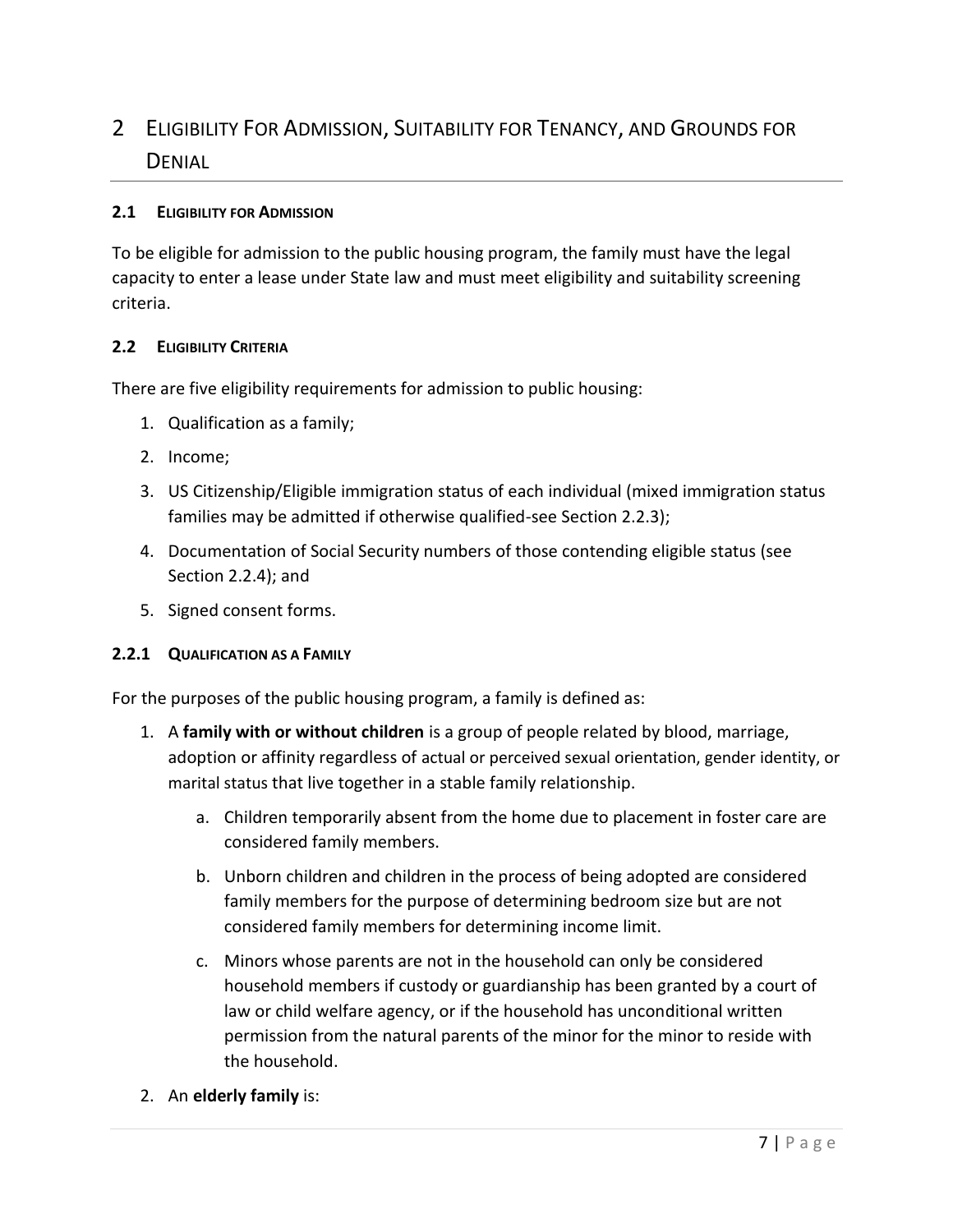- a. A family whose head, spouse, or sole member is a person who is at least 62 years of age regardless of actual or perceived sexual orientation, gender identity, or marital status;
- b. Two or more persons who are at least 62 years of age living together regardless of actual or perceived sexual orientation, gender identity, or marital status; or
- c. One or more persons who are at least 62 years of age living with one or more live-in aides regardless of actual or perceived sexual orientation, gender identity, or marital status.

#### 3. A **near-elderly family** is:

- a. A family whose head, spouse, or sole member is a person who is at least 50 years of age but below the age of 62 regardless of actual or perceived sexual orientation, gender identity, or marital status;
- b. Two or more persons, who are at least 50 years of age but below the age of 62, living together regardless of actual or perceived sexual orientation, gender identity, or marital status; or
- c. One or more persons, who are at least 50 years of age but below the age of 62, living with one or more live-in aides regardless of actual or perceived sexual orientation, gender identity, or marital status.

#### 4. A **disabled family** is:

- a. A family whose head, spouse, or sole member is a person with disabilities regardless of actual or perceived sexual orientation, gender identity, or marital status;
- b. Two or more persons with disabilities living together regardless of actual or perceived sexual orientation, gender identity, or marital status; or
- c. One or more persons with disabilities living with one or more live-in aides regardless of actual or perceived sexual orientation, gender identity, or marital status.
- d. For purposes of qualifying for low-income housing, does not include a person whose disability is based solely on any drug or alcohol dependence.
- 5. A **displaced family** is a family in which each member, or whose sole member, has been displaced by governmental action, or whose dwelling has been extensively damaged or destroyed as a result of a disaster declared or otherwise formally recognized pursuant to Federal disaster relief laws.
- 6. A **remaining member of a tenant family** regardless of actual or perceived sexual orientation, gender identity, or marital status.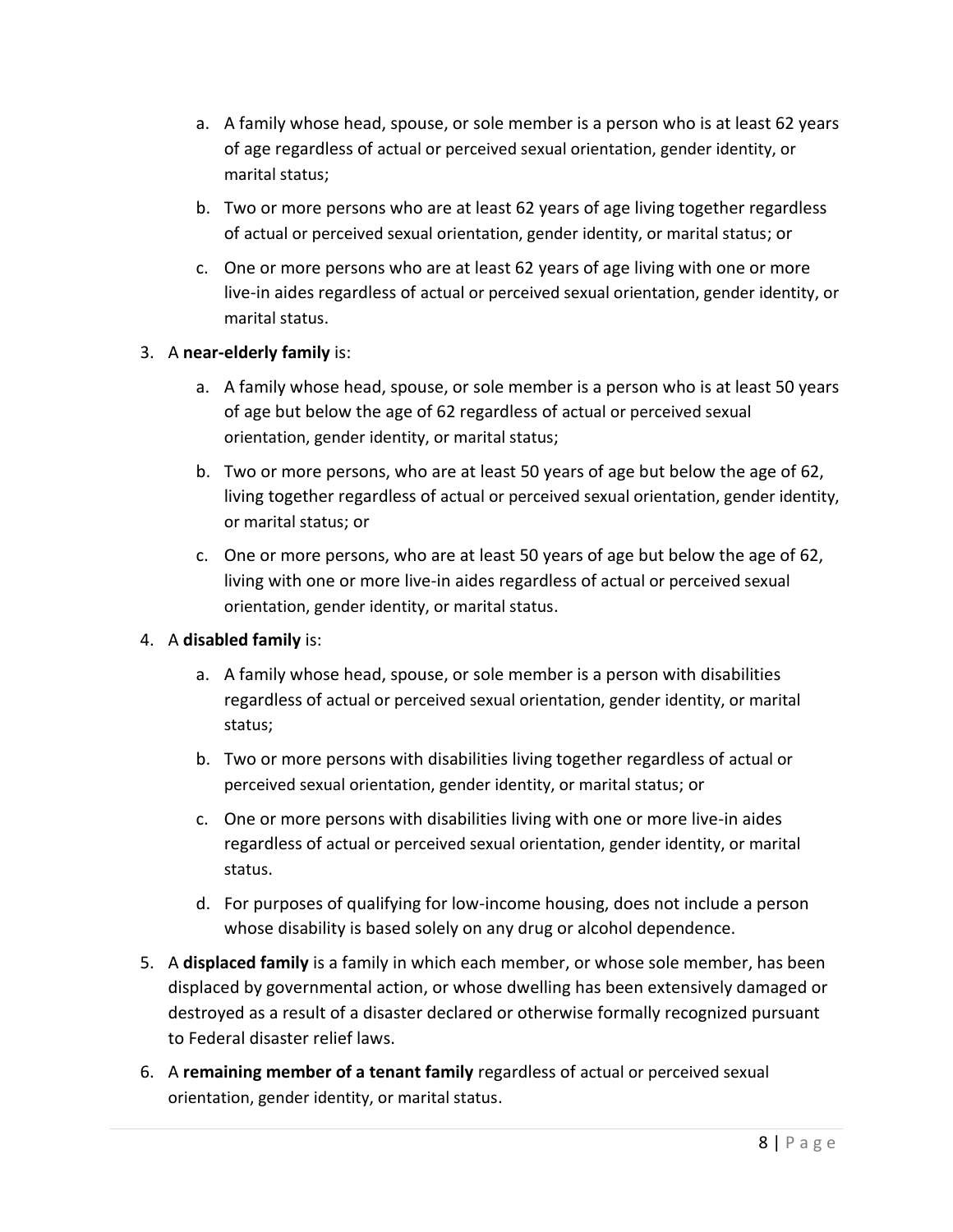7. A **single person** is a person who is not an elderly or displaced person, a person with disabilities, or the remaining member of a tenant family regardless of actual or perceived sexual orientation, gender identity, or marital status.

#### <span id="page-17-0"></span>**2.2.2 INCOME**

- 1. The family's annual income cannot exceed 80 percent of the median income for the area (the low-income limit set by HUD).
- 2. Income limits apply only at admission and are not applicable for continued occupancy (except as described in Section 9.10).
- 3. A family may not be admitted to the public housing program from another assisted housing program (e.g., Section 8 Housing Choice Voucher) or from a public housing program operated by another housing authority without meeting the income requirements of the CFHA.
- 4. If the CFHA acquires a property for federal public housing purposes, the families living in the property must have incomes within the low-income limit set by HUD to be eligible to remain as public housing residents.
- 5. Income limit restrictions do not apply to families transferring within the CFHA Public Housing Program.
- 6. The CFHA may allow police officers who would not otherwise be eligible for occupancy in public housing to reside in a public housing dwelling unit. Such occupancy must be needed to increase security for public housing residents. Their rent shall at least equal the cost of operating the public housing unit.

#### <span id="page-17-1"></span>**2.2.3 US CITIZENSHIP/ELIGIBLE IMMIGRATION STATUS**

- 1. At least one member of the family must be a citizen, national, or a noncitizen who has eligible immigration status under one of the categories set forth in Section 214 of the Housing and Community Development Act of 1980 (see 42 U.S.C. 1436a(a)).
- 2. Mixed-families, where one or more members of the family is ineligible, may be eligible for prorated assistance.
- 3. A family without any eligible members and receiving assistance on June 19, 1995, may be eligible for temporary deferral of termination of assistance.

# <span id="page-17-2"></span>**2.2.4 SOCIAL SECURITY NUMBER DOCUMENTATION**

Prior to admission, every family member regardless of age must provide the CFHA with a complete and accurate Social Security Number unless the family member does not contend eligible immigration status.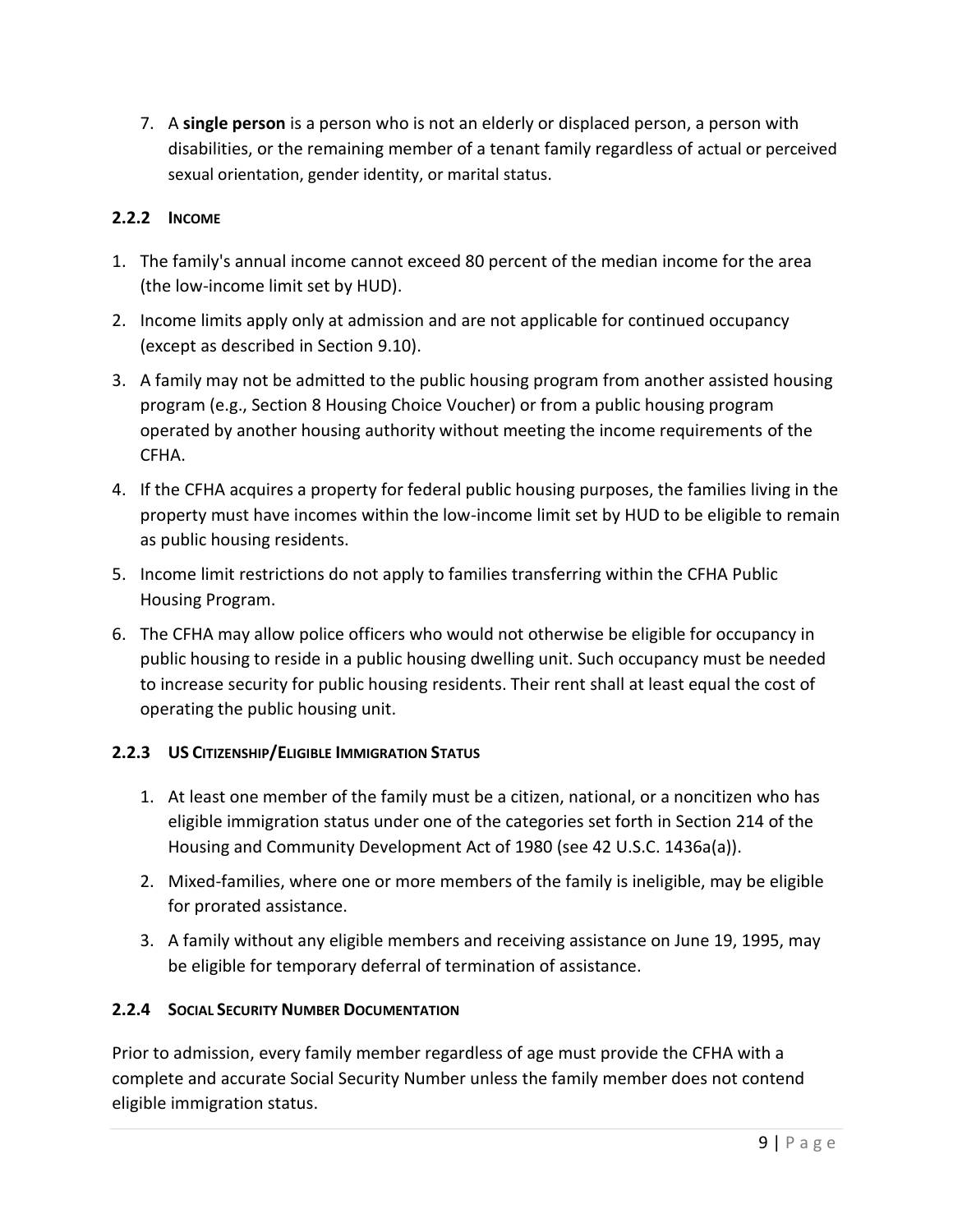If a member of an applicant family indicates they have a Social Security Number, but cannot readily verify it, the family cannot be assisted until verification is provided. The verification process is described in detail in Section 6.

#### <span id="page-18-0"></span>**2.2.5 SIGNED CONSENT FORMS**

- 1. Each member of the family who is at least 18 years of age, and each family head and spouse regardless of age (within ten (10) days after their  $18<sup>th</sup>$  birthday), shall sign one or more consent forms that contain, at a minimum, the following:
	- a. A provision authorizing HUD and the CFHA to obtain from State Wage Information Collection Agencies (SWICAs) any information or materials necessary to complete or verify the application for participation or for eligibility for continued occupancy;
	- b. A provision authorizing HUD or the CFHA to verify with previous or current employers or other sources of income information pertinent to the family's eligibility for or level of assistance;
	- c. A provision authorizing HUD to request income information from the IRS and the SSA for the sole purpose of verifying income information pertinent to the family's eligibility or level of benefits;
	- d. A statement allowing the CFHA permission to access the applicant's criminal record with any and all police and/or law enforcement agencies; and
	- e. A statement that the authorization to release the information requested by the consent form expires fifteen (15) months after the date the consent form is signed.
- 2. Additional consent forms must be signed upon CFHA request:
	- a. Allowing the CFHA to obtain, and the source to release information concerning credit, criminal and rental history.
	- b. HIPAA compliant consent form allowing the CFHA to obtain, and the source to release information concerning medical expenses related to deductions or no deduction will be allowed.

#### <span id="page-18-1"></span>**2.2.6 COLLEGE STUDENT ELIGIBILITY**

To be eligible for admission, the student must be of legal age or an emancipated minor under state law and must meet all other eligibility and suitability criteria.

# <span id="page-18-2"></span>**2.3 SUITABILITY FOR TENANCY**

In addition to screening for program eligibility, CFHA screens all applicants for suitability prior to residency. Otherwise eligible families will be denied admission if they fail to meet the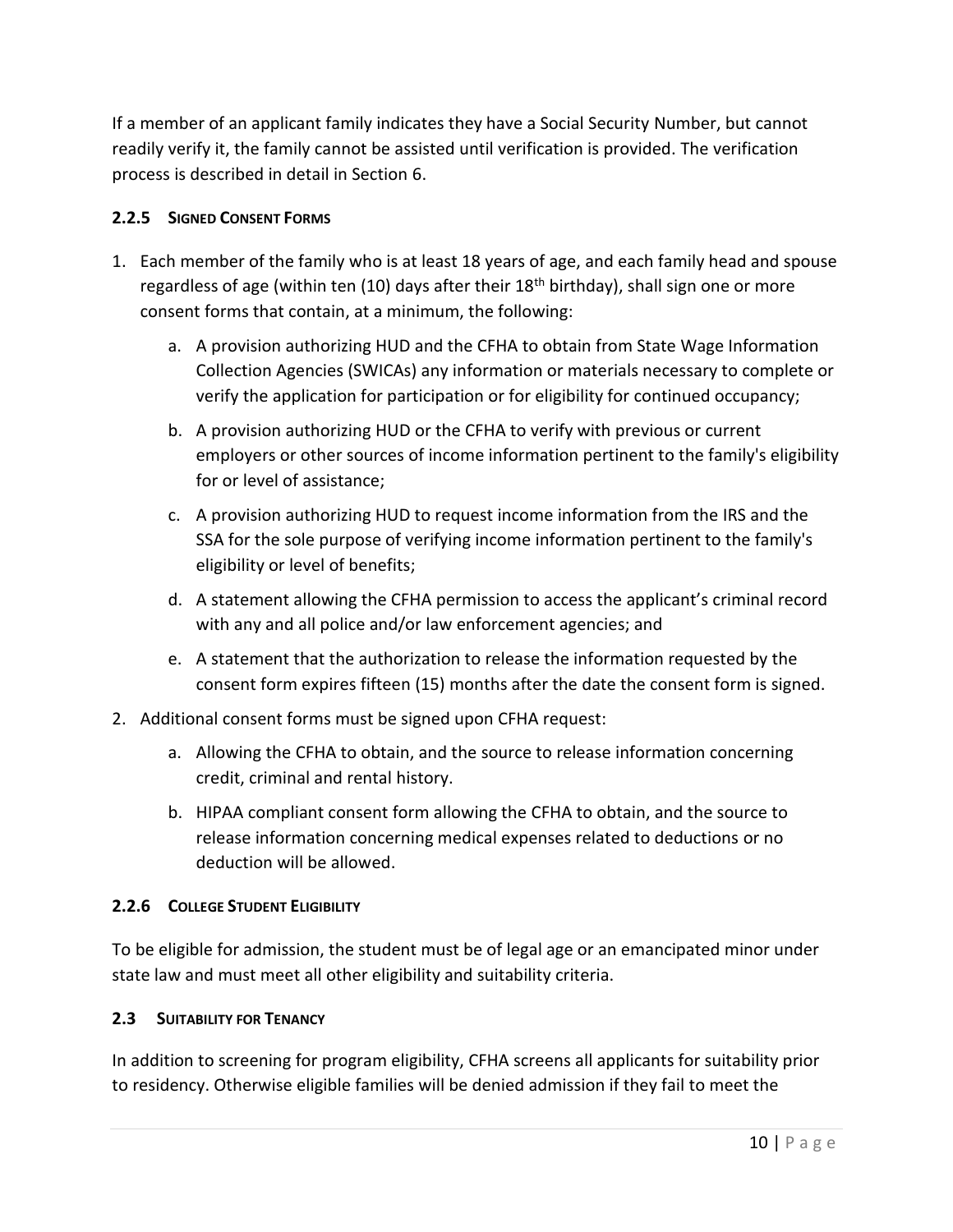suitability criteria. The purposes of suitability screening are to determine, based on recent behavior, whether the applicant can reasonably be expected to comply with the public housing lease, and to ensure the family will not have a detrimental effect on the development environment, other tenants, CFHA employees, or people residing in the immediate vicinity of the development.

#### <span id="page-19-0"></span>**2.3.1 SUITABILITY CRITERIA**

- 1. The CFHA will consider objective and reasonable aspects of the family's background and their ability to comply with the essential elements of the lease, including:
	- a. History of meeting financial obligations, especially rent and any utility payments:
	- b. Ability to maintain (or with assistance the ability to maintain) their housing in a decent and safe condition based on living or housekeeping habits and whether such habits could adversely affect the health, safety, or welfare of other tenants;
	- c. History of criminal activity by any household member involving crimes of physical violence against persons or property and any other criminal activity including drugrelated criminal activity that would adversely affect the health, safety, or wellbeing of other tenants or staff or cause damage to the property;
	- d. History of disturbing neighbors or destruction of property;
	- e. History of committing fraud in connection with any Federal housing assistance program, including the intentional misrepresentation of information related to their housing application; and
	- f. History of pattern of abusing alcohol in a way that may interfere with the health, safety, or right to peaceful enjoyment by others.
- 2. Verification of suitability for tenancy will include but not be limited to:
	- a. A complete 3-year rental history check of all adult family members, including addresses, name and addresses of landlords and explanation of gaps in rental history provided by the applicant;
	- b. A credit check of all adult household members;
	- c. A criminal background check on all household members 18 years of age or older including live-in aides. A free Public Record check will be run for each state (when available) or county (if state check is not available) where household members have resided within the past three years. A criminal background search will be done as part of the credit check when a jurisdiction does not provide a free criminal background check.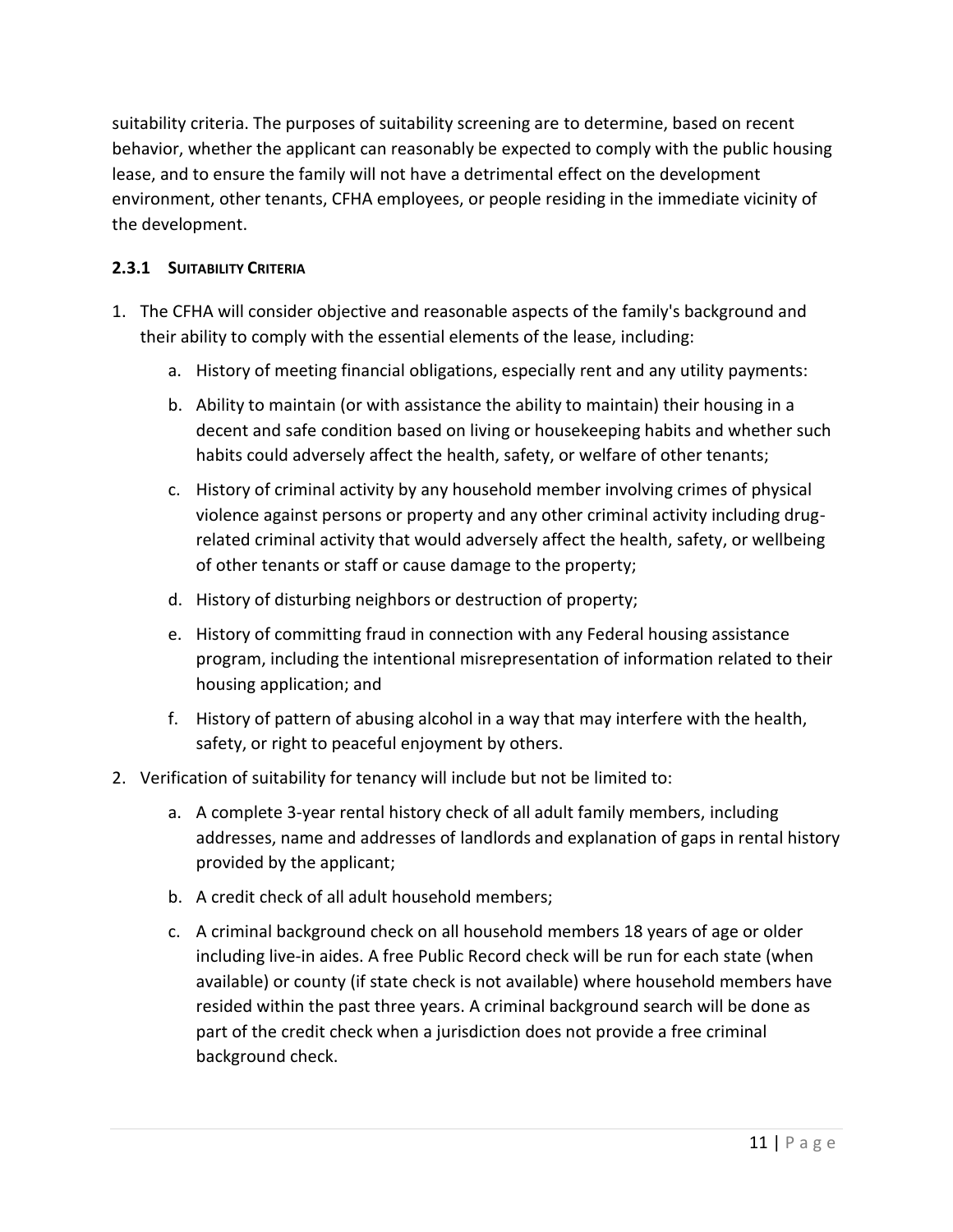- i. The CFHA will ensure that any criminal record received is maintained confidentially, not misused or improperly disseminated, and destroyed once the purpose for which it was requested is accomplished and any period for filing an appeal regarding a CFHA decision related to the criminal record has expired. All criminal reports will be maintained in a secure area with access limited to the individuals responsible for determining eligibility. The CFHA will document the circumstances of criminal activity in the family's file.
- d. A check of the US Department of Justice's Dru Sjodin National Sex Offender website for each adult household member, including live-in aides. No household with an individual registered under a State sex offender registration will be admitted to public housing.
- 3. If an applicant may be rejected based on either the criminal check or the sex offender registration program, the applicant will be given an opportunity to dispute the accuracy of the information prior to the rejection and will be given ten days to provide offsetting documentation.

#### <span id="page-20-0"></span>**2.4 GROUNDS FOR DENIAL**

If the CFHA determines that an applicant does not meet the eligibility or suitability criteria for public housing, the CFHA will provide the applicant with email and written notice of the determination and opportunity for an informal review.

The fact that an applicant is or has been a victim of domestic violence, dating violence, sexual assault or stalking is not an appropriate basis for denial of program assistance or for denial of admission, if the applicant otherwise qualifies for assistance or admission. The CFHA will follow its Domestic Violence policy where an applicant claims protection against an action proposed to be taken by the CFHA involving such individual.

The CFHA will deny assistance to applicants who:

- 1. Do not meet any one or more of the eligibility criteria.
- 2. Do not supply information or documentation required by the application process.
- 3. Fail to respond to a written request for information or a request to declare their continued interest in the program.
- 4. Fail to complete any aspect of the application process, including failing to keep a scheduled appointment.
- 5. Have a family member who was evicted from federally assisted housing within the past three years because of drug-related criminal activity. The three-year limit is based on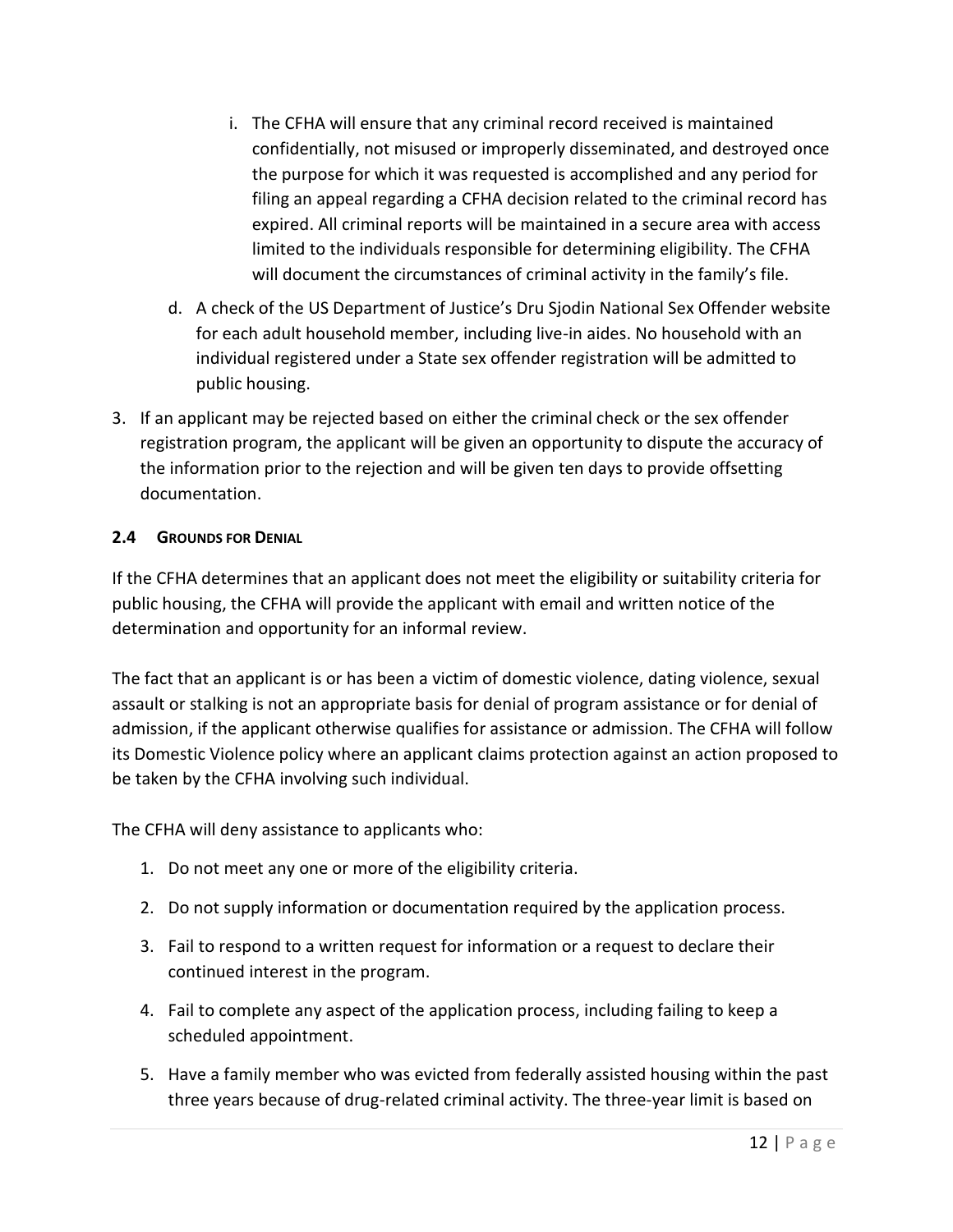the date of eviction, not the date the crime was committed. However, the CFHA may admit the household if the CFHA determines:

- a. The evicted household member who engaged in drug-related criminal activity has successfully completed a supervised drug rehabilitation program approved by the CFHA, or
- b. The circumstances leading to the eviction no longer exist (for example, the criminal household member is imprisoned or has died).
- 6. Have a household member who is currently engaging in illegal use of a controlled substance, including medical marijuana (see HUD legal opinion dated January 20, 2011).
- 7. Have a household member subject to a lifetime registration requirement under a State sex offender registration program (denied for life).
- 8. Have a household member who has ever been convicted of producing methamphetamine in a public housing development, in a Section 8 assisted property, or on the premises of other federally assisted housing (denied for life).
- 9. Have a household member whose illegal drug use or pattern of illegal drug use may threaten the health, safety, or right to peaceful enjoyment of the premises by other residents. Such use or pattern of use must have occurred within one year before the date the CFHA provides notice to the family of the determination to deny assistance.
- 10. Have a household member whose abuse or pattern of abuse of alcohol may threaten the health, safety, or right to peaceful enjoyment of the premises by other residents. Two or more arrests within three years for alcohol related offenses shall be considered a pattern of alcohol abuse, if one or more of the offenses was related to disturbance or property damage.
- 11. Have a household member who is a fugitive felon, parole violator or person fleeing to avoid prosecution, custody or confinement after conviction, for a crime, or attempt to commit a crime, that is a felony under the laws of the place from which the individual flees.
- 12. Have a history of not meeting financial obligations, especially rent and utilities, including:
	- a. One termination of tenancy for cause or Landlord judgment initiated within the past three years;
	- b. Three or more delinquent utility (excluding telephone and cable) accounts or any number of delinquent utility accounts (excluding telephone) totaling \$500 within the past three years;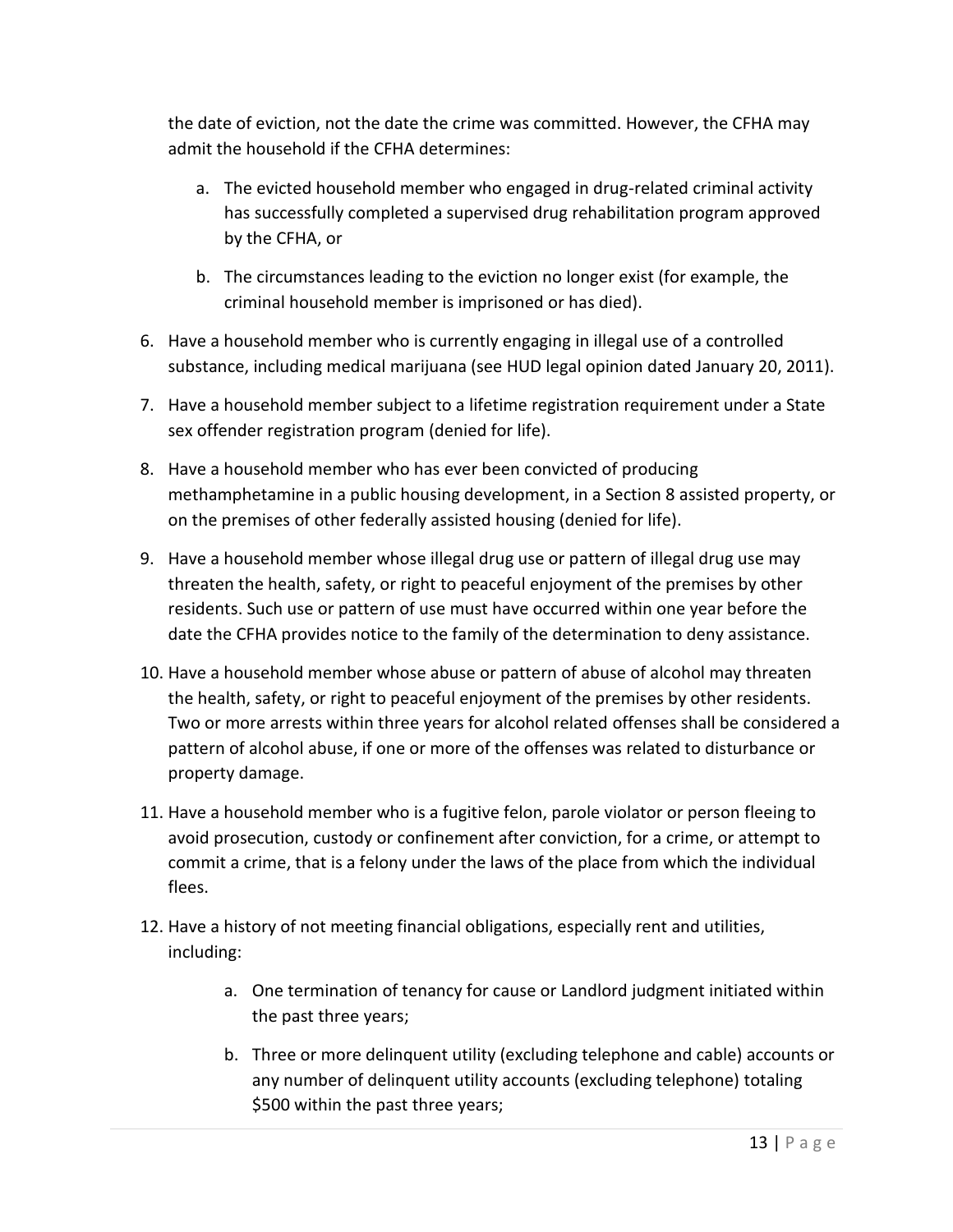- c. Landlord references for tenancy ending within the past three years showing three or more late payments in a twelve-month period, termination of tenancy, stated lease violations, unwillingness to re-rent or amounts still owed from move out.
- 13. Do not have the ability to maintain (with assistance) their housing in a decent and safe condition where such habits could adversely affect the health, safety, or welfare of other tenants.
- 14. Have a history of disturbing neighbors or destruction of property.
- 15. Have a family member who has committed fraud, bribery, or any other corrupt or criminal act in connection with any Federal housing program within the last three years, including the intentional misrepresentation of information related to their housing application or benefits derived from a misrepresentation.
- 16. Currently owes rent or other amounts to the CFHA or to another Housing Authority in connection with Section 8 or public housing assistance under the 1937 Act; or other federal housing programs as established by the HUD EIV National Repository, or other means.
- 17. Have engaged in or threatened abusive or violent behavior towards any CFHA staff member or resident or were terminated from any CFHA program for such activity irrespective of the amount of time that has elapsed.
- 18. Have a household member who is currently engaged in, or has engaged in any of the following during the last three years before the projected date of admission:
	- a. Drug-related criminal activity;
	- b. Violent criminal activity;
	- c. Other criminal activity that may threaten the health, safety, well-being or right to peaceful enjoyment of the premises by other tenants or cause damage to the property; or
	- d. Other criminal activity that may threaten the health or safety CFHA staff or persons performing a contract administration function or responsibility on behalf of the CFHA (including a CFHA employee or a CFHA contractor, subcontractor or agent).
- 19. For purposes of this section, a household member is "currently engaged in" criminal activity if the person has engaged in the behavior recently enough to justify a reasonable belief that the behavior is current.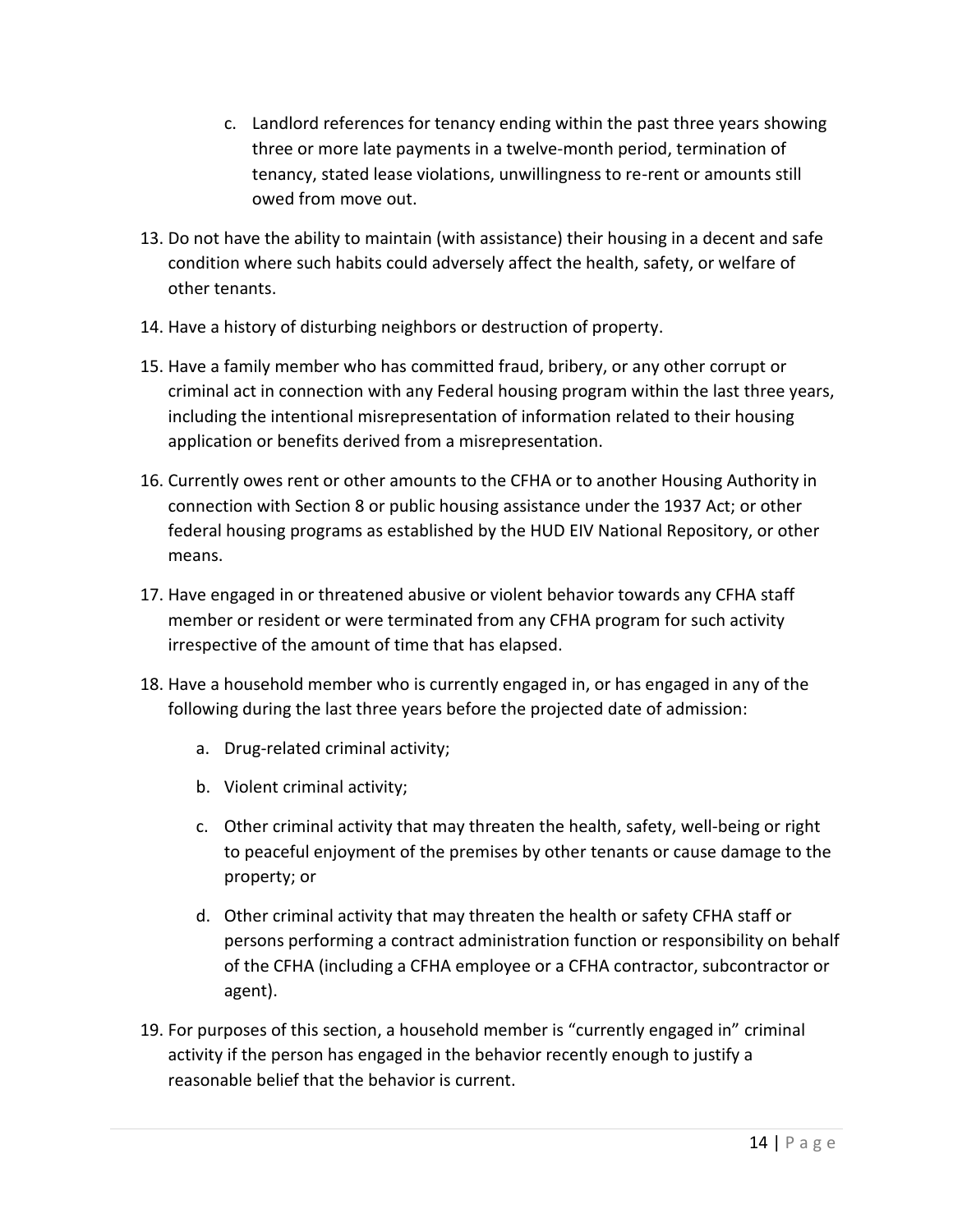- 20. If the CFHA proposes to deny admission on the basis of a criminal record, the CFHA will first ensure the applicant head of household and if applicable, the family member with the criminal record, have an opportunity to dispute the accuracy and relevance of the record. The CFHA will provide the police report number or source of the determination of criminal record and the applicant will have ten (10) calendar days from the date the CFHA provides notice to dispute the record. If after discussion the CFHA denies admission, the applicant will have the right to an informal review.
- 21. If the CFHA denies admission for illegal use of or a pattern of use of illegal drugs or alcohol by a household member who is no longer engaging in such abuse, the CFHA may consider whether the household member:
	- a. Is participating in a supervised drug or alcohol rehabilitation program;
	- b. Has successfully completed a supervised drug or alcohol rehabilitation program; or
	- c. Has otherwise been successfully rehabilitated.

The applicant must submit evidence of the household member's current participation in or successful completion of a supervised drug or alcohol rehabilitation program, or evidence of successful rehabilitation.

#### <span id="page-23-0"></span>**2.4.1 NOTIFICATION OF DENIAL**

If the CFHA determines that an applicant does not meet the eligibility or suitability criteria, the CFHA will promptly provide the applicant with email notice of the determination and a courtesy notice by first class mail. The notice will:

- 1. Contain a brief statement of the reason(s) for the decision;
- 2. State that the applicant may request in writing an informal review of the decision within ten (10) calendar days of the date of the notice of denial;
- 3. Inform the applicant they may be bypassed on the waiting list pending the outcome of the informal review;
- 4. Describe how to obtain the informal review;
- 5. Include HUD-Form 5380 Notice of Occupancy Rights Under the Violence Against Women Act and HUD Form-5382 Certification; and
- 6. Remind applicants of their right to request a reasonable accommodation.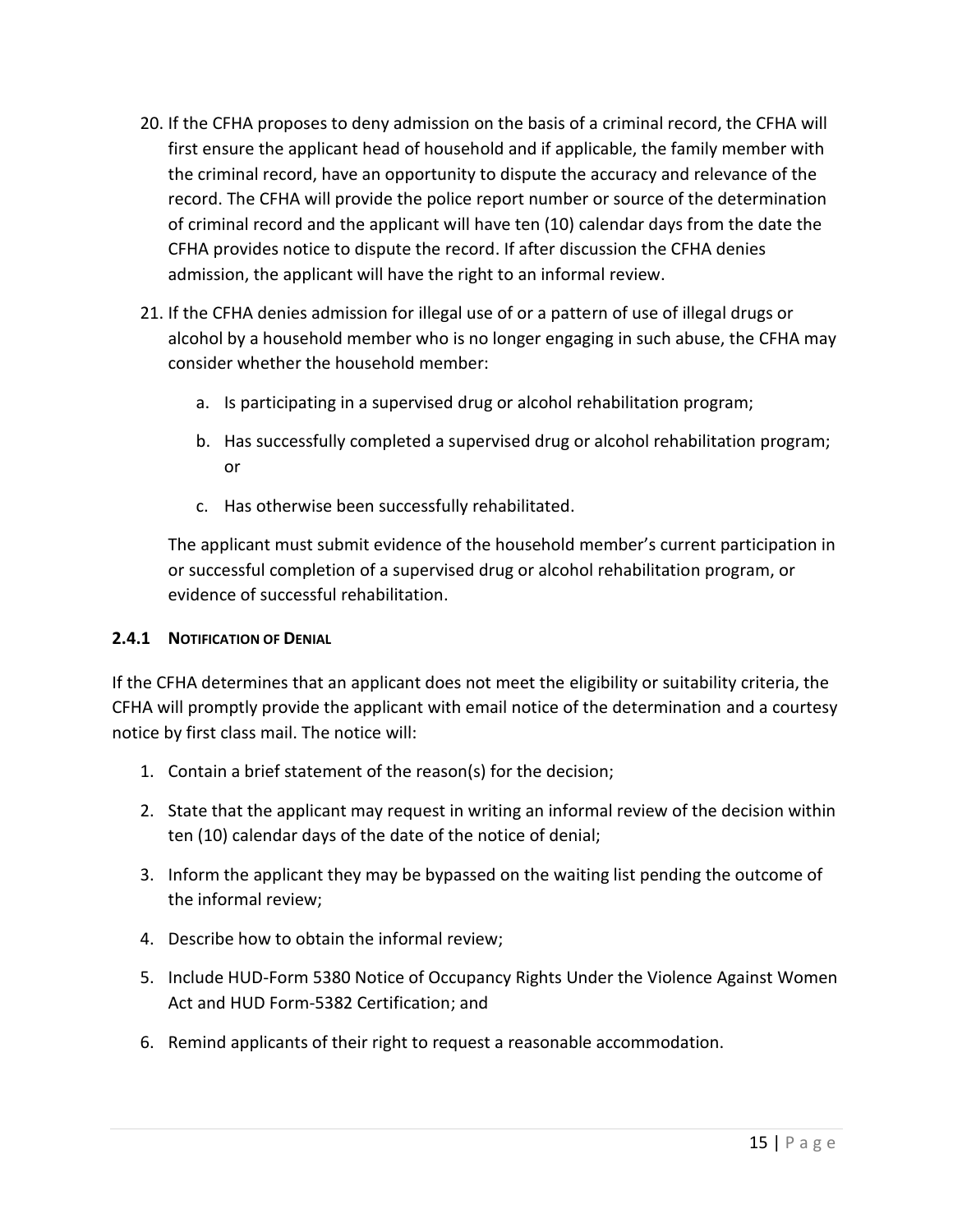#### <span id="page-24-0"></span>**2.5 INFORMAL REVIEWS FOR PUBLIC HOUSING APPLICANTS**

The CFHA will provide an opportunity for informal review for applicants determined to not meet the criteria for public housing assistance.

#### <span id="page-24-1"></span>**2.5.1 INFORMAL REVIEW PROCEDURES**

- 1. The applicant must submit their request for an informal review within ten (10) calendar days of the date of the notice of denial. The notice will describe how to obtain the informal review.
- 2. The CFHA will schedule the informal review within ten (10) business days of the receipt of the applicant's request.
- 3. The informal review may be conducted by any person designated by the CFHA, other than a person who made or approved the decision under review or a subordinate of this person.
- 4. The applicant will be given the opportunity to present written or oral objections to the CFHA decision.
- 5. Within fourteen (14) calendar days, the CFHA will notify the applicant of the CFHA final decision. The notification will include a brief statement of the reasons for the final decision.
- 6. If the applicant fails to attend the informal review meeting, the CFHA decision will stand and a written decision will be sent to the applicant.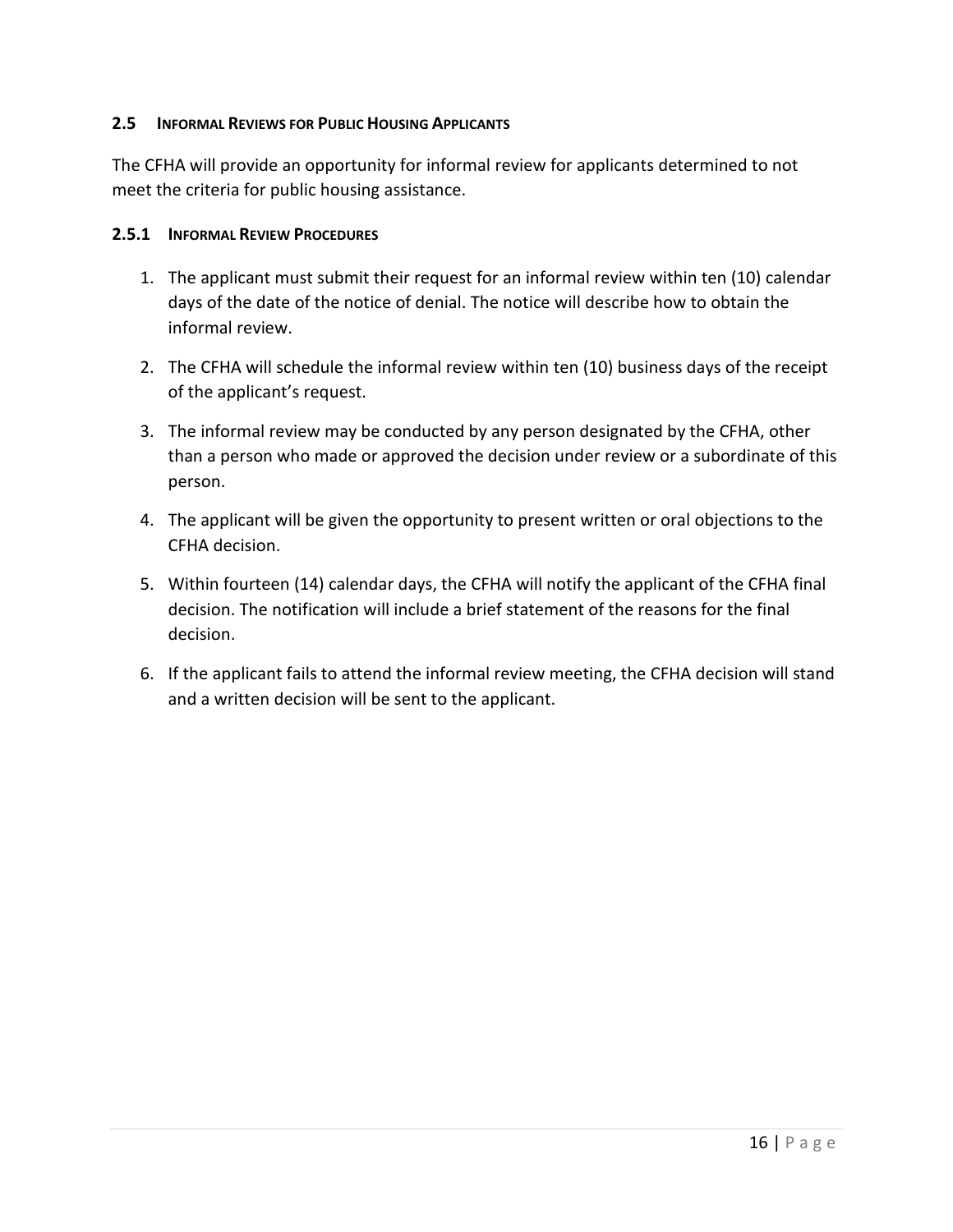# <span id="page-25-0"></span>3 APPLICATIONS AND THE WAITING LIST

#### <span id="page-25-1"></span>**3.1 APPLYING FOR ASSISTANCE**

Families wishing to apply for the Public Housing Program must complete an online preapplication. Pre-applications will be available online as specified in the most recent public notice issued by the City of Flagstaff Housing Authority (CFHA), 3481 N Fanning Drive, Flagstaff Arizona 86004. CFHA may take applications on an open enrollment basis, depending on the length of the waiting list.

All applications must be filed electronically using the third-party vendor as linked through the CFHA website.Applicants may use any computer, tablet or smart-phone with internet access to apply, including free computers at The Flagstaff Housing Authority, Clark Homes Neighborhood Network, public libraries or other community partners.

Persons with disabilities who require a reasonable accommodation in completing the application may call the CFHA to make special arrangements. Referrals may be made to community agencies that may assist with the application process, or personal assistance may be offered in the CFHA office. A Telecommunication Device for the Deaf (TDD) is available. The TDD number is 711.

The entire online application must be completed and submitted before the applicant will be placed on the waiting list. The online application site will give the applicant a confirmation number, date and time of placement on the waiting list, preference status (if any) and the approximate wait before housing assistance may be offered. No paper applicant file is created at this stage.

Applicants are required to provide only the information needed to determine the family's placement on the waiting list. This information includes name, address, email address, phone number, family composition, racial or ethnic designation of the head of household, and information establishing any preferences.

Applicants will be given the opportunity to complete HUD Form 92006, Supplement to Application for Federally Assisted Housing, through the online third-party vendor site. This form gives applicants the option to identify an individual or organization that the CFHA may contact and the reason(s) the individual or organization may be contacted. A form HUD-92006 must be completed for each contact. For example, an applicant may choose to have a relative as an emergency contact and an advocacy organization for tenancy assistance.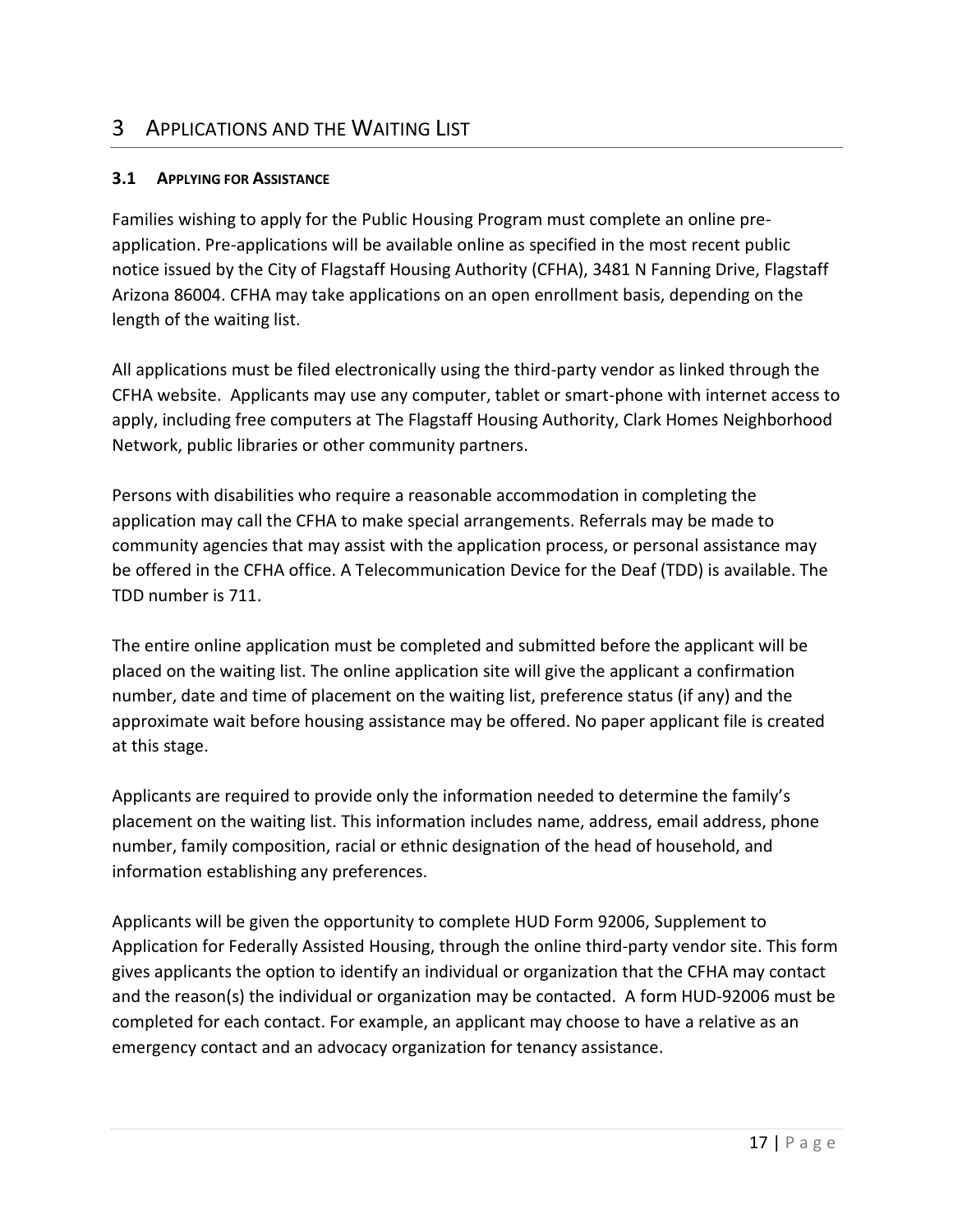Placement on the waiting list does not indicate the family will be eligible for assistance – a final determination of eligibility will be made when the family is selected from the waiting list. The second phase of the application process is the final determination of eligibility. When the family nears the top of the waiting list, CFHA will verify preference status, family income, assets, social security numbers, age of household members, and eligible immigration status of non-citizens if applicable. The CFHA will also screen for other HUD-required and permitted criteria. This will include a credit check, landlord reference check, and criminal background checks for all family members age 18 or older. Applicants will also be given the opportunity to update HUD Form 92006.

# <span id="page-26-0"></span>**3.1.1 REPORTING CHANGES WHILE ON THE WAITING LIST**

While on the waiting list, the applicant must use the third-party vendor website to be accessed by link on the CFHA website to report changes in household size or composition, preference factors or contact information, including current residence, mailing address, phone number and email address. All changes must be reported within ten (10) calendar days of the change. If there is a change in Waiting List Status the applicant will be notified during the monthly waiting list reconciliation.

# <span id="page-26-1"></span>**3.2 ADMISSION PREFERENCES (24 CFR 982.202)**

Preferences give priority placement to applicants who meet certain criteria. Applicants who do not qualify for a preference will have a longer wait to receive assistance than those who do qualify.

The CFHA has established two local preferences for the public housing program. The CFHA will select families based on the following preferences within each bedroom size category:

- 1. Local Residency.
- 2. Elderly or Disabled Families for one-bedroom units. Elderly/Disabled households will be housed ahead of households who are residents but not elderly/disabled.

# <span id="page-26-2"></span>**3.2.1 LOCAL RESIDENCY [982.207(B)(1)]**

The City of Flagstaff Arizona includes incorporated and unincorporated areas with an 86001, 86004, 86005 or 86011 zip code.

Applicants who qualify for the local residency preference are applicants:

- 1. Whose current primary residential address is in Flagstaff,
- 2. Who are employed by a third party in Flagstaff,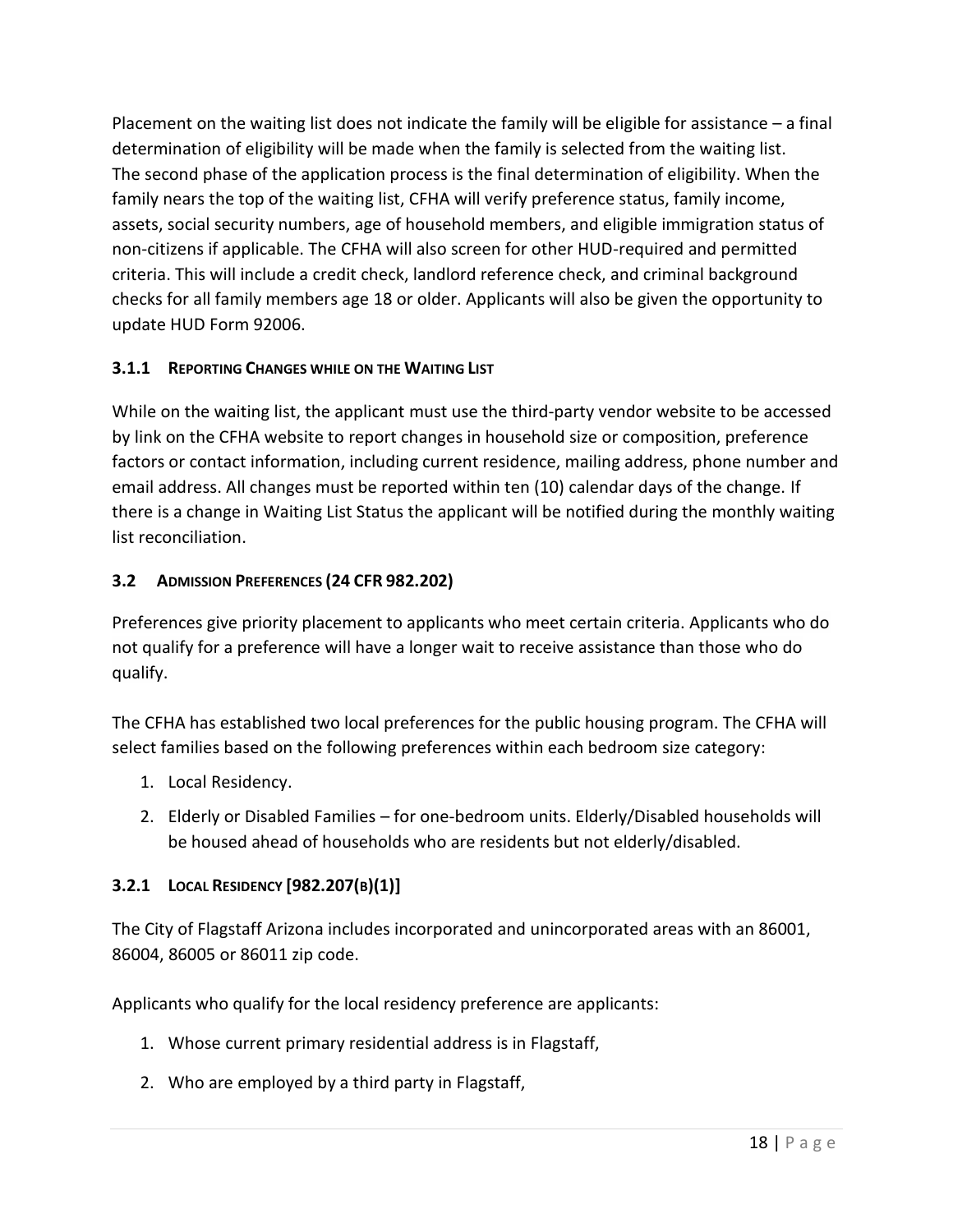- 3. Who are relocating to Flagstaff for purposes of employment, or
- 4. Who are self-employed in Flagstaff.

# <span id="page-27-0"></span>**3.2.1.1 CURRENT PRIMARY RESIDENTIAL ADDRESS IN FLAGSTAFF**

This is the place where the household lives full time. In cases where more than one residence is maintained or the household does not live together, the primary place of residence will be where a household member is on the lease or pays rent. If the household maintains one residence or lives together, the place where the Head of Household lives will be considered the primary residence.

If the household is homeless their physical presence in Flagstaff (i. e. staying at a shelter or motel, staying with various friends or relatives or camping/sleeping on the street) constitutes their residence.

If the household leaves Flagstaff for more than two consecutive days for any reason other than extenuating circumstances they are no longer considered a Resident and must reestablish residency by returning to Flagstaff before the preference is granted and the eligibility process continued. A Flagstaff address listed in AZTECS as the Residential address in an open case, a current lease for an address in Flagstaff, a statement from a shelter provider, a notarized statement from a person who the Applicant resides with or a current driver's license with a Flagstaff address will be accepted as verification of residency.

# <span id="page-27-1"></span>**3.2.1.2 EMPLOYED BY A THIRD PARTY IN FLAGSTAFF**

The Head of Household, spouse or co-head of household must be currently employed by a third-party for at least the minimum wage, for a minimum of 20 hours per week, and for a minimum of 36 weeks per year. An employer statement, on employer letterhead, of current employment in Flagstaff will be accepted as verification of employment.

#### <span id="page-27-2"></span>**3.2.1.3 RELOCATING TO FLAGSTAFF FOR PURPOSES OF EMPLOYMENT.**

The Head of Household, spouse or co-head of household must have an offer of employment from a third party for at least the minimum wage, for a minimum of 20 hours per week, and for a minimum of 36 weeks per year. The offer must include a fixed start date. A voluntary transfer within the same company from another location will not be considered a valid offer of employment. An employer statement, on employer letterhead, of guaranteed future employment in Flagstaff will be accepted as verification of employment.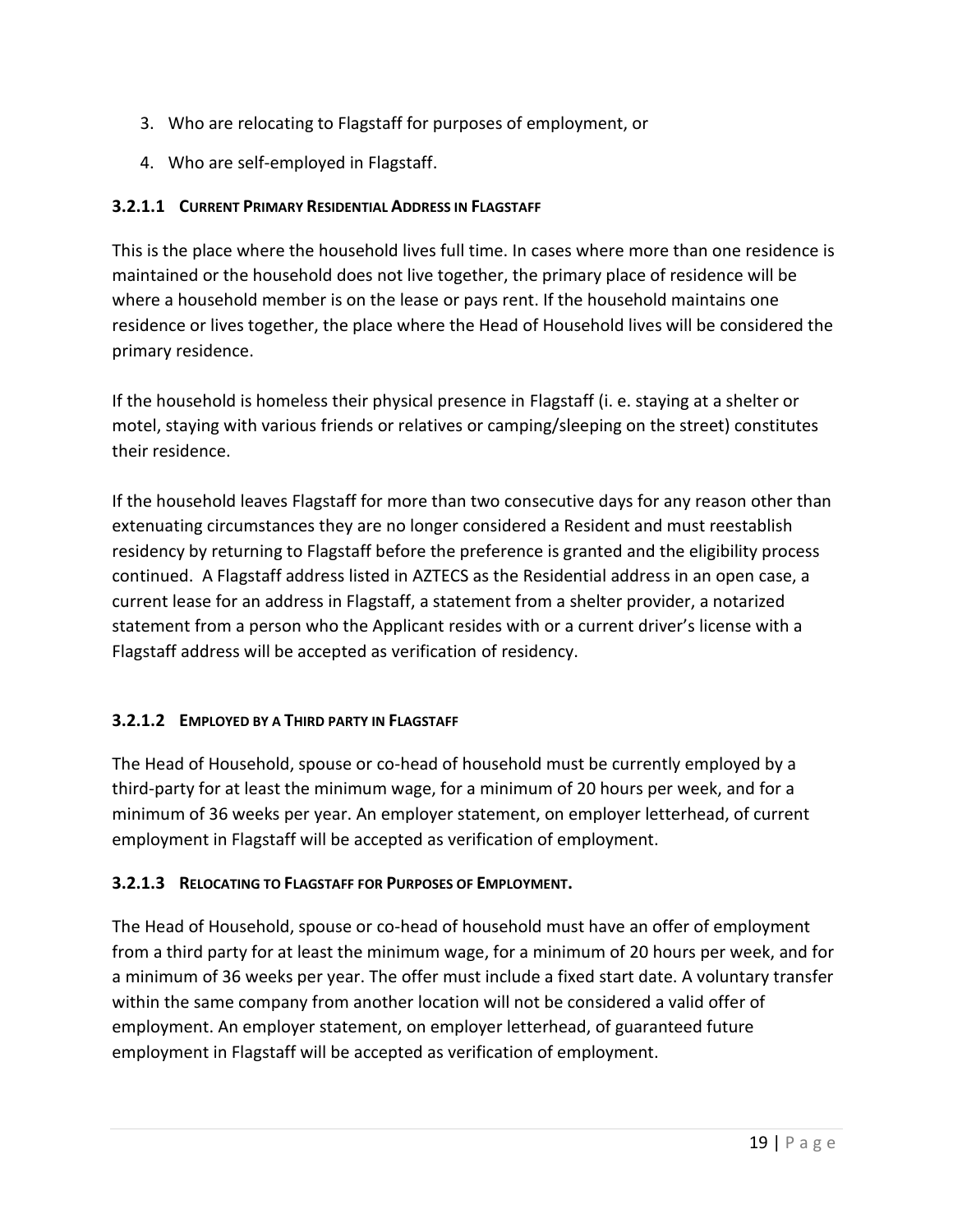#### <span id="page-28-0"></span>**3.2.1.4 SELF-EMPLOYMENT IN FLAGSTAFF**

The Head of Household, spouse or co-head of household must have income earned in Flagstaff, after allowable expenses, equal to at least 20 hours per week at the minimum wage. Schedule C of the most recent tax return and self-certification of earnings in Flagstaff will be accepted as verification of self-employment.

#### <span id="page-28-1"></span>**3.2.2 ELDERLY OR DISABLED FAMILIES – ONE BEDROOM UNITS**

Families that meet one or both of the following definitions will receive a preference for all one (1) bedroom units:

- 1. A family whose head, spouse, or sole member is a person is at least 62 years of age; two or more persons who are at least 62 years of age living together; or one or more persons who are at least 62 years of age living with one or more live-in aides (24 CFR 5.403); and/or
- 2. A family whose head, spouse, or sole member is a person with disabilities; two or more persons with disabilities living together; or one or more persons with disabilities living with one or more live-in aides (24 CFR 5.403(b)). A person with a disability is a person who:
	- a. Has a disability as defined in 42 U.S.C. 423
	- b. Is determined, pursuant to HUD regulations, to have a physical, mental, or emotional impairment, including the disease of acquired immunodeficiency syndrome or any conditions arising from the etiologic agent for acquired immunodeficiency syndrome, that:
		- i. Is expected to be of long-continued and indefinite duration;
		- ii. Substantially impedes his or her ability to live independently; and
		- iii. Is of such a nature that the ability to live independently could be improved by more suitable housing conditions.
	- c. Has a developmental disability as defined in 42 U.S.C. 6001.

For purposes of qualifying for low-income housing, a person with a disability does not include a person whose disability is based solely on any drug or alcohol dependence.

#### <span id="page-28-2"></span>**3.2.3 CHANGES IN PREFERENCE STATUS**

Applicant circumstances may change while waiting for an offer of assistance and these changes may affect the applicant's qualification for a preference. Applicants are responsible for reporting any changes in preference using the online third-party vendor site.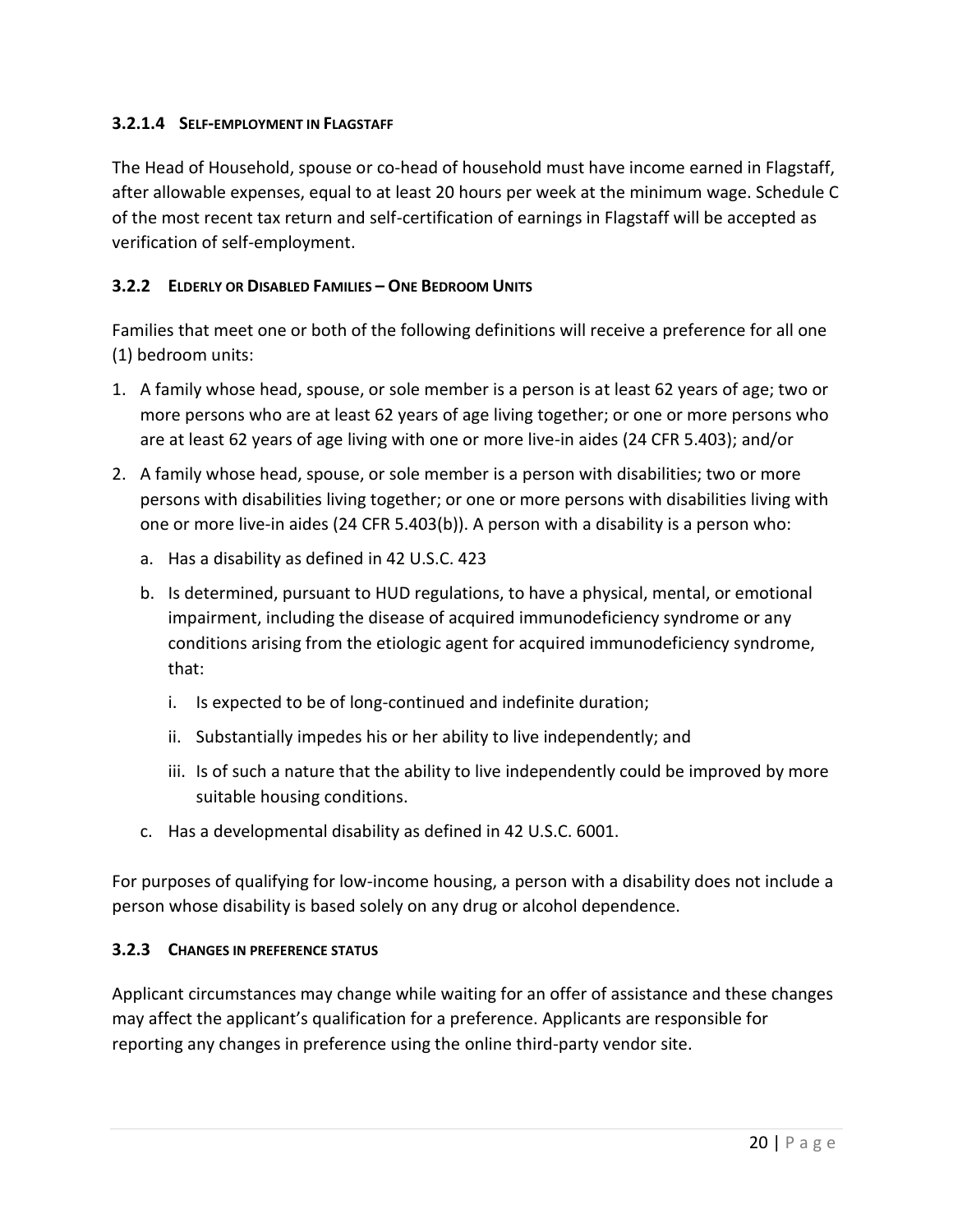- 1. If an applicant without a local residency preference becomes a resident, they will be awarded the preference and may receive assistance based on the date and time of application, not the date and time of qualification for the preference.
- 2. If there are no applicants on the waiting list with a local residency preference, applicants without a local residency preference will be screened and receive assistance ahead of any applicants with a local residency preference who apply during the non-resident screening process.
- 3. If an applicant who is not elderly or disabled becomes elderly or disabled, they will be awarded the preference for a one-bedroom unit.
- 4. Such changes will be identified monthly at waiting list reconciliation and the Public Housing Lead will be notified of these changes so that processing may begin. Applicants may be skipped for available vouchers until processing is completed provided there is no delay caused by the CFHA.

#### <span id="page-29-0"></span>**3.2.4 PREFERENCE SUSPENSION FOR VICTIMS OF A FEDERALLY DECLARED DISASTER**

In the case of a federally declared disaster, the CFHA reserves the right for its Executive Director to suspend its preference system for whatever duration the Executive Director feels is appropriate and to admit victims of the disaster to the program instead of those who would be normally admitted.

#### <span id="page-29-1"></span>**3.3 ORGANIZATION AND MAINTENANCE OF THE WAITING LIST**

The waiting list will be organized and maintained as follows:

- 1. All applications will be maintained in order of bedroom size, claimed preference and then in order of date and time of application.
- 2. The pool of applicants will be kept current by requiring each applicant to confirm their continued interest through the online third-party vendor site twice during the year in April and September. Applicants will be reminded to confirm continued interest via their preferred method(s).
- 3. Any contact between the CFHA and the applicant will be documented in the applicant's computer file (either the third-party vendor site or the Intake module of Elite if full processing has begun).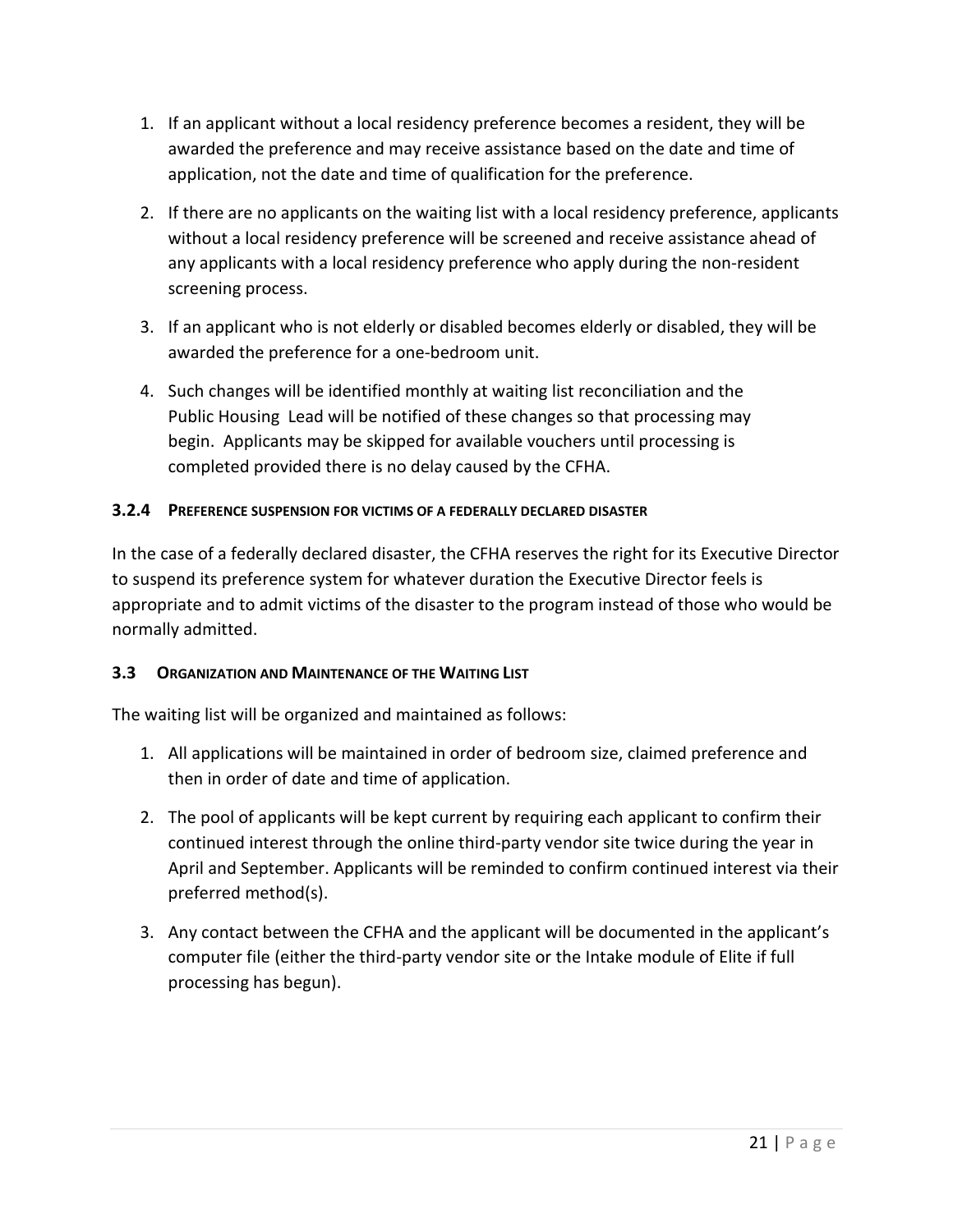#### <span id="page-30-0"></span>**3.3.1 ASSIGNMENT TO WAITING LIST BY BEDROOM SIZE**

When completing the pre-application, applicants will be asked to choose a bedroom size. The following guidelines will determine each family's unit size eligibility without overcrowding or over-housing:

| Number of Bedrooms | <b>Number of Persons</b> |         |  |
|--------------------|--------------------------|---------|--|
|                    | Minimum                  | Maximum |  |
|                    |                          |         |  |
|                    |                          |         |  |
|                    |                          |         |  |
|                    |                          |         |  |
|                    |                          |         |  |

These standards are based on the assumption that each bedroom will accommodate no more than two (2) persons. The Head of Household will share a bedroom with anyone classified as a Spouse or Co-Head.

In determining bedroom size, CFHA will include the presence of children to be born to a pregnant woman, children who are in the process of being adopted, children whose custody is being obtained, children currently under a 50% or more joint custody decree, children who are temporarily away at school, or children who are temporarily in foster care.

If the household qualifies for more than one-bedroom size under the above guidelines, the household will be placed on the Waiting List of their choosing. The household may change the bedroom size originally selected if there is a change in household composition or after a year has elapsed since the last election.

#### <span id="page-30-1"></span>**3.3.1.1 EXCEPTIONS TO BEDROOM SIZE**

- 1. Smaller Units.
	- a. A family may request a smaller unit size than the guidelines allow. The CFHA will generally allow the smaller size unit as long as no more than two (2) people per bedroom are assigned. In such situations, the family will sign a certification stating they understand they will be ineligible for a larger size unit for three (3) years or until the family size changes, whichever may occur first.
- 2. Larger Units.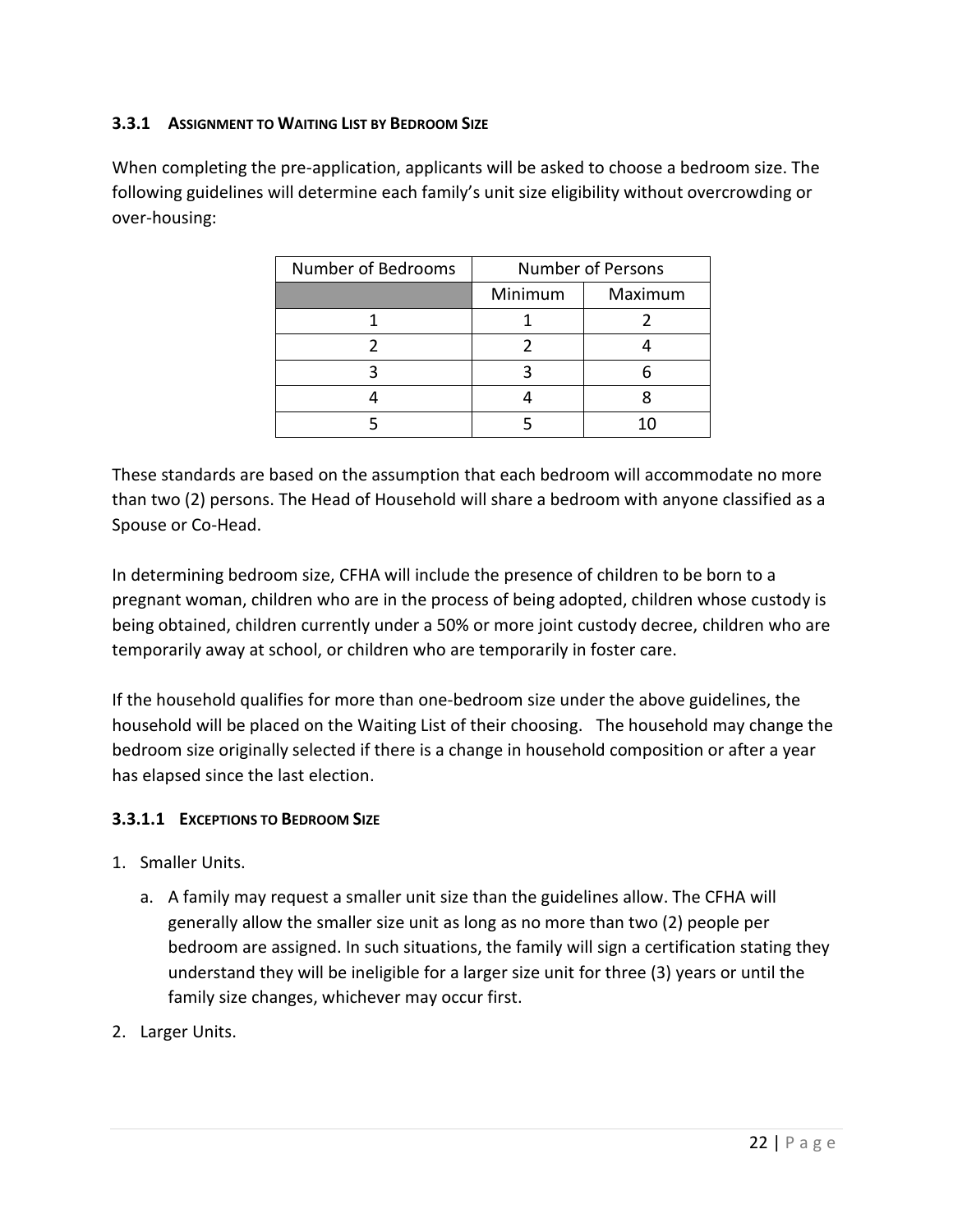- a. A family may request a larger unit size than the guidelines allow. The CFHA will generally allow the larger size unit if the family provides a verified medical or disability related need that the family be housed in a larger unit.
- b. If there are no families on the waiting list for a larger size unit, smaller families may be housed if they sign a release form stating they will transfer (at the family's own expense) to the appropriate size unit when an eligible family needing the larger unit applies. The family transferring will be given a 30-calendar day notice before being required to move.
- c. Larger units may be offered in order to improve the marketing of a development suffering a high vacancy rate.
- d. In no event will a single person who is not an elderly person, a displaced person, or a person with disabilities be provided with a unit that is larger than one-bedroom.

# <span id="page-31-0"></span>**3.3.1.2 DECONCENTRATION POLICY**

The CFHA is not subject to the deconcentration requirements of 24 CFR 903; however, the CFHA affirmatively markets its housing.

#### <span id="page-31-1"></span>**3.3.2 OPENING AND CLOSING THE WAITING LIST**

Opening of the public housing waiting list will be announced via public notice that applications will be accepted. The public notice will be made a least thirty days prior to the opening of the waiting list and will state where, when, and how to apply. The notice will be published in a local newspaper of general circulation, and also by any available minority media. The public notice will state any limitations to who may apply.

The notice will state that applicants already on waiting lists for other housing programs must apply separately for this program, and that such applicants will not lose their place on other waiting lists when they apply. The notice will include the Fair Housing logo and slogan and otherwise be in compliance with Fair Housing requirements.

Closing of the waiting list will be announced via public notice at least thirty days prior to closing. The public notice will state the date the waiting list will be closed. The public notice will be published in a local newspaper of general circulation, and also by any available minority media.

Public notices announcing the opening and closing of the waiting list may be combined when the waiting list will be opened for a specific period of time.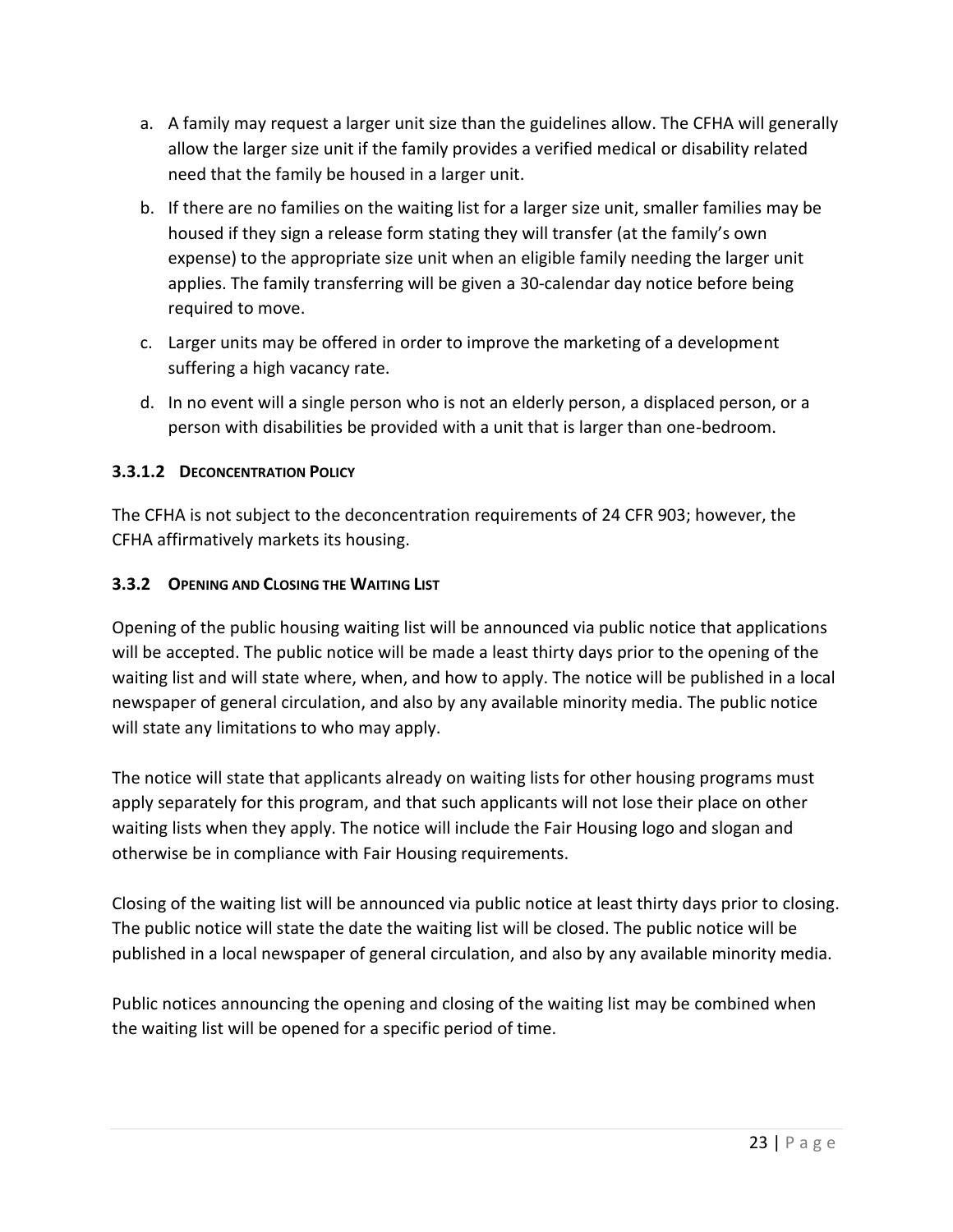#### <span id="page-32-0"></span>**3.3.3 REMOVAL FROM THE WAITING LIST**

The CFHA will not remove an applicant's name from the waiting list unless:

- 1. The applicant requests in writing that the name be removed,
- 2. The applicant fails to respond to a written request for information or a request to declare their continued interest in the program (even if the request was returned as undeliverable by the post office or by undeliverable emails),
- 3. The applicant misses scheduled appointments,
- 4. The applicant does not meet the eligibility or suitability criteria for the program,
- 5. The applicant knowingly provides false information or fraudulent statements affecting the applicant's status or eligibility for housing assistance, or

The CFHA's system of removing applicants from the waiting list will not violate the rights of persons with disabilities. If an applicant's failure to respond to a request for information or updates was caused by the applicant's disability, the CFHA will verify that there is in fact a disability and that the accommodation they are requesting is necessary based on the disability. An example of a reasonable accommodation would be to reinstate the applicant on the waiting list based on the date and time of the original application.

#### <span id="page-32-1"></span>**3.3.3.1 APPLICANT NOTIFICATION OF WAITING LIST REMOVAL**

If the CFHA will remove an applicant from the waiting list, the CFHA will promptly provide the applicant with email notice of the determination and a courtesy notice by first class mail. The notice will:

- 1. Contain a brief statement of the reason(s) for the decision,
- 2. State that the applicant may request in writing an informal review of the decision within ten (10) calendar days of the date of the notice,
- 3. Inform the applicant they may be bypassed on the waiting list pending the outcome of the informal review should they request one,
- 4. Describe how to obtain the informal review,
- 5. Include HUD-Form 5380 Notice of Occupancy Rights Under the Violence Against Women Act and HUD Form-5382 Certification, and
- 6. Remind applicants of their right to request a reasonable accommodation.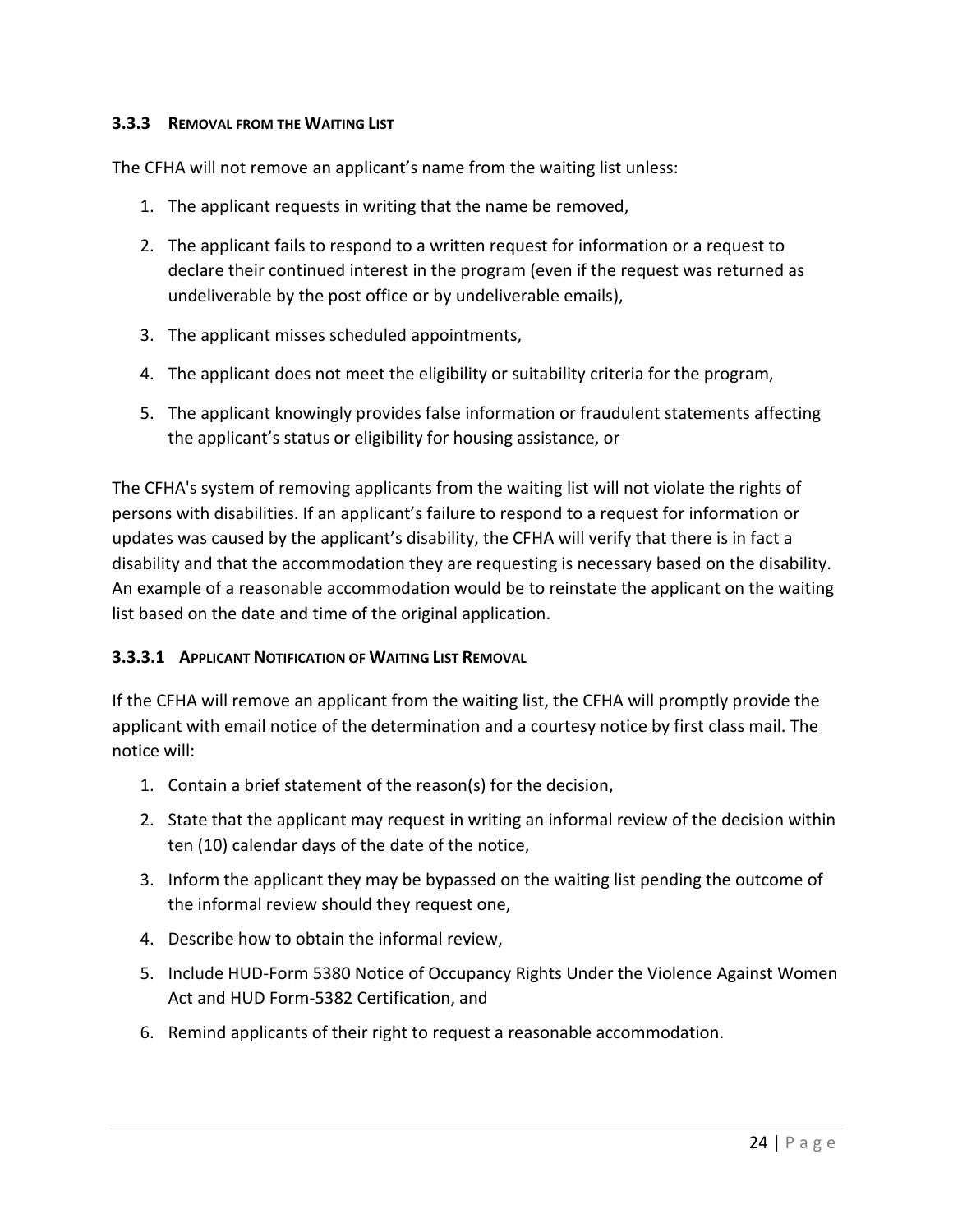#### <span id="page-33-0"></span>**3.4 SELECTION FROM THE WAITING LIST**

The CFHA will follow the statutory requirement that at least 40% of newly admitted families in any fiscal year be families whose annual income is at or below 30% of the area median income. To ensure this requirement is met, the CFHA will quarterly monitor the incomes of newly admitted families. If it appears that the requirement to house extremely low-income families will not be met, higher income families will be skipped to reach extremely low-income families. Higher income families will maintain their original position on the waiting list.

#### <span id="page-33-1"></span>**3.4.1.1 CREDIT FOR ADMISSIONS TO THE CFHA SECTION 8 HOUSING CHOICE VOUCHER PROGRAM**

If admissions of extremely low-income families to the CFHA Section 8 program during a fiscal year exceeds the 75% minimum target requirement for the Section 8 program, the excess may be credited against the CFHA income targeting requirement for public housing. Under these circumstances, the fiscal year credit to the public housing program will not exceed the *lower* of:

- 1. 10% of public housing admissions;
- 2. 10% of Section 8 program admissions; or
- 3. The number of qualifying low-income (excluding extremely low-income) families who commence occupancy in public housing units located in census tracts with a poverty rate of 30% or more.

Outreach will be conducted to attract extremely low-income families to reach the statutory requirement.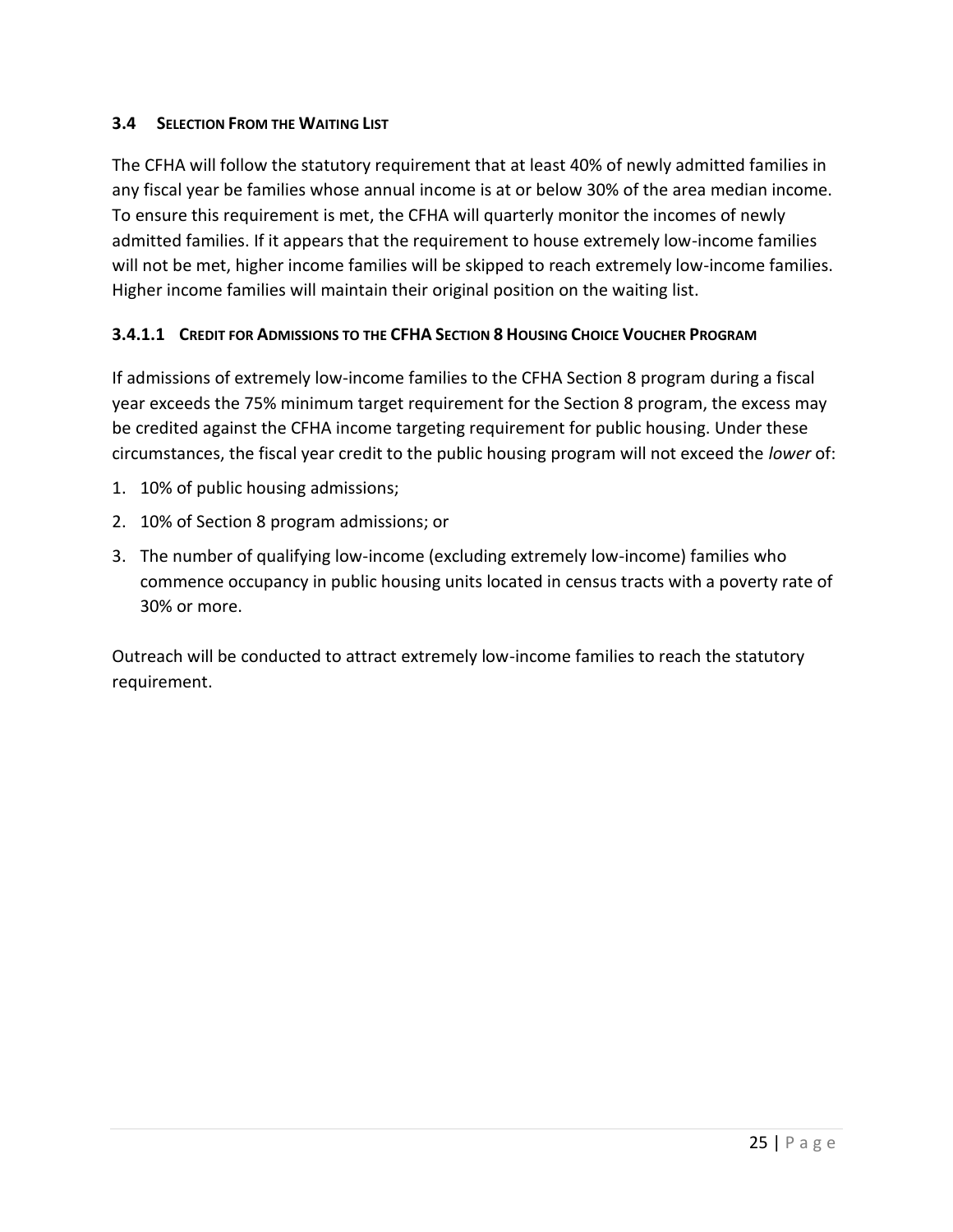# <span id="page-34-0"></span>4 TENANT SELECTION AND ASSIGNMENT PLAN

#### <span id="page-34-1"></span>**4.1.1 PRE-SCREENING**

As a family nears the top of the waiting list, the CFHA will contact the family. The family will be invited to submit information to begin the verification process, including:

- 1. Information to verify any preference(s) claimed;
- 2. A personal record (background) check to allow the CFHA to conduct pre-screening checks, including but not limited to criminal background, sex offender, and debts owed to the CFHA or other housing agencies;

Failure to return either the verification of preference, the background check or both is grounds for removal under Section 3.3.3.

If the applicant returns one, but not both of the requested documents the applicant will be notified of the incomplete information. The due date will remain the same.

If the preference claim is changed before the due date of the documents the answer will be deemed a misunderstanding and the applicant will remain on the waiting list without the preference.

If the applicant is removed, asks for an informal review within the prescribed timeframes and states that they answered the question incorrectly the answer will be deemed a misunderstanding and the applicant will be reinstated to the waiting list, but without the preference.

When the record check and preference verification are returned the following will be sent to the applicant for completion and return:

- 1. A full application;
- 2. Consent for Release of Information forms (HUD-9886); and
- 3. All documentation needed to determine eligibility including Social Security Number information.

When these are returned the CFHA will conduct pre-screening checks, including but not limited to:

- 1. Court and/or additional criminal background for all adults;
- 2. Sex offender for all adults;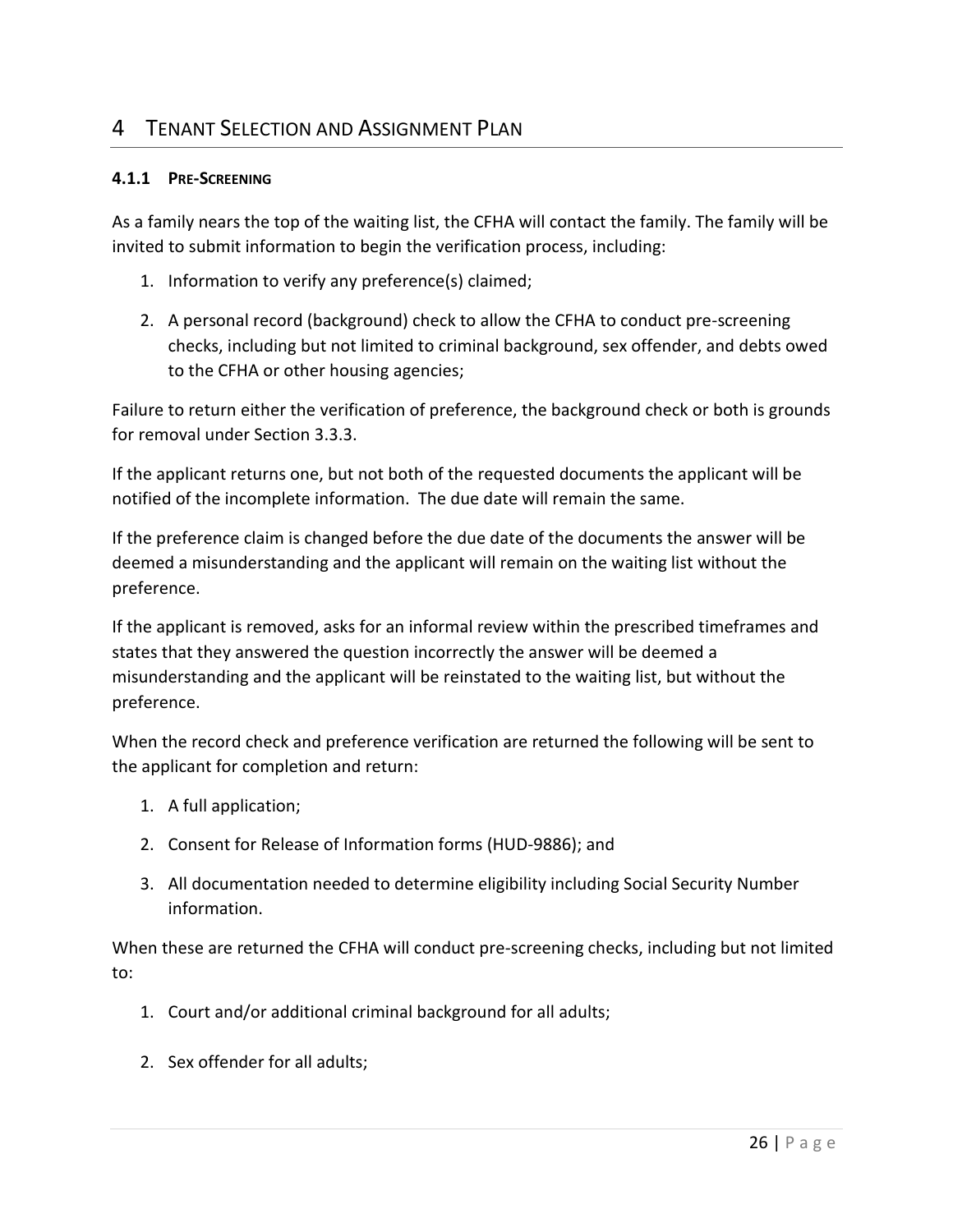- 3. EIV Existing Tenant for all in household;
- 4. EIV Debts Owed to the CFHA or other housing agencies for all adults;
- 5. AZTECS/Guide; and
- 6. Credit check for all adults

When this is completed the household information will be entered into Elite and an applicant file will be created. Elite now becomes the primary source of data entry.

The CFHA will notify the family in writing if any of the following determinations are made. The notice will inform the family of their right to request an informal review.

- 1. Review of the documentation shows the family no longer qualifies to be near the top of the list because preference(s) is not verified. The family's name will be returned to the appropriate spot on the waiting list.
- 2. Any of the pre-screening activities are grounds for denial of assistance.

Families who meet all eligibility and suitability criteria and whose eligibility has been verified will be invited to attend an eligibility interview.

# <span id="page-35-0"></span>**4.1.2 ELIGIBILITY INTERVIEW**

The purposes of the interview are to discuss the family's circumstances in greater detail, clarify information that has been provided by the family, and verify that the information is true and complete. Applicants must present citizenship/eligible immigrant information will also be given the opportunity to update HUD Form 92006 if they desire at the interview.

# <span id="page-35-1"></span>**4.1.3 VERIFICATION [24 CFR 982.201(E)]**

Family composition, income, allowances and deductions, assets, full-time student status, eligibility and rent calculation factors, eligible citizenship, social security numbers, criminal history, and other pertinent information will be verified. Verifications must be dated within ninety (90) calendar days of certification. The verification process is described in detail in Section 6.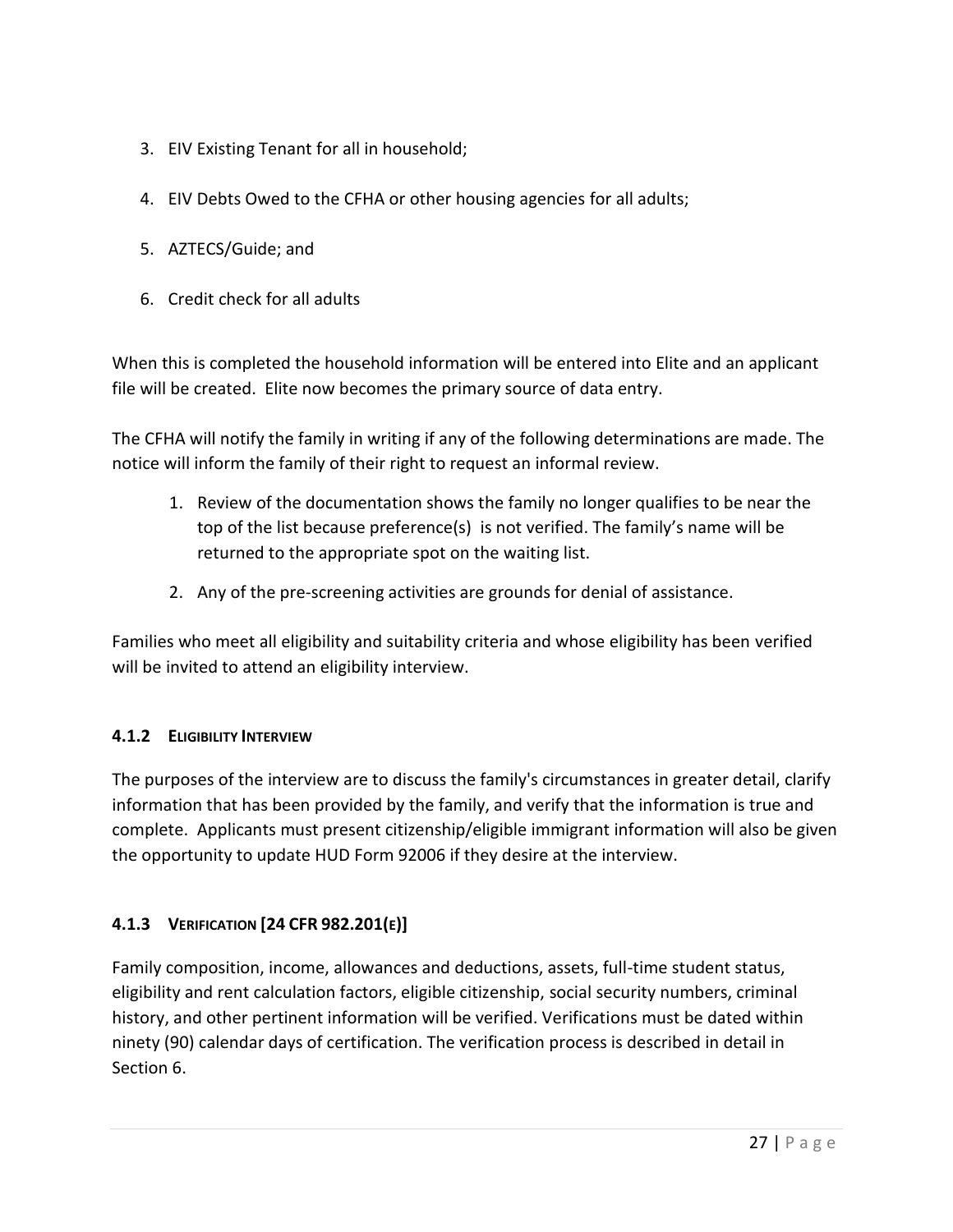### **4.1.4 DETERMINATION OF ELIGIBILITY [24 CFR 982.201]**

After the verification process is completed, the CFHA will make a final determination of eligibility. This determination is based on information provided by the family, third-party documents, and CFHA research.

#### **4.1.5 PRE-LEASE BRIEFING**

Prior to signing the lease, *all* heads of household and other adult family members must attend a pre-lease briefing. The family will not be housed if they have not attended the briefing. Applicants who provide prior notice of an inability to attend the briefing will be rescheduled. Failure of an applicant to attend the briefing, without good cause, may result in the cancellation of the occupancy process.

The briefing will include an explanation of and offer of copies of:

- 1. The resident's rights and responsibilities under the Violence Against Women Act;
- 2. A copy of the lease;
- 3. The CFHA grievance procedure;
- 4. Utility allowances;
- 5. Utility charges;
- 6. Lead paint disclosures;
- 7. Resident rights and responsibilities under the Violence Against Women Act;
- 8. EIV brochures; and
- 9. The Resident Handbook.

The applicant must sign a certification that they have been given the opportunity and process to receive these documents and have reviewed the documents with CFHA personnel. The certification will be filed in the applicant's file.

After attending the lease and occupancy orientation, the applicant is required to report their continued interest and provide any information regarding changes to their income or assets quarterly.

#### **4.2 OFFER OF A UNIT**

The CFHA will contact the family by email or telephone to make the unit offer, and the family will also be notified of a unit offer via first class mail. The family will be provided five (5) business days to: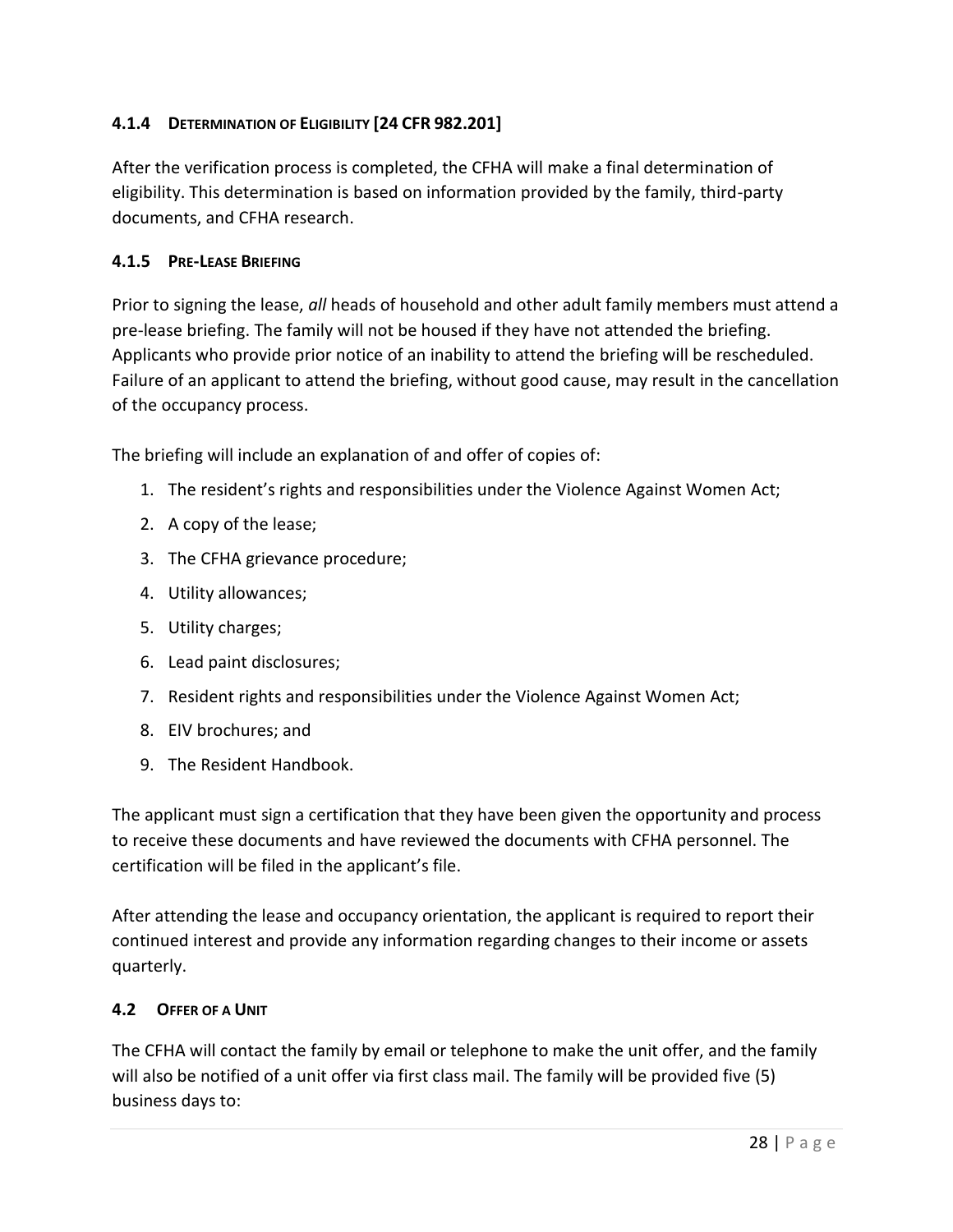- 1. Preliminarily accept the offer and tender 1/3 of the Security Deposit, OR
- 2. Reject the unit offer.

The family will not be required to sign any contract until final acceptance of the unit at move in.

If the Applicant fails to respond or fails to tender the required Security Deposit they will be removed from the Waiting List.

Applicant's whose files are incomplete due to action or inaction by the household may be skipped until processing is complete. Applicant action or inaction may include missed appointments, requests for extension of time to provide requested verification, failure to provide requested documentation, change in bedroom size or preference status, or reinstatement following informal review. The CFHA may skip applicants not ready due to CFHA action or inaction provided there will be a unit available upon completion of eligibility determination.

# **4.2.1 ACCESSIBLE UNITS**

Accessible units will be first offered to families who may benefit from the accessible features who reside in the development that has the vacancy. If there are no families residing in that development needing the accessible unit, it shall then be offered to families residing in other developments that may benefit from the accessible unit. If there are no families residing in other developments and needing the accessible unit, it will then be offered to applicants on the waiting list who may benefit from the accessible features. Applicants for these units will be selected utilizing the preference system.

If there are no applicants who would benefit from the accessible features, the units will be offered to other applicants in the order that their names come to the top of the waiting list. Such applicants must sign a release form stating they will accept a transfer (at their own expense) if, at a future time, a family requiring an accessible feature applies or requires a transfer from a non-accessible unit. Any family required to transfer will be given a 30-calendar day notice.

# **4.2.2 REJECTION OF UNIT**

If the family rejects the unit without good cause, they will be removed from the Waiting List.

If the family rejects with good cause the first unit offered, they will not lose their place on the waiting list. If the same family rejects with good cause the second unit offered, the family will forfeit their application's date and time. The family will keep their preferences, but the date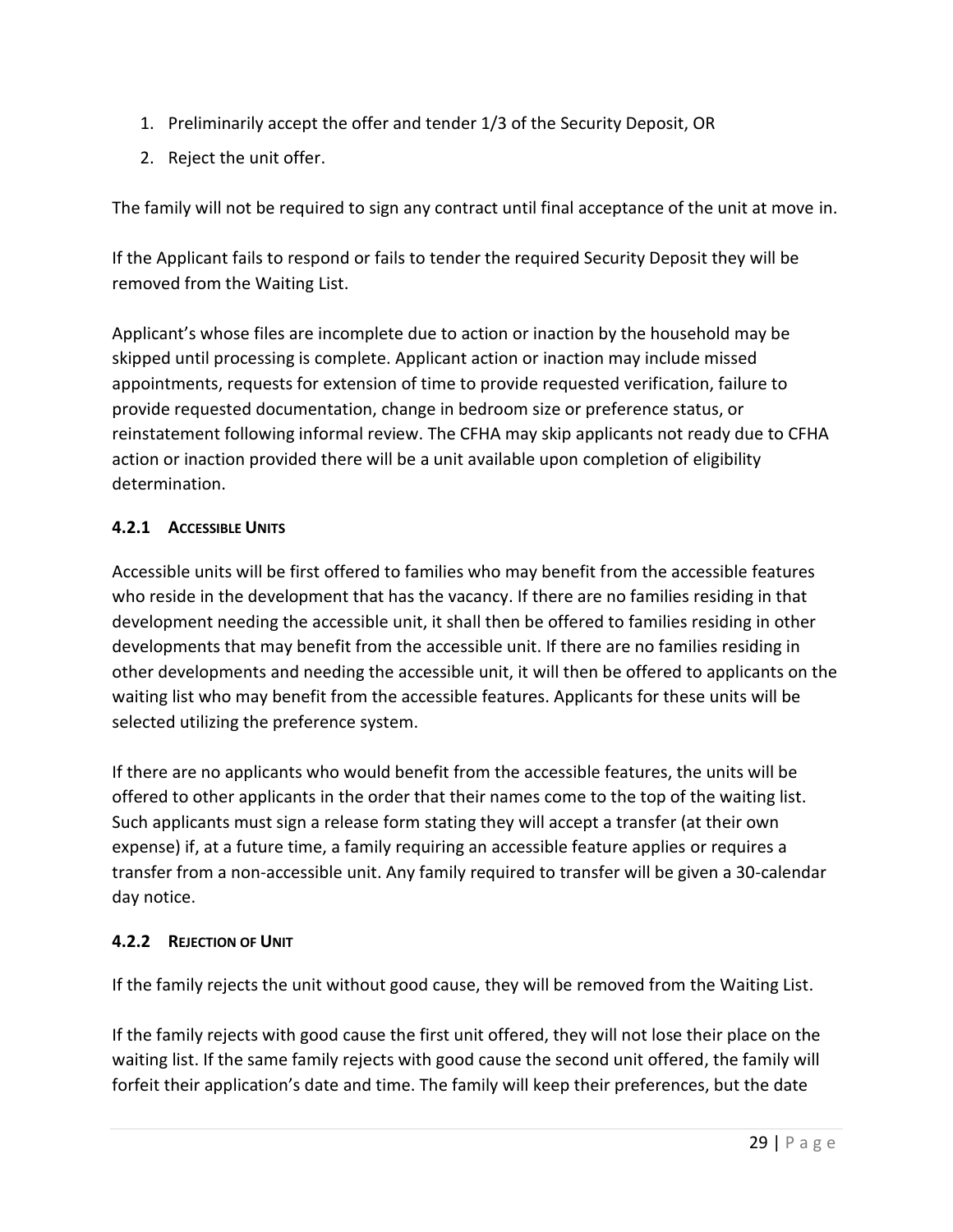and time of application will be changed to the date and time the unit was rejected; if the same family rejects the third unit, they will be removed from the Waiting List.

Families forfeiting their application date and time or being removed from the Waiting List for unit rejection will be offered the right to an informal review of the decision.

Good cause includes, among other things, reasons related to health, proximity to work or school (for those working or going to school), unable to terminate current lease, and childcare.

If the family withdraws from the site-specific waiting list where the unit was offered by the due date of the decision they will be removed according to their wishes, and the action will not be considered a unit rejection for the remaining waiting lists.

### **4.2.3 ACCEPTANCE OF UNIT**

An appointment will be scheduled to show the unit and complete the move in as close as possible to the anticipated ready date of the unit. The applicant will be shown the unit and if they accept the unit, the family will be required to sign a lease that will become effective on the date of acceptance.

### **4.2.3.1 MOVE-IN INSPECTION**

Prior to lease signing, a CFHA representative and an adult family member will inspect the unit. Both parties will sign a written statement of the condition of the unit. Photos and/or video may be taken at the move-in inspection to further document condition of the unit. Both parties will sign a written statement of the condition of the unit. A copy of the written statement of condition will be given to the family and the original will be placed in the tenant file. A followup inspection will be made 45 days after the initial move-in date.

# **4.2.4 LEASE SIGNING**

The signing of the lease and the review of financial information will be privately handled. The head of household and all adult family members will be required to execute the lease prior to admission. One executed copy of the lease will be furnished to the head of household and the CFHA will retain the original executed lease in the tenant's file.

When the family signs the lease for public housing, they will be automatically removed from the Section 8 waiting list and any CFHA site-based waiting list. Families may reapply for Section 8 assistance when applications are being accepted.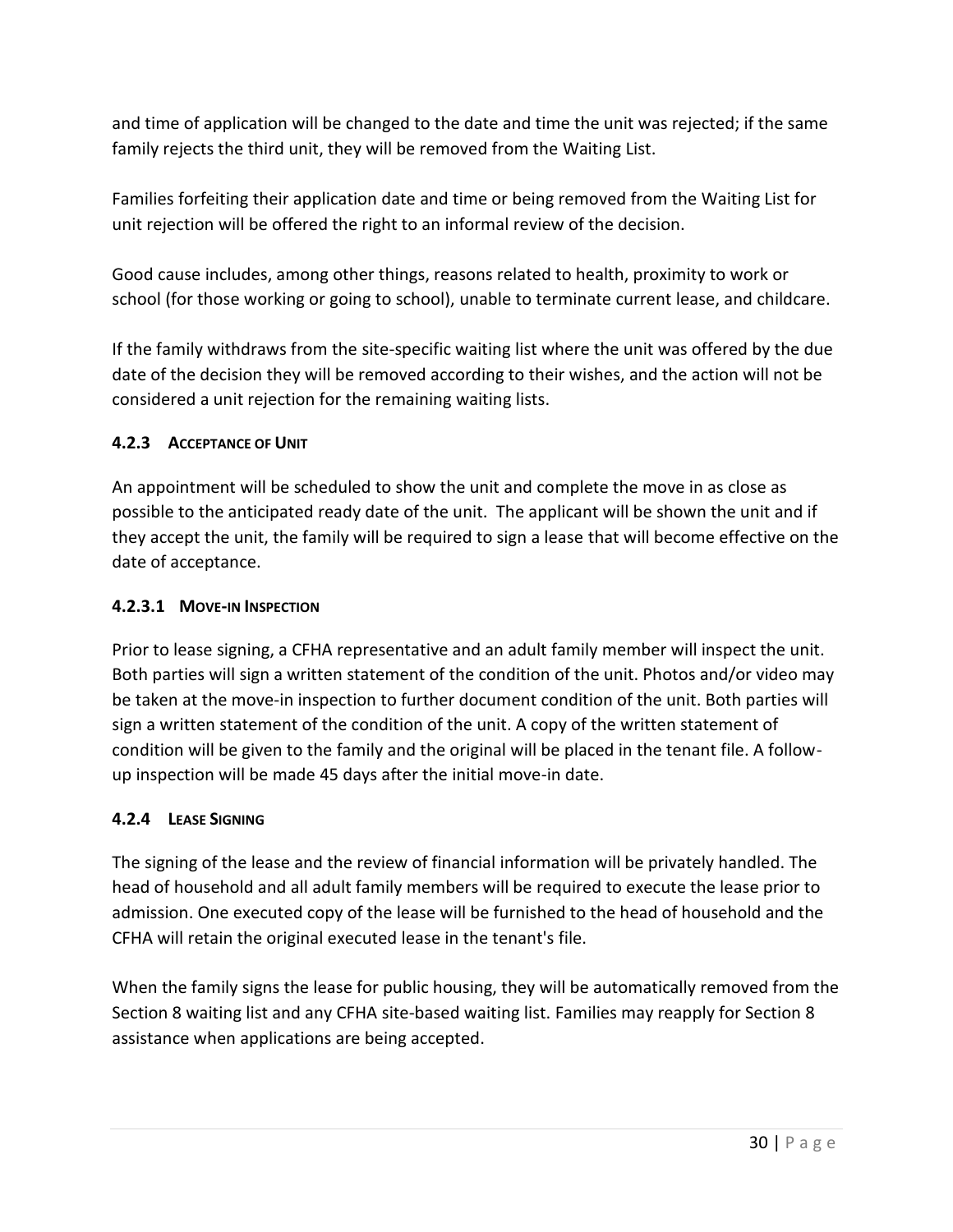#### **4.2.4.1 SECURITY DEPOSIT**

The family will pay the remainder (2/3) of the security deposit at the time of lease signing. The security deposit is based on unit size:

| <b>Unit Size</b> | <b>Security Deposit</b> |
|------------------|-------------------------|
| One bedroom      | \$250.00                |
| Two bedroom      | \$275.00                |
| Three bedroom    | \$300.00                |
| Four bedroom     | \$325.00                |
| Five bedroom     | \$350.00                |

The CFHA may, at its sole discretion and in exceptional situations, allow a new resident to pay the remaining balance of the security deposit in up to two (2) payments. One third of the total Security Deposit shall be paid with their second rent payment, and the remaining one third with their third rent payment.

In the case of a move within public housing, the security deposit for the first unit will be transferred to the second unit. If the security deposit for the second unit is greater than that for the first, the difference will be collected from the family. If the security deposit for the second units is less than that for the first, the difference will be refunded to the family.

In the event there are costs attributable to the family for bringing the first unit into condition for re-renting, the family shall be billed for these charges.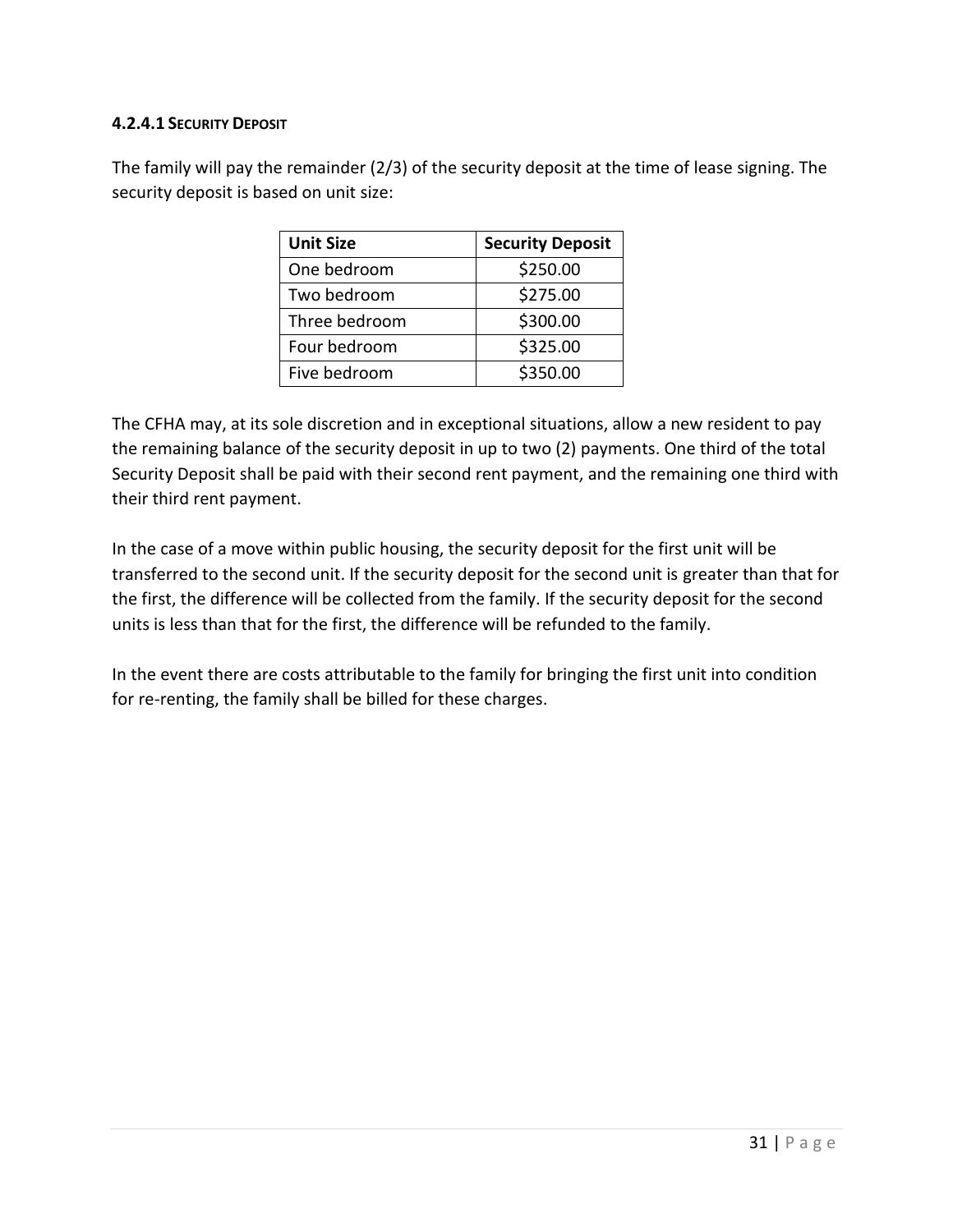# 5 DETERMINING INCOME

To determine annual income, the CFHA counts the income of all family members, excluding the types and sources of income that are specifically excluded. Once the annual income is determined, the CFHA subtracts all allowable deductions (allowances) as the next step in determining the Total Tenant Payment.

Income will be determined at initial eligibility, at annual reexamination and for interim and special reexaminations.

#### **5.1 ANNUAL INCOME**

Annual income means all amounts, monetary or not, that:

- 1. Go to (or on behalf of) the family head or spouse (even if temporarily absent) or to any other family member,
- 2. Are anticipated to be received from a source outside the family during the 12-month period following admission or annual reexamination effective date, and
- 3. Are not specifically excluded from annual income.

#### **5.1.1 ANNUAL INCOME INCLUSIONS**

Annual income includes, but is not limited to all amounts, monetary or not that:

- 1. go to or on behalf of the family head or spouse, including a spouse who is temporarily absent, or to any other family member;
- 2. are anticipated to be received during the 12-month period following admission or annual reexamination; and
- 3. are not specifically excluded from annual income.

Annual income includes the amounts specified in the federal regulations currently found in 24 CFR 5.609. The Income Inclusions table in Appendix 4 describes income inclusions in more detail:

- 1. Earned income
- 2. Self-employment/Business income
- 3. Interest and dividend income
- 4. Pension/Retirement income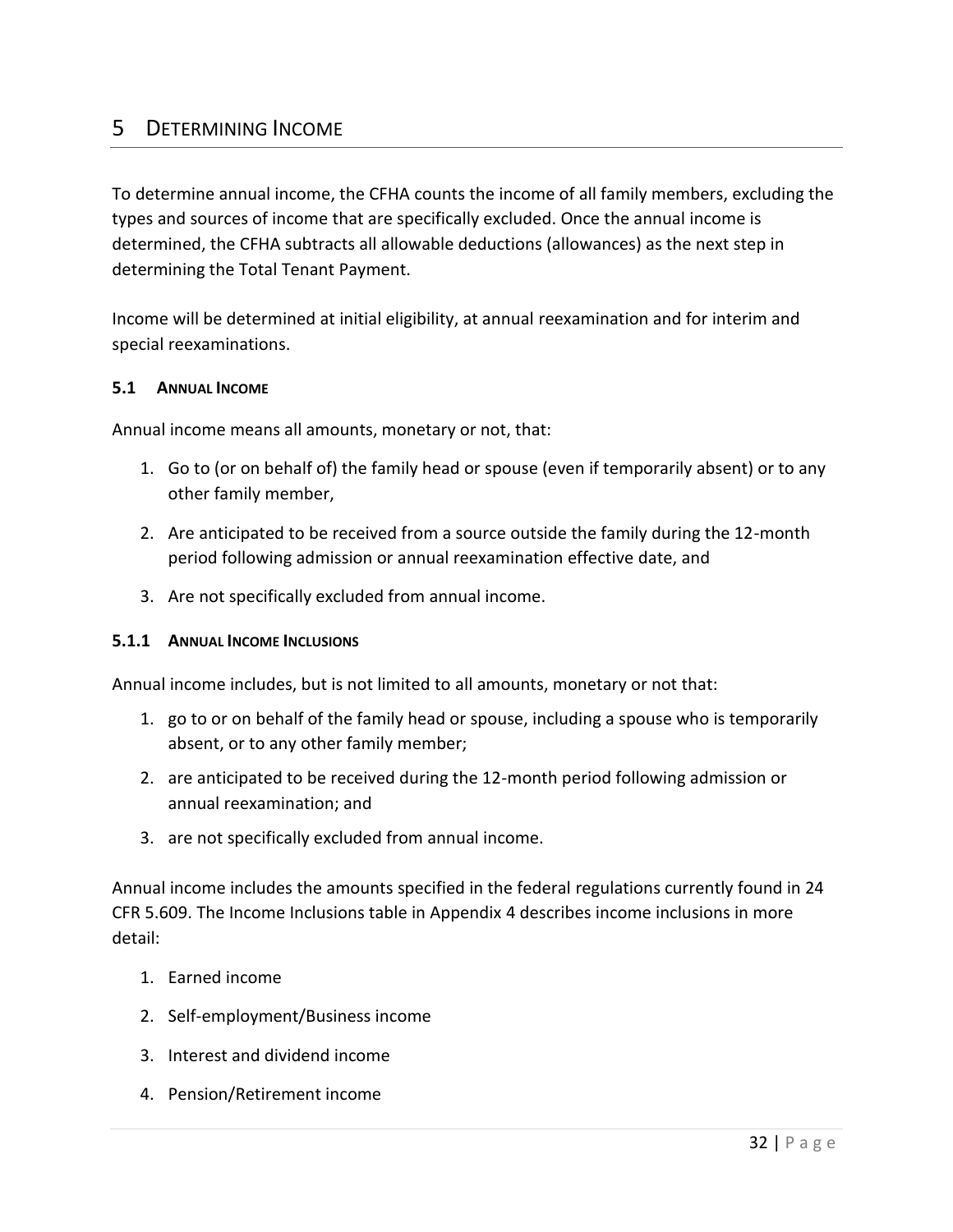- 5. Unemployment and Disability income
- 6. TANF/Public Assistance, including imputed income from welfare
- 7. Alimony and Child Support
- 8. Regular contributions or gifts
- 9. US Armed Forces income
- 10. GI Bill Housing Stipend

#### **5.1.2 ANNUALIZING EARNED INCOME BASED ON AVERAGE EXPERIENCE**

The CFHA will use the prior year's employment experience or income to determine a household's future income if it informs or clarifies the estimate of income and does not distort the calculation. This includes annualizing income based on average experience, as when the CFHA can reasonably project the start and end of part year and seasonal employment. For example:

- A teacher's assistance works eight months annually and earns \$1,300 per month. The teacher's assistant's income would be calculated by multiplying \$1,300 x 8 months or \$10,400 annually. The teacher's assistant rent payment will then be calculated based on monthly income of \$866.
- A food delivery service company closes annually for two weeks to allow for family vacations. A driver works 50 weeks annually and earns \$480 per week on average. The income would be calculated by multiplying \$480 x 50 weeks or \$24,000 annually. The driver's rent payment will then be calculated based on monthly income of \$2,000.

### **5.1.3 INCOME RESULTING FROM WELFARE PROGRAM REQUIREMENTS (IMPUTED WELFARE) [5.615]**

The CFHA will impute (count) welfare income not received by the family if the welfare assistance was reduced, as specified in notice to the CFHA by the welfare agency specifically because of:

- 1. Fraud by a family member in connection with the program,
- 2. Failure to participate in or comply with economic self-sufficiency requirements, or
- 3. Noncompliance with work activities requirements.

Imputed welfare income is annual income the family would have received had its benefits not been reduced due to the above circumstances.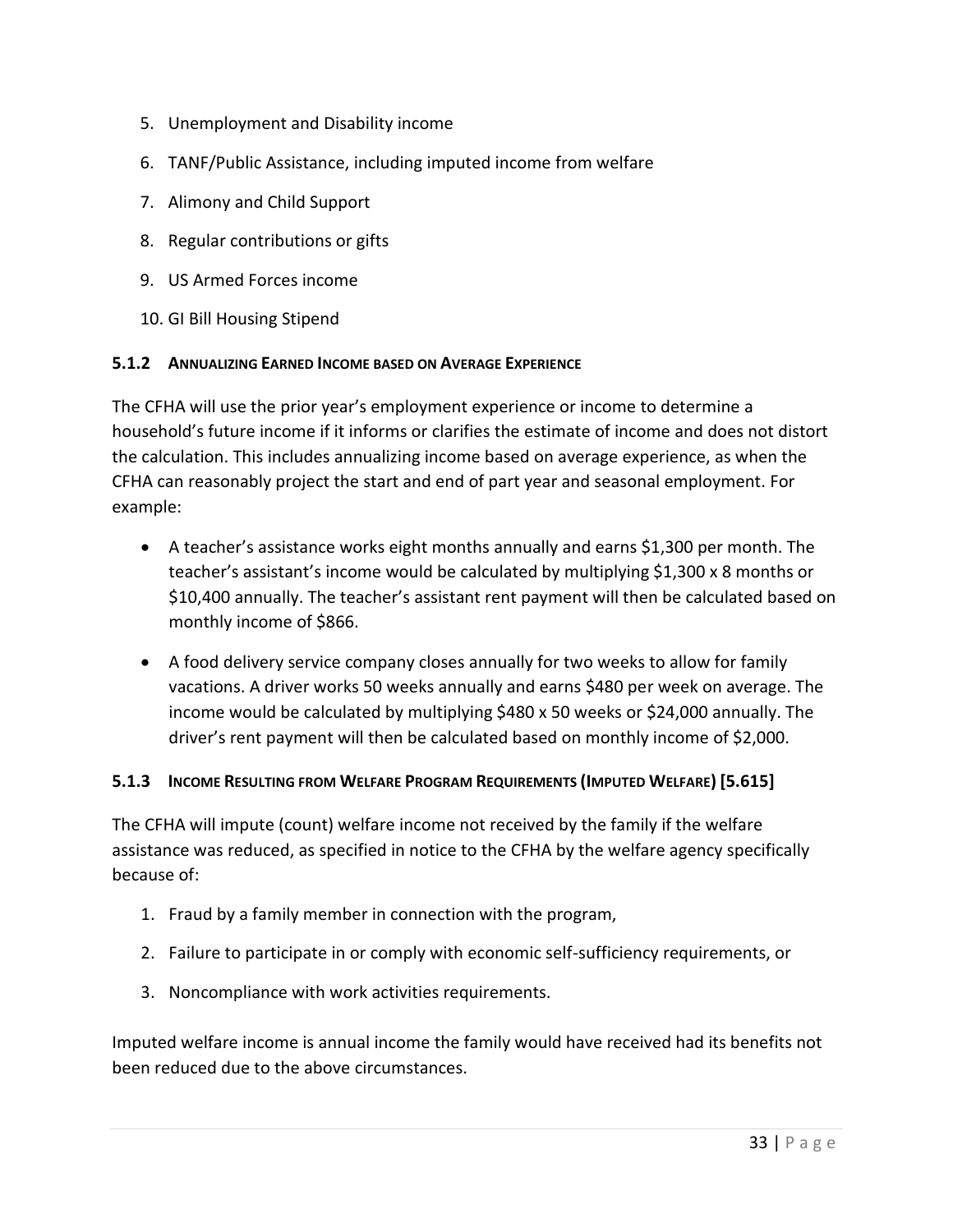At the request of the CFHA, the welfare agency will inform the CFHA in writing of the amount and term of any specified welfare benefit reduction for a family member, and the reason for such reduction, and will also inform the CFHA of any subsequent changes in the term or amount of such specified welfare benefit reduction. The CFHA will use this information to determine the amount of imputed welfare income for a family.

- 1. The amount of the imputed welfare income is offset by the amount of additional income a family receives that commences after the time the sanction was imposed. When such additional income from other sources is at least equal to the imputed welfare income, the imputed welfare income is reduced to zero.
- 2. The CFHA will not include imputed welfare income in annual income if the family was not an assisted family at the time of the sanction.
- 3. If a participant is not satisfied that the CFHA has calculated the amount of imputed welfare income in accordance with HUD requirements, and if the CFHA denies the family's request to modify such amount, then the CFHA will give the resident written notice of denial, with a brief explanation of the basis for the CFHA's determination of the amount of imputed welfare income. The CFHA's notice will also state that if the resident does not agree with the determination, the resident may grieve the decision in accordance with the CFHA grievance policy. The resident is not required to pay an escrow deposit to obtain a grievance hearing.
- 4. Relations with welfare agencies
	- a. The CFHA will ask welfare agencies to inform it of any specified welfare benefits reduction for a family member, the reason for such reduction, the term of any such reduction, and any subsequent welfare agency determination affecting the amount or term of a specified welfare benefits reduction.
	- b. If the welfare agency determines a specified welfare benefits reduction for a family member, and gives the CFHA written notice of such reduction, the family's annual income will include the imputed welfare income because of the specified welfare benefits reduction.
	- c. The CFHA is responsible for determining the amount of imputed welfare income that is included in the family's annual income as a result of a specified welfare benefits reduction as determined by the welfare agency and specified in the notice by the welfare agency to the agency.
	- d. The CFHA is not responsible for determining whether a reduction of welfare benefits by the welfare agency was correctly determined by the welfare agency in accordance with welfare program requirements and procedures, nor for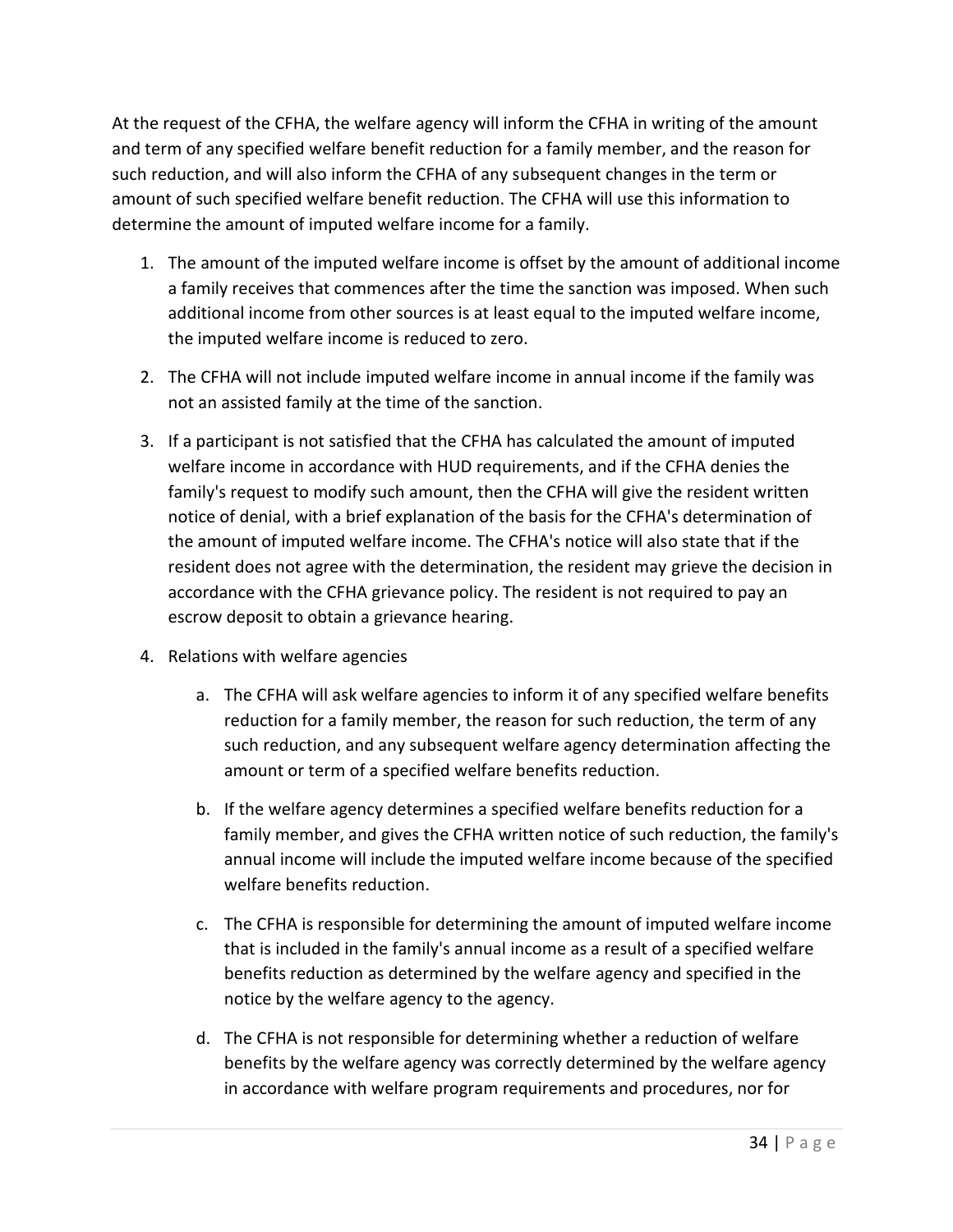providing the opportunity for review or hearing on welfare agency determinations. The family may seek appeal of a welfare agency determination through the welfare agency's due process procedures.

#### **5.1.4 ANNUAL INCOME EXCLUSIONS**

Annual income does not include the following amounts specified in the federal regulations currently found in 24 CFR 5.609(c). The CFHA will not provide additional exclusions from income beyond those provided for by HUD. The Income Exclusions table in Appendix 4 describes income exclusions in more detail:

- 1. Earned income of children under the age of 18 years;
- 2. Income from foster care, Kin-GAP or similar guardianship care programs;
- 3. Inheritance and insurance income;
- 4. Medical expense reimbursements;
- 5. Income of a live-in aide;
- 6. Student financial assistance for tuition;
- 7. Armed Forces Hostile Fire pay;
- 8. Reimbursement of out-of-pocket expenses incurred solely to allow participation in a publicly assisted program;
- 9. Resident service stipend;
- 10. Amounts received under certain employment training programs;
- 11. Self-sufficiency Program income;
- 12. Other non-recurring income;
- 13. Reparations;
- 14. Wages in excess of \$480 for full-time students who are adult household members other than Head, co-head, or spouse;
- 15. Adoption assistance;
- 16. Social security and SSI income lump sum distributions due to delayed processing;
- 17. Income tax and property tax refunds;
- 18. Home care assistance; or
- 19. Other federal exclusions as defined in Appendix 4.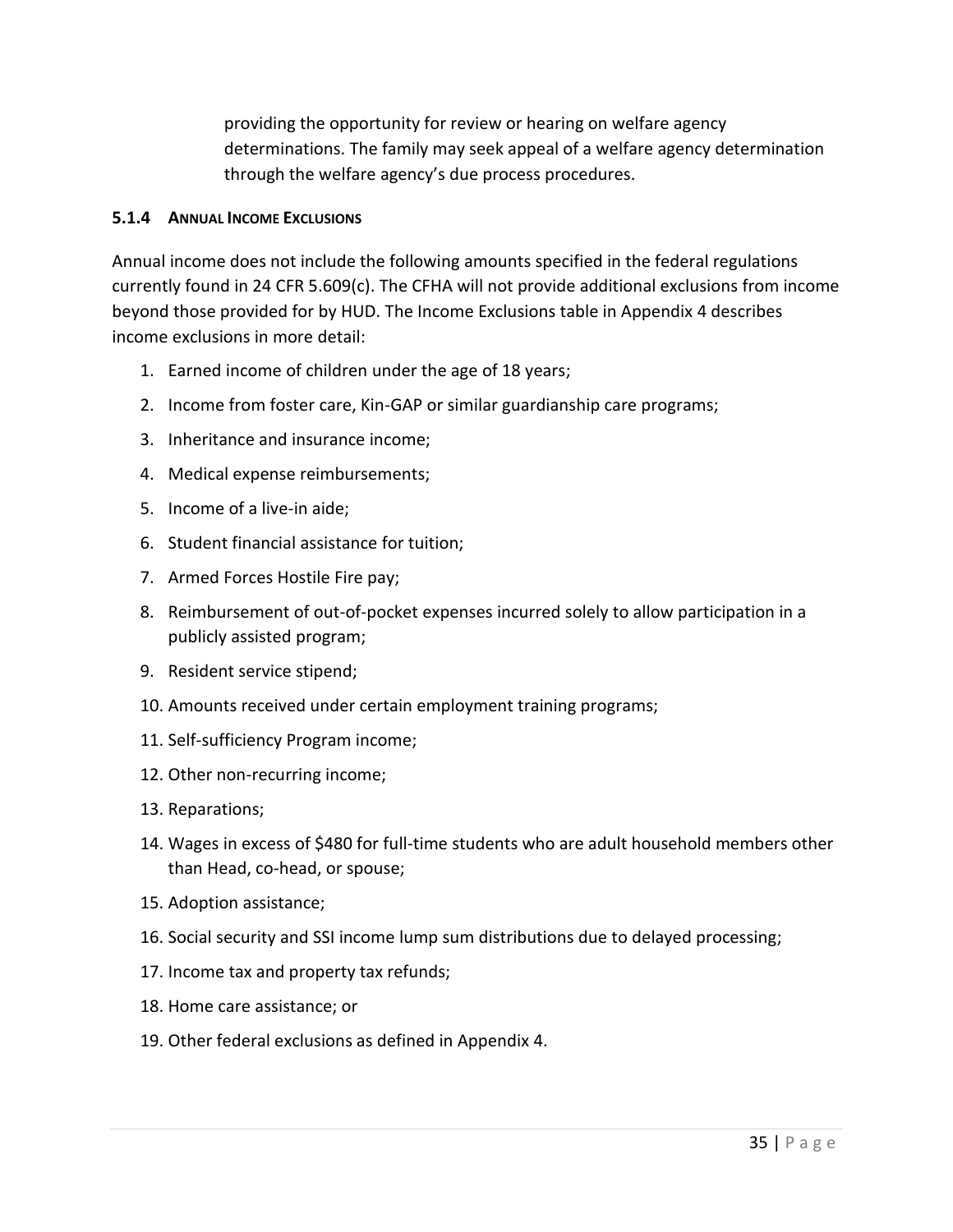#### **5.1.5 DEDUCTIONS FROM ANNUAL INCOME**

The following deductions will be made from annual income:

- 1. \$480 for each dependent.
- 2. \$400 for any elderly family or disabled family.
- 3. Reasonable childcare expenses for children 12 and younger necessary to enable a member of the family to be employed or to further his or her education. This deduction will not exceed the amount of employment income that is included in annual income.
- 4. The following to the extent the sum exceeds three percent (3%) of annual income:
	- a. Unreimbursed medical expenses for any elderly or disabled family including any fee paid by the participant for the Medicare Prescription Drug Program; and
	- b. Unreimbursed reasonable attendant care and auxiliary apparatus expenses for each member of the family who is a person with disabilities, to the extent necessary to enable any member of the family (including the member who is a person with disabilities) to be employed. This allowance may not exceed the earned income received by family members who are 18 years of age or older who are able to work because of such attendant care or auxiliary apparatus.

IRS Publication 502 will be used as a guide to determine an eligible medical expense. Nonprescription medicines must be doctor-recommended due to a specific medical condition to be considered a medical expense; the family must provide legible receipts.

### **5.1.6 EARNED INCOME DISALLOWANCE (EID)**

This benefit is allowed once per family member in a lifetime and is for program participants, not new admissions. An adult public housing resident qualifies for EID when he or she has an increase in earned income and:

- The individual, previously unemployed for 12 months or more, obtains employment (A person is considered to have been unemployed if he or she has earned less money in the previous 12 months than would have been earned working 10 hours per week for 50 weeks at the jurisdiction's established minimum wage); or
- The individual experiences an increase in earnings during participation in any economic self-sufficiency or job-training program; or
- The individual experiences an increase in earnings as a result of new employment or increased earnings in existing employment during or within six (6) months after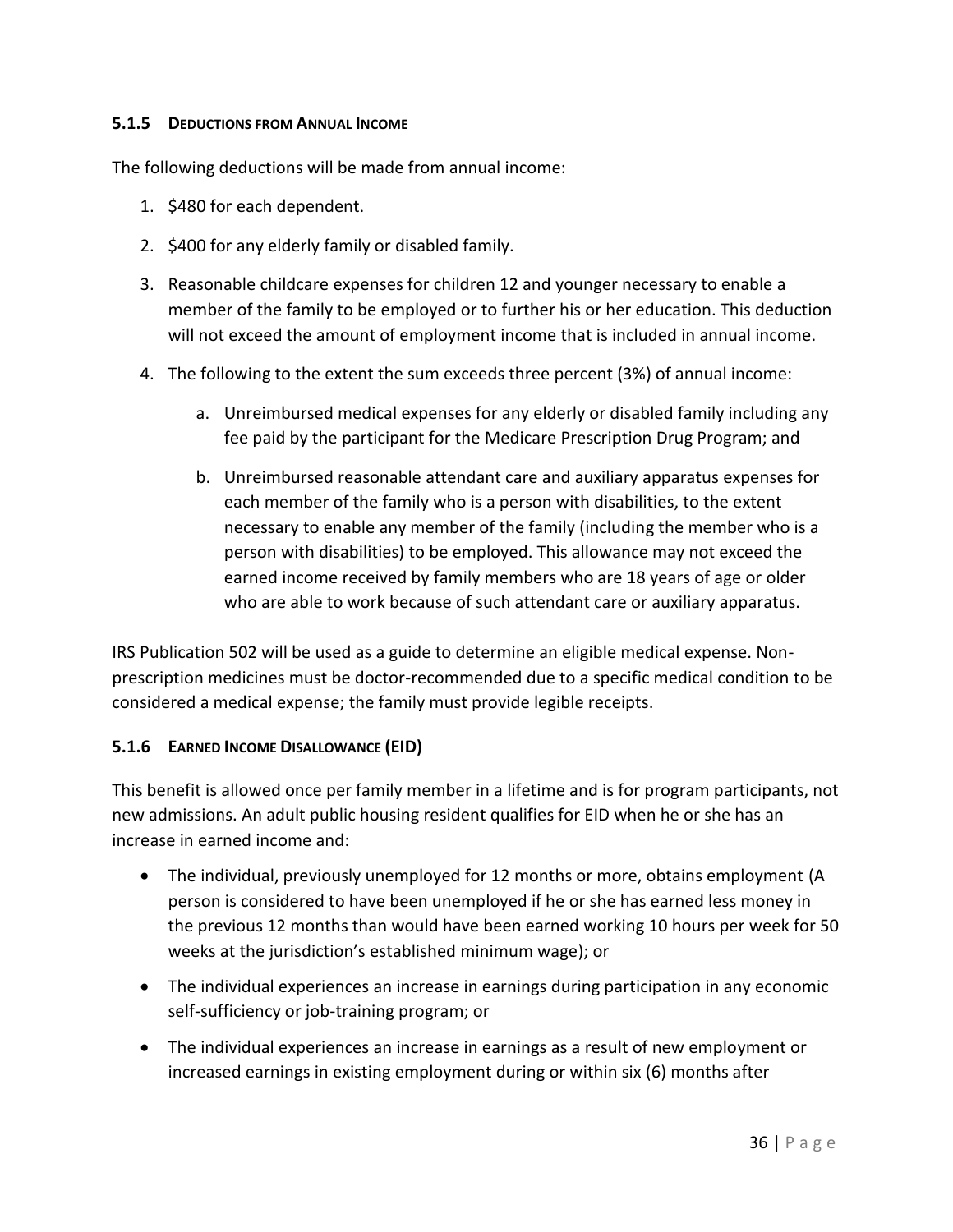receiving assistance, benefits or services under any state program for temporary assistance for needy families (TANF).

The disallowance of increased income of an individual family member is limited to a lifetime 24 month period.

- During the first 12-month period after the date of the initial income increase, 100% of the incremental earnings above the baseline income (the total of all countable income attributable to the individual household member at time of employment) of the household member will be excluded.
- During the second 12-month period after the date of initial income increase, 50% of the increased income above the baseline income will be excluded from income.

If the period of increased income does not last for 12 consecutive months, the disallowance period may be resumed at any time within the 24-month limit.

### **5.2 RECEIPT OF HUD LETTER OR NOTICE CONCERNING INCOME**

If a public housing resident receives a letter or notice from HUD concerning the amount or verification of family income, the letter will be brought to the person responsible for income verification within thirty (30) calendar days of receipt by the participant.

The CFHA will promptly reconcile any difference between the amount reported by the participant and the amount listed in the HUD communication.

After the reconciliation is complete, the CFHA will, if appropriate, adjust the resident's rent beginning at the start of the next month. If the reconciliation is completed during the final five (5) calendar days of the month, the new rent will take effect on the first day of the second month following the month of reconciliation.

If the participant had not previously reported the proper income, the CFHA will do one of the following:

- 1. Immediately collect the back rent due;
- 2. Establish a repayment plan for the resident to pay the sum due to the CFHA:
- 3. Terminate the lease and evict for fraud or failure to report income; or
- 4. Terminate the lease and evict for failure to report income and collect the back rent due the CFHA.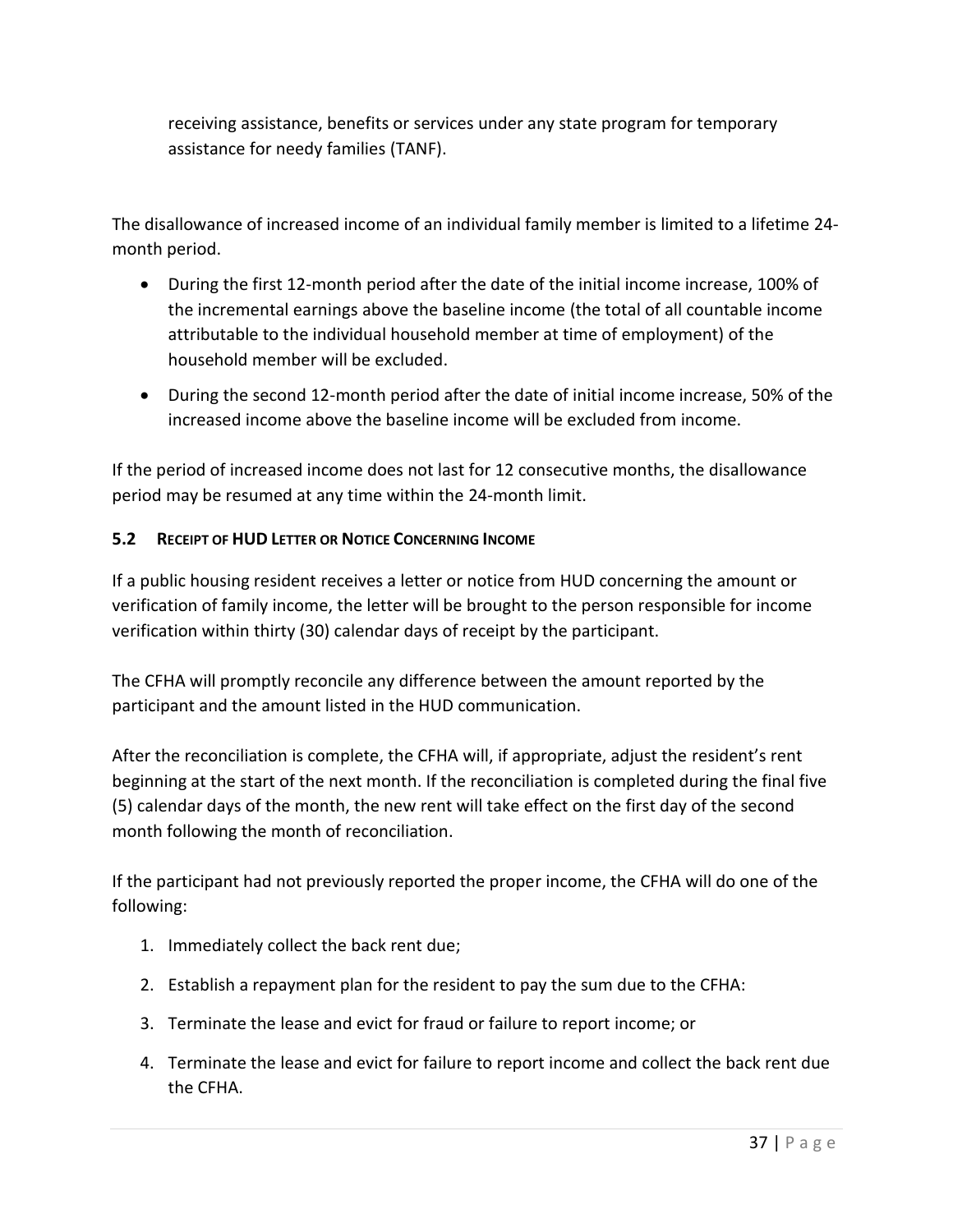# 6 VERIFICATION OF INFORMATION

The CFHA will verify information related to, but not limited to:

- 1. Waiting list preferences;
- 2. Initial and continuing eligibility and rent determination;
- 3. Disability status;
- 4. Need for a live-in aide or other reasonable accommodation;
- 5. Full-time student status of family members 18 years of age and older;
- 6. Social security numbers;
- 7. Citizenship/eligible non-citizen status; and
- 8. Age and relationship when necessary to determine the level of assistance.

#### **6.1 METHODS OF VERIFICATION**

There are six methods of verification ranked from highest (mandatory use) to lowest (last resort). The following chart from PIH Notice 2017-12 presents this verification ranking.

| Level | <b>Verification Technique</b>                                                                                                                                | <b>Ranking</b>                                                                                                                                                                                                                                                                                         |
|-------|--------------------------------------------------------------------------------------------------------------------------------------------------------------|--------------------------------------------------------------------------------------------------------------------------------------------------------------------------------------------------------------------------------------------------------------------------------------------------------|
| 6     | Upfront Income Verification (UIV)<br>using HUD's Enterprise Income<br>Verification (EIV) system (not<br>available for income verifications of<br>applicants) | <b>Highest (Mandatory)</b>                                                                                                                                                                                                                                                                             |
| 5     | <b>Upfront Income Verification (UIV)</b><br>using non-HUD system                                                                                             | <b>Highest (Optional)</b>                                                                                                                                                                                                                                                                              |
| 4     | <b>Written Third-Party Verification</b>                                                                                                                      | High (Mandatory to supplement EIV-reported income<br>sources and when EIV has no data; Mandatory for non-<br>EIV reported income sources; Mandatory when tenant<br>disputes EIV-reported employment and income<br>information and is unable to provide acceptable<br>documentation to support dispute) |
| 3     | <b>Written Third-Party Verification</b><br>Form                                                                                                              | <b>Medium-Low</b> (Mandatory if written third-party<br>verification documents are not available or rejected by<br>the PHA; and when the applicant or tenant is unable to<br>provide acceptable documentation)                                                                                          |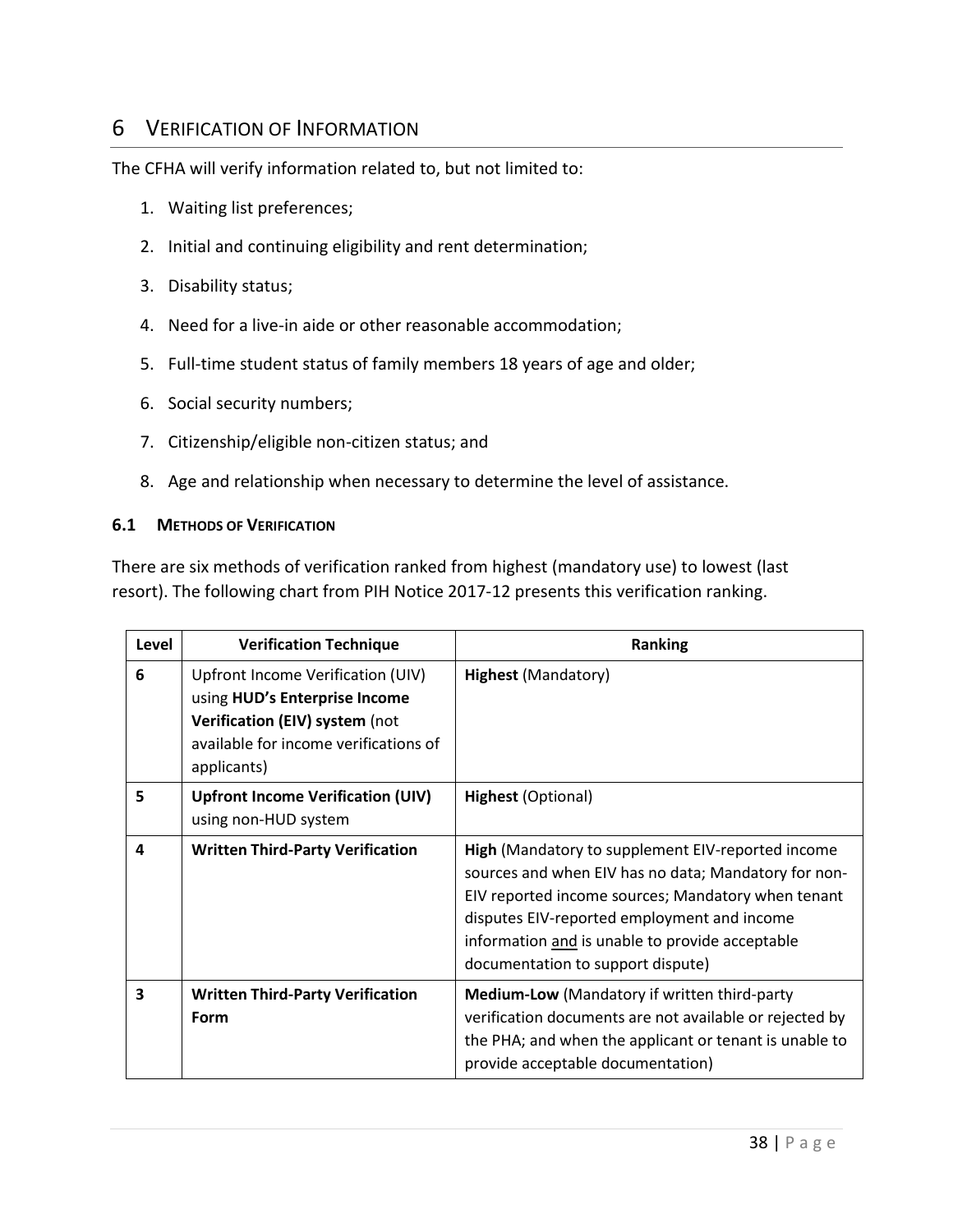| <b>Oral Third-Party Verification</b> | Low (Mandatory if written third-party verification is not<br>available)                  |
|--------------------------------------|------------------------------------------------------------------------------------------|
| <b>Tenant Declaration</b>            | Low (Use as a last resort when unable to obtain any<br>type of third-party verification) |

### **6.1.1 ENTERPRISE INCOME VERIFICATION (EIV)**

The Enterprise Income Verification (EIV) is a mandatory up-front income verification system that the CFHA must use for all annual and interim re-examinations. The EIV System is a webbased application that provides employment, wage, unemployment compensation and social security benefit information of tenants who participate in the Public Housing and various Section 8 programs**.** 

Information in EIV is derived from computer matching programs initiated by HUD with the Social Security Administration (SSA) and the U.S. Department of Health and Human Services (HHS), for all applicants and residents with valid personal identifying information (name, date of birth, and social security number) reported on the form HUD-50058.

The CFHA will use the EIV system to verify household income on such sources as social security, social security disability, SSI, wages, and unemployment compensation for each family member. The CFHA will use the EIV system to compare the income source and amount recorded in the participant-supplied income data and form, HUD 50058 maintained in the Public Housing Information Center (PIC) database.

More information about how the CFHA utilizes the EIV system can be found in Appendix 6.

### **6.1.2 UP-FRONT INCOME VERIFICATION (UIV)**

Up-front Income Verification (UIV) is the verification of income through an independent source that systematically maintains income information in computerized form for a large number of individuals. UIV resources include:

- 1. Enterprise Income Verification (EIV);
- 2. State Wage Information Collection Agencies (SWICAs);
- 3. State systems for the Temporary Assistance for Needy Families (TANF) program;
- 4. Credit Bureau Information (CBA) credit reports;
- 5. Internal Revenue Service (IRS) Letter 1722;
- 6. Private sector databases (e.g. The Work Number);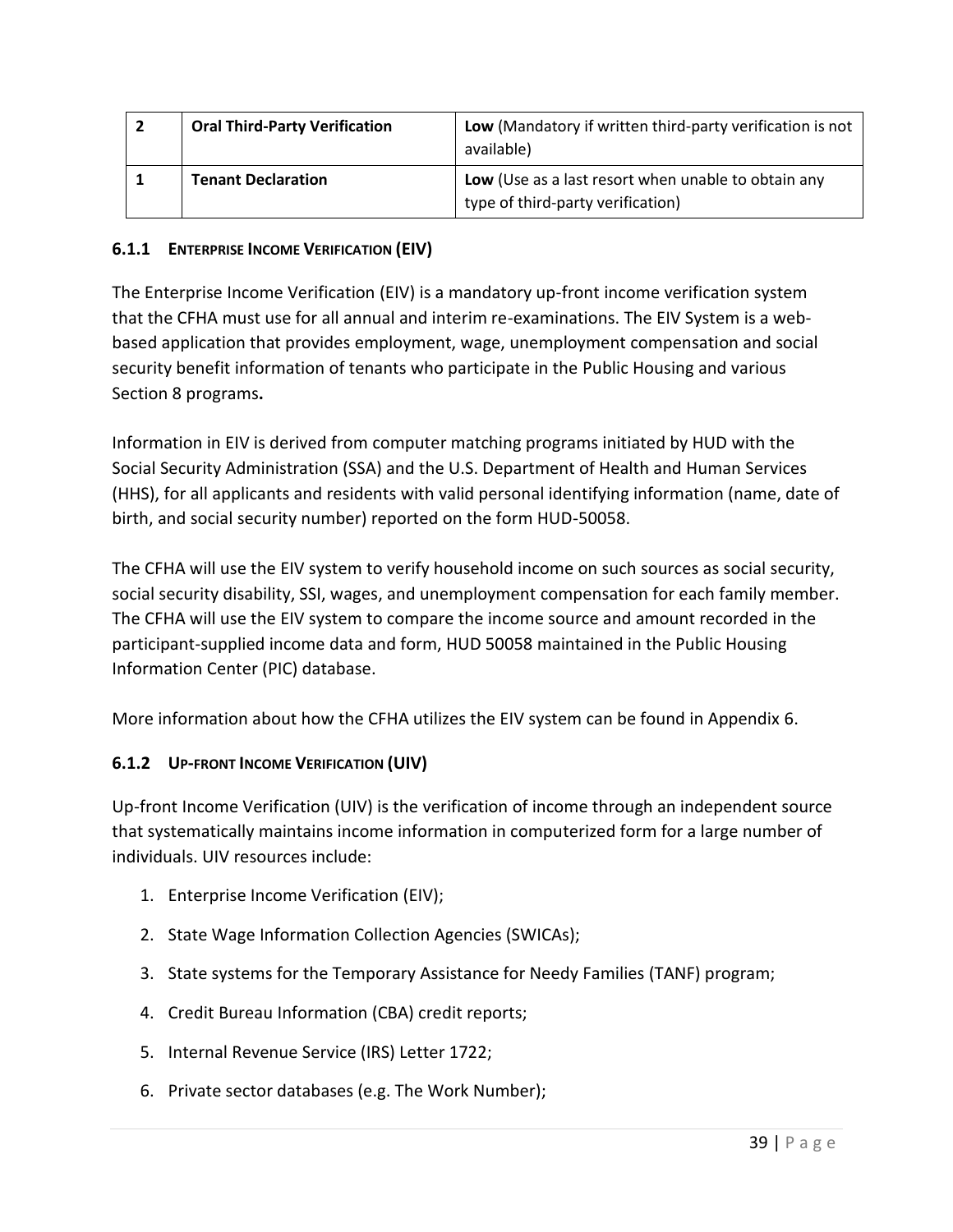7. Additional UIV resources that may become available.

The CFHA will use UIV data only to verify applicant or resident eligibility for participation in a rental assistance program and to determine the level of assistance the applicant or resident is entitled to receive. This may be done before, during and/or after examinations and/or reexaminations of household income.

The CFHA may independently verify UIV information and will provide the applicant or participant an opportunity to contest any adverse findings through the established review procedure before taking any adverse action. The consequences of adverse findings may include the CFHA denying admission, requiring the immediate payment of any overpaid subsidy, entering into a repayment agreement, eviction, criminal prosecution, or any other appropriate remedy.

The information the CFHA derives from the UIV system will be protected to ensure that it is utilized solely for official purposes and not disclosed in any way that would violate the privacy of the affected individuals.

When any verification method other than Up-Front Income Verification is utilized, the CFHA will document the reason for the choice of the verification methodology in the applicant/tenant file.

# **6.1.3 WRITTEN THIRD-PARTY VERIFICATION**

Third Party Written Verification will be used when:

- 1. UIV is not available;
- 2. To supplement UIV;
- 3. When the tenant disputes UIV results; and
- 4. When there is a discrepancy between UIV and the tenant-provided documents of \$200 per month or more and the participant disputes the UIV results.

Third-party written verification may be an original or authentic and complete document generated by a third-party source and in the possession of the tenant or applicant. This type of documentation is also referred to as tenant-provided documentation and must be dated within the sixty (60) day period preceding the CFHA request or date of interview. Documents confirming effective dates of income that are older than sixty (60) days old are the only exception.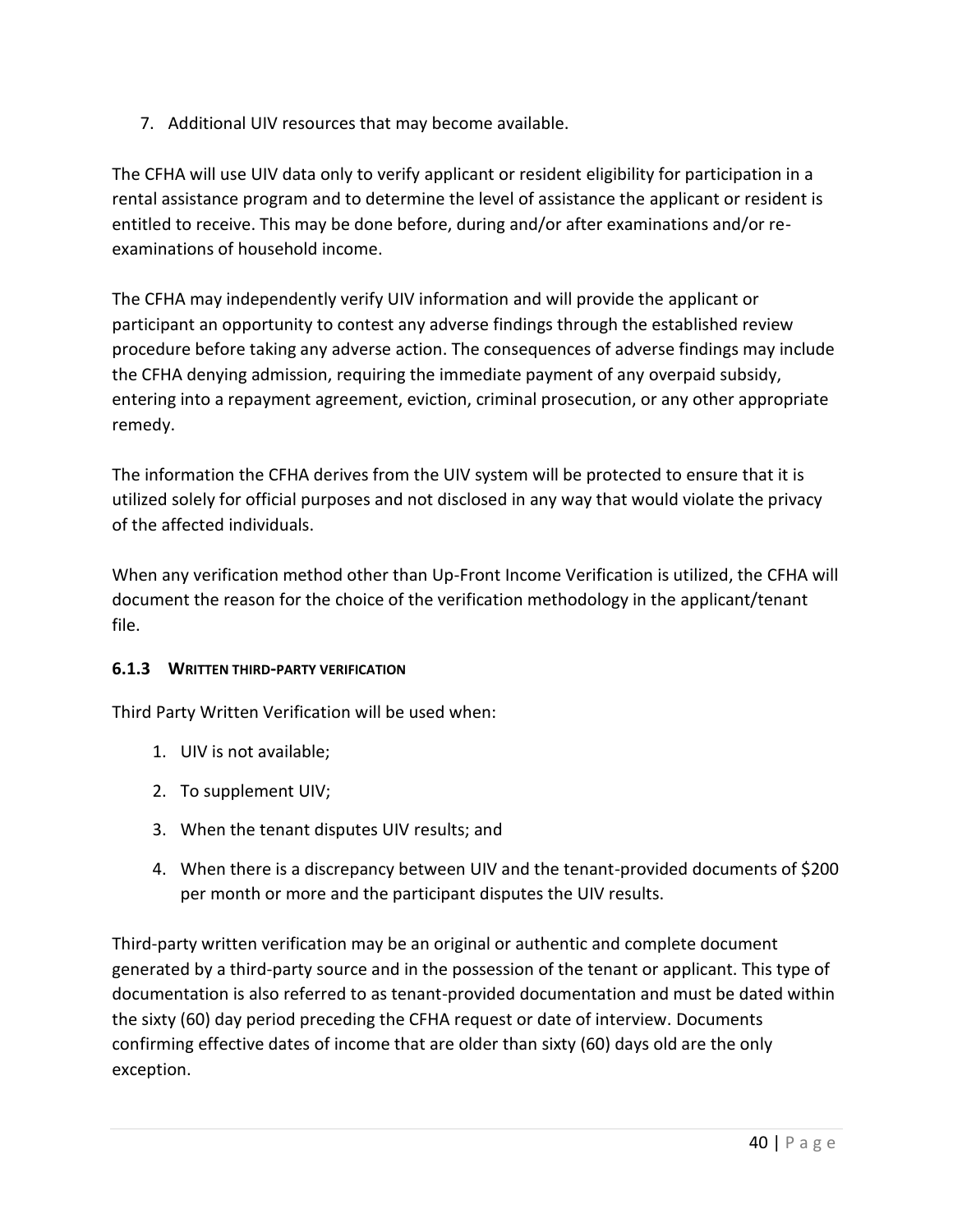Examples of tenant-provided third-party written verification documents include, but are not limited to: current consecutive pay stubs, payroll summary reports, hire/termination letters from employers, current SSA benefit information, bank statements, child support payment receipts, child care payment receipts, welfare benefit letters or print-outs, and proof of the start or stop of unemployment benefits.

Third party verification of SS and SSI benefits will be obtained through the EIV system, which is updated every three months. If the tenant agrees with the EIV-reported benefit information, the CFHA will not request a benefit verification letter from the tenant. If the tenant disputes the EIV information, then the CFHA will require the tenant to obtain an official Social Security Administration letter of benefits dated within the last sixty (60) days. If either of these forms of verification are not obtainable, then the reason(s) third-party verification was not used will be documented in the participant file.

For new income sources or when three consecutive pay stubs (not including a first paystub of employment or return to work) are not available, the CFHA will project income based on the information from a traditional written third-party verification or the best available information.

Examples of acceptable 3<sup>rd</sup>-party verification and tenant-provided 3<sup>rd</sup>-party verification can be found in Appendix 5.

# **6.1.3.1 WRITTEN THIRD-PARTY VERIFICATION FORM**

The written third-party verification form is a standardized form used by the CFHA to collect information from a third-party. The CFHA sends the form directly to the third-party, along with a release form signed by the applicant/tenant, and third-party completes the form and returns it directly to the CFHA.

The CFHA will allow fourteen (14) business days for the return of third-party written verification with a follow up notice and additional fourteen (14) days prior to continuing on to the next level of verification. The CFHA may follow up with the source prior to continuing on to the next level of verification.

# **6.1.3.2 REJECTION OF APPLICANT/TENANT-PROVIDED DOCUMENTS**

The CFHA may, at its discretion, reject any applicant/tenant-provided documents and follow up directly with the source to obtain necessary verification of information. The CFHA will reject applicant/tenant-provided information only when:

- 1. The document is not an original; or
- 2. The original document has been altered, mutilated, or is not legible; or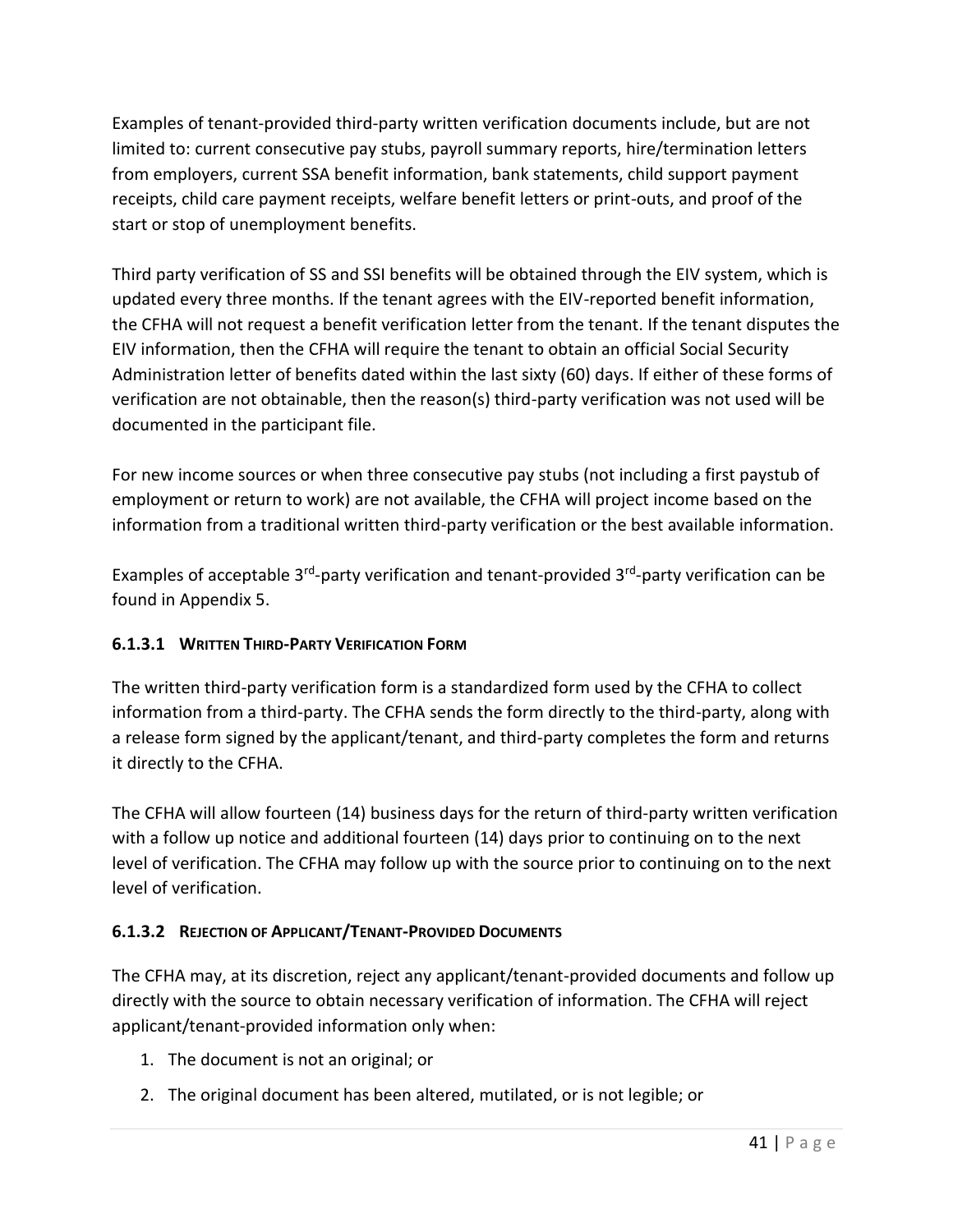3. The document appears to be a forged document (i.e. does not appear to be authentic).

The CFHA will explain the reason(s) the submitted documents are not acceptable and request the applicant/tenant to provide additional documentation. If at any time, the applicant/tenant is unable to provide acceptable documentation that the CFHA deems necessary to complete the income determination process, the CFHA will submit a traditional third-party verification form to the third-party source for completion and submission to CFHA.

### **6.1.4 ORAL THIRD-PARTY VERIFICATION**

Third-party oral verification will be used when written verification is delayed or not possible. Third-party oral verification includes direct CFHA contact with the source, in person or by telephone. When this method is used, CFHA will document in writing with whom they spoke, the date and time of the conversation, the telephone number of the person spoken with, and the facts obtained.

### **6.1.5 APPLICANT OR TENANT SELF-DECLARATION**

When UIV/EIV or written and oral third-party verifications are not available, the CFHA will accept a sworn statement detailing the information needed, and signed by the head, spouse, co-head, or other adult family member under penalty of perjury.

### **6.2 VERIFICATION OF CITIZENSHIP OR ELIGIBLE NONCITIZEN STATUS**

The citizenship/eligible non-citizen status of each family member regardless of age must be determined. If no family member is determined to be eligible under this section, the family's eligibility will be denied.

Prior to being admitted, or at the first reexamination:

- 1. All citizens and nationals will be required to sign a declaration under penalty of perjury.
- 2. All eligible noncitizens who are 62 years of age or older will be required to sign a declaration under penalty of perjury. They will also be required to show proof of age.
- 3. All eligible noncitizens must sign a declaration of their status and a verification consent form and provide their original INS documentation. The CFHA will make a copy of the individual's INS documentation (two sided originals must have both sides copied onto a single side of a copy page) and place the copy in the file. The CFHA will also verify their status through the INS SAVE system. If the INS SAVE system cannot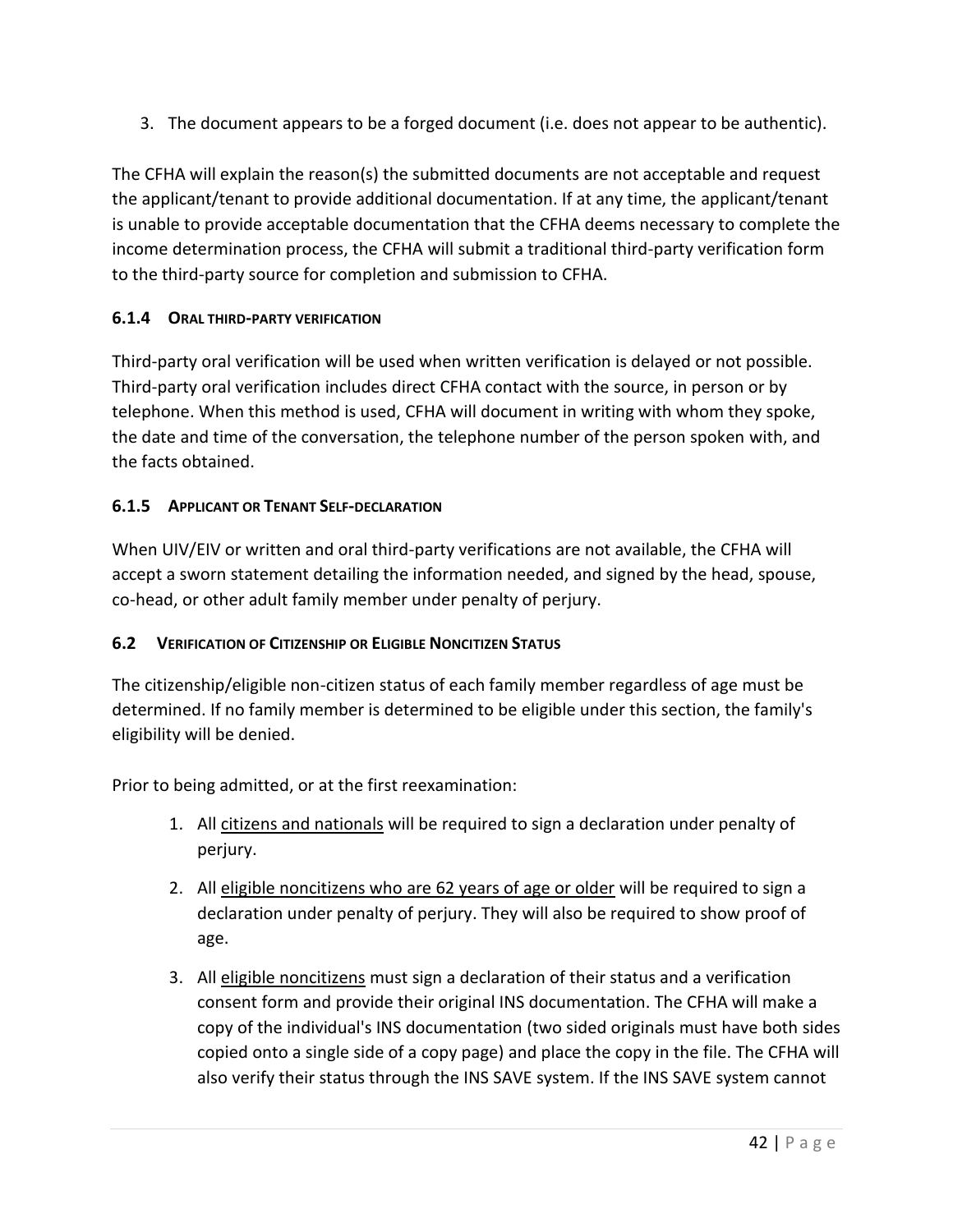confirm eligibility, the CFHA will mail information to the INS so a manual check can be made of INS records.

Family members who choose to not declare their status, or do not claim to be citizens, nationals, or eligible noncitizens must be listed on a statement of non-eligible members and the list must be signed by an adult household member (an adult citizen or eligible noncitizen should sign if there is one in the household).

Non-citizen students on student visas, though in the country legally, are not eligible to be admitted to public housing. If they are members of families that include citizens, the rent must be pro-rated.

The family's assistance will not be denied, delayed, reduced, or terminated because of a delay in the process of determining eligible status under this section, except to the extent that the delay is caused by the family.

If the CFHA determines that a family member has knowingly permitted an ineligible non-citizen (other than any ineligible non-citizens listed on the lease) to permanently reside in their public housing unit, the family will be evicted or terminated from assistance and will not be eligible to be readmitted to Section 8 or public housing for a period of 24 months from the date of eviction or termination.

# **6.3 VERIFICATION OF SOCIAL SECURITY NUMBERS**

The best verification of the Social Security Number is the original Social Security card. If the card is not available, the CFHA will accept an original document issued by a federal or state government agency that contains the name of the individual and the Social Security Number of the individual, along with other identifying information of the individual or such other evidence of the Social Security Number as HUD may prescribe in administrative instructions.

# **6.3.1 APPLICANTS**

Prior to admission, every family member regardless of age must provide the CFHA with a complete and accurate Social Security Number unless they do not contend eligible immigration status.

If an individual fails to provide the verification within ninety (90) days, the family will be denied assistance. The CFHA may grant one ninety (90) day extension if it determines that the person's failure to comply was due to circumstances that could not have reasonably been foreseen and there is a reasonable likelihood that the person will be able to disclose a Social Security Number by the deadline.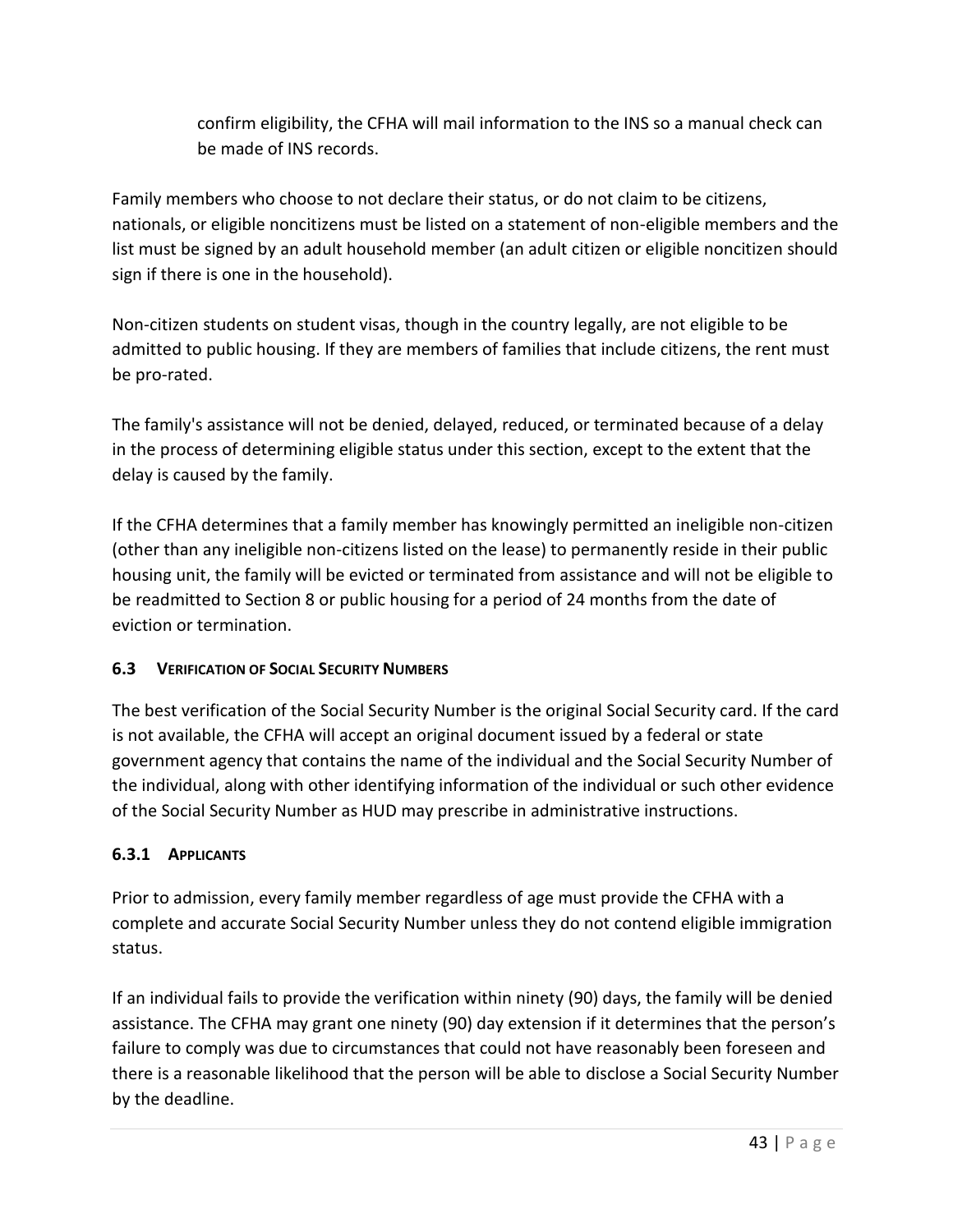If a child under the age of 6 years was added to the assistance applicant household within the 6-month period prior to the household's date of admission the assistance applicant may become a participant, so long as the documentation required is provided to the processing entity within 90 calendar days from the date of admission into the program

# **6.3.2 TENANTS**

Tenants aged 62 or older as of January 31, 2010 whose initial eligibility determination was begun before January 31, 2010 are exempt from the required disclosure of their Social Security Number.

New family members must provide Social Security Number verification prior to being added to the lease. If the new family member is under the age of six and has not been assigned a Social Security Number, the family will have ninety (90) calendar days after starting to receive assistance to provide a complete and accurate Social Security Number. If the verification is not provided within the time allowed, the family will have their assistance terminated. The CFHA may grant one ninety (90) day extension if it determines that the failure to comply was due to circumstances that could not have reasonably been foreseen and were outside the control of the person.

### **6.4 TIMING OF VERIFICATION**

Verification information must be received within ninety (90) calendar days of certification or reexamination. If the verification more than ninety (90) days prior, the source will be contacted and asked to provide information regarding any changes.

When an interim reexamination is conducted, the CFHA will only verify and update information reported to have changed.

### **6.5 FREQUENCY OF OBTAINING VERIFICATION**

Household composition will be verified annually. Household income will be verified depending on the rent method chosen by the family.

The following information will be verified only once prior to admission:

1. Social Security Number. When a family member who did not have a Social Security Number at admission receives a Social Security Number, that number will be verified at the next regular reexamination. Likewise, when a child turns six, their verification will be obtained at the next regular reexamination.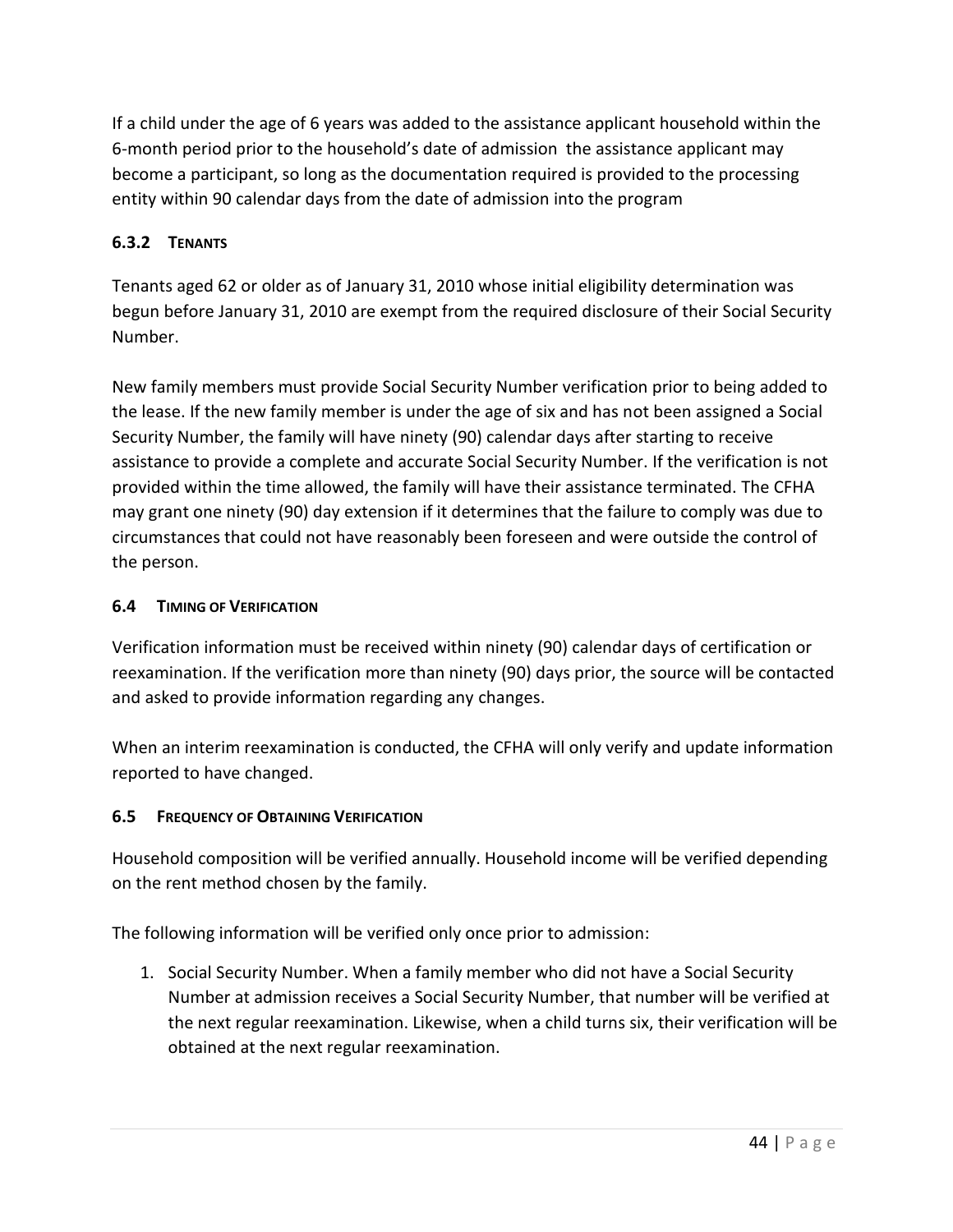2. Citizen/eligible noncitizen status, unless the family member is an eligible immigrant in a transitional stage of admission. In this situation, their status must be updated until they are admitted for permanent residency. If the status of any family member was not determined prior to admission, verification of their status will be obtained at the next regular reexamination. Prior to a new member joining the family, their status will be verified.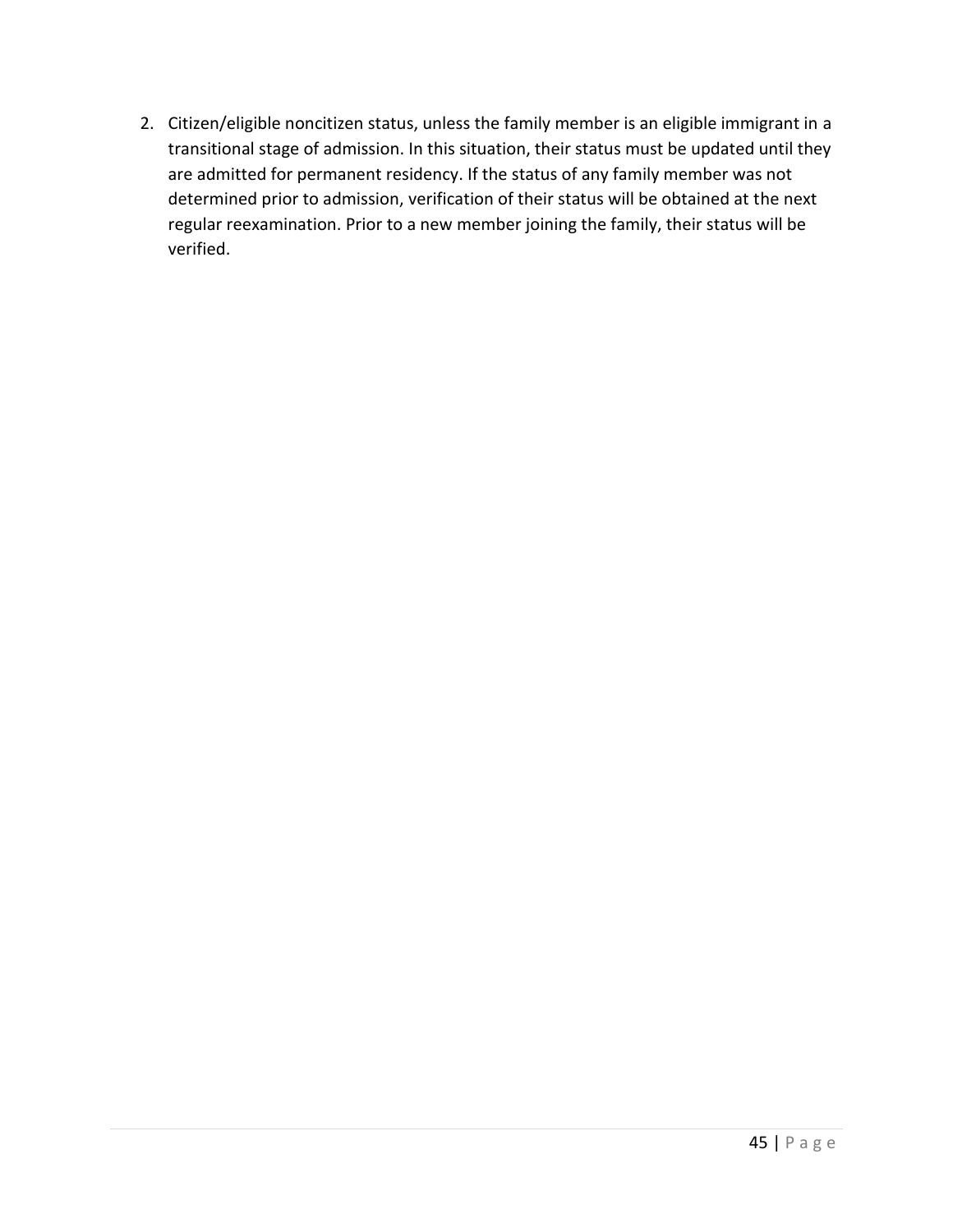At admission and each year in preparation for their annual reexamination, each family is given the choice of having their rent set at the flat rent amount or determined under the income method.

Families have only one choice per year except for financial hardship cases. In order for families to make informed choices about their rent options, the CFHA will provide them with the following information whenever they have to make a rent choice:

- 1. CFHA policies on switching types of rent in case of a financial hardship; and
- 2. The dollar amount of tenant rent for the family under each option.

If a tenant family who chose a flat rent for the previous year requests the CFHA reexamine income and provide the amount of income-based rent for the coming year, and submits updated income information, the CFHA will provide the dollar amount of income-based rent for the coming year.

# **7.1 FLAT RENT**

The minimum flat rent is not less than 80% of the Fair Market Rent (FMR) for the unit size as established annually by HUD for the CFHA area, with adjustments for tenant-paid utilities.

A market study based on the rent reasonableness methodology may be conducted annually to determine the flat rent. The market study will consider public housing units' location, quality, size, type, age, amenities, housing services, maintenance and provided utilities as compared to similar units in the private, unassisted rental market.

- 1. If the flat rent as determined by the market study is equal to or greater than the 80% of the FMR, the CFHA may, with HUD approval, set the flat rent at the amount determined by the market study, with adjustments for tenant-paid utilities.
- 2. If the flat rent as determined by the market study is less than 80% of the FMR, the flat rent will be equal to 80% of the FMR for the unit size, with adjustments for tenant-paid utilities.

The CFHA will post the flat rents at each of the developments and at the central office. Flat rents are incorporated in this policy upon approval by the Board of Commissioners.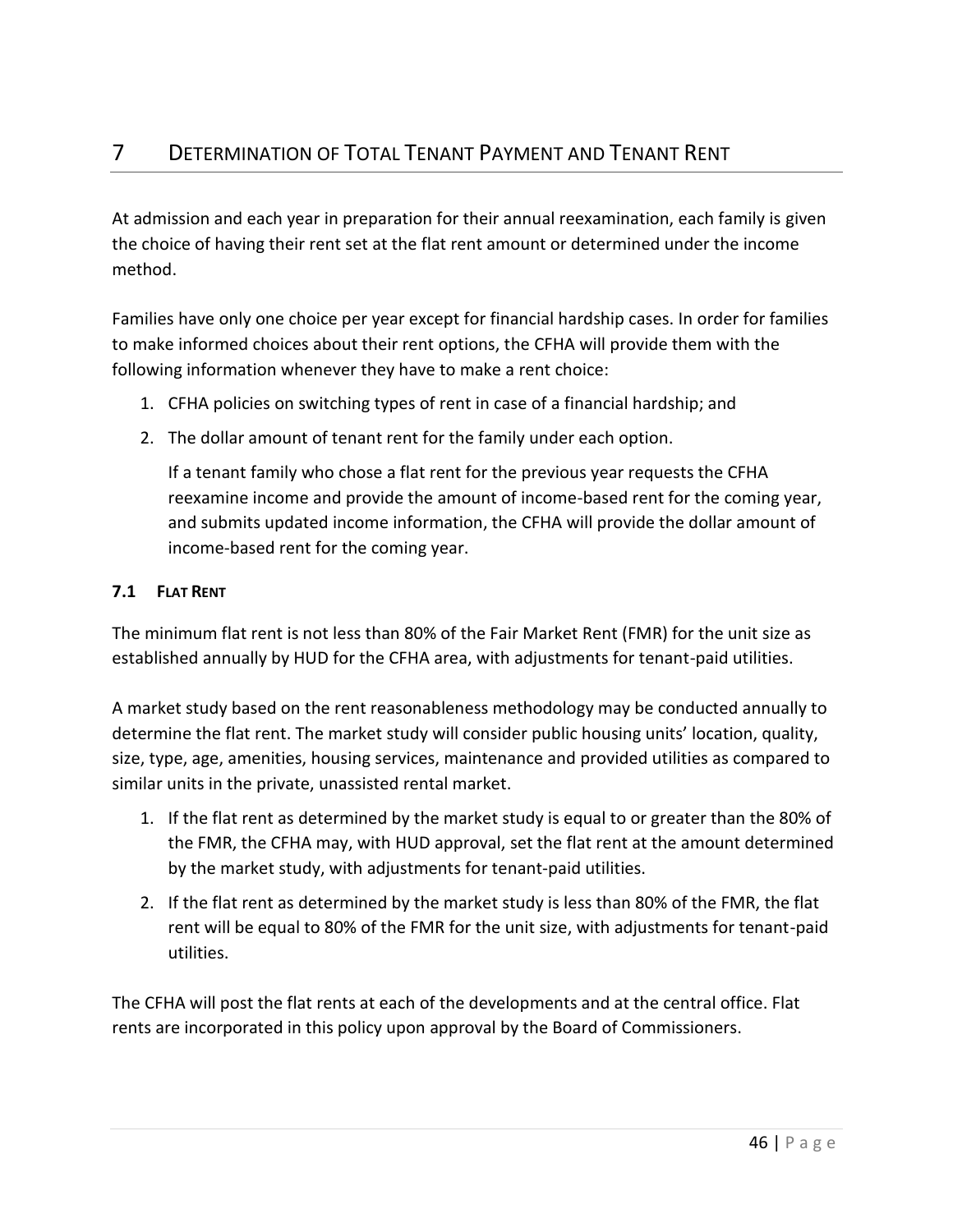### **7.1.1 UTILITY ALLOWANCE**

Because the CFHA has already factored tenant-paid utilities into the flat rent amount, there is no utility allowance for families paying a flat rent.

### **7.1.2 FLAT RENT REVISIONS**

When flat rents are revised, families currently paying the flat rent amount will be offered the choice between the updated flat rent amount, and previously calculated income-based rent.

Affected families will be given a 30-day notice of any rent change. Adjustments are applied at the time of the Flat Rent Annual Update.

#### **7.1.3 REVIEW AND REEXAMINATION**

- 1. Family composition will be reviewed annually.
- 2. Family income will be reexamined every three years. Families choosing the income method have their income reexamined annually.

#### **7.1.4 CHANGING TO THE INCOME METHOD**

Families who opt for the flat rent may request a reexamination and return to the income-based method at any time for any of the following reasons:

- 1. The family's income has decreased.
- 2. The family's circumstances have changed, result in increased expenses for childcare, medical care, etc.
- 3. Other circumstances creating a hardship on the family such that the income method would be more financially feasible for the family.

### **7.2 THE INCOME METHOD**

Under the income method, the total tenant payment is equal to the highest of:

- 1. 10% of the family's monthly income;
- 2. 30% of the family's adjusted monthly income;
- 3. If the family is receiving payments for welfare assistance from a public agency and a part of those payments, adjusted in accordance with the family's actual housing costs, is specifically designated by such agency to meet the family's housing costs, the portion of those payments which is so designated. If the family's welfare assistance is ratably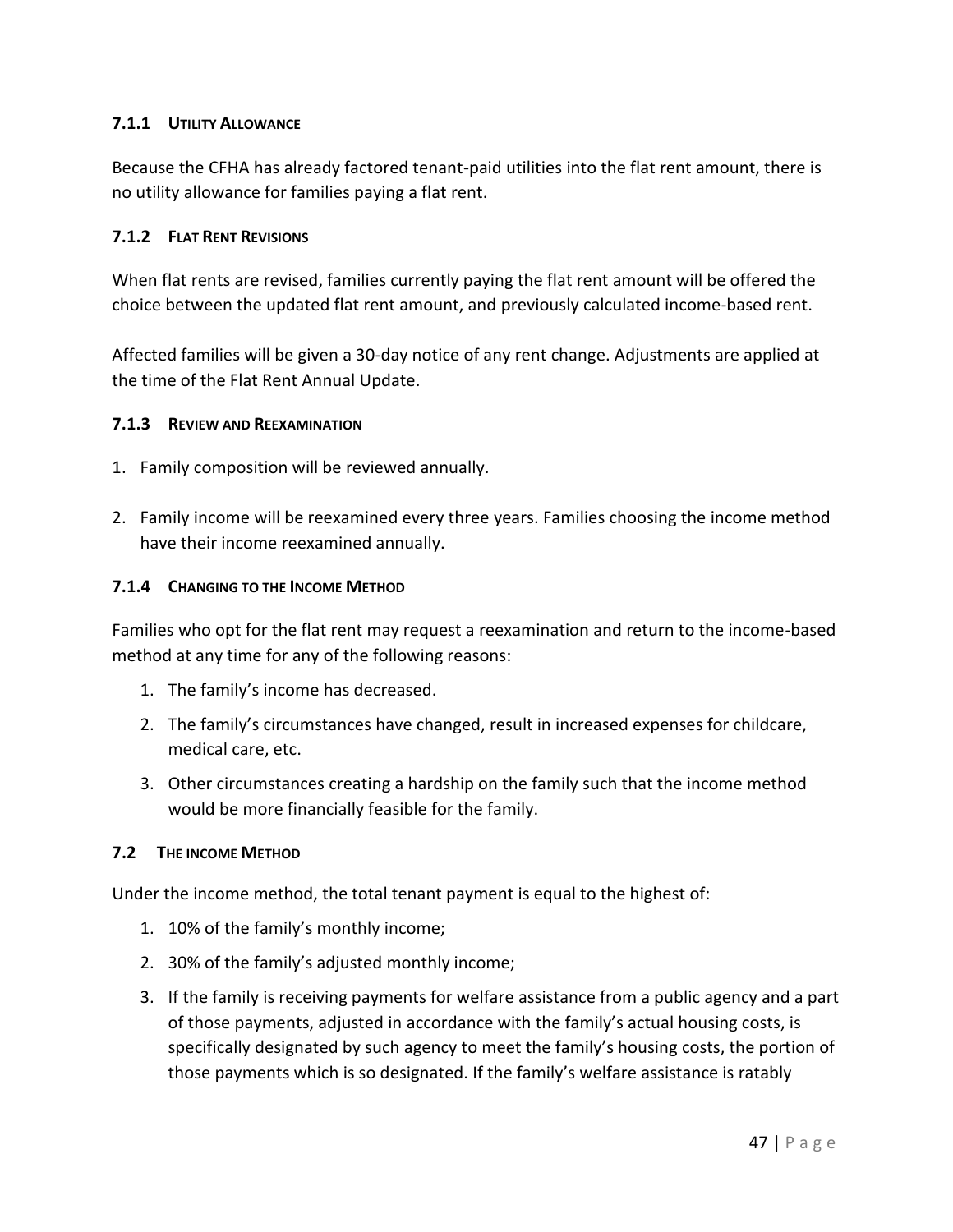reduced from the standard of need by applying a percentage, the amount calculated under this provision is the amount resulting from one application of the percentage;

4. The minimum rent of \$50.00.

# **7.2.1 UTILITY ALLOWANCE**

The CFHA establishes a utility allowance for all check-metered utilities and for all tenant-paid utilities. The allowance is based on a reasonable consumption of utilities by an energyconservative household of modest circumstances consistent with the requirements of a safe, sanitary, and healthful environment. In setting the allowance, the CFHA will review the actual consumption of tenant families as well as changes made or anticipated due to modernization (weatherization efforts, installation of energy-efficient appliances, etc.).

The utility allowance is subtracted from the family's income-based rent to determine the monthly amount of the Tenant Rent owed to the CFHA. By subtracting the utility allowance from the family's income-based rent, the family has the allowance available to pay the cost of their utilities. Any utility cost above the allowance is the responsibility of the tenant. Any savings resulting from utility costs below the amount of the allowance belongs to the tenant.

# **7.2.1.1 UTILITY MONITORING, EXCESS CONSUMPTION AND HIGH UTILITY COSTS**

The CFHA may monitor the utility consumption of each household. Any consumption in excess of the allowance established by the CFHA may be billed to the tenant monthly.

Requests for relief from surcharges for excess consumption of CFHA-paid utilities or from payment of utility supplier billings in excess of the utility allowance for tenant-paid utility costs may be granted by the CFHA on reasonable grounds. Requests shall be granted to families that include an elderly member or a member with disabilities and must be submitted under the Reasonable Accommodation Policy. Families shall be advised of their right to individual relief at admission to public housing and at time of utility allowance changes.

Families with high utility costs are encouraged to contact the CFHA for an energy analysis. The analysis may identify problems with the dwelling unit that once corrected will reduce energy costs. The analysis can also assist the family in identifying ways they can reduce their costs.

# **7.2.1.2 UTILITY ALLOWANCE REVISION**

The CFHA reviews the utility allowance schedule annually and revises any allowance for a utility category if there has been a change in the utility rate since the last time the utility allowance schedule was revised. The CFHA maintains information supporting the annual review of utility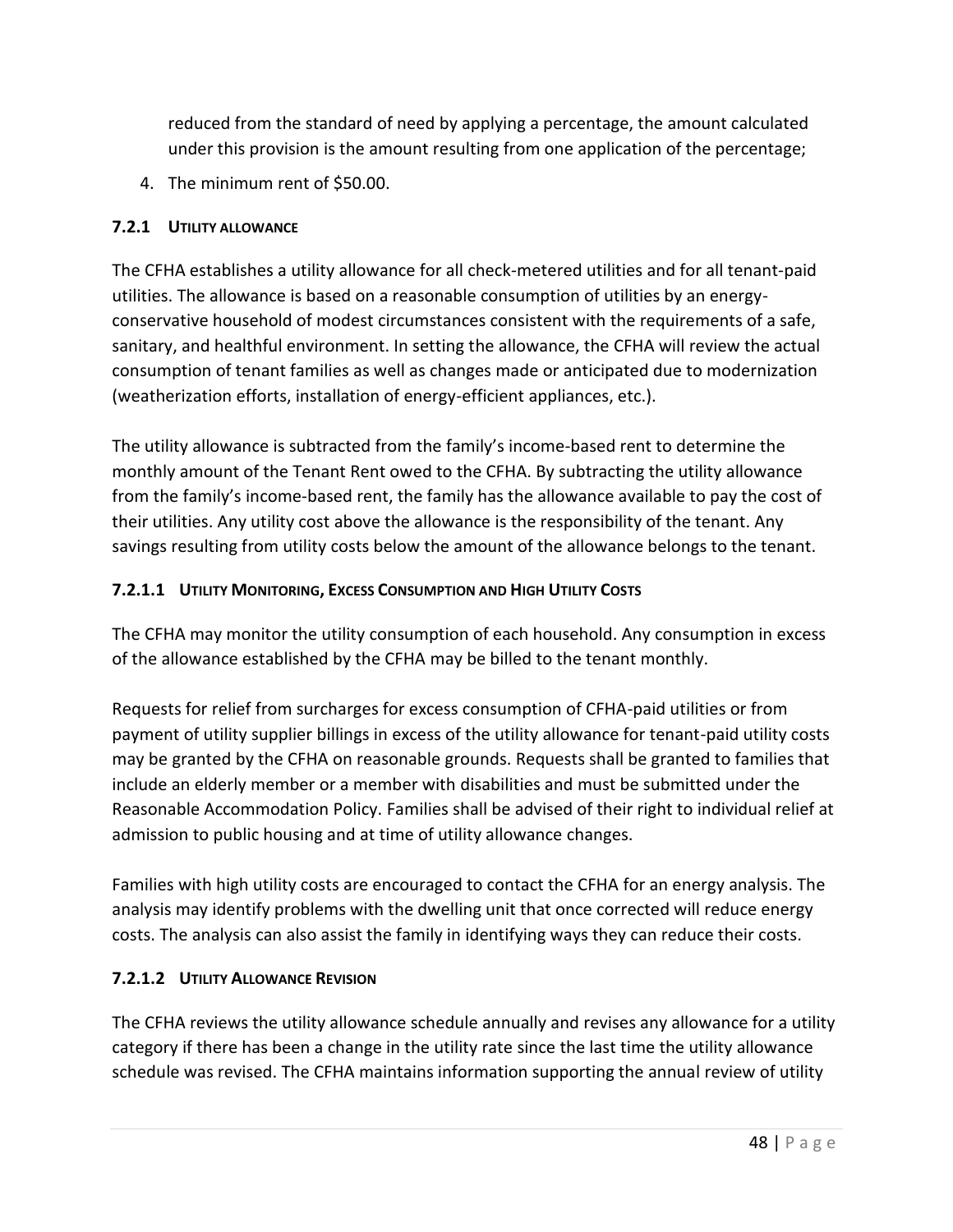allowances and any revisions made in its utility allowance schedule. Tenants may review this information at any time by making an appointment with the CFHA.

Utility allowance revisions based on rate changes shall be effective retroactively to the first day of the month following the month in which the last rate change took place. Revisions based on changes in consumption or other reasons shall become effective at each family's next annual reexamination.

# **7.3 MINIMUM RENT**

The CFHA minimum monthly rent is \$50.00. When an existing Resident family goes to the minimum rent they will be given the form to elect whether or not to request exemption.

# **7.3.1 HARDSHIP EXEMPTION**

The hardship exemption applies only to families required to pay minimum rent. If the family requests a hardship exemption, the CHFA may suspend the minimum rent beginning the month following the family's request until the CHFA can determine whether the hardship exists and whether the hardship is of a temporary or long-term nature.

A hardship exists in the following circumstances:

- 1. When the family has lost eligibility for or is waiting an eligibility determination for a Federal, State, or local assistance program, including a family that includes a member who is a non-citizen lawfully admitted for permanent residence under the Immigration and Nationality Act who would be entitled to public benefits but for title IV of the Personal Responsibility and Work Opportunity Act of 1996;
- 2. When the family would be evicted because it is unable to pay the minimum rent;
- 3. When the income of the family has decreased because of changed circumstances, including loss of employment; and
- 4. When a death has occurred in the family.

The CFHA must determine whether a hardship exists and whether the hardship is temporary or long term.

- 1. No hardship. If the CFHA determines there is no qualifying hardship, the minimum rent will be reinstated, and the family will be required to make back payment of minimum rent for the time it was suspended.
- 2. Temporary hardship. If the CFHA determines that there is a qualifying hardship but that it is of a temporary nature (less than 90 days), the minimum rent will be not be imposed for a period of 90 calendar days beginning the day the minimum rent is suspended. The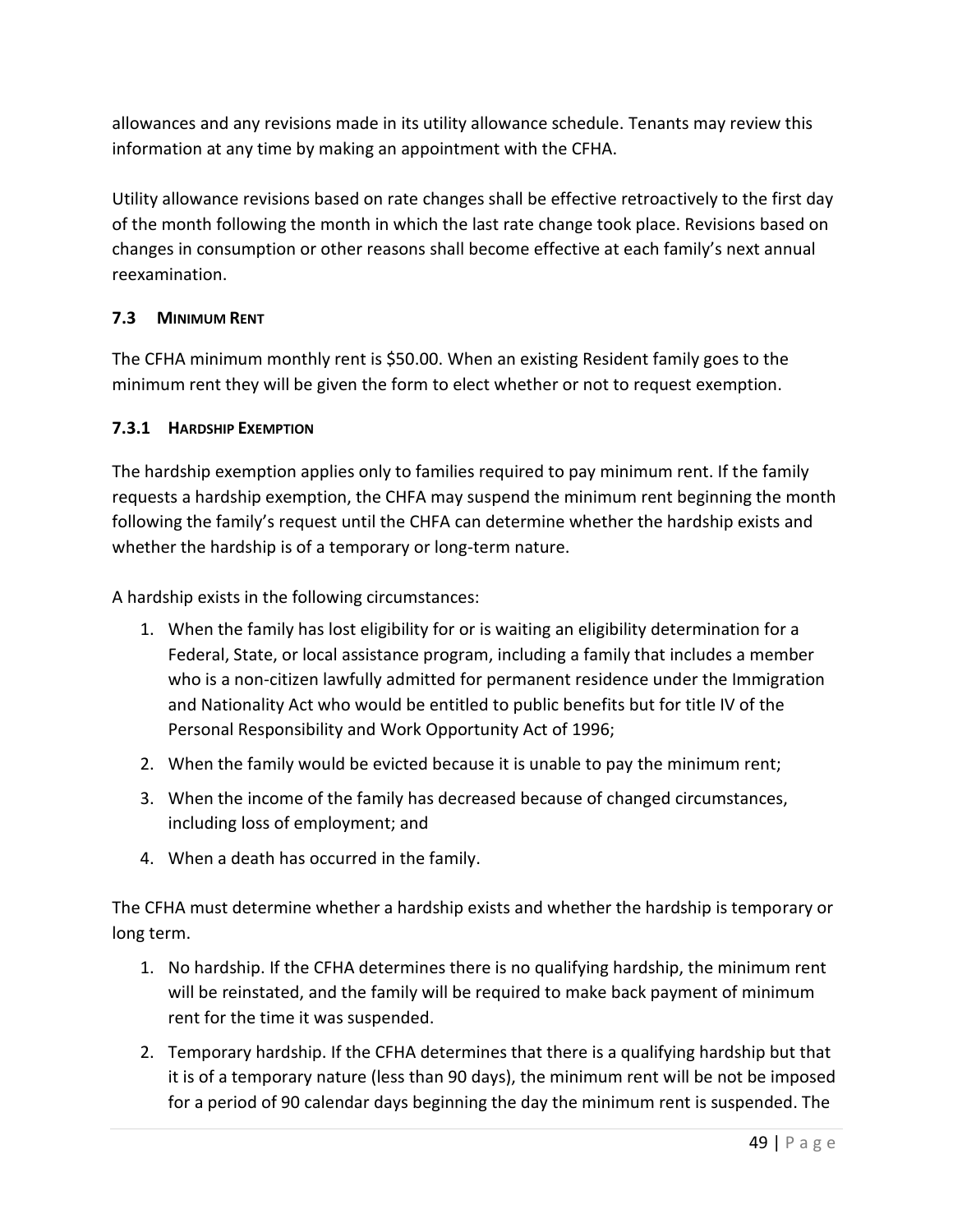CFHA will not evict the family for nonpayment of tenant rent owed during the suspension period. At the end of the 90-day period, the minimum rent will be imposed retroactively to the time of suspension. The CFHA will offer a repayment agreement for any rent not paid during the period of suspension.

3. Long-term hardship. If the CFHA determines there is a long-term hardship (longer than 90 days), the family will be exempt from the minimum rent requirement until the hardship no longer exists.

The family may use the grievance procedure to appeal the CFHA's determination regarding the hardship. No escrow deposit will be required in order to access the grievance procedure.

# **7.4 RENT FOR FAMILIES UNDER THE NONCITIZEN RULE**

The CFHA must prorate assistance provided to a mixed family. A mixed family is a family where at least one member of the household is a citizen or eligible immigrant and one or more members are not citizens or eligible immigrants.

When prorating assistance, the CFHA will complete the following steps:

- 1. Step 1. Determine *total tenant payment* as if all household members are eligible. The annual income of all family members, including any family member(s) who has/have not established citizenship or eligible immigration status is included.
- 1. Step 2. Family maximum rent is equal to the applicable flat rent before factoring in the utility allowance for the unit size to be occupied by the family.
- 2. Step 3. Subtract the total tenant payment from the family maximum rent. This is the maximum subsidy the family could qualify for if all members were eligible.
- 3. Step 4. Divide the family maximum subsidy by the number of persons in the family (all persons) to determine the maximum subsidy per each family member who has citizenship or eligible immigration status. T
- 4. Step 5. Multiply the member maximum subsidy (step 4) by the number of family members who have citizenship or eligible immigration status to determine the amount of the eligible subsidy.
- 5. Step 6. The mixed family TTP is the maximum rent minus the amount of the eligible subsidy.
- 6. Step 7. Subtract any applicable utility allowance from the mixed family TTP to determine the mixed family tenant rent.

When the mixed family's TTP is greater than the maximum rent (step2), the CFHA must use the TTP as the mixed family TTP.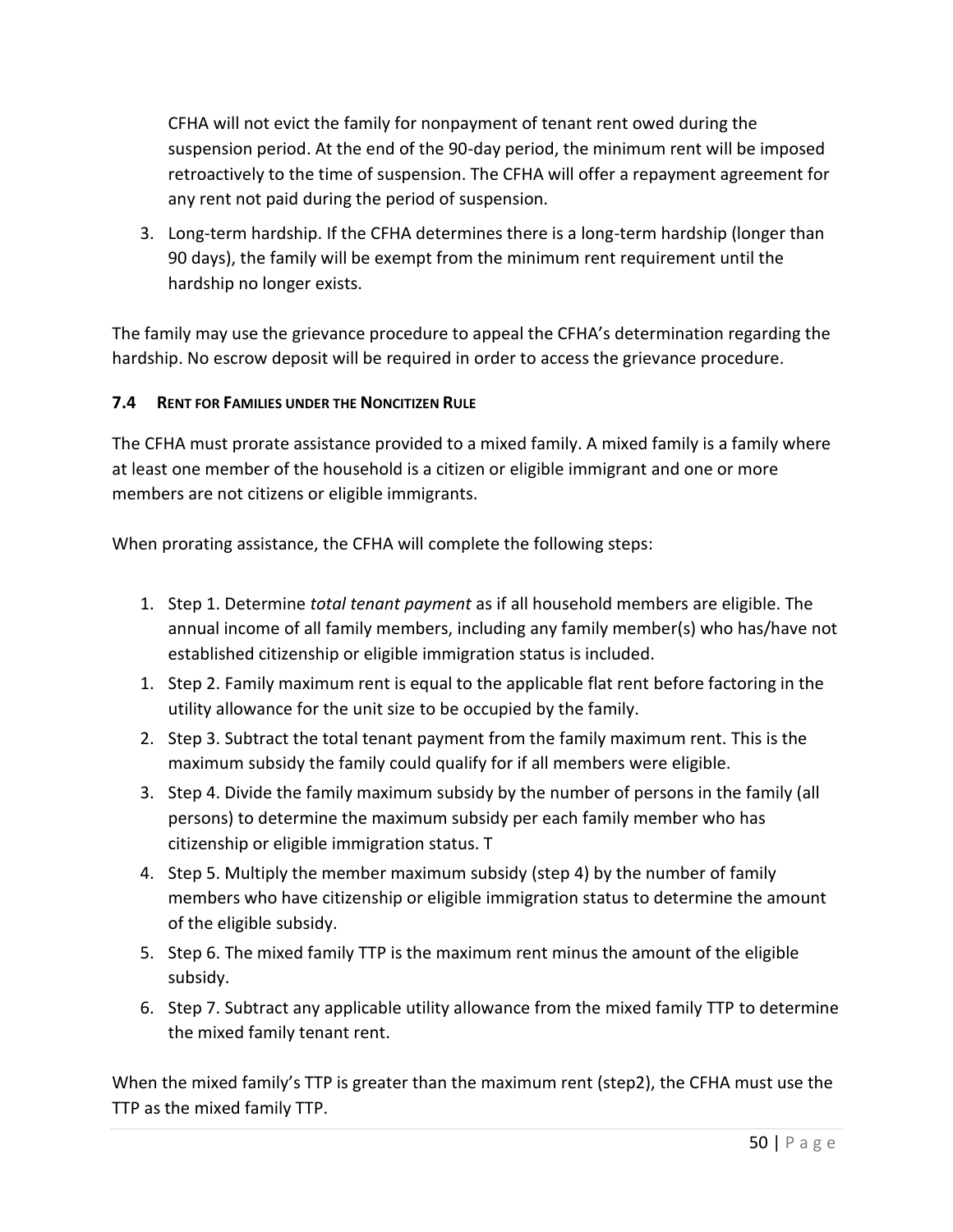### **7.4.1 CONTINUATION OF ASSISTANCE**

A mixed family will receive full continuation of assistance if all of the following conditions are met:

- 1. The family was receiving assistance on June 19, 1995;
- 2. The family was granted continuation of assistance before November 29, 1996;
- 3. The family's head or spouse has eligible immigration status; and
- 4. The family does not include any person who does not have eligible status other than the head of household, the spouse of the head of household, any parent of the head or spouse, or any child (under the age of 18) of the head or spouse.

#### **7.5 PAYING RENT**

Rent and other charges are due and payable on the first day of the month. As a safety measure, cash will not be accepted as a rent payment.

- East Side Residents must pay their rent at East Flagstaff Housing, 3481 N. Fanning Dr., Flagstaff, 86004.
- West Side Residents must pay their rent at Flagstaff Housing West, One Brannen Circle, Flagstaff, AZ 86001.

Reasonable accommodations for this requirement will be made for persons with disabilities.

#### **7.5.1 LATE CHARGES AND OTHER FEES**

If the rent is not paid by the fifth business day of the month:

- 1. A Notice to Vacate will be issued to the tenant; and
- 2. A \$25 late charge will be assessed to the tenant.

If rent is paid by a personal check and the check is returned for insufficient funds:

- 1. A Notice to Vacate will be issued to the tenant;
- 2. A \$25 late charge will be assessed to the tenant (if it has not already been charged); and
- 3. A \$15 fee for bank charges and/or processing costs will be assessed to the tenant.

#### **7.5.2 PARTIAL PAYMENTS**

Payment of less than all rent and charges due will not be accepted prior to issuance of late notices on the sixth working day of the month. After issuance of a late notice, only full payment of rent and any late charges will be accepted.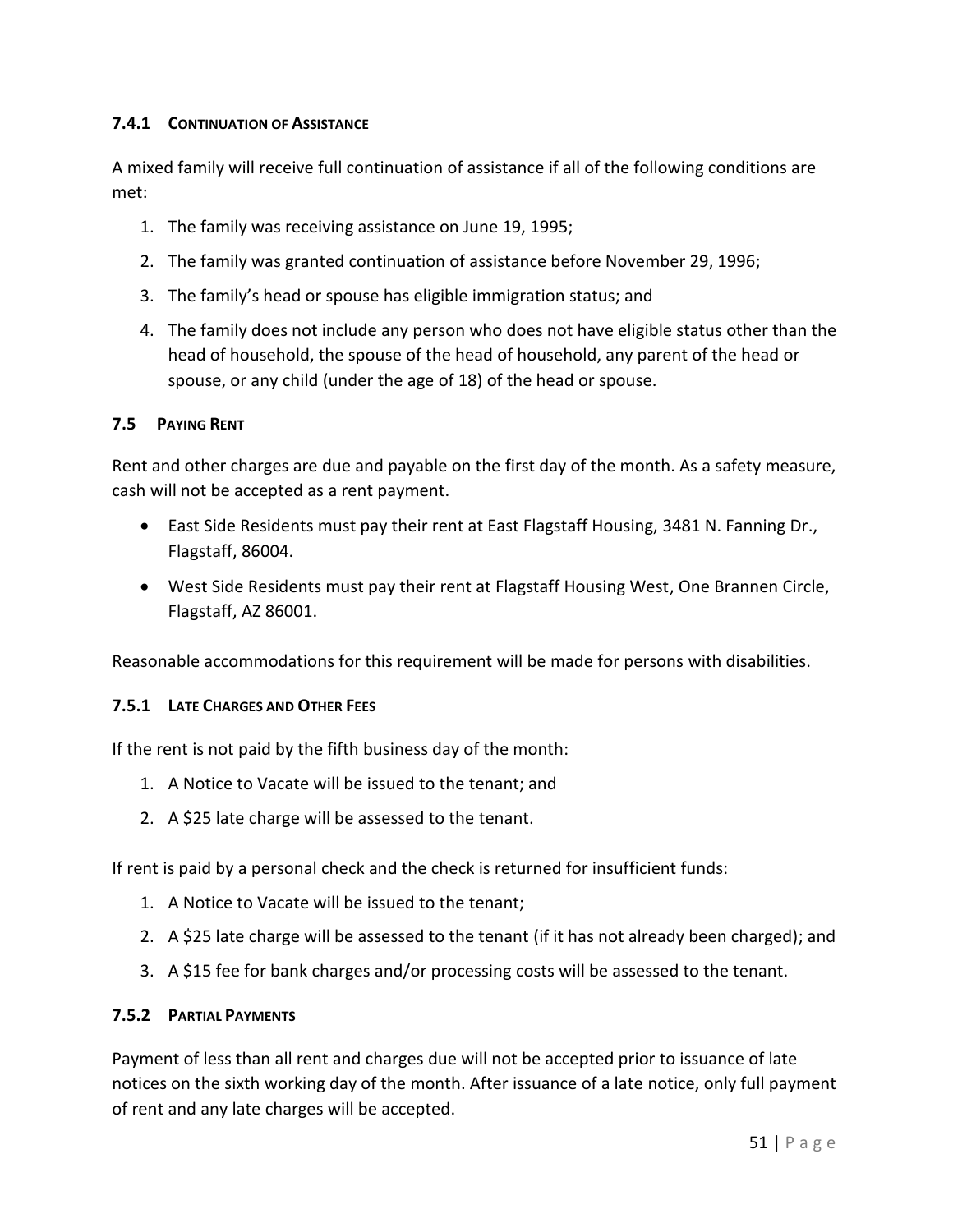# 8 COMMUNITY SERVICE REQUIREMENT

To be eligible for continued occupancy, each adult family member must:

- 1. Contribute eight (8) hours per month of community service. Community services does not include political activities; or
- 2. Participate in an economic self-sufficiency program for eight (8) hours per month; or
- 3. Perform eight (8) hours per month of combined community service and participation in an economic self-sufficiency program.

The eight (8) hours of activity must be performed each month. An individual may not skip a month and then double up the following month, unless special circumstances warrant it.

Adult family members that are part of a mixed family and who do not have eligible immigration status are not exempt from performing the required community service hours unless the member meets one of the exemptions.

#### **8.1 COMMUNITY SERVICE VOLUNTEER WORK**

Community service includes performing work or duties in Flagstaff for the public benefit, including but not limited to serving at:

- Local public or nonprofit institutions, such as schools, Head Start Programs, before-or after-school programs, childcare centers, hospitals, clinics, hospices, nursing homes, recreation centers, senior centers, adult daycare programs, homeless shelters, feeding programs, food banks, or clothes closets;
- Nonprofit organizations serving PHA or local residents or their children, such as: Boy or Girl Scouts, Boys or Girls Club, 4-H Clubs, Police Activities League (PAL), organized children's recreation, mentoring, or education programs, Big Brothers or Big Sisters, Garden Centers, community clean-up programs, beautification programs;
- Programs funded under the Older Americans Act, such as Green Thumb, Service Corps of Retired Executives, senior meals programs, senior centers, Meals on Wheels;
- Public or nonprofit organizations dedicated to seniors, youth, children, residents, citizens, special-needs populations or with missions to enhance the environment, historic resources, cultural identities, neighborhoods or performing arts;
- PHA housing to improve grounds or provide gardens; or work through resident organizations to help other residents with problems, including serving on the Resident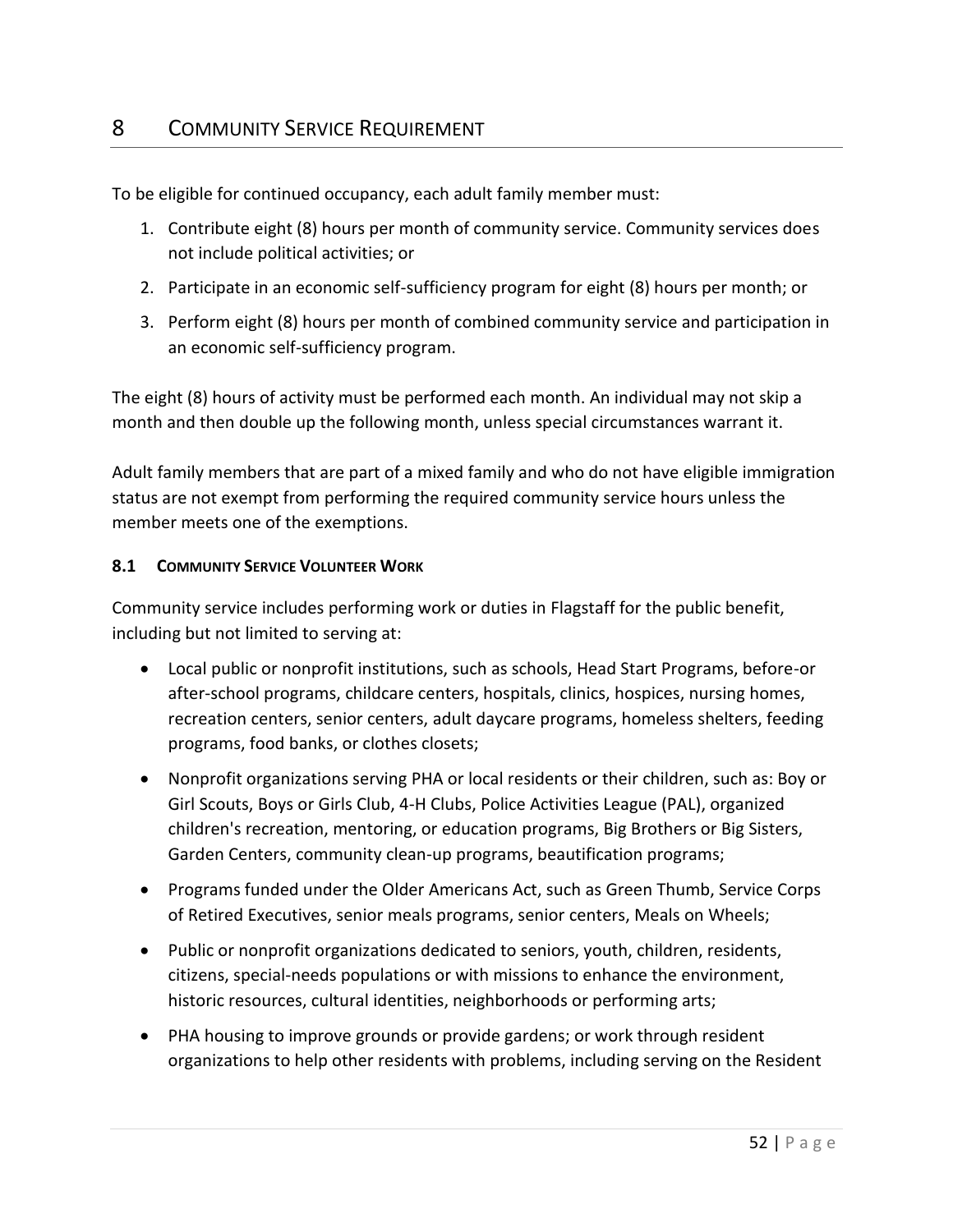Advisory Board, outreach and assistance with PHA-run self-sufficiency activities including supporting computer learning centers; and

• Care for the children of other residents so parents may volunteer.

The CFHA will coordinate with social service agencies, local schools, and the Human Resources Office in identifying possible volunteer community service positions. Together with the resident advisory councils, the CFHA may create volunteer positions such as litter patrols, and supervising and record keeping for volunteers.

In implementing the service requirement, the CFHA may not substitute community service or self-sufficiency activities performed by residents for work ordinarily performed by its employees or replace a job at any location where residents perform activities to satisfy the service requirement.

### **8.2 ECONOMIC SELF-SUFFICIENCY PROGRAM**

An economic self-sufficiency program is one that is designed to encourage, assist, train or facilitate the economic independence of participants and their families or to provide work for participants. To meet community service requirements, these programs must be pre-approved and coordinated with the CFHA Public Housing Manager or designee. These programs may include but are not limited to:

- Job readiness or job training while not employed;
- Training programs through local One-Stop Career Centers, Workforce Investment Boards or other training providers;
- Higher education (junior college or college);
- Apprenticeships;
- Substance abuse or mental health counseling;
- Reading, financial and/or computer literacy classes;
- English as a second language and/or English proficiency classes;
- Budgeting and credit counseling;
- GED classes; and
- Other classes that help a person toward economic independence.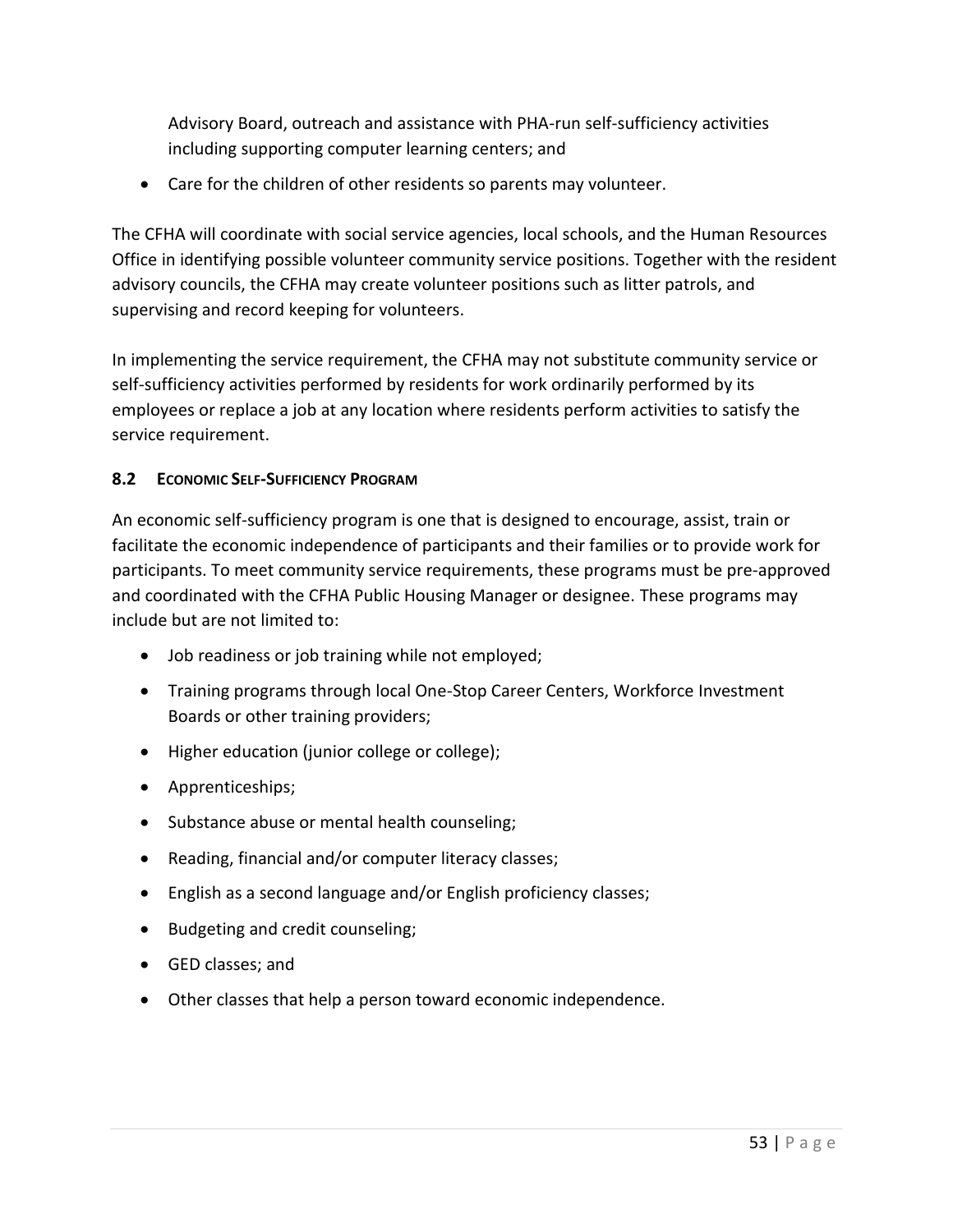#### **8.3 EXEMPTIONS**

The following adult family members are exempt from this requirement:

- 1. 62 years or older;
- 2. Blind or disabled, as defined under 216(i)(1) or 1614 of the Social Security Act (42 U.S.C. Section 416(i)(1); Section 1382c), and who certify that, because of this disability, she or he is unable to comply with the service provisions of this subpart, or
- 3. Is a primary caretaker of a blind or disabled person who has certified that, because of disability, she or he is unable to comply with the service provisions;
- 4. Meets requirements under a State program funded under part A of title IV of the Social Security Act (42 U.S.C. Section 601 et seq.) or under any other welfare program of the State including a State-administered Welfare-to-Work program;
- 5. A member of a family receiving assistance, benefits, or services under a State program funded under part A of title IV of the Social Security Act (42 U.S.C. Section 601 et seq.), or under any other welfare program of the State, including a State-administered Welfare-to-Work program, and is in compliance with the program;
- 6. Engaged in the following work activities for not less than 20 hours per week:
	- a. Unsubsidized employment;
	- b. Subsidized private-sector or public-sector employment;
	- c. Work experience (including work associated with the refurbishing of publicly assisted housing) if sufficient private sector employment is not available;
	- d. On-the-job-training;
	- e. Job-search;
	- f. Community service programs;
	- g. Vocational educational training (not to exceed 12 months with respect to any individual);
	- h. Job-skills training directly related to employment;
	- i. Education directly related to employment in the case of a family member who has not received a high school diploma or a certificate of high school equivalency;
	- j. A course of study leading to a certificate of general equivalency, in the case of a family who has not completed secondary school or received such a certificate.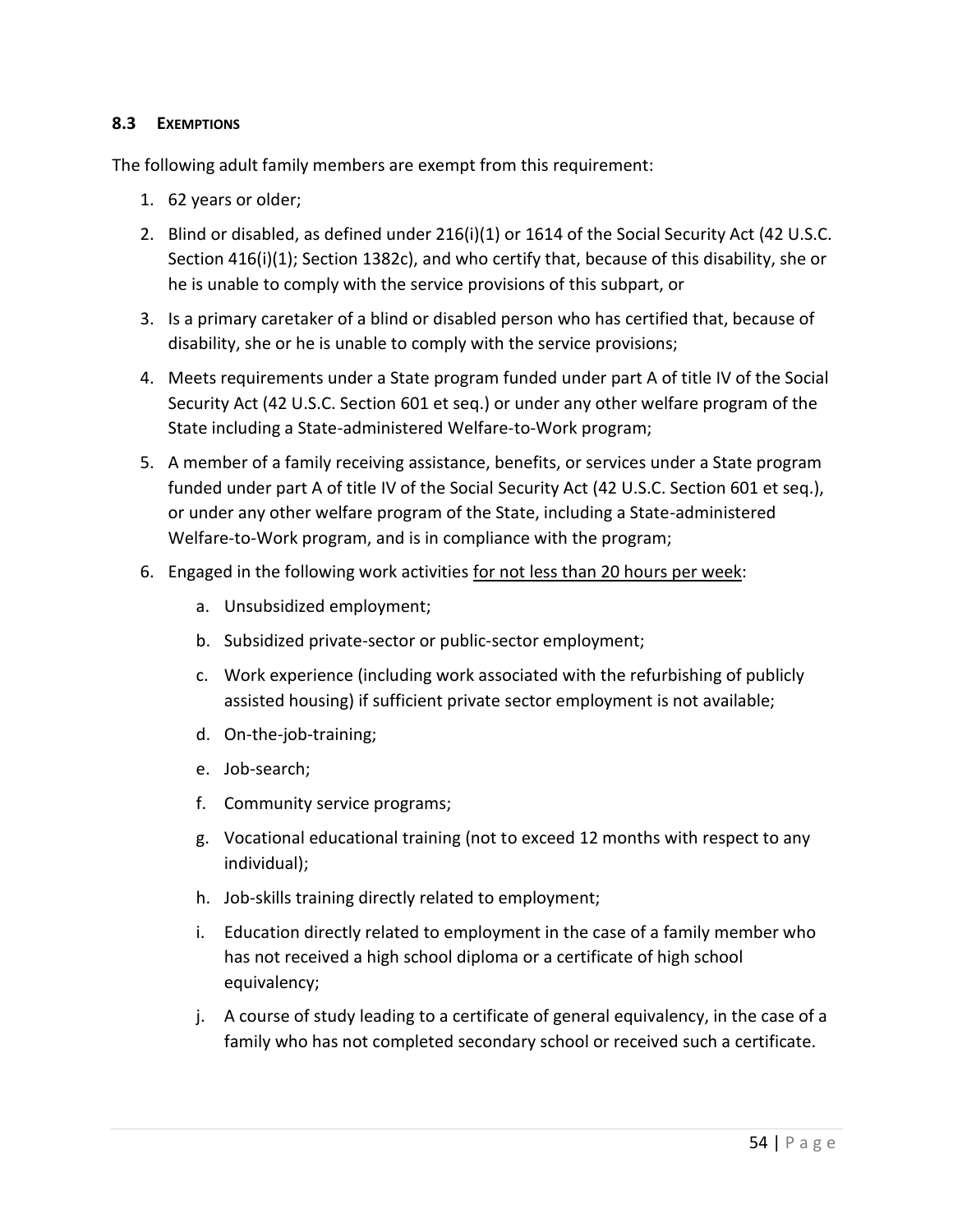- 7. Satisfactory full-time attendance at an accredited:
	- a. University, college or technical school;
	- b. Secondary school or in a course of study leading to a certificate of general equivalence, in the case of a recipient who has not completed secondary school or received such a certificate.

### **8.3.1 CHANGE IN EXEMPTION STATUS**

In the case of loss of exemption, Community Service will be required effective the month following the loss of exemption regardless of the certification effective date. For example, if an employed resident loses their job in September, community service obligation begins in October.

In the case of new exemption, the exemption becomes effective the month the exemption is gained, regardless of certification effective date. For example, if a nonexempt resident becomes employed in September, exemption begins in September.

### **8.4 FAMILY OBLIGATIONS**

All adult family members (18 or older) must:

- 1. At lease execution or re-examination:
	- a. Provide documentation that they are exempt from the Community Service requirement if they qualify for an exemption, and
	- b. Sign a certification that they have received and read this policy, and understand if they are not exempt, failure to comply with the Community Service requirement will result in nonrenewal of their lease.
- 2. Report changes in exempt or non-exempt status to the CFHA within ten (10) calendar days of the change, and provide documentation supporting the change.
- 3. At least one hundred and twenty (120) days prior to annual reexamination of income or family composition, provide to the CFHA:
	- a. The completed community service tracking form of activities performed over the previous twelve (12) months. The form will include space for supervisors, instructors or counselors to certify to the number of hours contributed.
	- b. Additional documentation requested by the CFHA to verify the Community Service requirement has been met.
	- c. Documentation requested by the CFHA to verify exemption from the Community Service requirement.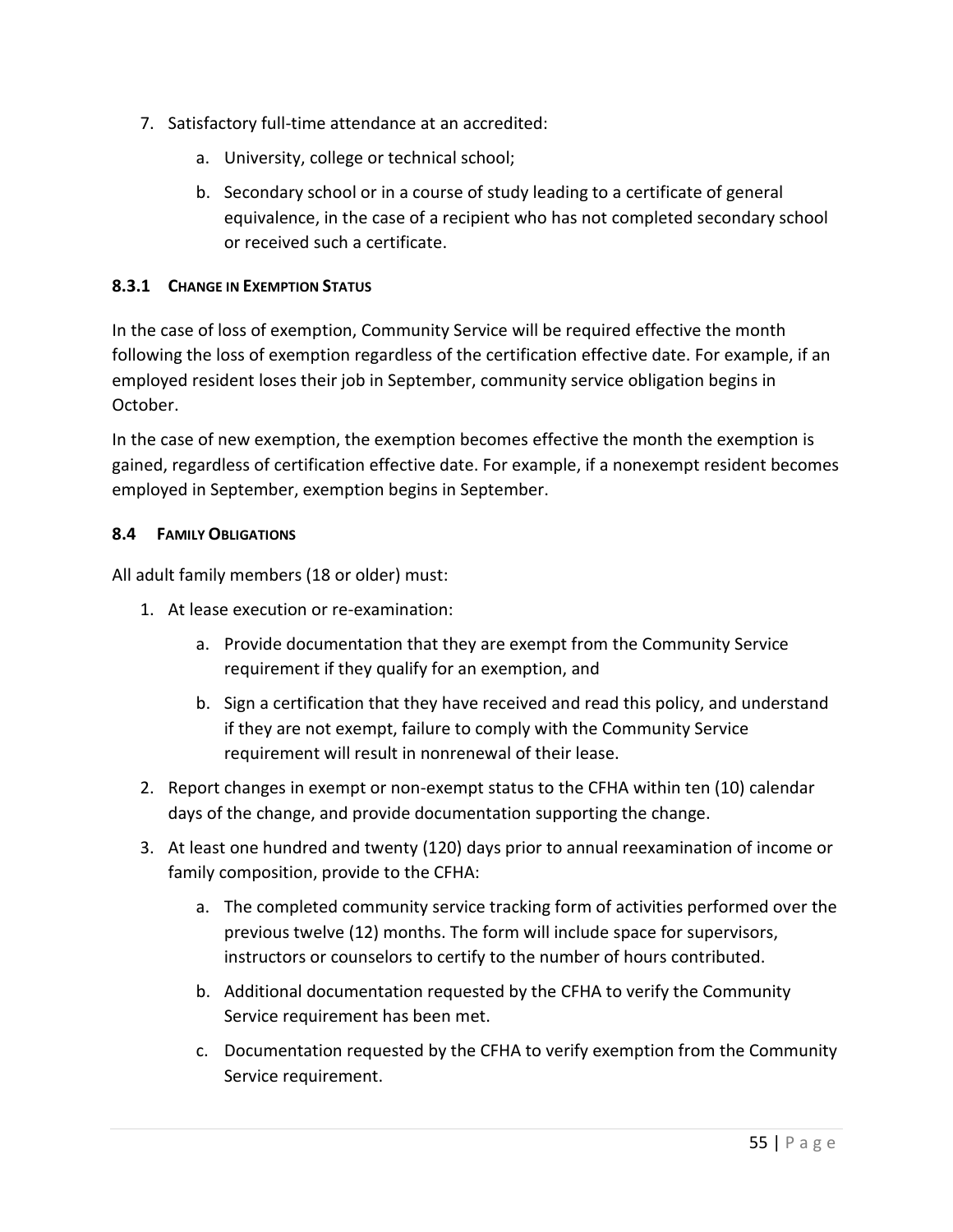### **8.5 THE PROCESS**

The CFHA will notify all family members of the community service requirement and of the categories of individuals who are exempt from the requirement. The notification will advise residents that failure to comply with the community service requirement will result in ineligibility for continued occupancy at the time of any subsequent annual reexamination.

The CFHA will make the final determination as to whether a family member is exempt from the Community Service requirement. Residents may use the CFHA Grievance Procedure if they disagree with the determination.

The CFHA will determine whether each applicable adult family member is in compliance with the community service requirement including household members whose status changed during the prior certification period.

Upon admission and at each interim and annual reexamination thereafter, the CFHA will provide the opportunity for family members to claim and document an exempt status. The CFHA will verify all claims for exempt status.

Family members not exempt from community service requirements at admission, at an annual reexamination or at any time a loss of exemption has been determined, will be provided:

- 1. A list of volunteer opportunities.
- 2. Information about obtaining suitable volunteer positions.
- 3. Volunteer timesheets to the family member(s). Instructions for the timesheet require the individual to complete the form and have a supervisor date and sign for each period of volunteer hours.

The CFHA will refer family members upon request to the Public Housing Manager or designee who will assist the family members in identifying appropriate volunteer positions, or will draft a self-sufficiency plan to meet their responsibilities. The Public Housing Manager or designee will track the family member's progress monthly and will meet with the family member as needed to encourage compliance.

### **8.6 NON-COMPLIANCE WITH COMMUNITY SERVICE REQUIREMENT**

The CFHA will notify any family member found to be in noncompliance with all or a portion of the community service requirement that:

- 1. The family member(s) has been determined to be in noncompliance;
- 2. The reason for the noncompliance;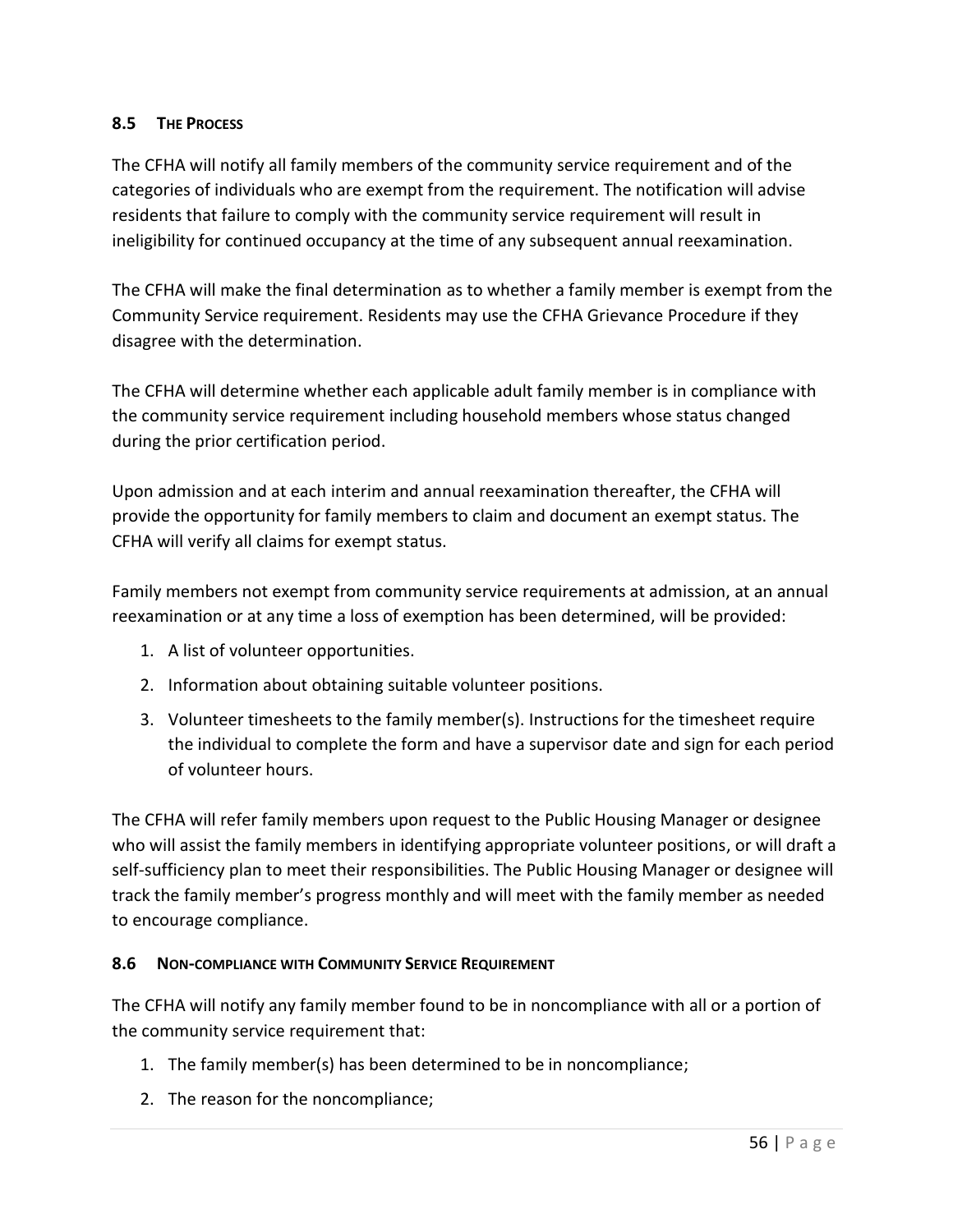- 3. The lease will be terminated or the family member must enter into an agreement with the CFHA to make up the deficient hours over the next twelve (12) month period, even if their status has changed to exempt;
- 4. If at the next annual reexamination, the family member is not compliant, the CFHA will not renew the lease and the entire family will have to vacate the unit unless the noncompliant member agrees to move out of the unit; and
- 5. The determination is subject to the grievance procedure.

### **8.6.1 OPPORTUNITY FOR CURE**

If the family has not completed the community service requirements, the CFHA will offer the family member(s) the opportunity to enter into an agreement prior to the anniversary of the lease. The agreement will state that:

- 1. The family member(s) agrees to enter into an approved economic self-sufficiency program or to contribute to community service to make up the hours for the previous twelve (12) month period. The number of hours that the family member is deficient will be stated.
- 2. The cure shall occur over the 12-month period beginning with the first of the month following the date the agreement is signed.
- 3. The resident must also stay current with the current year's community service requirement.
- 4. The first hours of service earned will be credited to the past year's commitment until the past year's commitment is complete. Subsequent hours of service will be credited to the current year's community service requirement.
- 5. Community service compliance will be tracked on an annual basis.

If a family member is found to be noncompliant at re-examination, he/she and the Head of Household will sign an agreement with the CFHA to make up the deficient hours over the next twelve (12) month period.

If the noncompliant family member does not accept the terms of the agreement, does not fulfill their obligation to participate in an economic self-sufficiency program, or falls behind in their obligation under the agreement to perform community service, the CFHA will take action to terminate the lease unless the noncompliant family member no longer lives in the unit.

If the noncompliant family member accepts the terms of the agreement they will be determined to be in compliance as long as they abide by the terms of the agreement.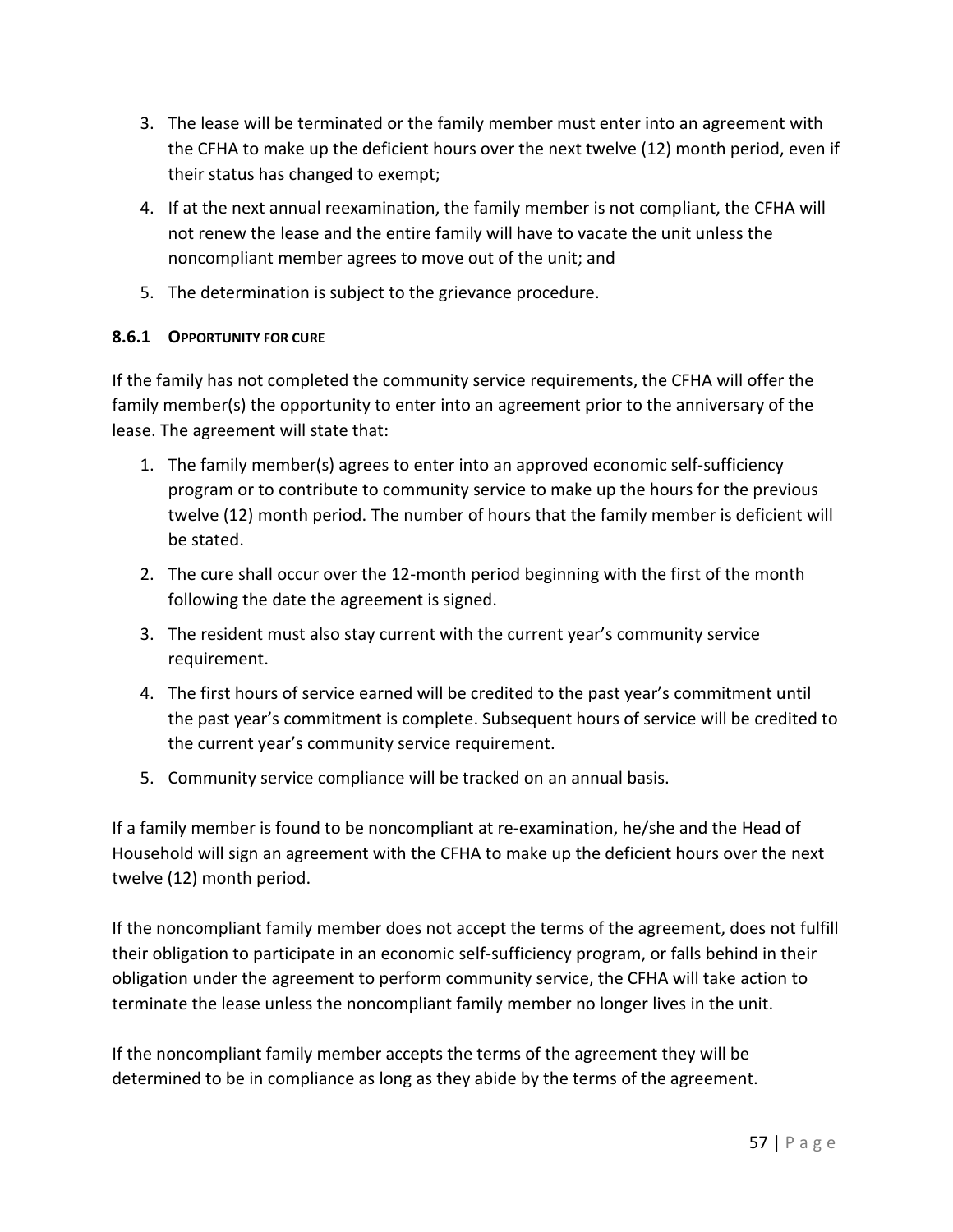# 9 RECERTIFICATION/REEXAMINATION

At least annually, the CFHA will conduct a reexamination of family income and/or circumstances. The results of the reexamination determine:

- 1. The rent the family will pay;
- 2. Whether the family is housed in the correct unit size;
- 3. Whether the family is in compliance with the community service requirements; and
- 4. Whether the family continues to meet occupancy requirements related to criminal background.

All families are annually given the choice of paying income-based rent or flat rent. The reexamination process depends on the family's choice of rent.

- 1. Families that choose the income method complete an annual process that determines their income and rent, and examines family composition and compliance with community service and criminal background requirements.
- 2. Families on the flat rent complete an annual process to examine family composition and compliance with community service and criminal background requirements; income is reexamined every three years.

All families may also be required to have an interim reexamination if changes occur between annual reexaminations.

#### **9.1 FAMILIES ON THE INCOME METHOD**

Each year prior to their anniversary date, the CFHA will send a recertification letter and packet to the family. The letter will include:

- 1. Forms for the family to complete and return to the CFHA.
- 2. The option of selecting either the flat rent or income method. The opportunity to select the flat rent is available only at this time.
	- a. Regardless of the rent method chosen, families must return all forms in the packet in preparation for a recertification appointment. Partially completed packets will not be accepted.
- 3. Instructions for families who may need to make alternate arrangements due to a disability, including how to contact staff to request an accommodation of their needs.
- 4. Instructions for rescheduling the appointment if necessary.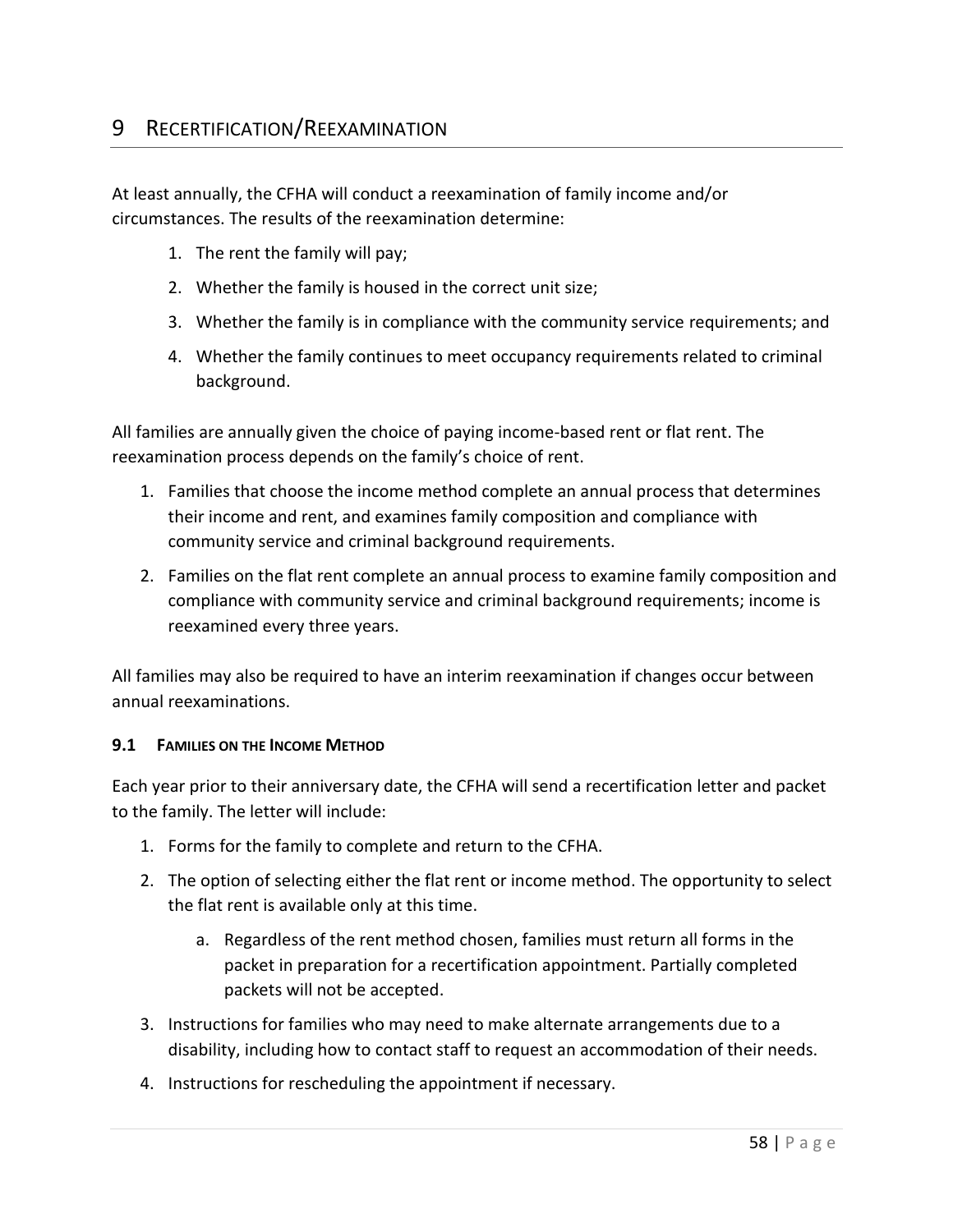### **9.2 FAMILIES ON FLAT RENT**

Each year prior to their anniversary date, the CFHA will send a recertification letter and packet to the family. The letter will include:

- 1. Forms for the family to complete and return to the CFHA.
- 2. The option of selecting either the flat rent or income method.
	- a. Families electing to continue the flat rent must return all forms to the CFHA. Copies of the forms will be mailed back to the family and no appointment will be scheduled.
	- b. Families electing the income-based method or who are not sure must return all forms except the lease addendum within ten (10) calendar days. The CFHA will send a full application with further instructions and an appointment will be scheduled.
- 3. The amount of the flat rent.
- 4. Information explaining that a family may request to have a reexamination to choose the income-based method at any time for the following reasons. Once a family returns to the income-based method during their "lease year" they cannot go back to a flat rent until their next regular annual reexamination.
	- a. The family's income has decreased.
	- b. The family's circumstances have changed increasing their expenses for childcare, medical care, etc.
	- c. Other circumstances creating a hardship on the family such that the income method would be more financially feasible for the family.
- 5. The dates upon which the CFHA expects to review the amount of the flat rent, and the approximate rent increase the family could expect, if known.
- 6. The name and phone number of an individual to call to get additional information or counseling concerning flat rents.
- 7. Instructions for families who may need to make alternate arrangements due to a disability, including how to contact staff to request an accommodation of their needs.
- 8. Instructions for rescheduling the appointment if necessary.

#### **9.3 RECERTIFICATION APPOINTMENT**

Upon return of the packet, an appointment will be scheduled for families choosing to pay an income-based rent and families that think they may want to switch from a flat rent to an income-based rent. All family members age eighteen (18) or older must attend the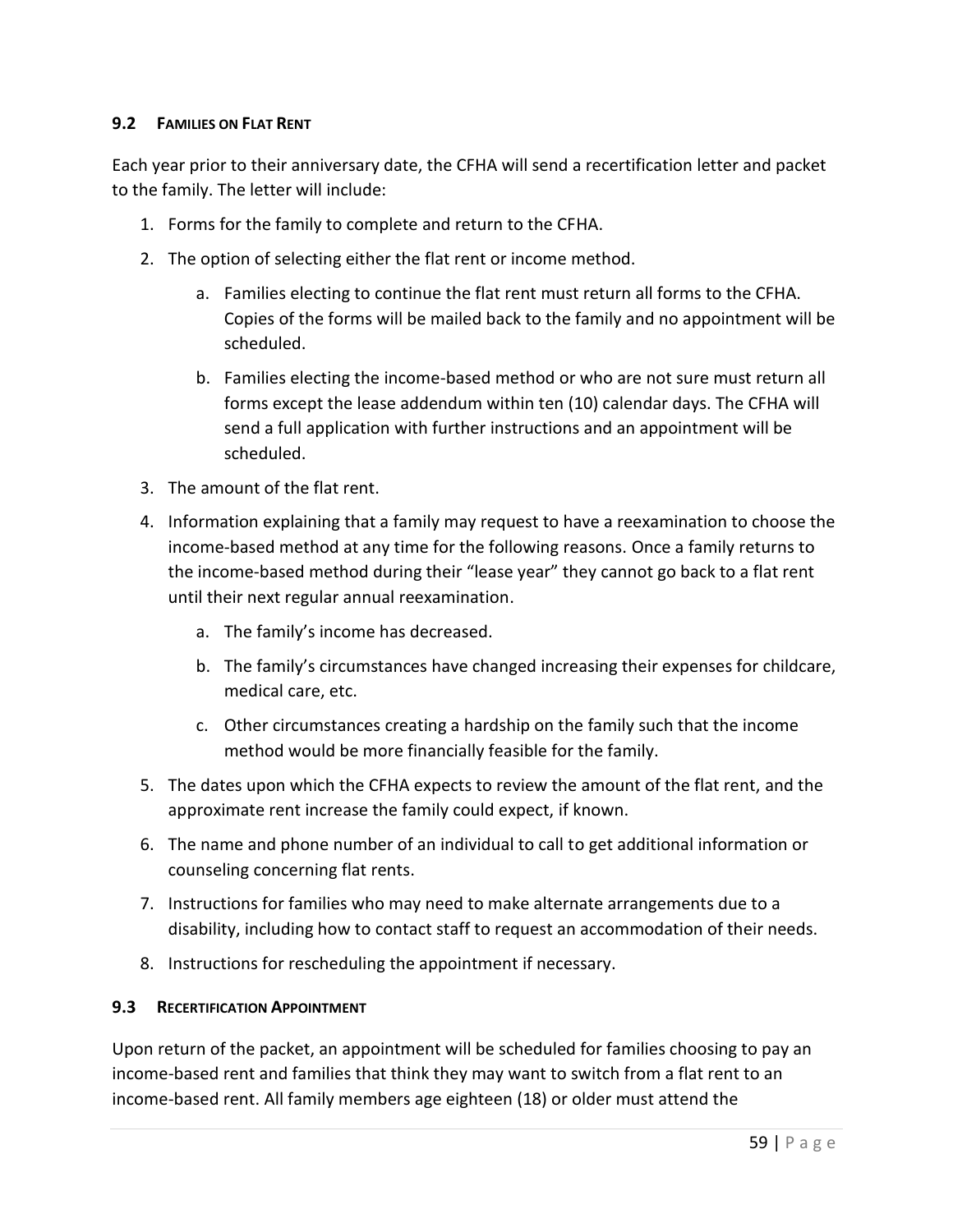appointment. The family must bring to the appointment any information necessary to complete the verification and recertification process.

Prior to the appointment, the CFHA will:

- 1. Verify all information regarding income, assets, deductions (eligible expenses), and other information necessary to determine the family's annual income and calculate their total tenant payment;
- 2. Examine whether all non-exempt adult family members are in compliance with community service requirements; and
- 3. Perform a criminal background check.

During the appointment, the CFHA will:

- 1. Inform the family of the results of the rent calculation under both the income method and flat rent. The family can make their final decision regarding which rent method they will choose.
- 2. Determine whether family composition may require a transfer to a different bedroom size unit, and if so, the family's name will be placed on the transfer list;
- 3. Execute an agreement to cure community service compliance, if necessary; and
- 4. Discuss the results of the criminal background check.
- 5. Execute the lease addendum if the family continues to be eligible for assistance.

# **9.4 MISSED APPOINTMENTS/FAILURE TO PROVIDE DOCUMENTATION**

If the family fails to respond to the letter and/or fails to attend the appointment, a second letter will be mailed. The second letter will advise of a new time and date for the appointment, allowing for the same considerations for rescheduling and accommodation as above. The letter will also advise that failure by the family to attend the second scheduled appointment or to provide required documentation will result in the CFHA taking eviction actions against the family.

# **9.5 EFFECTIVE DATE OF RENT CHANGES FOR ANNUAL REEXAMINATIONS**

### **9.5.1 RENT INCREASE**

Advance notice of a tenant rent increase is mailed to the family at least thirty (30) calendar days prior to the scheduled effective date of the rent increase.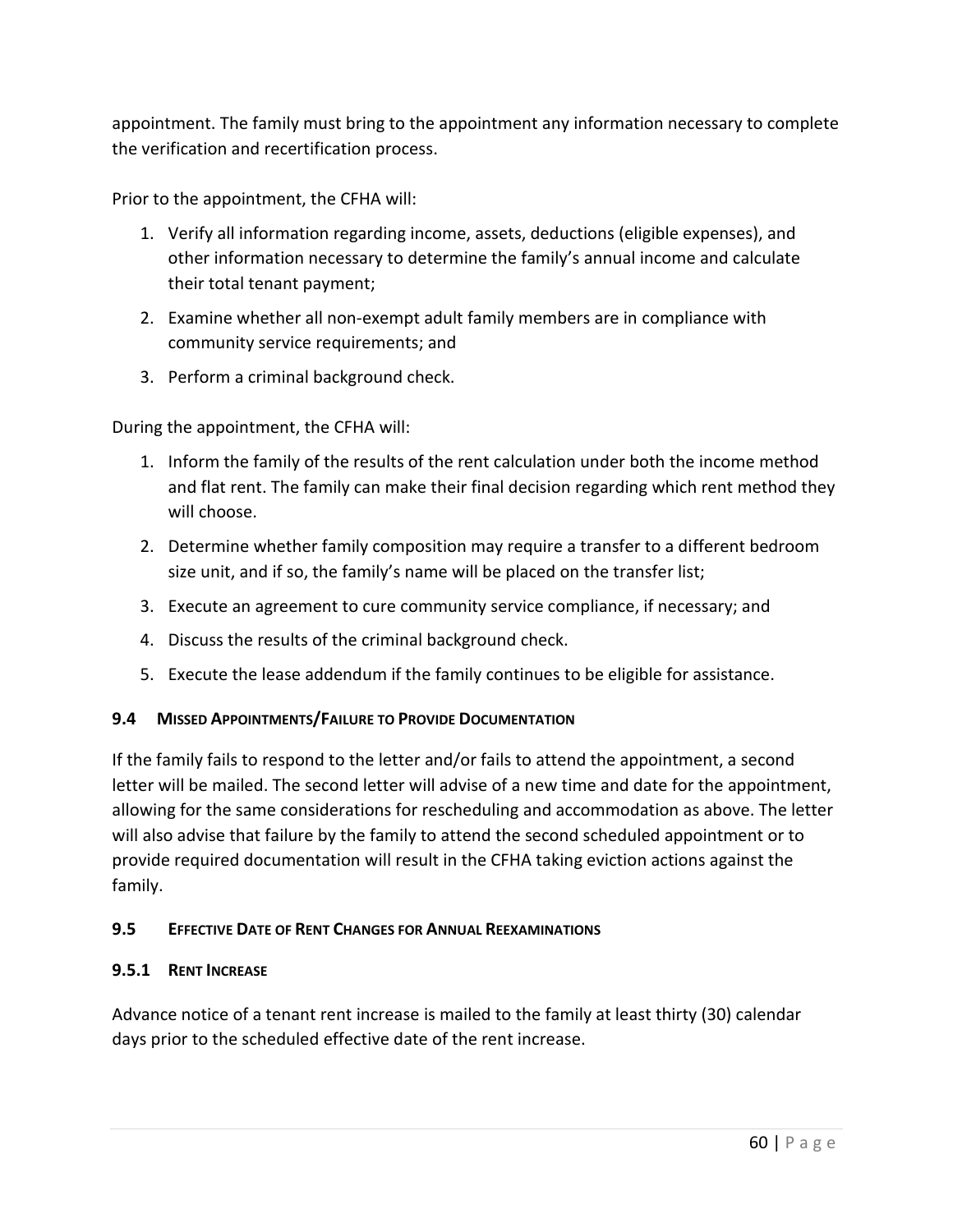Rent increases are effective on the anniversary date, unless a 30-day advance notice cannot be issued. When a 30-day advance notice cannot be issued the rent increase will be delayed to the following month unless the delay in notification was caused by an action or inaction of the family.

If there has been a misrepresentation or a material omission by the family, or if the family causes a delay in reexamination processing, the rent increase will be effective on the anniversary date. The CFHA will provide 30-days' notice of the rent increase and any back rent will be collected by the CFHA.

# **9.5.2 RENT DECREASE**

Rent decreases are effective on the anniversary date. Delays in processing caused by an action or inaction of the family will be effective the first of the month after the rent amount is determined. However, an interim reexamination may be required.

### **9.6 INTERIM REEXAMINATIONS**

Interim reexamination is triggered by the following changes between regular examinations. Families are required to report these changes to the CFHA within ten (10) calendar days. If the family's rent is being determined under the income method, these changes will trigger an interim income reexamination.

- 1. A member has been added to the family through birth or adoption or court-awarded custody;
- 2. A household member is leaving or has left the family unit;
- 3. An unemployed household member age 18 or over becomes employed;
- 4. The student status of a household member age 18 or over changes;
- 5. For families paying the minimum rent or receiving a utility reimbursement, any increase in income or deductions; and
- 6. For families on the income method:
	- 1. Consistent increase in income of \$200 or more per month that will result in a cumulative increase of \$2,400 per year; and/or
	- 2. Consistent decrease in deductible expenses of \$200 or more per month that will result in a cumulative decrease of \$2,400 per year.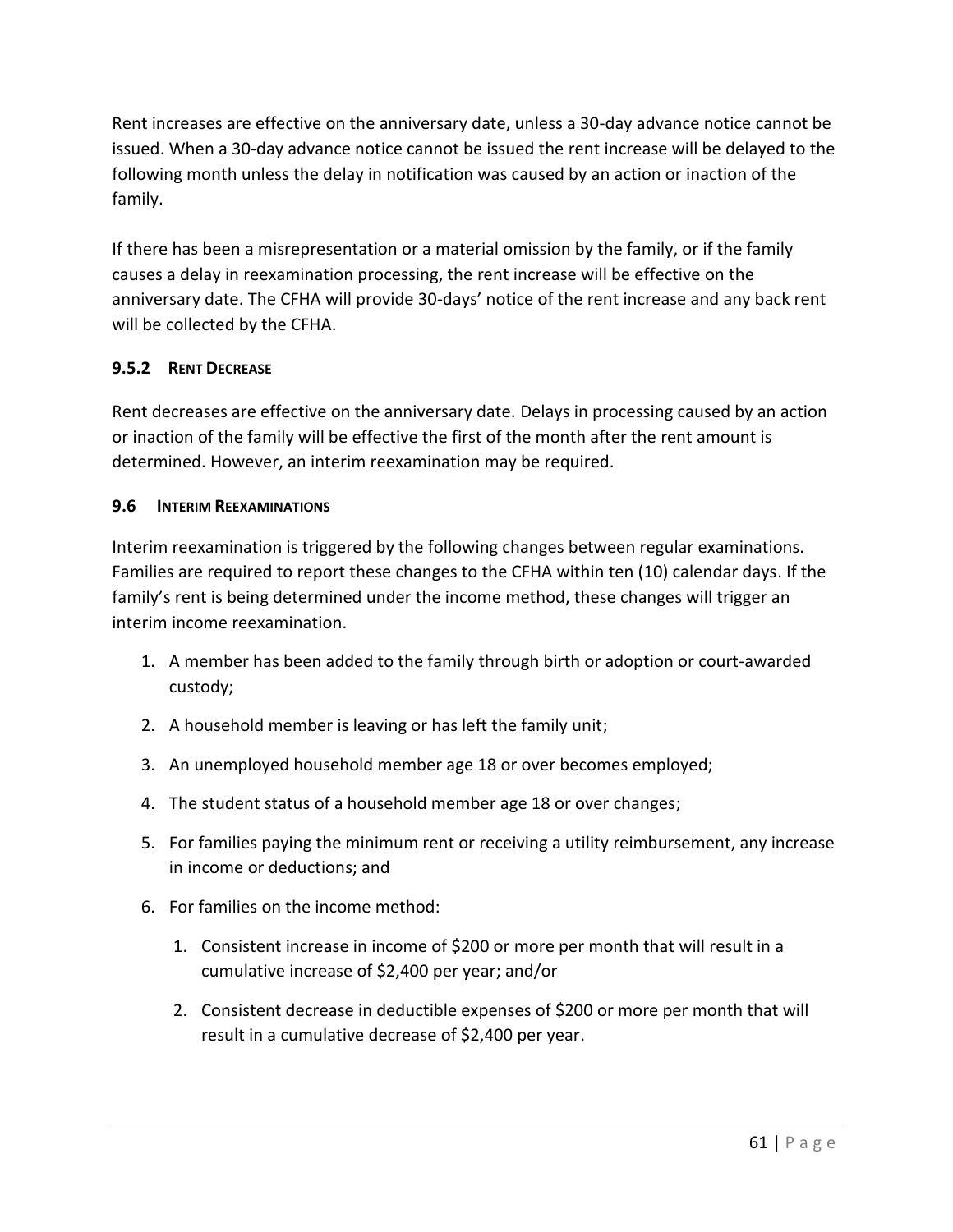Families are not required to, but may at any time, request an interim reexamination based on a decrease in income, an increase in allowable expenses, or other changes in family circumstances. Upon such request, the CFHA will take timely action to process the interim reexamination and recalculate the family share.

During an interim reexamination, only information affected by the changes being reported will be reviewed and verified.

# **9.6.1 ALTERNATE YEAR, SEASONAL EMPLOYEES AND SHORT-TERM CHANGES IN INCOME**

Where the CFHA can reasonably project the start and end of employment (i.e. educators, school yard supervisors; sports concession operators) or income is temporarily reduced due to vacation, illness or scheduled business closures, the CFHA will utilize the best available information to annualize income, and will not process an interim reexamination during standard "non-work" periods unless the individual resigns from the position, or receives notice that he/she has been terminated.

# **9.6.2 ADDING A HOUSEHOLD MEMBER**

In order to add a household member other than through birth, adoption, or court-awarded custody, the family must request that the new member be added to the lease. The only people who will be considered to be added as household members are:

- 1. Minor children of a household member, spouse or significant other of the Head of Household;
- 2. Single Adult Children without children where extenuating circumstances exist; or
- 3. Other blood relatives with documented medical or disability needs.

Before adding the new member to the lease:

- 1. The household must complete a change report stating their income, assets, and all other information required of an applicant;
- 2. The individual must provide their Social Security number if they have one;
- 3. The individual must verify their citizenship/eligible immigrant status; their housing will not be delayed due to delays in verifying eligible immigrant status other than delays caused by the family; and
- 4. The individual will go through the same screening process as applicants, including a personal record check, and criminal and sex offender checks.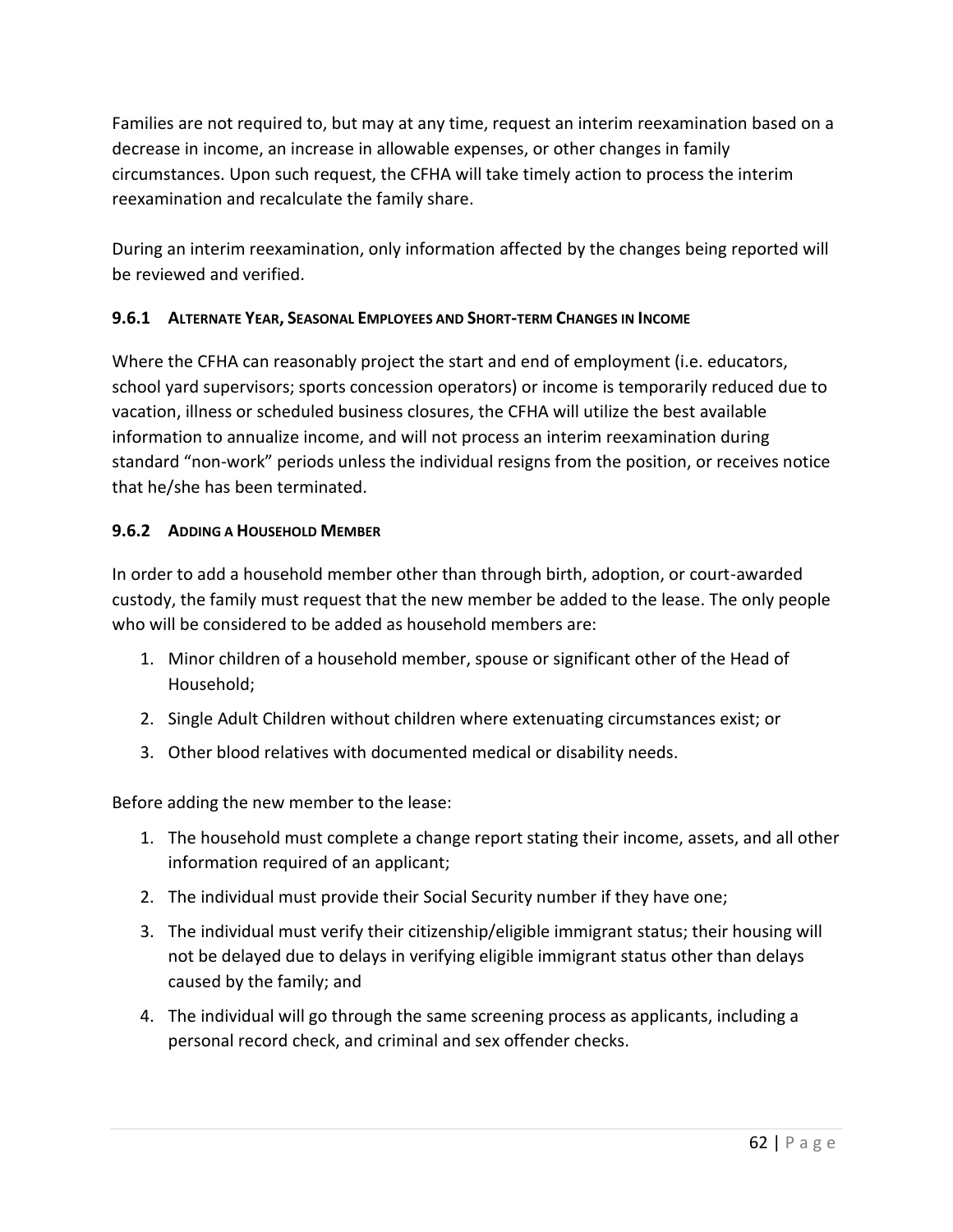The CFHA will determine the eligibility of the individual before allowing them to be added to the lease.

- 1. If the individual is found to be ineligible or does not pass the screening criteria, they will be advised in writing and given the opportunity for an informal review.
- 2. If the individual is found to be eligible and does pass the screening criteria, their name will be added to the lease. At the same time, if the family's rent is being determined under the income method, the family's annual income and rent will be recalculated taking into account the circumstances of the new family member.

Adult children, parents or siblings with or without children may request visitor status for up to sixty days (reviewed on a case by case basis) to accommodate special situations. Such visitors must sign an agreement agreeing to leave the unit within sixty days and acknowledging that they hold no rights under the lease.

# **9.6.2.1 REQUEST FOR A LIVE-IN AIDE**

A request for a live-in aide will be processed in accordance with the CFHA reasonable accommodation policy.

### **9.7 SPECIAL REEXAMINATIONS**

If a family's income is too unstable to project for 12 months, including families that temporarily have no income or have a temporary decrease in income, the CFHA may schedule special reexaminations every sixty (60) calendar days until the income stabilizes and an annual income can be determined.

Families who are on welfare, are self-employed or have a sporadic employment pattern (unemployment-employment-unemployment-employment, etc.) will not be given a special reexamination. If a sporadic employment pattern has been established and is expected to continue, then a reasonable 12-month estimate of income may be based upon past income and present rate of income.

# **9.8 EFFECTIVE DATE OF RENT CHANGES DUE TO INTERIM OR SPECIAL REEXAMINATIONS**

### **9.8.1 RENT INCREASE**

Rent increases based on family changes reported and verified by the 25<sup>th</sup> of the month will be effective the second month following the month in which the reexamination is completed. For example, a rent increase would be effective March  $1<sup>st</sup>$  for a special or interim reexamination completed by January 25<sup>th</sup>.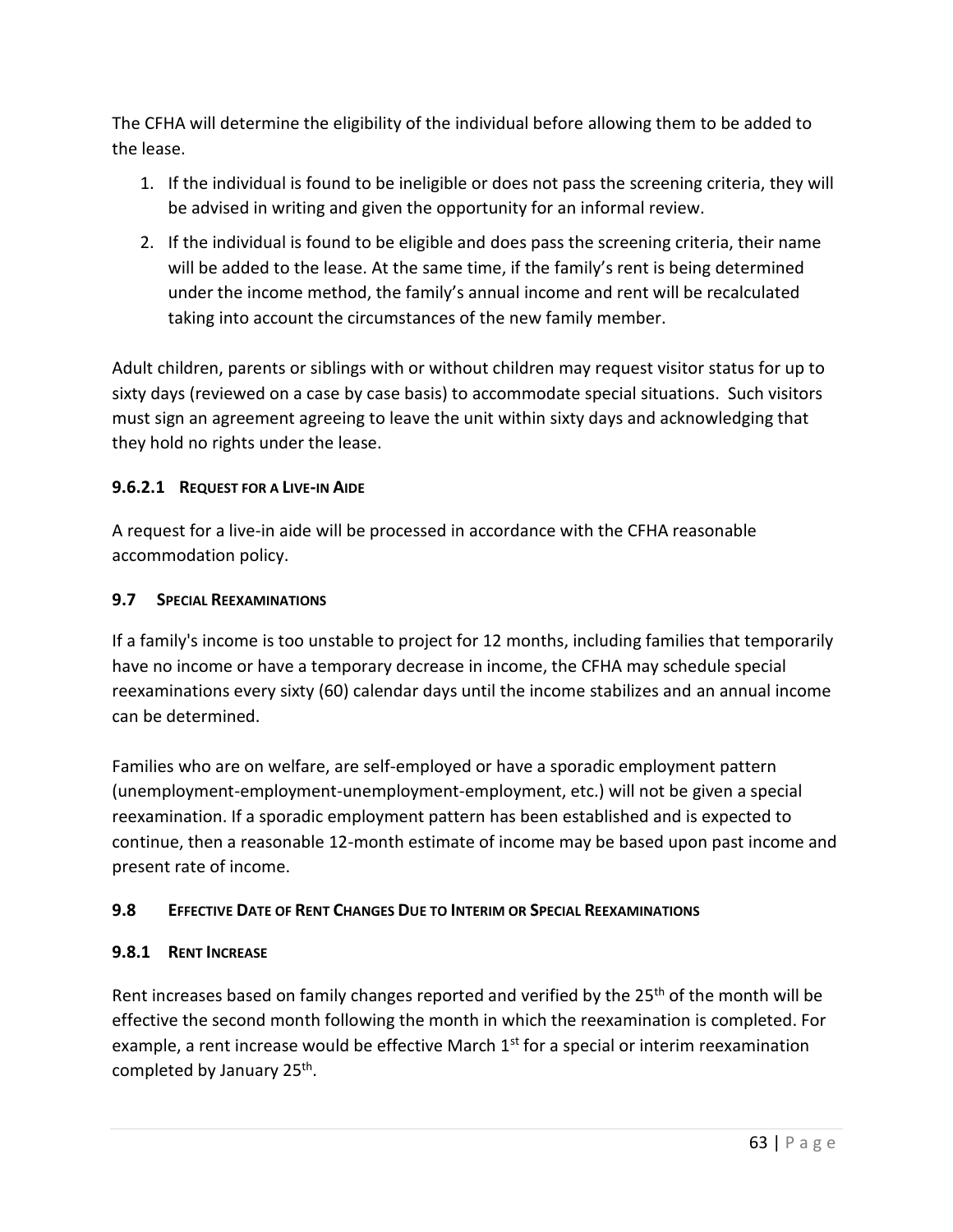If there has been a misrepresentation or a material omission by the family, or if the family causes a delay in reexamination processing, then the rent increase will be effective on the date it would have been effective, even if this means a retroactive increase. A collection notice may be issued to the family for back rent due.

# **9.8.2 RENT DECREASE**

Rent decreases based on family changes reported and verified by the 25<sup>th</sup> of the month will be effective the following month. For example, a rent decrease would be effective March  $1<sup>st</sup>$  for a special or interim reexamination completed by February 25<sup>th</sup>.

If there has been a misrepresentation or a material omission by the family, or if the family causes a delay in reexamination processing, then the rent decrease may not be made retroactive.

If any delay in reexamination processing is beyond the control of the family, the rent decrease will be retroactive to the first of the month after the interim reexamination should have been completed. The resident will be given the choice of a refund or a credit to the resident's account. If the resident owes the CFHA money, the resident debt will be offset to the degree possible before the resident chooses between the two refund methods.

# **9.9 CFHA ERRORS IN RENT CALCULATION**

If at any time an error is discovered in the CFHA rent calculation and:

- 1. The error results in a rent increase:
	- a. The family will not be charged retroactively.
	- b. The rent increase will become effective the first of the month after 30-day notice of rent increase is provided to the resident.
- 2. The error results in a rent decrease:
	- a. The resident will be given the choice of a refund for the amount of the overcharge going back a maximum of twenty-four (24) months. If the resident owes the CFHA money, the resident debt will be offset to the degree possible.
	- b. The refund will be given to the participant within thirty (30) days.
	- c. The rent decrease will become effective the first of the following month.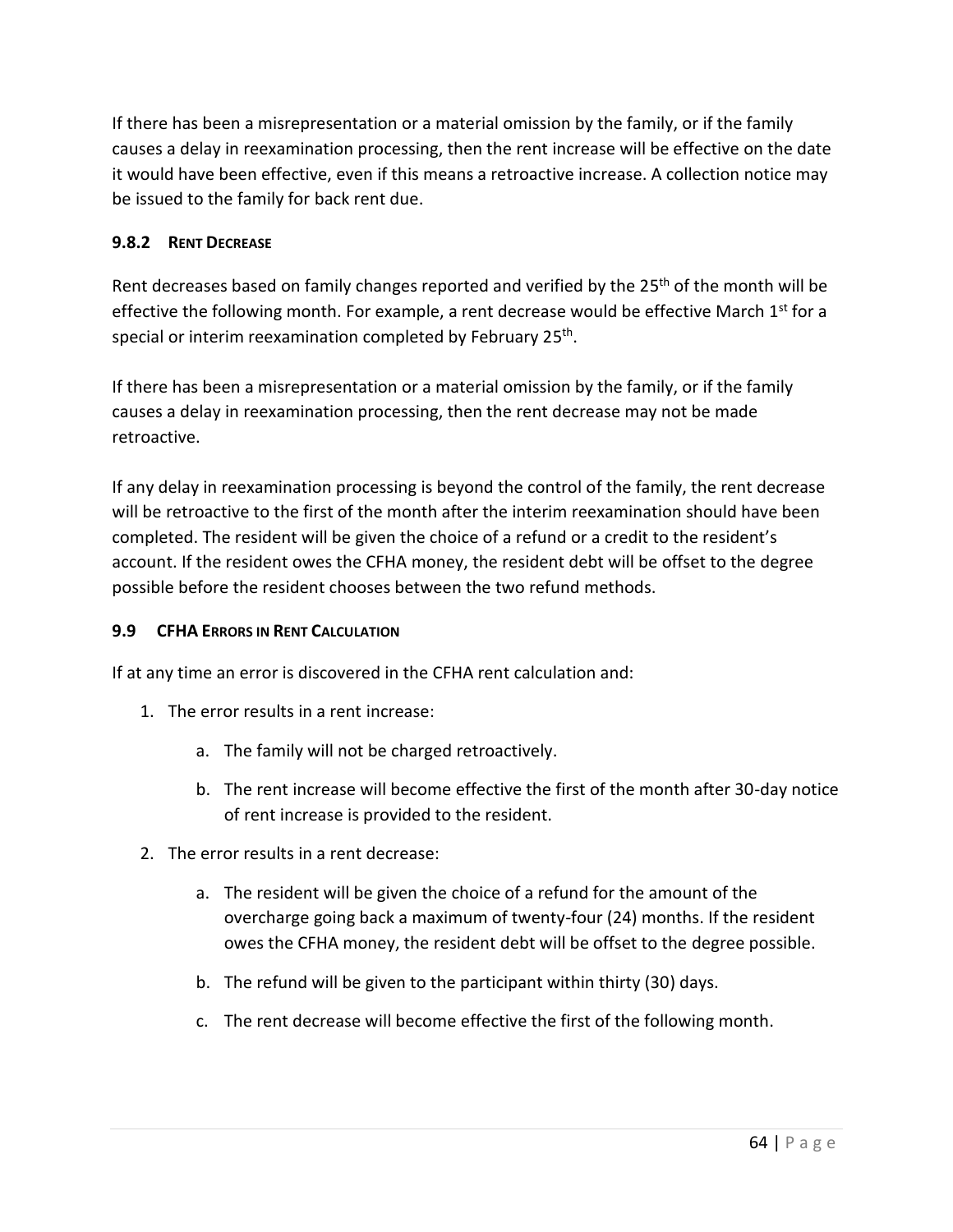### **9.10 OVER-INCOME HOUSEHOLDS**

An over-income family is a family whose income exceeds 120% of the Area Median Income (AMI) and includes families on Flat Rent. A family identified as over-income for 24 consecutive months is considered ineligible and must pay the higher of the current Fair Market Rent or the rent as determined by HUD guidelines.

When a family is identified as over-income at any Interim or Annual Recertification, the CFHA will notify the family that they are over-income, and that if the family's income continues to exceed the over-income limit for the next 24 consecutive months, the family will be subject to the higher rent. The notice will also state when family income will next be reexamined.

If no interim income changes are reported by the family, income will be reexamined twelve (12) months following the initial determination of over income. If the family continues to be overincome, the CFHA will notify the family that their income has exceeded the over-income limit for 12 months, and that if the family's income continues to exceed the over-income limit for the next 12 consecutive months, the family will be subject to the higher rent.

If no interim income changes are reported by the family, income will be reexamined after twelve (12) months following the second determination of over income. If the family continues to be over-income, the CFHA will notify the family that they are determined ineligible and will provide 30-day's notice that their rent will be raised to the higher rent. The rent increase will be executed through a Lease Amendment. When the family becomes ineligible, they are no longer subject to change reporting or recertification requirements.

Annually when Fair Market Rents are released, the CFHA will provide 30-day's notice to ineligible over-income families that their rent will be changed to the higher of the current Fair Market Rent or the rent as determined by HUD guidelines. Rent changes will be executed through a Lease Amendment.

If at any time during the 24-month period, the family's income changes to below 120% of the AMI, the family will remain eligible. If family income later increases and the family is determined over-income, a new 24-month period is started.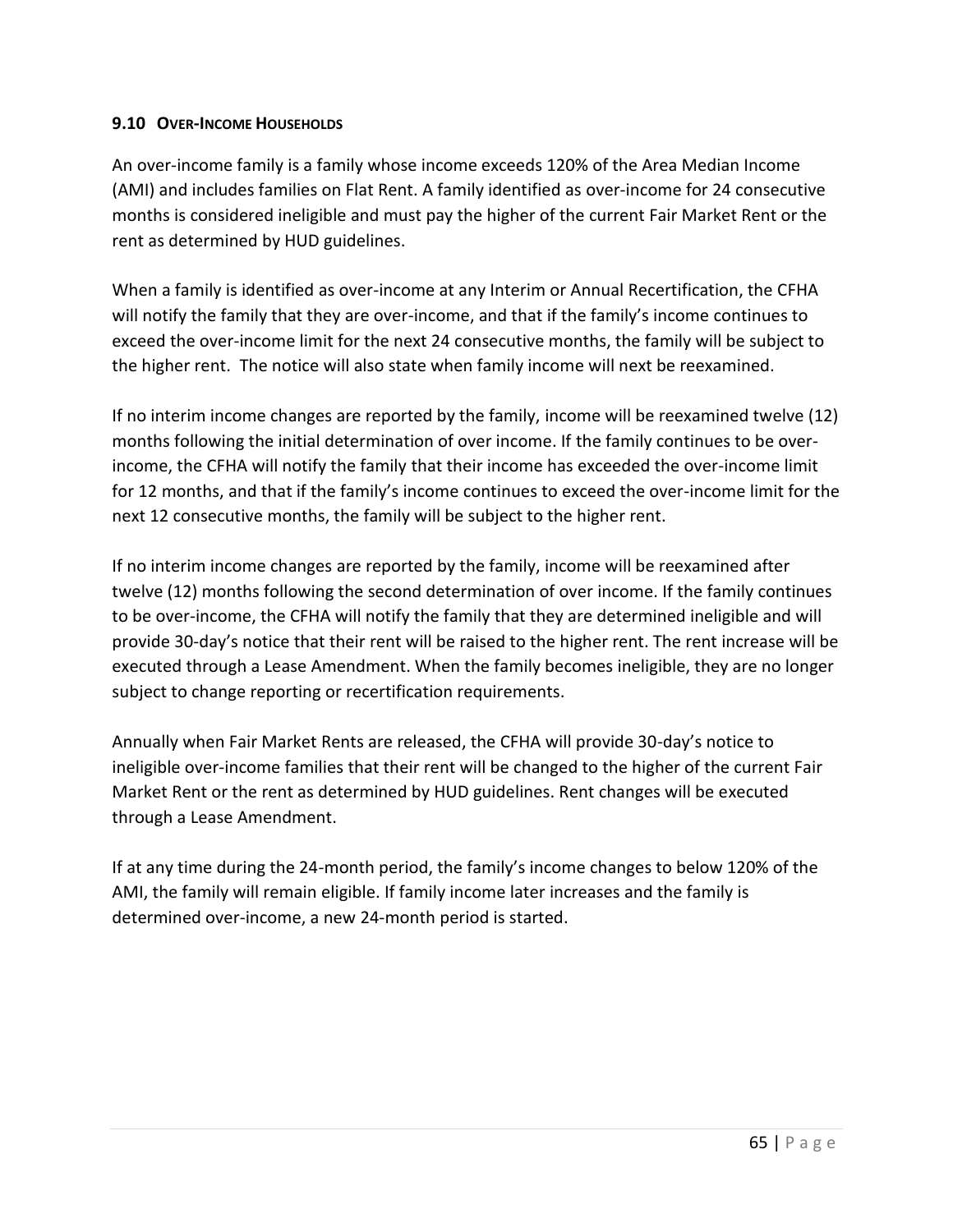The objectives of the Transfer Policy are to:

- 1. Address emergency situations including safety concerns of victims of domestic violence, dating violence, sexual assault or stalking.
- 2. Fully utilize available housing resources while avoiding overcrowding by ensuring that each family occupies the appropriate size unit.
- 3. Facilitate a relocation when required for modernization or other management purposes.
- 4. Facilitate relocation of families with inadequate housing accommodations.
- 5. Eliminate vacancy loss and other expenses due to unnecessary transfers.

Unit transfer policies and procedures are to be used as a guide to ensure fair and impartial means of assigning units for transfers. These policies and procedures do not create a property right or any other type of right for a tenant to transfer or refuse to transfer.

### **10.1 CATEGORIES OF TRANSFERS**

There are five categories of transfers:

- 1. Category A: Emergency transfers. These transfers are necessary when conditions pose an immediate threat to the life, health, or safety of a family or one of its members. Such situations may involve defects of the unit or the building in which it is located, the health condition of a family member, a hate crime, the safety of witnesses to a crime, the safety of a victim of domestic violence, dating violence, sexual assault or stalking, or a law enforcement matter particular to the neighborhood.
- 2. Category B: Reasonable Accommodation. These transfers are necessary to permit a family that needs accessible features to move to or into a unit with the needed feature(s) as recommended by a physician. Reasonable Accommodation transfers include residents required by the CFHA to transfer out of a unit with accessible features that are not necessary for the family.
- 3. Category C: Demolition, Disposition, Revitalization or Rehabilitation. These transfers permit the CFHA to demolish, sell or conduct major revitalization or rehabilitation work at a building or site.
- 4. Category D: Occupancy Standards. These transfers are made to help meet certain CFHA occupancy goals, and to correct occupancy standards where the unit size is inappropriate for the size and composition of the family. These transfers will be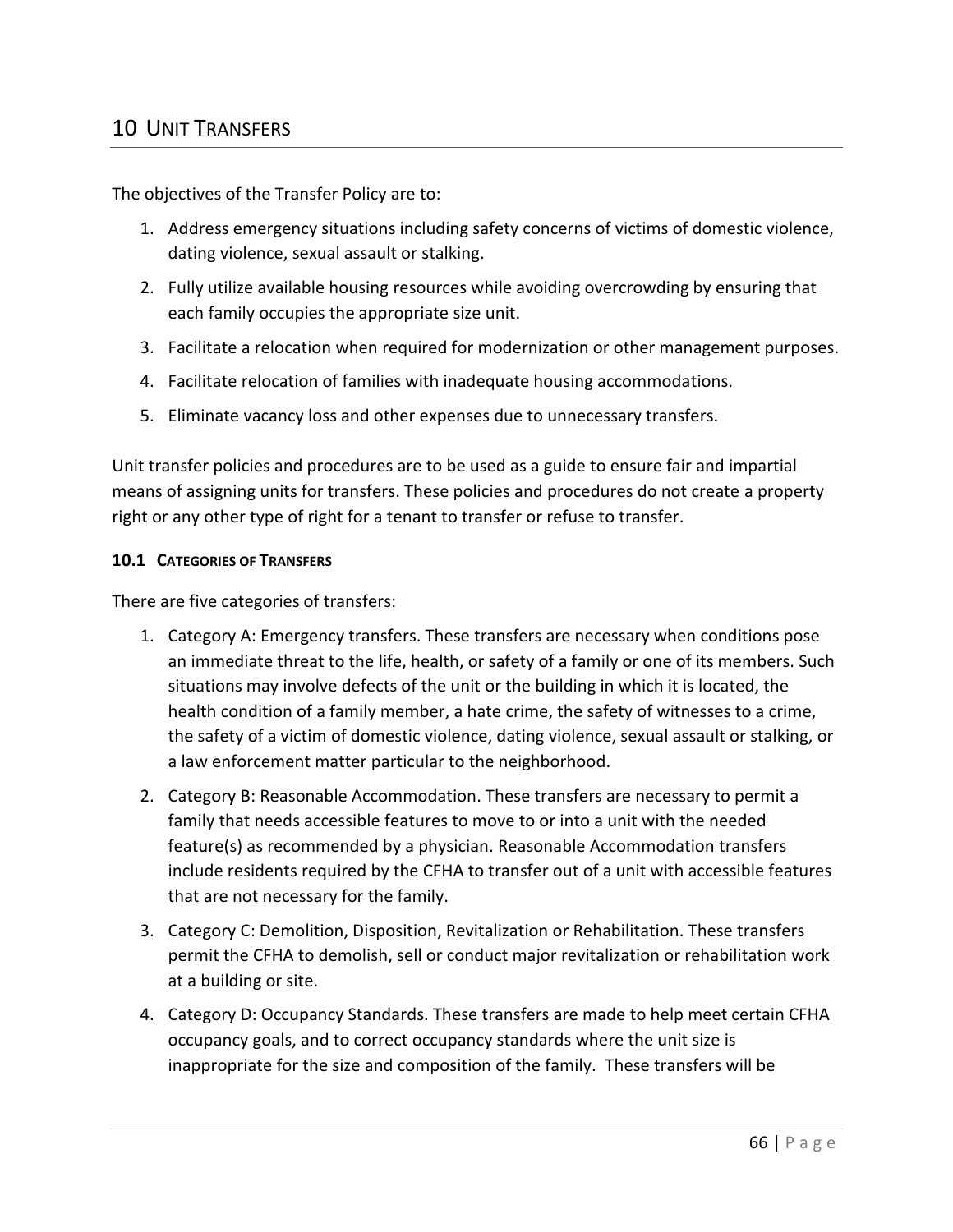prioritized based on severity of the over/under housed situation. To the extent possible, or unless requested by the family transfers between developments will be avoided.

5. Category E: Incentive Transfers as described below.

### **10.1.1 INCENTIVE TRANSFERS**

Incentive transfers will be offered solely at the discretion of the CFHA to families living in multifamily developments to give them the opportunity to transfer to scattered-site housing, or to give families residing in multiple-unit complexes the opportunity to move to 2-bedroom single-family homes at Brannen Homes. Families approved for such transfers will meet the following eligibility criteria prior to being considered for a specific unit:

- 1. Have been a tenant for three (3) years;
- 2. Adult members not exempt from community service are current in these responsibilities for one (1) year;
- 3. Is current in the payment of all charges owed to the CFHA and has not paid rent late more than once during the past twelve (12) months;
- 4. Passes a current housekeeping inspection and does not have any record of housekeeping problems during the past twelve (12) months; and
- 5. Has not materially violated the lease during the past twenty-four (24) months by disturbing the peaceful enjoyment of their neighbors, by engaging in criminal or drugrelated activity, or by threatening the health or safety of tenants or CFHA staff.

#### **10.2 TRANSFER WAITING LIST**

The CFHA maintains a transfer waiting list. Transfers are sorted by the above categories and within each category by date and time.

- 1. Transfers in categories A, B and C will be housed ahead of any other families, including those on the applicant waiting list.
- 2. Transfers in category A will be housed ahead of transfers in category B.
- 3. Transfers in category D will be housed as agreed upon by the Public Housing Occupancy and Maintenance Departments with a limit of one transfer per development every 45 days.
- 4. Transfers in category E will be housed only with the approval of the Public Housing Manager.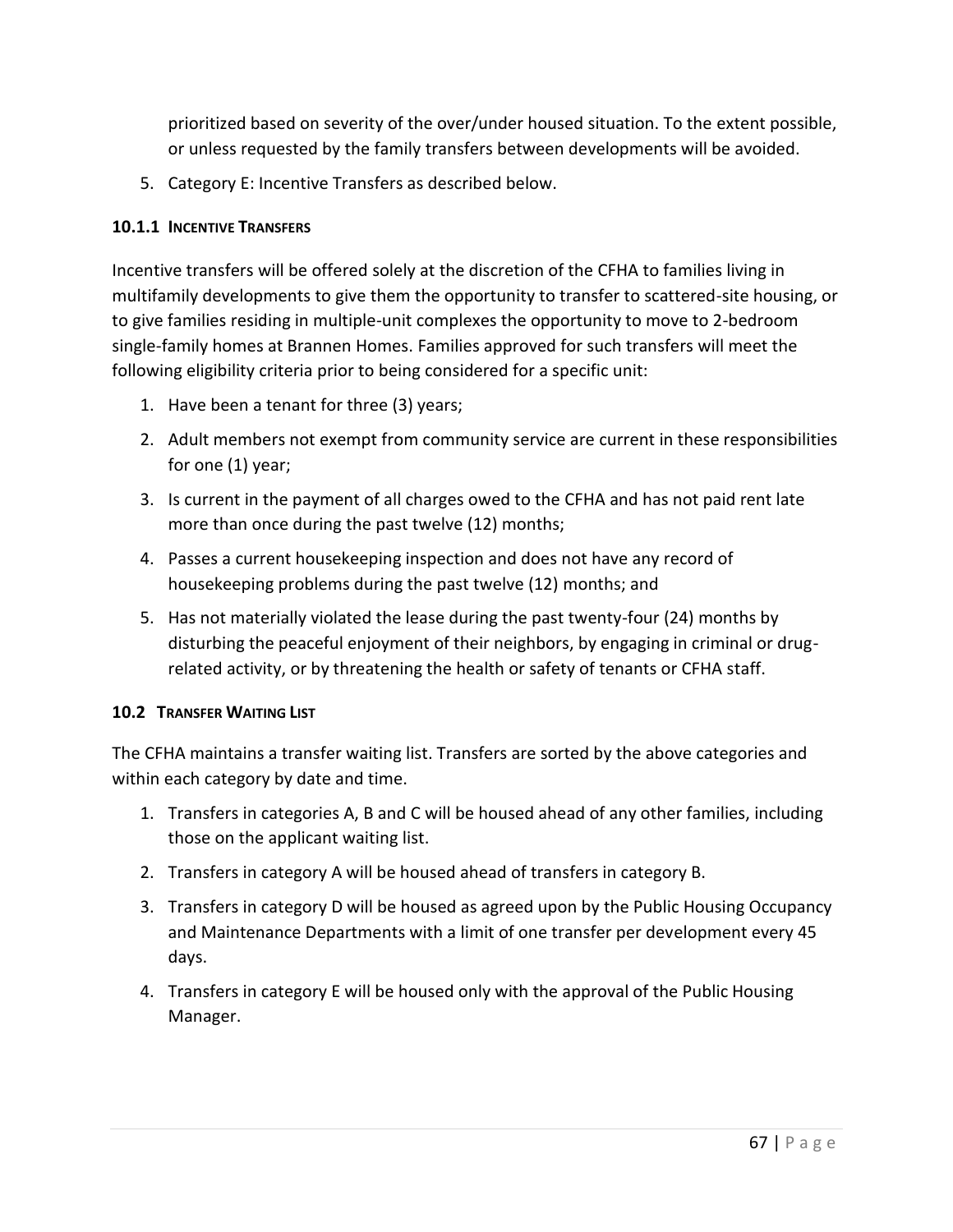### **10.3 FAMILY ACCEPTANCE OF A TRANSFER OFFER**

Upon offer and acceptance of a unit, the family will execute all lease-up documents and pay any rent and/or security deposit within two (2) business days of being informed the unit is ready to rent. The family will be responsible for paying rent at the old unit as well as the new unit for any period of time they have possession of both. The prorated rent and other charges (key deposit and any additional security deposit owing) must be paid at the time of lease execution.

### **10.4 FAMILY REJECTION OF A TRANSFER OFFER**

- 1. If the transfer is being made at the family's request, and the family rejects with good cause any unit offered, they will not lose their place on the transfer list.
	- a. Rejection of an offer by a resident requesting an Emergency Transfer under VAWA because the resident does not feel the unit offered is safe will be considered good cause.
- 2. If the transfer is being made at the request of the CFHA and the family rejects an offer without good cause, the CFHA will take action to terminate their tenancy.
	- a. If the reason for the transfer is that the current unit is too small to meet the CFHA optimum occupancy standards, the family may request in writing to stay in the unit without being transferred so long as their occupancy will not exceed two people per living/sleeping room.
- 3. If the transfer is being made at the family's request, and the family rejects the offer without good cause, the family's name will be removed from the transfer list.

#### **10.5 COST OF THE FAMILY'S MOVE**

The reasonable cost of transfers includes:

- 1. The cost of packing, moving and unloading; and
- 2. The cost of disconnecting and reconnecting any resident-paid services such as telephone and cable television.

The cost of the move will be paid by the family:

- 1. When the transfer is made at the request of the family or by others on behalf of the family (i.e., by the police);
- 2. When the transfer is needed to move the family to an appropriately sized unit, either larger or smaller;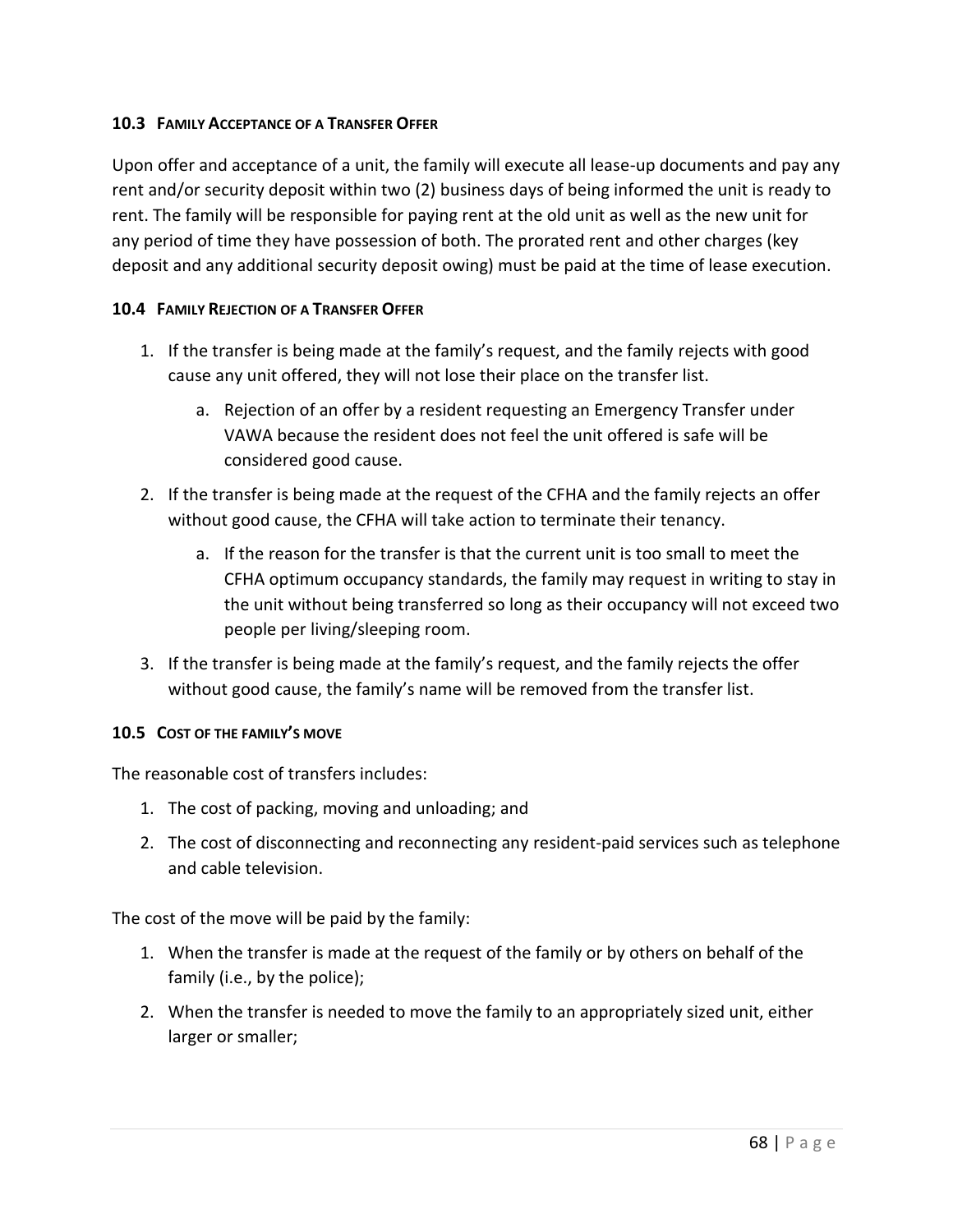- 3. When the transfer is necessitated because a family with disabilities needs the accessible unit into which the transferring family moved. The family without disabilities signed a statement to this effect prior to accepting the accessible unit; or
- 4. When the transfer is needed because action or inaction by the family caused the unit to be unsafe or uninhabitable.

The cost of the move will be paid by the CFHA:

- 1. When the transfer is needed in order to carry out demolition, disposition, revitalization or rehabilitation activities.
- 2. When action or inaction by the CFHA has caused the unit to be unsafe or inhabitable.

The responsibility for moving costs in other circumstances will be determined on a case by case basis.

# **10.5.1 TRANSFER SECURITY DEPOSITS**

The CFHA will require a security deposit for the new unit based on the current security deposit for the unit size to be occupied. The security deposit from the prior unit will be transferred to the new unit. If the security deposit for the new unit is less than the security deposit for the prior unit, the difference will be refunded to the family. If the security deposit for the new unit is greater than the security deposit for the prior unit, the family must pay the difference.

The CFHA will conduct a move-out inspection of the old unit to determine what charges, if any, will be the responsibility of the family.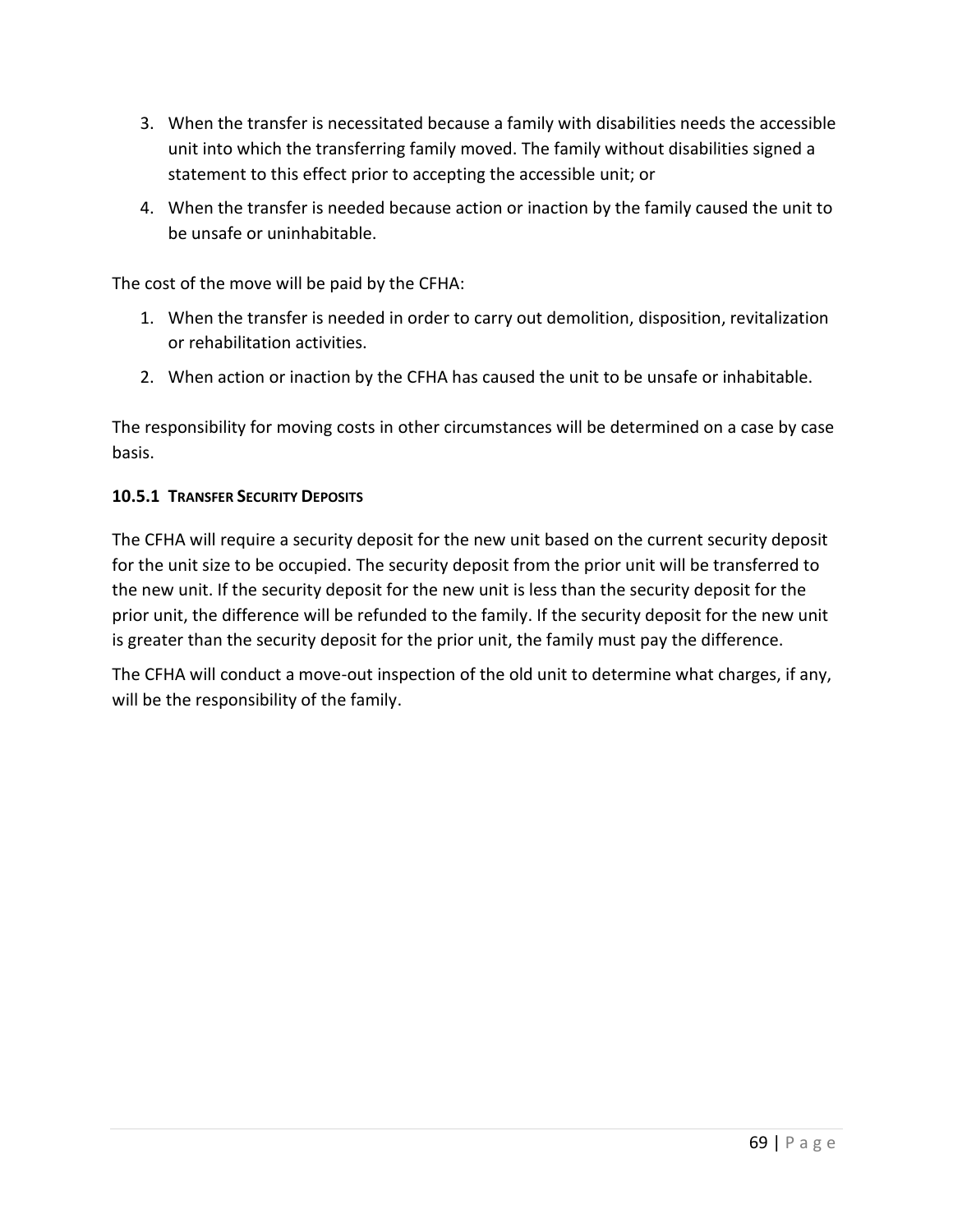# 11 INSPECTIONS

Inspections will be conducted by any authorized representative of Clark Homes to ensure the units and properties are being maintained in a decent, safe, and sanitary manner and meet the requirements of the US Department of Housing and Urban Development. Inspections are not for the purpose of investigating household composition, criminal activity or other lease violations unrelated to the condition of the unit. The condition of the unit and premises will be documented in writing and may also be documented with photos and/or video. Inspections will be limited to the physical building and components. Residents' belongings are not to be inspected.

CFHA staff will not enter a unit where minors are present without an adult. When CFHA is scheduled to enter a unit and minors are present without an adult, the resident is determined to have denied access to the unit.

### **11.1 MOVE-IN INSPECTIONS**

The purpose of the move-in inspection is to document the condition of the unit and premises prior to the family signing the lease and to note any defects that may exist. The CFHA and an adult member of the family will inspect the unit prior to signing the lease.

- 1. Both parties will sign a written statement of the condition of the unit.
	- a. By signing the statement of condition, the family is accepting the unit, including any defects that may have been identified.
- 2. A copy of the signed inspection will be given to the family and the original will be placed in the tenant file.
- 3. A follow-up inspection will be made 45 days after the initial move-in date.

#### **11.1.1 WHEN DEFECTS ARE IDENTIFIED**

If defects are identified that do not pose a hazard or limit the use of the unit, the family will be allowed to take possession of the unit and the CFHA will schedule the repairs to be completed within 30 days of occupancy.

#### **11.2 HOUSEKEEPING INSPECTIONS**

The purposes of housekeeping inspections are to ensure the unit meets CFHA standards and the family is maintaining the unit in a safe and sanitary condition.

1. Housekeeping inspections are conducted by the CFHA annually.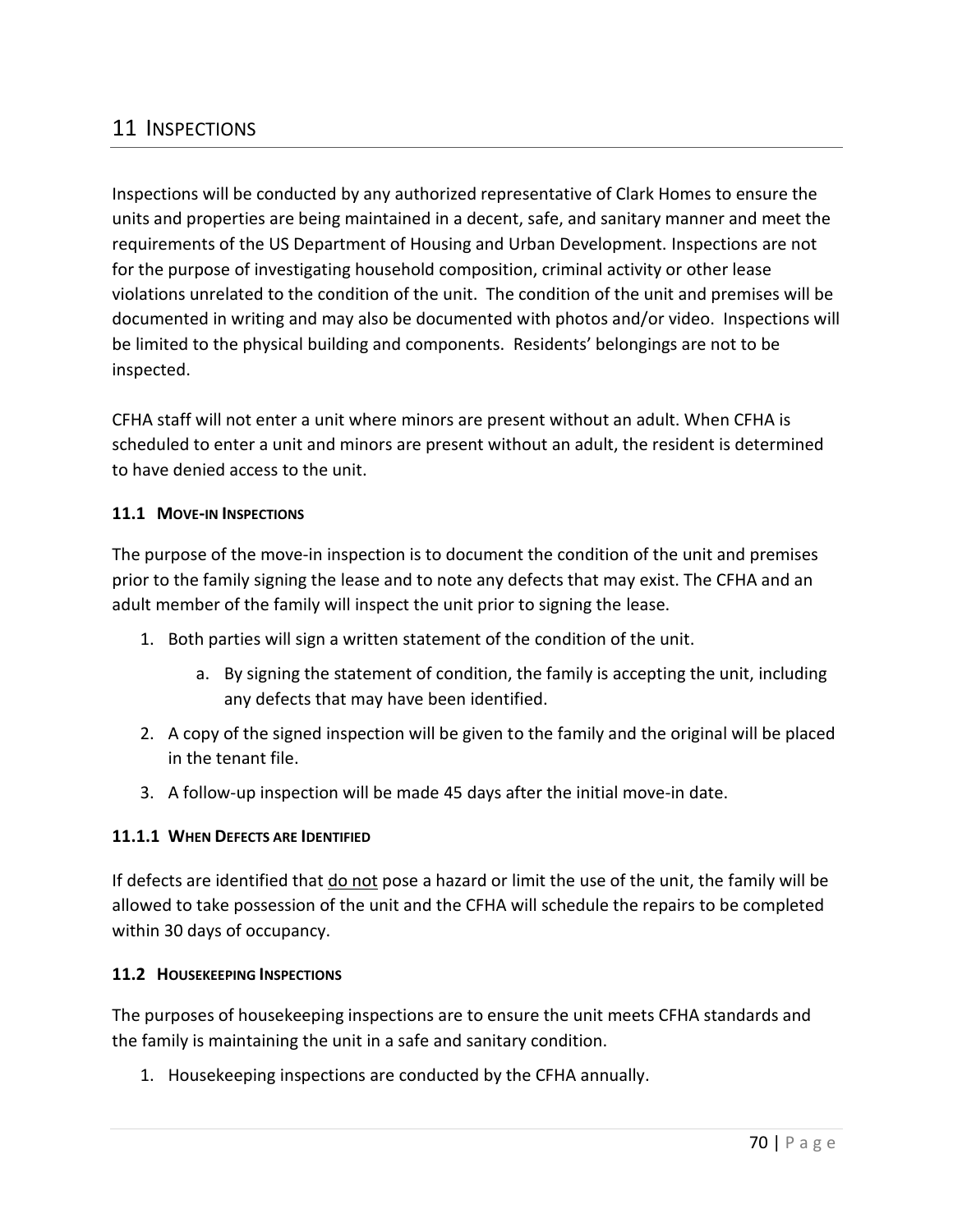- 2. Additional housekeeping inspections will be conducted if it is discovered the resident is failing to maintain the unit in a safe and sanitary condition.
- 3. When deficiencies related to CFHA standards are discovered, work orders will be submitted and completed to correct any deficiencies.
- 4. If present, the resident will be required to sign the housekeeping inspection report.

# **11.3 PREVENTIVE MAINTENANCE INSPECTIONS**

The purpose of preventive maintenance inspections is to keep the unit in good repair. The preventive maintenance inspection checks: weatherization; the condition of the smoke detectors, water heaters, furnaces, automatic thermostats and water temperatures; and for leaks. It also provides an opportunity to change furnace filters and provide other minor servicing that extends the life of the unit and its equipment.

Preventive maintenance inspections are typically conducted along with the annual housekeeping inspection, and may be conducted at other times.

# **11.4 SPECIAL INSPECTIONS**

A special inspection may be scheduled to enable HUD or others to inspect a sample of the housing stock maintained by the CFHA, or as a result of an unsatisfactory preventative maintenance or housekeeping inspection. A resident may be placed on a regular special inspection schedule as a result of repeated unsatisfactory preventative maintenance or housekeeping inspections.

# **11.5 EMERGENCY INSPECTIONS**

If an employee or agent of the CFHA has reason to believe an emergency exists within the housing unit, the unit may be entered without notice. The person(s) entering the unit will leave a written notice to the resident stating the date and time the unit was entered, and the reason why it was believed necessary to enter the unit.

# **11.6 PRE-MOVE-OUT INSPECTIONS**

When a resident gives notice that they intend to move, the CFHA will offer to schedule a premove-out inspection with the family. The inspection allows the CFHA to help the family identify any problems which, if left uncorrected, could lead to vacate charges. This inspection is a courtesy to the family and has been found to be helpful both in reducing costs to the family and in enabling the CFHA to ready units more quickly for the future occupants.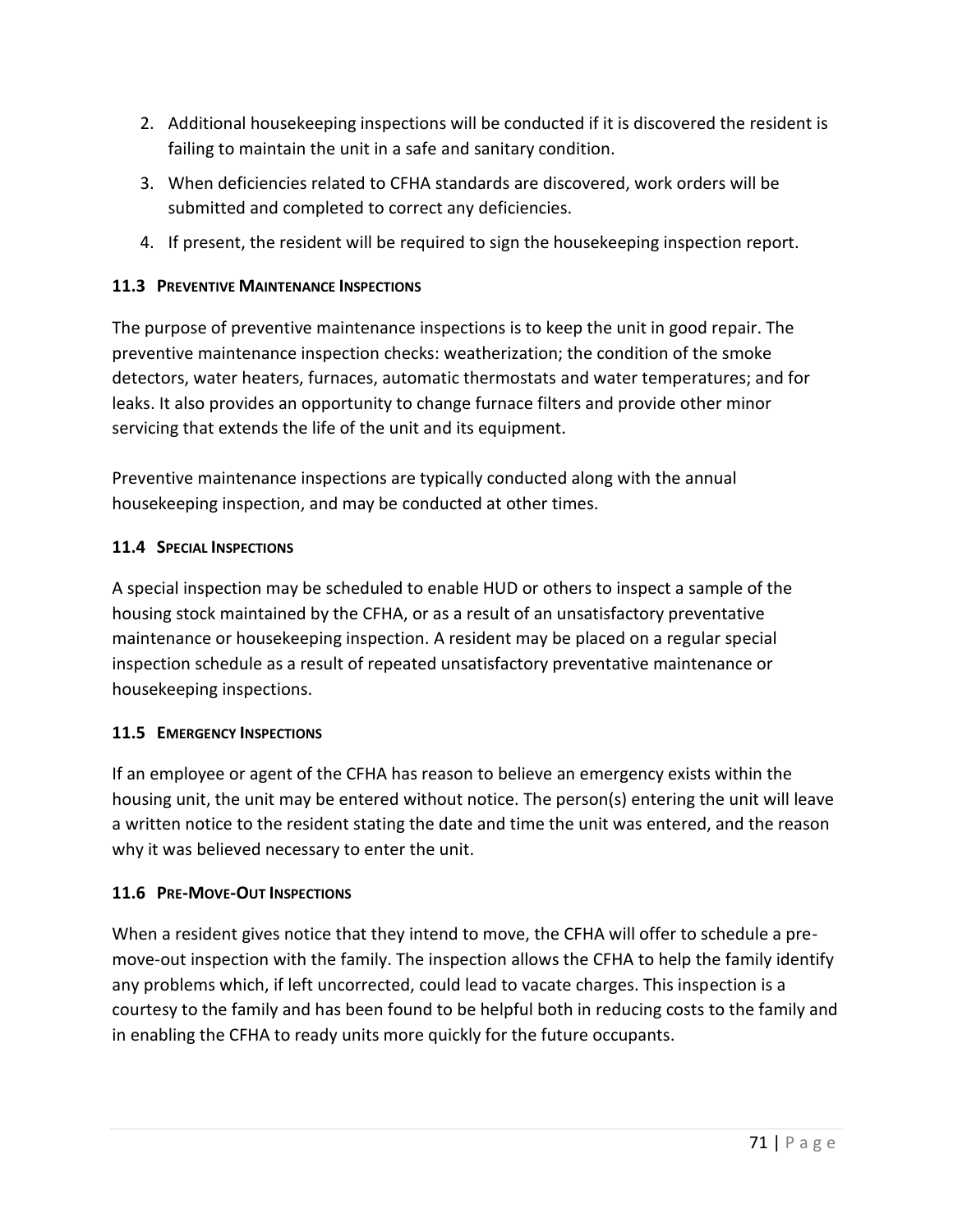### **11.7 MOVE-OUT INSPECTIONS**

The CFHA conducts the move-out inspection after the resident vacates to assess the condition of the unit and determine responsibility for any needed repairs. When possible, the resident is notified of the inspection and is encouraged to be present.

This inspection becomes the basis for any charges that may be assessed against the resident's security deposit. The CFHA will furnish a statement of any charges made against the resident's security deposit provided the resident turns in the proper notice under the lease.

### **11.8 NOTICE OF INSPECTION**

The CFHA will give the resident at least two (2) calendar days written notice for annual inspections, preventative maintenance inspections, special inspections, and housekeeping inspections.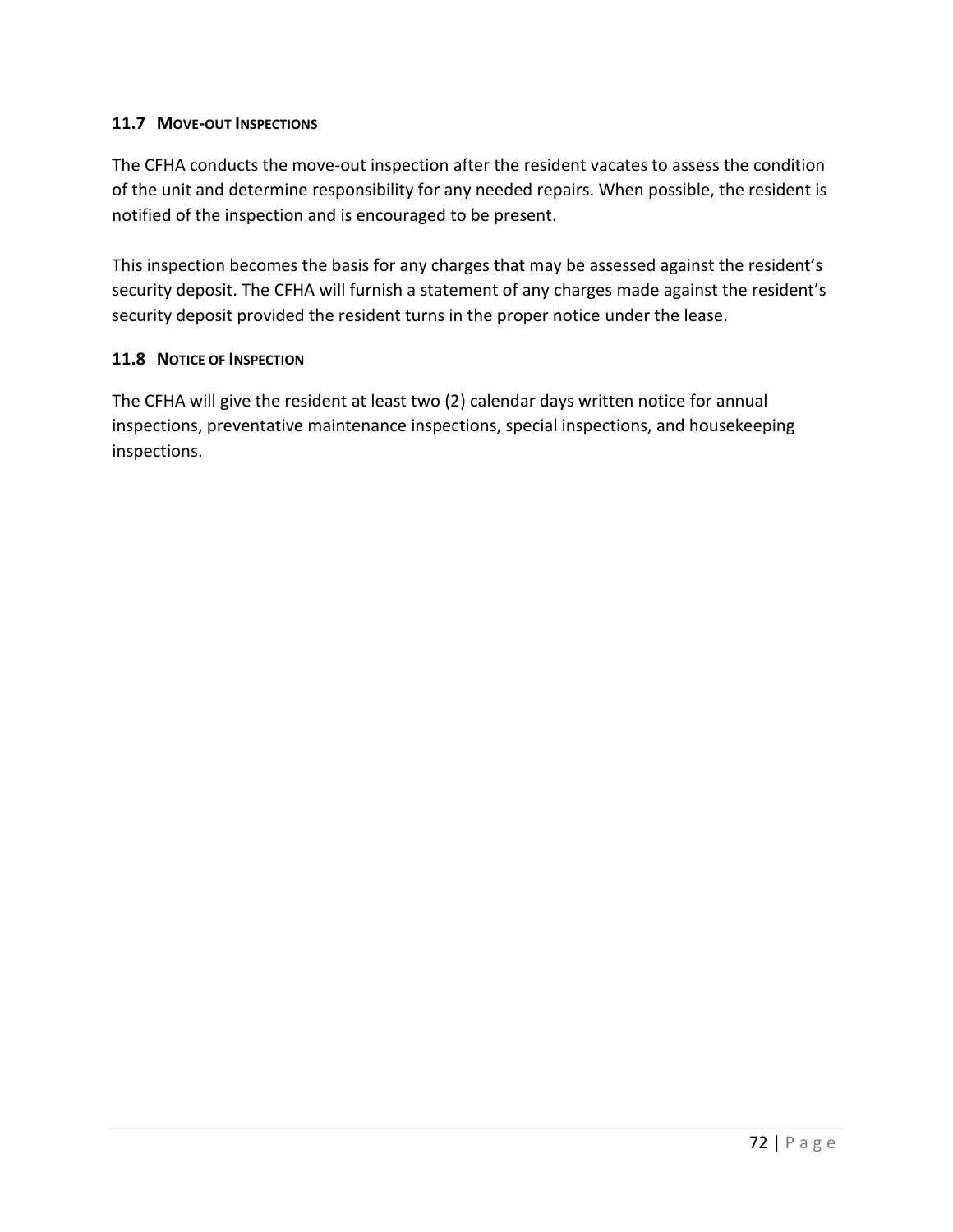### 12 PFT POLICY

The CFHA allows service animals, assistance animals and common household pets in CFHA developments. The resident assumes full responsibility and liability for the animal/pet and agrees to hold the CFHA harmless from any claims caused by an action or inaction of the animal/pet. Residents must enter into a pet agreement or service animal agreement with the CFHA, as applicable.

This policy applies to common household pets that are not service animals or assistance animals. CFHA policies regarding service animals and assistance animals are described below.

# **12.1 COMMON HOUSEHOLD PETS**

Only domesticated animals such as a cat, bird, fish in aquariums or a turtle will be allowed in CFHA units. Common household pets do not include reptiles (except turtles). If this definition conflicts with a state or local law or regulation, the state or local law or regulation shall govern.

All cats must be spayed or neutered before they become six months old. A licensed veterinarian must verify this fact. If a female is not spayed and has offspring, the resident will be in violation of this rule.

### **12.1.1 PET APPROVAL/DISAPPROVAL**

Residents must have the prior written approval of the CFHA before moving an animal or pet into their unit. Residents must request approval on the Authorization for Pet Ownership Form that must be fully completed before the CFHA will approve the request.

Residents must give the CFHA a picture of the animal/pet so it can be identified if it is running loose. If the animal is not an adult, a picture of the animal must be provided when the animal reaches one year of age.

If the CFHA disapproves a pet, a written notification will be sent to the resident. The notice will state the reason(s) for disapproval and inform the family of their right to appeal the decision in accordance with CFHA grievance procedures.

#### **12.1.1.1 INOCULATIONS AND LICENSE**

Prior to approval of a pet, the resident must provide documentation signed by a licensed veterinarian or state/local authority that the pet has been appropriately inoculated against rabies, distemper and other conditions prescribed by state and/or local ordinances.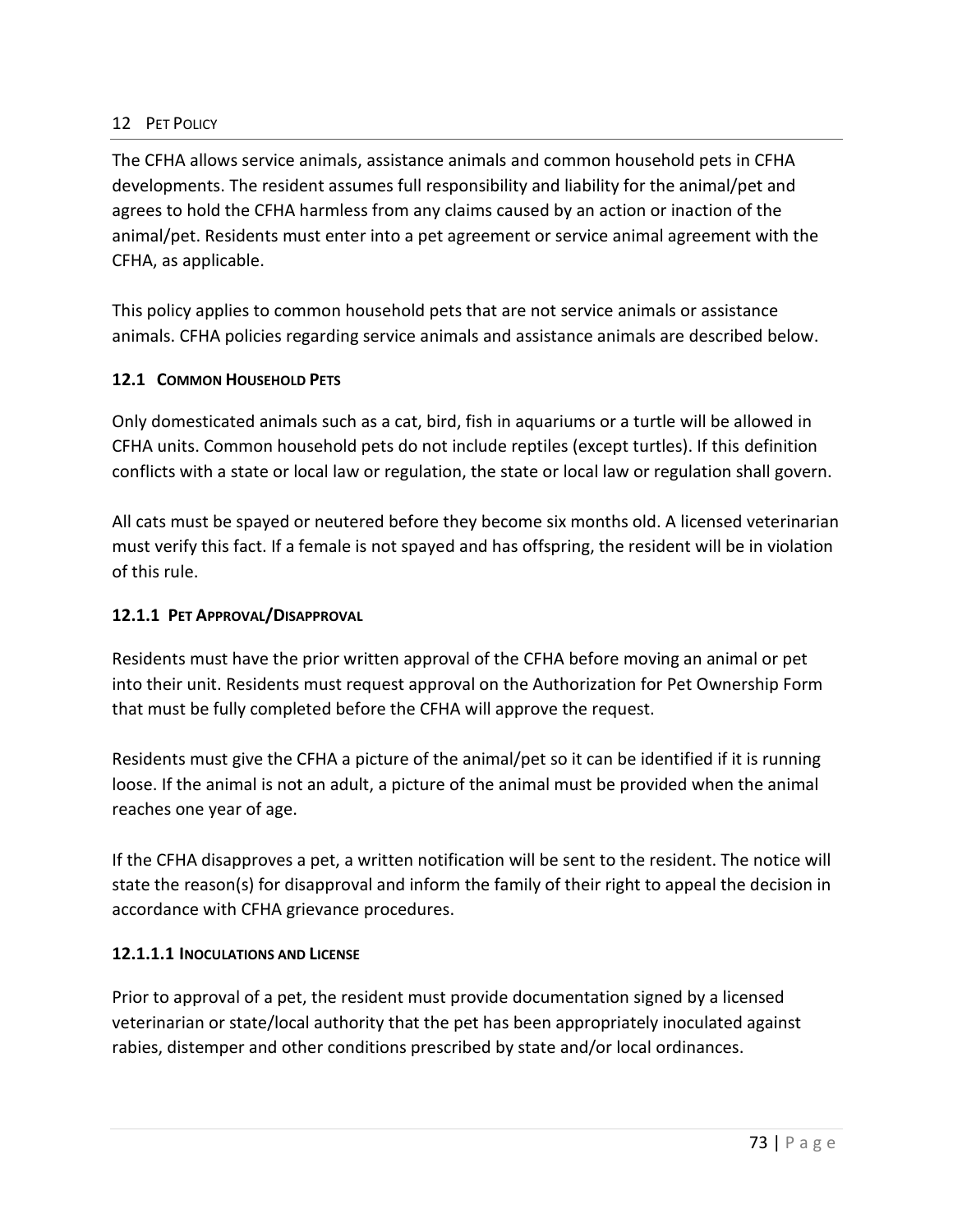On an annual basis, the resident must provide proof of inoculation and current license to the CFHA if such is required under state or local law. Failure to do so will result in removal of the pet from the household.

Residents must also comply with all other state and local public health, animal control, and anti-cruelty laws including any licensing requirements.

# **12.2 PET AGREEMENT**

Residents who have been approved to have a pet must enter into a pet agreement. If the resident refuses to enter into a pet agreement, the CFHA will withdraw approval of the pet.

The pet agreement/lease addendum is the resident's certification that he/she:

- 1. Has received a copy of the CFHA pet policy, has read and understands the policy, and agrees to comply with the policy; and
- 2. Understands that noncompliance with the pet policy may result in CFHA withdrawing approval of the pet or termination of tenancy.

# **12.3 FINANCIAL OBLIGATION OF RESIDENTS**

Any resident who owns or keeps a pet in their dwelling unit will be required to pay for:

- 1. Any damages caused by the pet.
- 2. Fumigation or extermination costs due to any pet-related insect infestation in the pet owner's unit.
- 3. Removal of a pet, if necessary.
- 4. Waste disposal charges, if necessary.

# **12.4 NUISANCE OR THREAT TO HEALTH OR SAFETY**

No animal will be allowed or permitted to remain that constitutes a nuisance or threat to CFHA staff or residents or detracts from any neighbor's quiet enjoyment of their home.

The pet and its living quarters must be maintained in a manner to prevent odors and any other unsanitary conditions in the owner's unit and surrounding areas.

Residents owning cats must maintain waterproof litter boxes for cat waste inside the unit. Refuse from litter boxes must not accumulate or become unsightly or unsanitary. Litter must be disposed of in an appropriate manner. Litter must not be flushed down the toilet.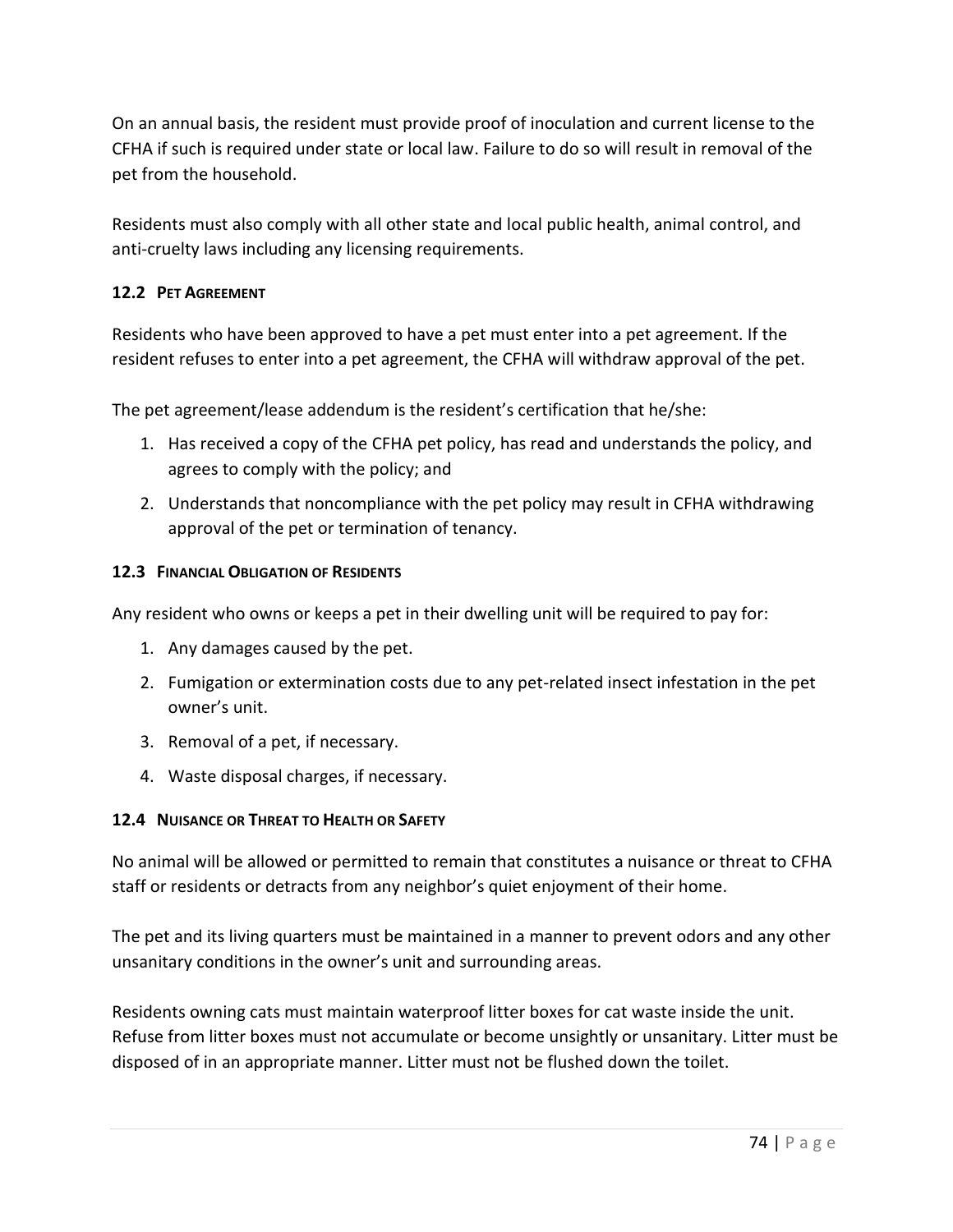Pets that make noise continuously and/or incessantly for a period of 10 minutes or intermittently for one half hour or more to the disturbance of any person at any time of day or night are considered a nuisance.

Repeated substantiated complaints by neighbors or CFHA personnel regarding pets disturbing the peace of neighbors through noise, odor, animal waste, or other nuisance may result in the owner having to remove the pet, Notice of Lease Termination and/or eviction.

# **12.5 DESIGNATION OF PET AREAS**

Pets must be kept in the owner's apartment or on a leash at all times when outside the unit. Pet owners must clean up after their pets and are responsible for disposing of pet waste.

With the exception of service and assistance animals no pets are allowed in the community room, community room kitchen, public bathrooms, lobby, hallways or office in any of our sites.

# **12.6 UNATTENDED PETS**

Pets may not be left unattended in a dwelling unit for over twenty-four (24) hours. If the pet is left unattended and no arrangements have been made for its care, the CFHA has the right to enter the premises and take the uncared-for pet to be boarded at a local animal care facility at the total expense of the resident.

# **12.7 REMOVAL OF PETS**

The CFHA, or an appropriate community authority, will require the removal of any pet from if the pet's conduct or condition is determined to be a nuisance or threat to the health or safety of other occupants of the project, other persons in the community where the project is located, or CFHA staff and contractors.

The pet owner will be required to designate an emergency caregiver for the pet. In the event of illness or death of the pet owner, or in the case of an emergency that would prevent the pet owner from properly caring for the pet, the CFHA may call the emergency caregiver designated by the resident to take the pet and care for it until family or friends claim the pet and assume responsibility for it.

In the event the emergency caregiver is unable or unwilling to take the pet and care for it, or the CFHA is unable to reach the emergency caregiver, the CFHA will contact local authorities and request removal of the pet.

Any expenses incurred will be the responsibility of the pet owner.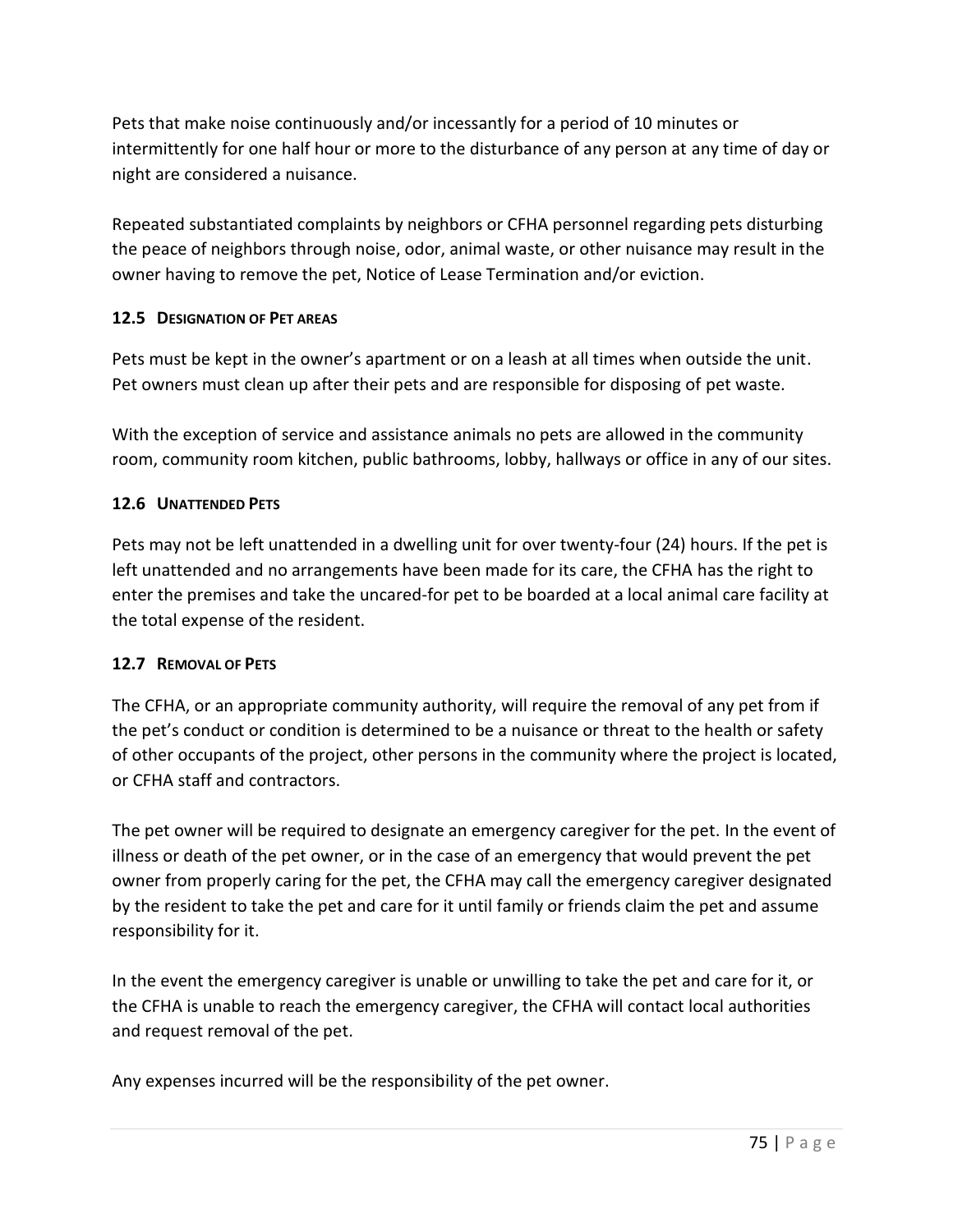### **12.8 MISCELLANEOUS RULES**

- 1. Residents must take appropriate actions to protect their pets from fleas and ticks.
- 2. Pets cannot be kept, bred or used for any commercial purpose.
- 3. Pet owners may not alter their unit, premises or common areas to create an enclosure or cage for any animal. Installation of pet doors is prohibited.
- 4. A pet owner shall physically control or confine his/her pet during the times when CFHA employees or agents must enter the pet owner's unit to conduct business, provide services, enforce lease terms, etc.
- 5. Visiting pets and pet sitting are not allowed under any circumstances.
- 6. Pets may not be tethered or chained inside or outside the unit.
- 7. If a pet causes harm to any person, the pet's owner shall be required to permanently remove the pet from the CFHA property within 24 hours of written notice. The pet owner may also be subject to termination of his/her dwelling lease.
- 8. The CFHA grievance procedures are applicable to all individual grievances or disputes arising out of violations or alleged violations of this policy.

#### **12.9 PET POLICY VIOLATIONS**

Violation of any pet rules and/or lease addendum will be considered a breach of the lease. An animal or pet owner who violates this policy may be required to remove his/her pet from the development within 10 calendar days of written notice from the CFHA. The pet owner may also be subject to termination of his/her dwelling lease and eviction.

#### **12.10SERVICE ANIMALS AND ASSISTANCE ANIMALS**

Neither service animals nor assistance animals are pets and are not subject to CFHA pet policies.

#### **12.10.1 SERVICE ANIMALS**

The Americans with Disabilities Act (ADA) narrowly defines a service animal as any dog that is individually trained to do work or perform tasks for the benefit of an individual with a disability, including a physical, sensory, psychiatric, intellectual, or other mental disability. Service animals are permitted when the animal is required because of a disability and the animal is trained to do work or perform tasks for an individual with a disability.

The Arizona Revised Statutes also define service animal. Under Arizona Law, a service animal is one that performs work or tasks directly related to the individual's disability. Work or tasks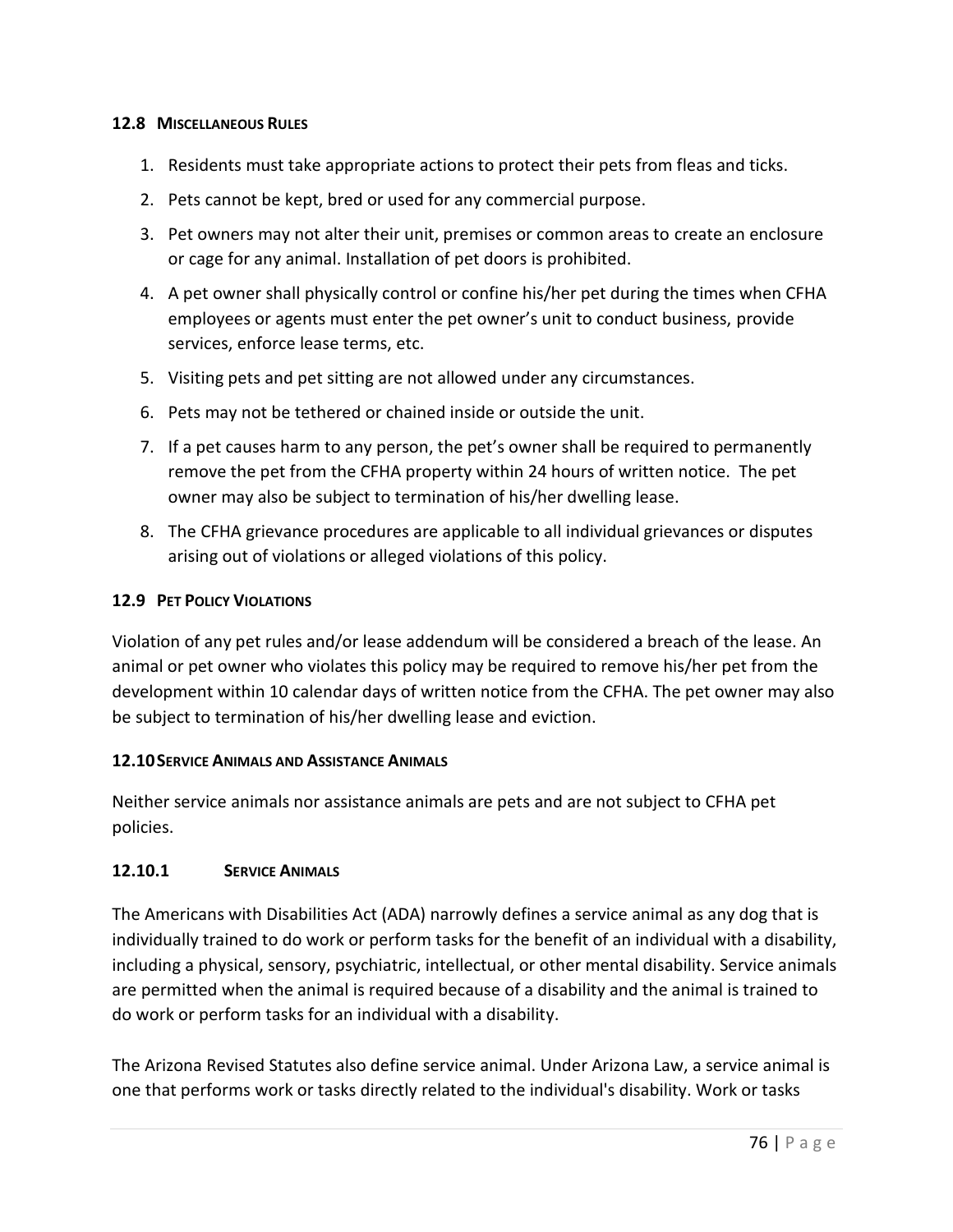include assisting individuals who are blind or have low vision with navigation and other tasks, alerting individuals who are deaf or hard of hearing to the presence of people or sounds, providing nonviolent protection or rescue work, pulling a wheelchair, assisting an individual during a seizure, alerting individuals to the presence of allergens, retrieving items such as medicine or the telephone, providing physical support and assistance with balance and stability to individuals with mobility disabilities and helping individuals with psychiatric and neurological disabilities by preventing or interrupting impulsive or destructive behaviors. The crime deterrent effects of an animal's presence and the provision of emotional support, well-being, comfort or companionship do not constitute work or tasks.

For an animal to be considered a service animal and excluded from the pet policy, it must be a trained dog and there must be a person with disabilities in the household who requires the dog's services.

# **12.10.1.1 SERVICE ANIMAL APPROVAL/DISAPPROVAL**

Residents requesting a service animal will be asked only:

- 1. If the animal is a service animal required due to a disability; and
- 2. What tasks the animal has been trained to perform.

The CFHA will deny a request for a service animal in limited circumstances:

- 1. The animal is out of control and the handler does not take effective action to control it;
- 2. The animal is not housebroken; or
- 3. The animal poses a direct threat to health or safety that cannot be eliminated or reduced by a reasonable modification of other policies.

If the animal does not qualify as a service animal under the ADA, the residents may request a reasonable accommodation to possess an assistance animal in a public housing dwelling unit under the CFHA reasonable accommodation policy.

# **12.10.2 SERVICE ANIMAL AGREEMENT**

Residents who have been approved to have a service animal must enter into a service animal agreement. If the resident refuses to enter into a service animal agreement, the CFHA may withdraw approval of the service animal.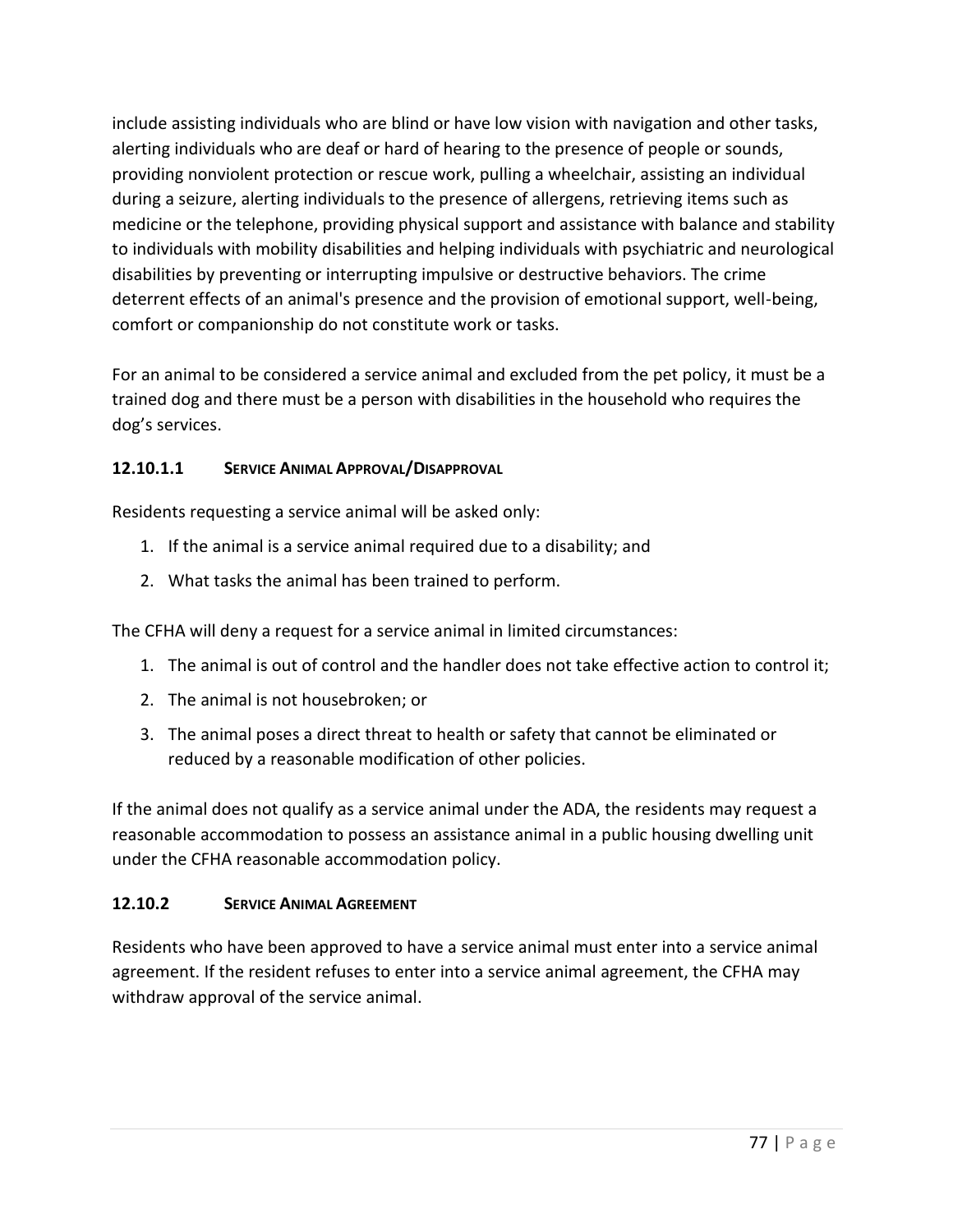# **12.10.3 ASSISTANCE ANIMAL**

An assistance animal is an animal that works, provides assistance, or performs tasks for the benefit of a person with a disability, or provides emotional support that alleviates one or more identified symptoms or effects of a person's disability.

For an animal to be considered an assistance animal and excluded from the pet policy, there must be a person with disabilities in the household, and the family must request a reasonable accommodation under the CFHA reasonable accommodation policy.

# **12.10.3.1 ASSISTANCE ANIMAL APPROVAL/DISAPPROVAL**

A person with a disability is not automatically entitled to have an assistance animal. Residents may request a reasonable accommodation to possess an assistance animal in a public housing dwelling unit under the CFHA reasonable accommodation policy. Reasonable accommodation requires that there is a relationship between the person's disability and his or her need for the animal.

The CFHA will deny a request for an assistance animal when there is reliable objective evidence:

- 1. The animal poses a threat to the health and safety of others; or
- 2. The animal would cause damage to the property or to property of other.

# **12.10.4 CARE AND HANDLING OF SERVICE AND ASSISTANCE ANIMALS**

Residents must:

- 1. Care for service and assistance animals in a manner that complies with state and local laws, including anti-cruelty laws.
- 2. Ensure the service or assistance animal does not pose a threat to the health or safety of others, disturb their neighbors, or cause physical damage to the development, dwelling unit, or property of others.
- 3. Ensure the service or assistance animal has received inoculations and is licensed. A tag bearing the resident's name and phone number and the date of the latest rabies inoculation will assist the CFHA in identifying the animal if necessary and ensuring the animal is inoculated and licensed.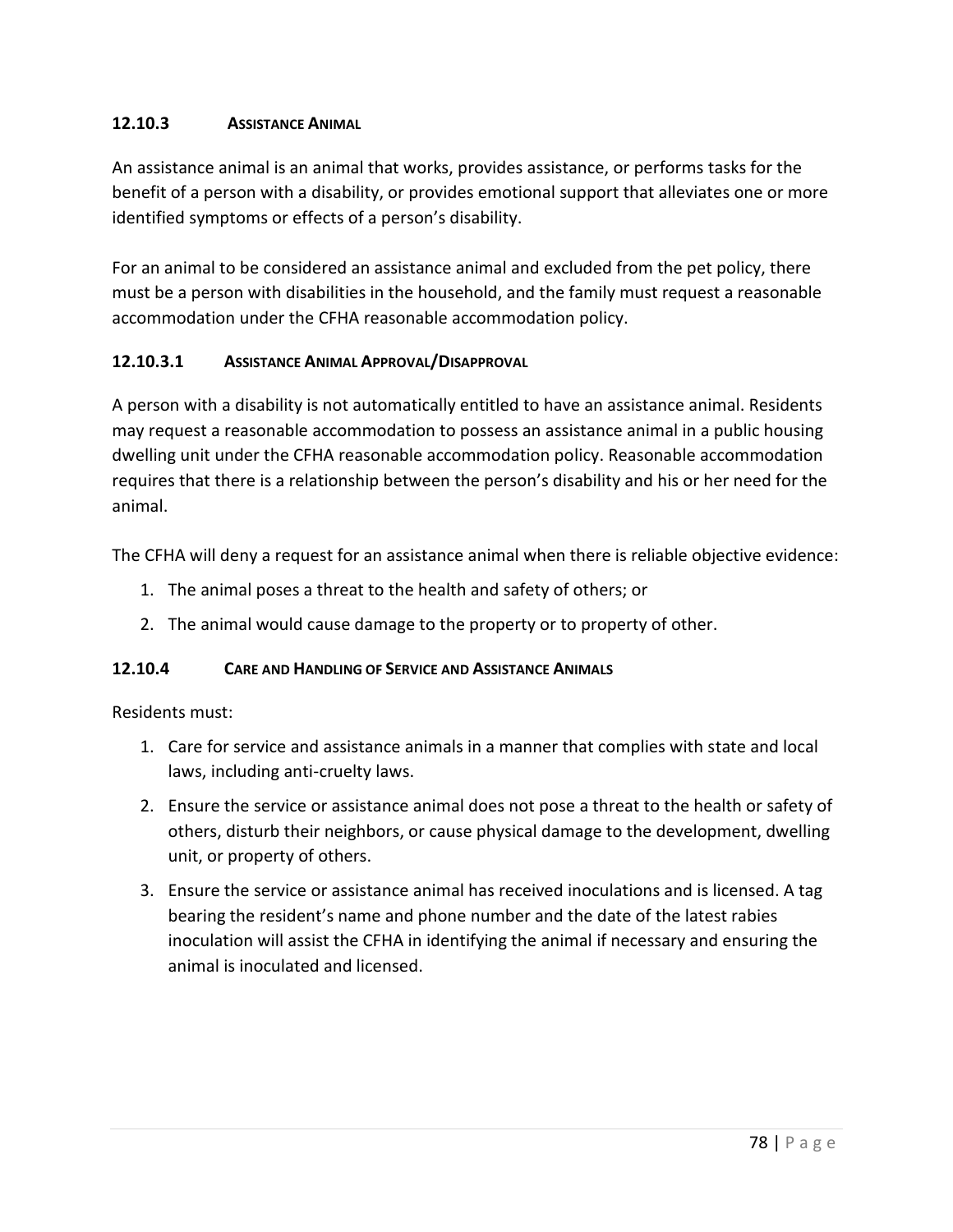When a resident owes the CFHA back charges and is unable to pay the balance by the due date, the resident may request that the CFHA allow them to enter into a Repayment Agreement. All requests for a Repayment Agreement must be submitted in writing with documentation supporting the request. The CFHA has the sole discretion of whether to accept such an agreement. The CFHA will respond in writing either approving the request or if disapproving the request, the reasons for the disapproval.

The CFHA will only agree to the following terms at a minimum. The Repayment agreement must:

- 1. Be in writing and signed by both parties; and
- 2. Assure that the full payment is made within a period not to exceed twelve (12) months with a minimum payment of at least \$50 per month. Residents may receive a longer time period of up to 24 months only by approval of the Public Housing Manager.

Failure to comply with the Repayment Agreement terms may subject the resident to eviction procedures.

Families may not have more than one repayment agreement at a time. Any request to combine repayment agreement with new charges must be approved by the Public Housing Manager.

If a resident is unable to pay their rent to the Flagstaff Housing Authority by the due date, the resident may request that the Flagstaff Housing Authority allow them to enter into a Payment Agreement. The Flagstaff Housing Authority has the sole discretion of whether to accept such an agreement. All Payment Agreements must assure that the full payment is made within a period not to exceed three (3) months. All Payment Agreements must be in writing and signed by both parties. Failure to comply with the Payment Agreement terms may subject the resident to eviction procedures.

Payment Agreements are allowed for families whose rent is the minimum rent of \$50 and has been abated for a temporary period.

Payment Agreements are allowed for rent payments based on the following conditions:

- A. Serious injury to the wage earner;
- B. Death within the immediate family;
- C. Emergency and excessive medical expenses;
- D. Cost of Pest Control
- E. Cost to repair criminal damage when a police report is present to support the claim

F. Other extenuating circumstances subject to the approval of the Director of Housing Programs.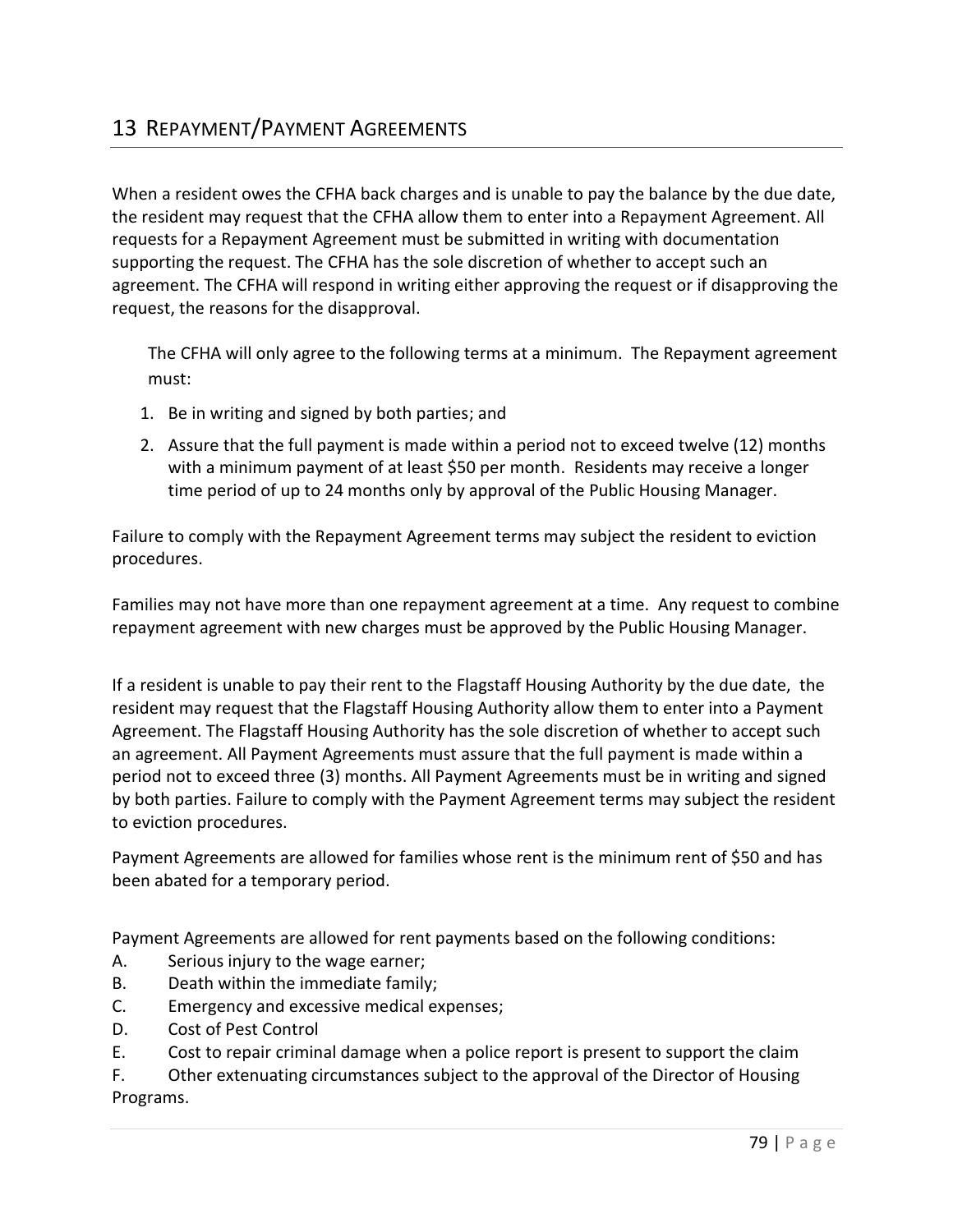The above-listed conditions for rent payments must be reported within three (3) working days after the incident occurred, accompanied by written documentation from a physician, written statements from social service or counseling agencies, proof of medical billings, etc., to validate the written request.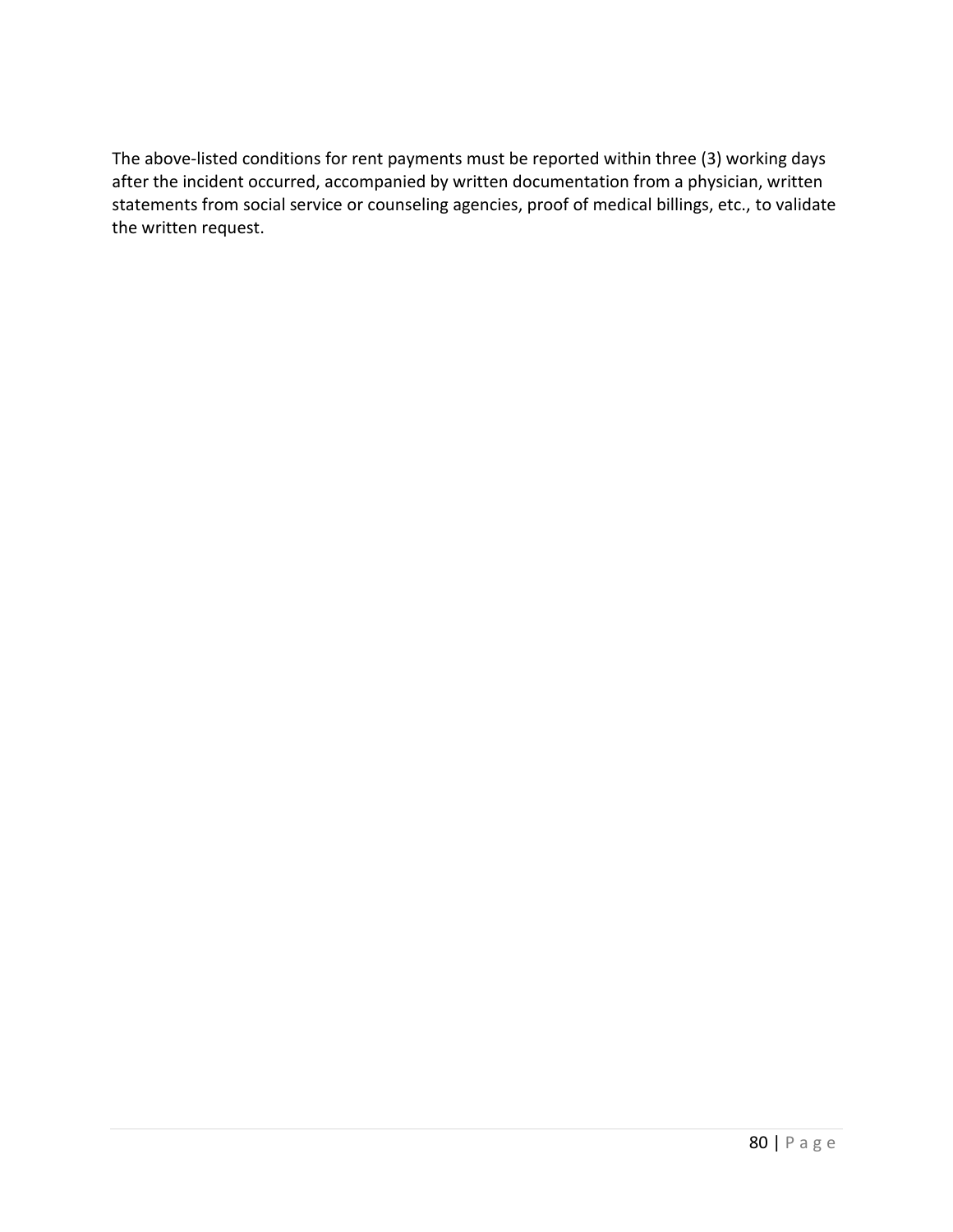# 14 TERMINATION

The CFHA may at any time terminate the lease for material noncompliance with the lease, including but not limited to:

- 1. Nonpayment of rent or other charges;
- 2. A history of late rental payments;
- 3. Any activity by the resident, member of the resident's household or guest of the resident that threatens the health, safety, or right to peaceful enjoyment of the premises by other residents, CFHA employees or contractors, or persons residing in the immediate vicinity of the premises;
- 4. Any family member has engaged in or threatened abusive or violent behavior toward CFHA personnel, residents or employees of any contracted services on behalf of the CFHA. Abusive or violent behavior includes verbal as well as physical abuse or violence, use of racial epithets, or other language, written or oral, that is customarily used to intimidate. Threatening refers to oral or written threats or physical gestures that communicate intent to abuse or commit violence.
- 5. Failure to provide timely and accurate information regarding family composition, income circumstances, or other information related to eligibility or rent;
- 6. Failure to keep appointments.
- 7. Failure to provide required documentation.
- 8. Failure to allow inspection of the unit;
- 9. Failure to maintain the unit in a safe and sanitary manner;
- 10. Assignment or subletting of the unit;
- 11. Use of the premises for purposes other than as a dwelling unit (other than for CFHA approved resident businesses);
- 12. Destruction of property;
- 13. Acts of destruction, defacement, or removal of any part of the premises or failure to cause guests to refrain from such acts;
- 14. Non-compliance with Non-Citizen Rule requirements;
- 15. Failure to perform required community service or be exempted from community service;
- 16. Permitting persons not on the lease to reside in the unit more than fourteen (14) calendar days each year without the prior written approval of the CFHA;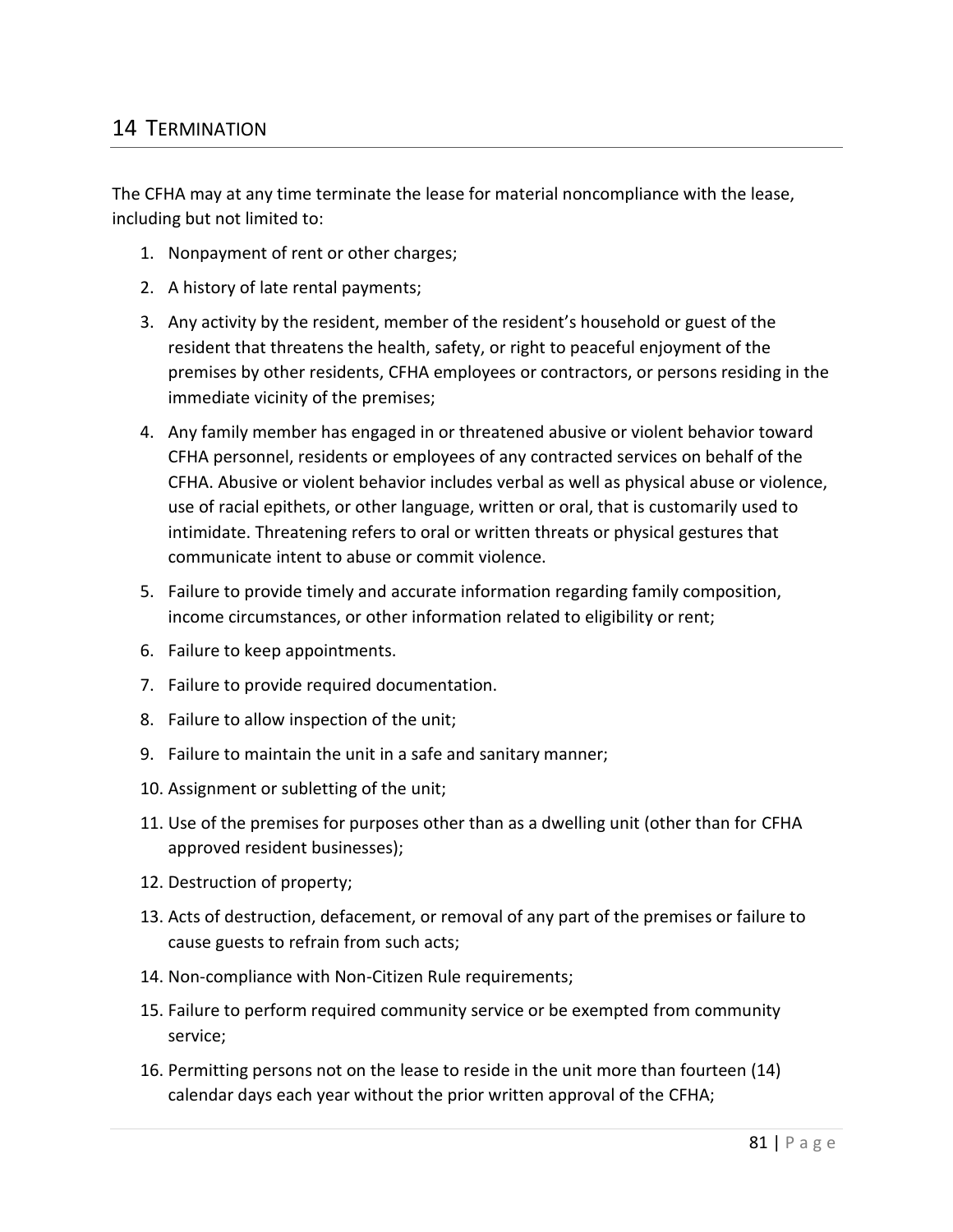- 17. Disconnecting a smoke detector in any manner, removing any batteries from a smoke detector or failing to notify the CFHA if the smoke detector is inoperable for any reason;
- 18. Violation of the smoke free policy required by HUD;
- 19. Any family commits fraud, bribery or any other corrupt or criminal act in connection with any federal housing program;
- 20. The manufacture of methamphetamine on the premises of the CFHA or on the premises of any other federally assisted housing
- 21. Any violent or drug-related criminal activity by the resident or member of the resident's household;
- 22. Any violent or drug-related criminal activity on the premises by any other person under the resident's control;
- 23. Alcohol abuse that the CFHA determines interferes with the health, safety, or right to peaceful enjoyment of the premises by other residents;
- 24. Any household member is subject to a lifetime registration requirement under a State sex offender registration program.
- 25. Determination that a household member is illegally using a drug (including medical marijuana) or when the CFHA determines that a pattern of illegal use of a drug interferes with the health, safety, or right to peaceful enjoyment of the premises by other residents;
- 26. Criminal activity as shown by a criminal record; and
- 27. Death of the sole family member on the lease.
	- a. If a live-in aide resides in the unit, the live-in aide will be given the shorter of fifteen calendar days or expiration of rent that has been paid to vacate the premises. If the death was discovered through the EIV deceased tenant report, immediate action will be taken to recover possession of the unit.
	- b. If an executor or responsible person is known they will be given until the later of fifteen calendar days or expiration of rent that has been paid to remove belongings or vacate the premises. Every attempt will be made to ascertain who the executor or responsible person; if none is found the unit will be treated as abandoned.

In deciding to terminate a tenancy for criminal activity or alcohol abuse, the CFHA will consider circumstances relevant to the particular case such as the seriousness of the offending action, the extent of participation by the leaseholder in the offending action, the effects that the eviction would have on family members not involved in the offending activity, and the extent to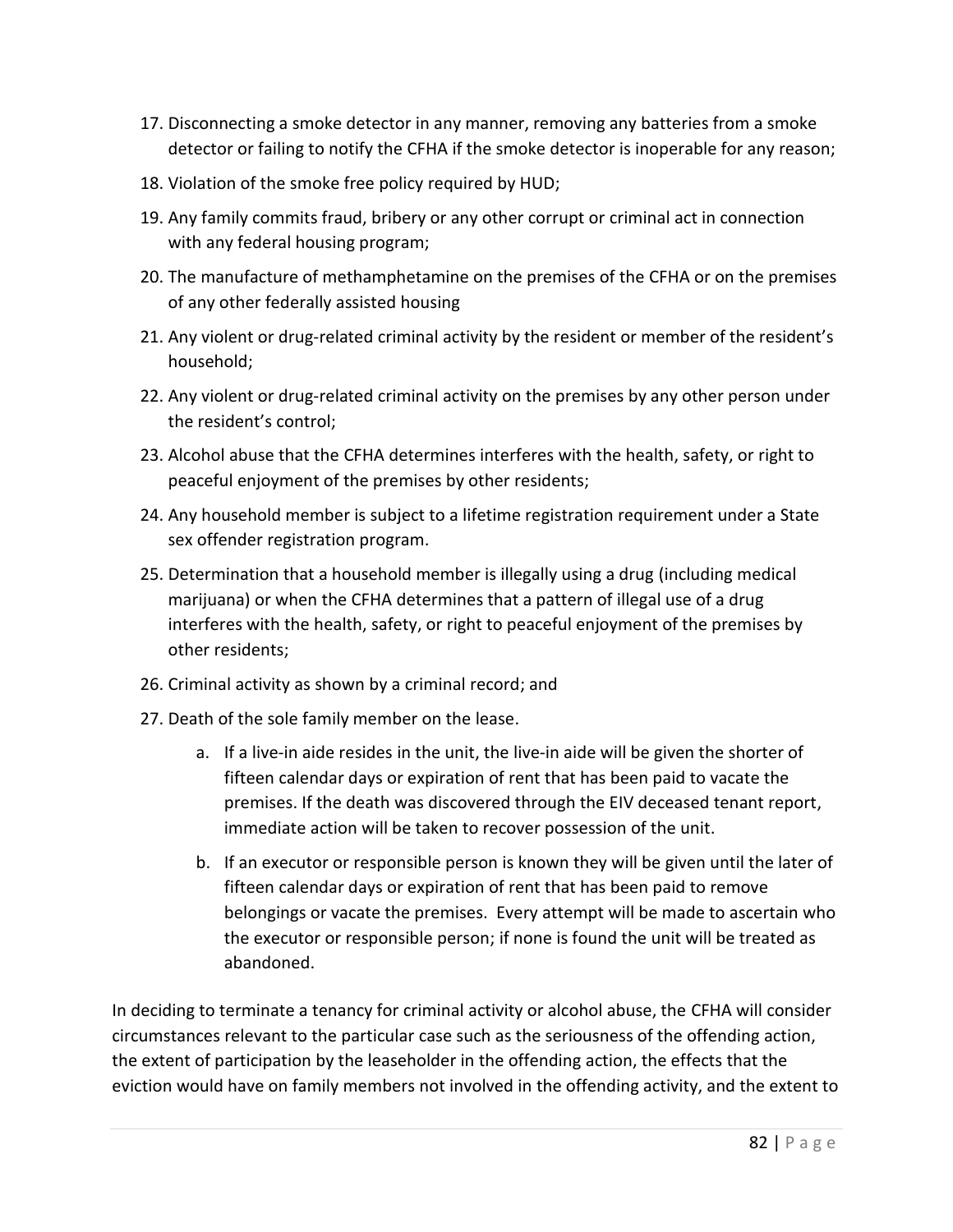which the leaseholder has shown personal responsibility and has taken all reasonable steps to prevent or mitigate the offending action.

If the CFHA proposes to terminate the lease for criminal activity as shown by a criminal record, the CFHA will notify the household of the proposed action and provide the opportunity to view the criminal record before proceeding. The tenant will be given an opportunity to dispute the accuracy and relevance of the record. If the CFHA proceeds with lease termination, the tenant will be given an opportunity to dispute the accuracy and relevance of that record in the grievance hearing or court trial.

The CFHA will not renew the lease of any non-exempt family that is not in compliance with the Community Service Requirement or approved Agreement to Cure. If they do not voluntarily leave the property, eviction proceedings will begin.

# **14.1 TERMINATION BY THE TENANT**

The tenant may terminate the lease at any time upon submitting a 30-day written notice. If the tenant vacates prior to the end of the thirty (30) calendar days, they will be responsible for rent through the end of the notice period or until the unit is re-rented, whichever occurs first.

# **14.2 TERMINATION NOTICE**

The CFHA will provide a family with prompt written notice that will include:

- 1. A brief statement of the reason(s) for the decision;
- 2. The effective date of the proposed termination.
- 3. The family's right, if they disagree, to grieve the termination in accordance with the CFHA grievance policy;
- 4. HUD Form 5380 Notice of Occupancy Rights Under the Violence Against Women Act and HUF Form 5382 Certification;
- 5. The right to request a reasonable accommodation; and
- 6. A statement that if any resident is remaining in the unit on the termination date, the CFHA may seek enforcement of the termination in court.

The notice will be sent by first-class mail to the unit address. A copy of the notice will also be delivered to any adult answering the door; if no adult answers the door, the notice may be placed under or through the door, or affixed to the door. ? Certified mail?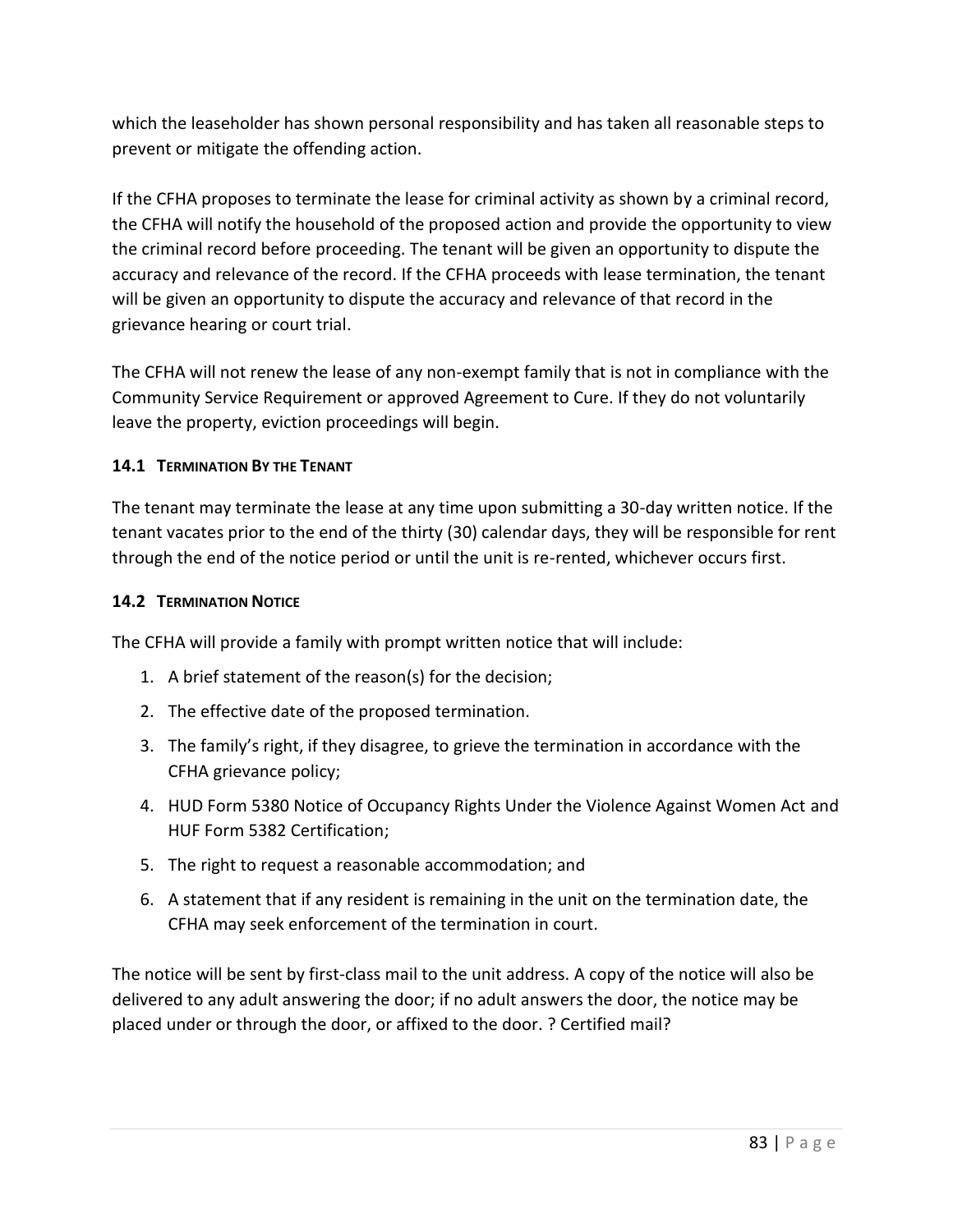### **14.3 RETURN OF SECURITY DEPOSIT**

After a family moves out, the CFHA will return the security deposit or give the family a written statement of why all or part of the security deposit is not being returned. The security deposit, statement, or both will be deposited in the U.S. mail with first class postage paid within fourteen (14) business days.

The rental unit must be restored to the same conditions as when the family moved in, except for normal wear and tear. Deposits will not be used to cover normal wear and tear or damage that existed when the family moved in.

### **14.4 ABANDONMENT**

The CFHA will consider a unit to be abandoned when a resident has both fallen behind in rent and has clearly indicated by words or actions an intention not to continue living in the unit.

When a unit has been abandoned, a CFHA representative will:

- 1. Enter the unit;
- 2. Dispose of all trash, debris and perishable items; and
- 3. Remove any abandoned personal property. An inventory of abandoned personal property, including pictures, may be taken.

Abandoned personal property will be stored in a reasonably secure place. A notice will be mailed to the resident stating where the property is being stored and when it will be sold or disposed of. If the CFHA does not have a new address for the resident, the notice will be mailed to the unit address so it can be forwarded by the post office.

If the total value of the personal property is estimated at less than the estimated cost of storage and selling the abandoned property, the CFHA will mail a notice of the sale or disposition to the resident and then wait ten (10) calendar days. Family pictures, keepsakes, and personal papers will not be sold or disposed of until ten (10) calendar days after the CFHA mails the notice of abandonment.

If the estimated value of the personal property is more than the estimated cost of storage and selling the abandoned property, the CFHA will mail a notice of the sale or disposition to the resident and then wait twenty (20) calendar days before sale or disposition. Personal papers, family pictures, and keepsakes can be sold or disposed of at the same time as other property.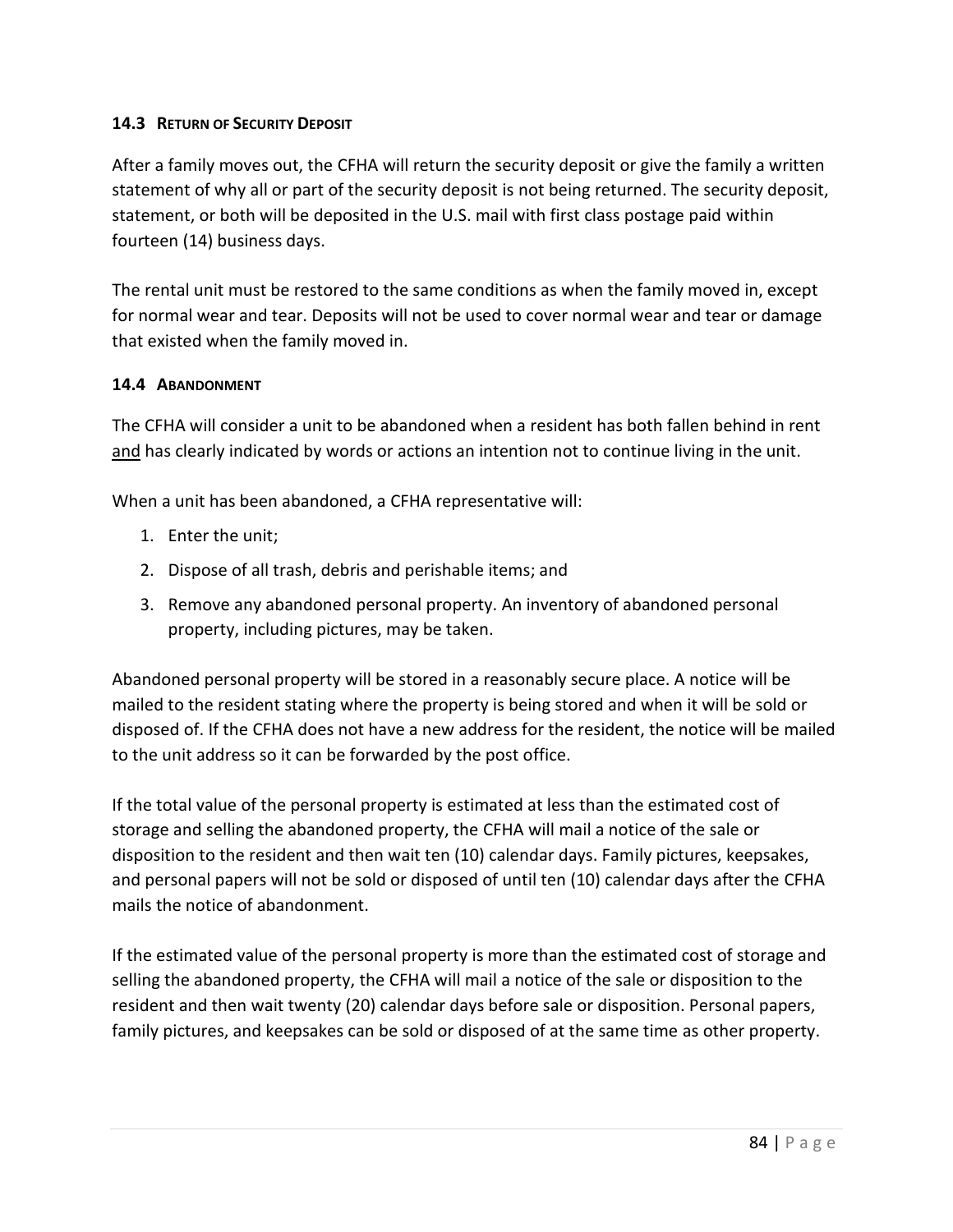If the resident intends to claim the personal property, the resident must notify the CFHA before the date of disposition. To reclaim the personal property, the resident must pay the CFHA the cost of removal and storage of the property.

Any money raised by the sale of the property will first be used to cover money owed by the family to the CFHA, such as back rent and the cost of storing and selling the goods. Any remaining money will be mailed to the family if the family's forwarding address is known the CFHA. If the family's address is not known, the CFHA will keep the remaining money for the resident for one year. If it is not claimed within that time, it belongs to the CFHA.

Money held by the CFHA as a security deposit will first be applied to any accrued rent or charges, damages, and other costs incurred by the CFHA as a result of the abandonment. Any remaining security deposit will be returned to the family within thirty (30) calendar days of learning of an abandonment; a statement of charges against the security deposit will be provided to the family.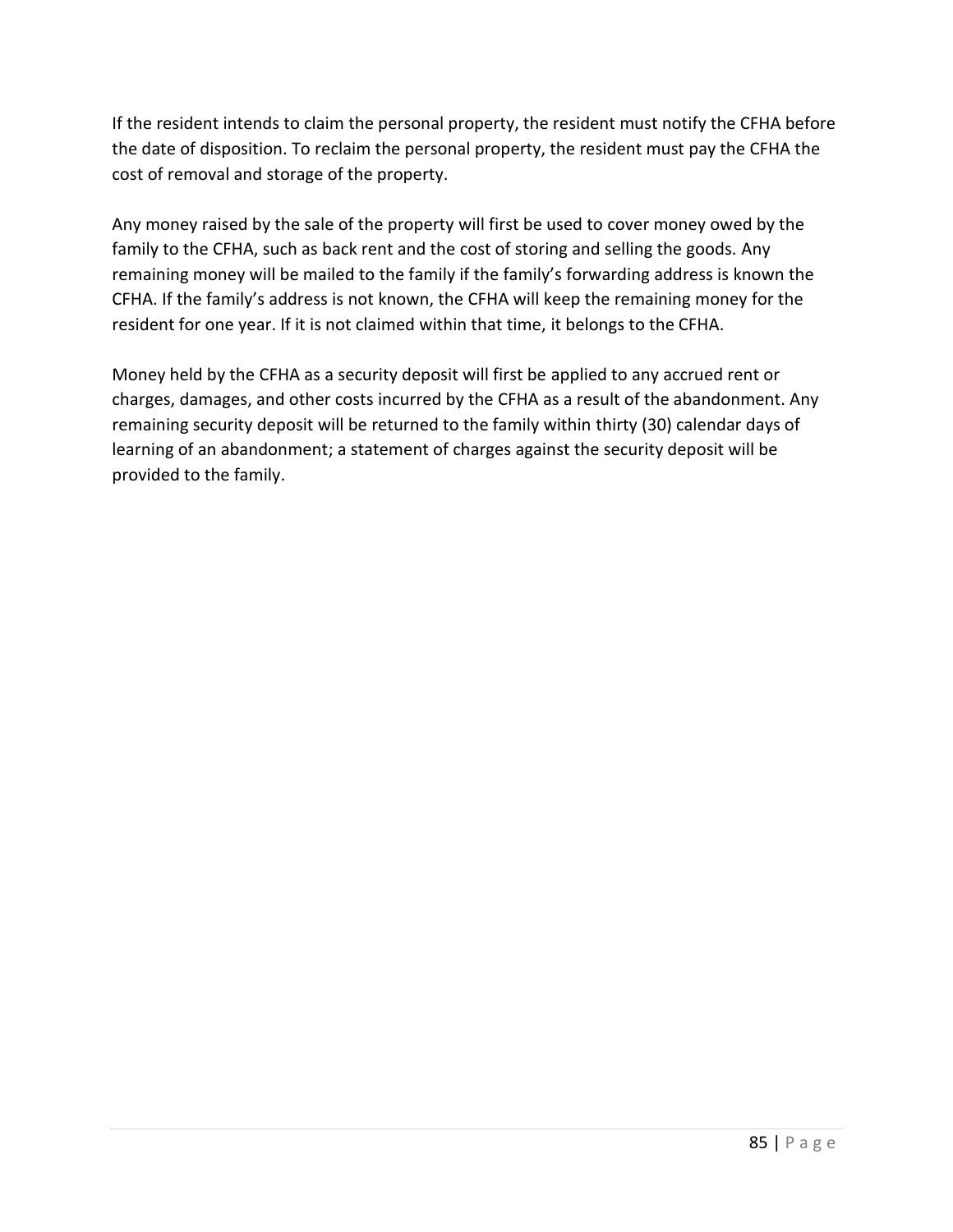Sometimes people with disabilities may need a reasonable accommodation in order to take full advantage of the City of Flagstaff Housing Authority (CFHA) housing programs and related services. When such accommodations are granted, they do not confer special treatment or advantage for the person with a disability; rather, they make the program accessible to them in a way that would otherwise not be possible due to their disability. This policy clarifies how applicants, tenants and program participants can request accommodations and the guidelines the CFHA will follow in determining whether it is reasonable to provide a requested accommodation. Because disabilities are not always apparent, the CFHA will ensure that all preapplicants, applicants, tenants and program participants are aware of the opportunity to request reasonable accommodations. FHEO Notice 2020-01 may be used as a guide in determining processing these requests.

Requests for reasonable accommodation may be made by applicants, tenants and program participants at any time. Requests may also be made by a person designated by the applicant, tenant or program participant to request the accommodation on their behalf.

# **IMPORTANT DEFINITIONS**

Person with a disability as defined by the Fair Housing Act for the purpose of reasonable accommodation is a person with a physical or mental impairment that substantially limits one or more major life activities, has a record of such an impairment, or is regarded as having such an impairment. (The disability may not be apparent to others, i.e., a heart condition.)

Reasonable accommodation is a change, modification, alteration or adaptation in policy, procedure, practice, program, or facility that is necessary for an individual with a disability to have an opportunity to participate in, and benefit from, a program or activity.

Reasonable modification is a structural change made to existing premises necessary for a qualified individual with a disability to have the opportunity to participate in, and benefit from, a program or activity. This structural change does not necessarily imply that the entire unit will be modified to conform to the Uniform Federal Accessibility Standards (UFAS); the "modified" feature itself may not conform to the UFAS. Instead, the unit will be made "usable" to allow the qualified individual with a disability to have opportunity to participate in, and benefit from a program or activity.

Applicant is a family that has applied for admission to a program but is not yet a participant in the program.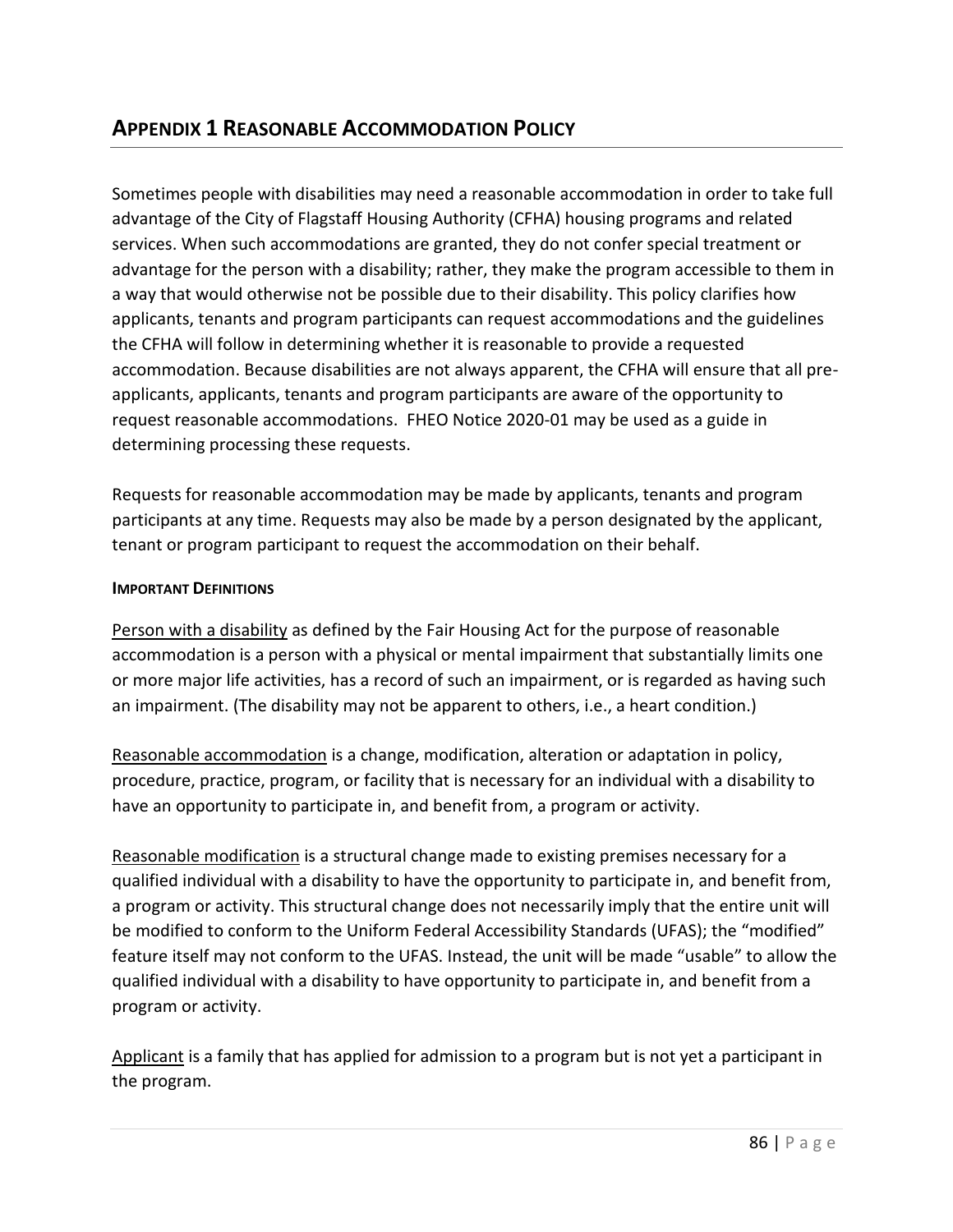Tenant is the person or persons (other than a live-in aide) who executes the lease as lessee of the dwelling unit.

Participant is family that has been admitted to the Section 8 Housing Choice Voucher program and is currently assisted in the program. The family becomes a participant on the effective date of the first HAP contract executed by the CFHA for the family (first day of initial lease).

A live-in aide is defined in 24 CFR § 5.403, which states that a live-in aide is a person who resides with one or more elderly persons, near-elderly persons or persons with disabilities and who is:

- 1. Determined to be essential to the care and well-being of the persons;
- 2. Is not obligated for the support of the persons; and
- 3. Would not be living in the unit except to provide the necessary supportive services.

A live-in aide is not a member of the assisted family and is not entitled to the HCV or to continued occupancy in a public housing unit as a remaining member of a family. Occasional, intermittent, multiple or rotating care givers who do not typically reside in the unit do not qualify as live-in aides.

### **COMMUNICATION**

Information about requesting a reasonable accommodation is available on the CFHA website and is communicated to applicants and participants/tenants throughout the relationship with CFHA.

# **SECTION 8 HOUSING CHOICE VOUCHER AND LOW-INCOME PUBLIC HOUSING APPLICANTS**

Persons with disabilities who require a reasonable accommodation in completing an application may request a reasonable accommodation:

- 1. Through the Haven Connect website at time of application;
- 2. By submitting a written request; or
- 3. By calling the CFHA to make special arrangements.

Referrals may be made to community agencies who may assist with the application process or personal assistance provided in the office as needed and upon request. A Telecommunication Device for the Deaf (TDD) is available for the deaf. The TDD telephone number is 711.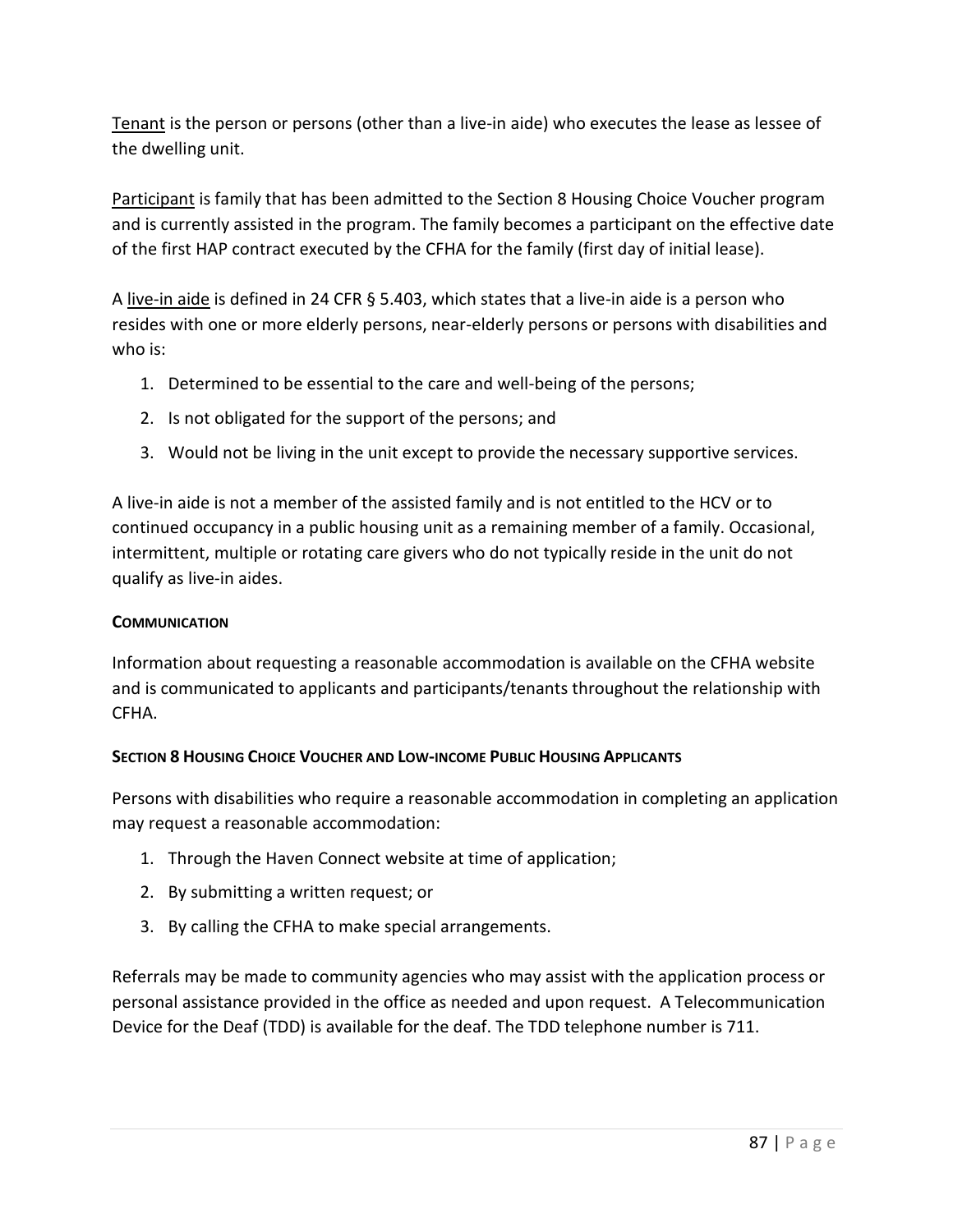### **WAITING LIST PLACEMENT**

Requests for reasonable accommodation will be reviewed to ensure proper communication and placement on the waiting list where the accommodation is granted. If a specific unit modification, alternative method of communication or other accommodation is requested the request will be entered in the Accommodation Log.

### SECTION 8 HOUSING CHOICE VOUCHER PROGRAM PARTICIPANTS, AND LOW-INCOME PUBLIC HOUSING

Information about requesting a reasonable accommodation will be included with: Notifications of reexamination, inspection, an appointment, or eviction or termination; and Any notification requesting action by the participant or tenant.

### **QUESTIONS ASKED IN GRANTING THE ACCOMMODATION**

Is the requestor a person with disabilities?

If the disability is apparent or already documented, the answer to this question is yes. It is possible that the disability for which the accommodation is being requested is a disability other than the apparent disability. If the disability is not apparent or documented, the CFHA will obtain verification that the person requesting the accommodation is a person with a disability.

Is the requested accommodation related to the disability?

If it is apparent that the request is related to the apparent or documented disability, the answer to this question is yes. If it is not apparent, the CFHA will obtain documentation that the requested accommodation is needed due to the disability. The CFHA will not inquire as to the nature of the disability.

Is the requested accommodation reasonable?

In order to be determined reasonable, the accommodation must meet two criteria:

- 1. Must not constitute a fundamental alteration to the CFHA business. The CFHA's business is housing. If the request would alter the fundamental business that the CFHA conducts, that would not be reasonable. For example, the CFHA would deny a request to have the CFHA do grocery shopping for a person with disabilities.
- 2. Must not create an undue hardship. Frequently the requested accommodation costs little or nothing. If the cost would be an undue burden, the CFHA may request a meeting with the individual to investigate and consider equally effective alternatives.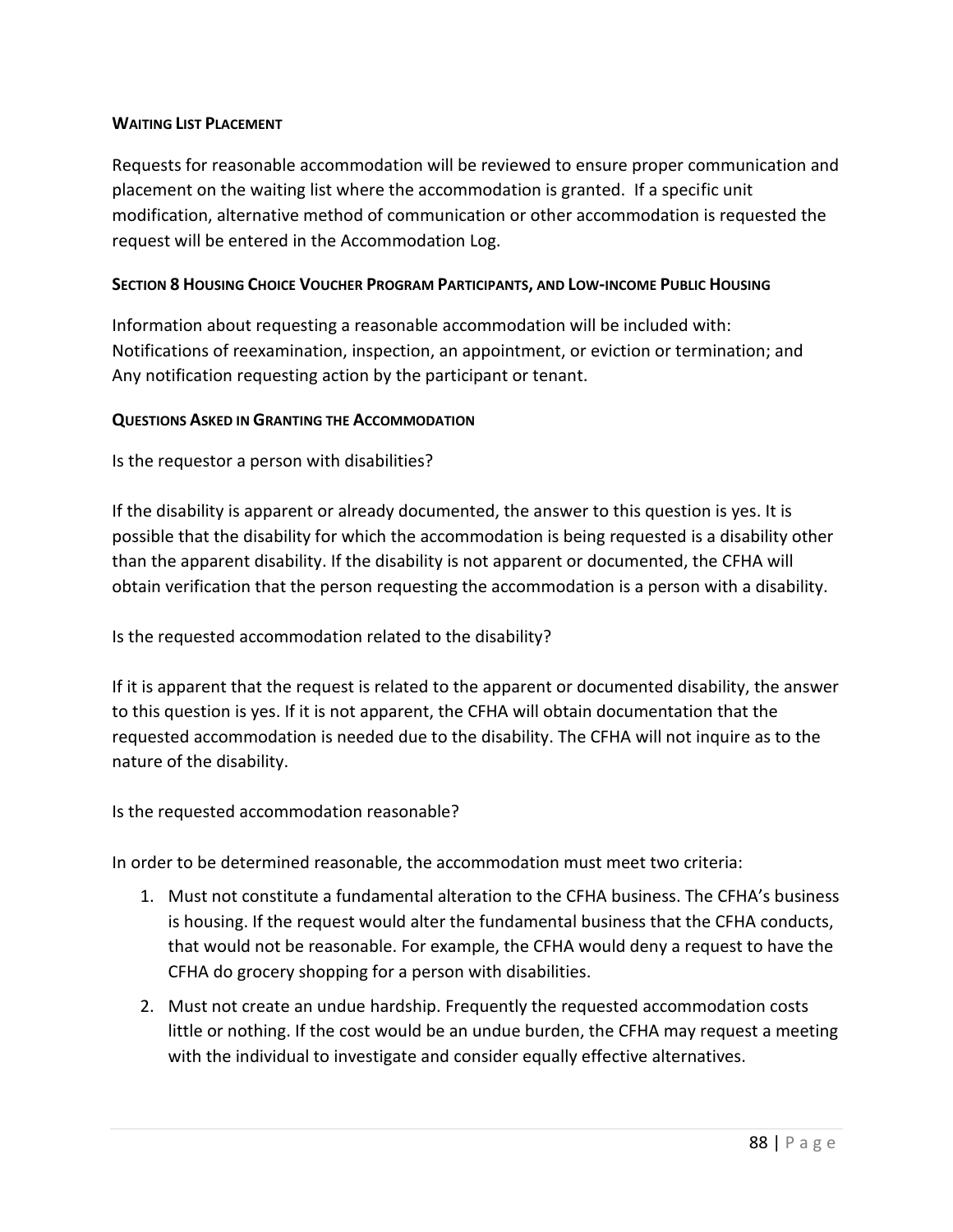Generally, the individual knows best what it is he or she needs; however, the CFHA retains the right to be shown how the requested accommodation enables the individual to access or use the CFHA's programs or services.

If more than one accommodation is equally effective in providing access to the CFHA programs and services, the CFHA retains the right to select the most efficient or economic choice.

Does the accommodation enable the participant or tenant to materially violate essential lease terms or family obligations?

Any request for an accommodation that would enable to materially violate essential lease terms or program requirements will not be approved. Examples include allowing nonpayment of rent, destruction of property, disturbing the peaceful enjoyment of others, etc.

# **REASONABLE MODIFICATION IN PUBLIC HOUSING**

The cost necessary to carry out approved requests, including requests for physical modifications to public housing units, will be borne by the CFHA if there is no one else willing to pay for the modifications. If another party pays for the modification, the CFHA will seek to have the same entity pay for any restoration costs.

If the tenant requests as a reasonable accommodation that they be permitted to make physical modifications to a public housing unit at their own expense, the CFHA will generally approve such request if it does not violate codes or affect the structural integrity of the unit.

# **REASONABLE MODIFICATION IN THE SECTION 8 PROGRAM**

If a participant requests, as a reasonable accommodation, that he or she be permitted to make physical modifications to their dwelling unit, at their own expense, the request should be made to the property owner/manager. The CFHA does not have responsibility for the owner's unit and does not have responsibility to make the unit accessible. The CFHA may, however, grant a higher payment standard for units where property owners make physical modifications for persons with disabilities so long as the payment standard does not exceed 110% of FMRs.

# **VERIFICATION OF NEED FOR A REASONABLE ACCOMMODATION**

The CFHA may request documentation to verify that the person requesting an accommodation/ modification is an eligible person with a disability and has a disability-related need for the requested accommodation. The CFHA will request only the documentation that is necessary to verify that the person requesting an accommodation is a person with a disability and has a disability-related need for the requested accommodation. The CFHA will not request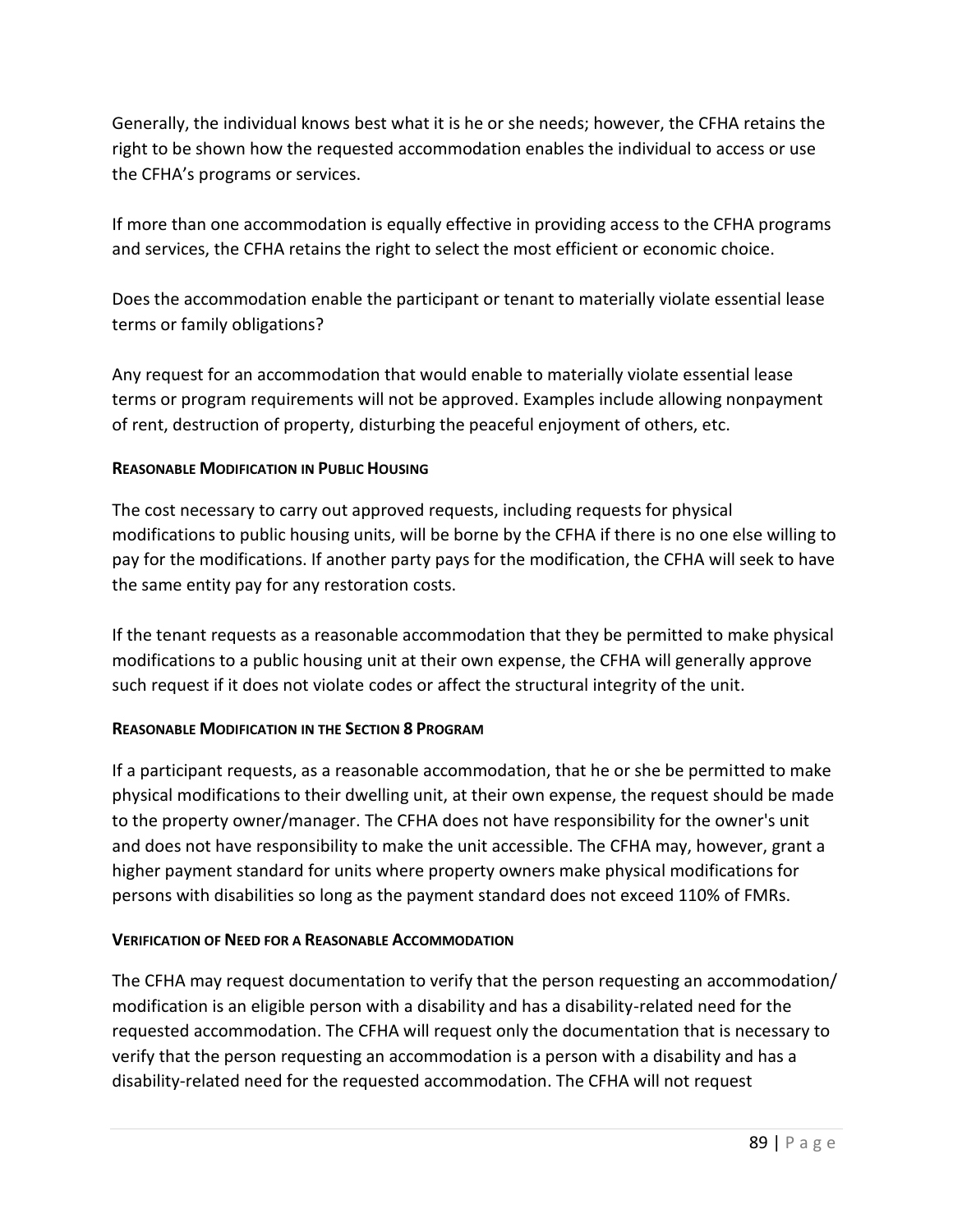information regarding the individual's disability, or medical records, or information that is not related to the disability or the need for an accommodation.

The following are examples of persons who may provide verification that an individual qualifies as an individual with a disability and has the need for the requested accommodations (per FHEO Notice 2020-01):

- 1. Physician
- 2. Optometrist
- 3. Psychiatrist
- 4. Psychologist
- 5. Physician's assistant
- 6. Nurse practitioner, or nurse

# **PROCESSING REASONABLE ACCOMMODATION / MODIFICATION REQUESTS**

The CFHA strives to respond to all reasonable accommodation requests within twenty (20) business days of receipt. All decisions granting or denying requests for reasonable accommodations will be in writing.

When an incomplete request is received, the CFHA will notify the requestor of additional information needed within ten (10) business days of receipt of the request. A request will not be denied because of a lack of information or documentation. If the documentation is not provided by the reply date, the request's processing will be suspended until all documentation is received.

# **LIVE-IN AIDE REQUESTS**

The CFHA will approve a live-in aide, and may provide for an extra bedroom for that live-in aide, as a reasonable accommodation to make the program accessible to and usable by a family member with a disability. A health care provider must document the need for a live-in aide.

The live-in aide must be identified by the family and approved by the CFHA prior to approval of an additional bedroom. The CFHA will not approve an additional bedroom or larger unit for an unidentified live-in aide. The CFHA will disapprove a particular person as a live-in aide if s/he:

- 1. Has committed fraud, bribery or any other corrupt or criminal act in connection with any federal housing program;
- 2. Has committed drug-related criminal activity or violent criminal activity;
- 3. Currently owes rent or other amounts to the CFHA or to another PHA in connection with Section 8 or public housing assistance under the 1937 Act; or
- 4. Does not meet the definition of a live-in aide (24 CFR 5.403).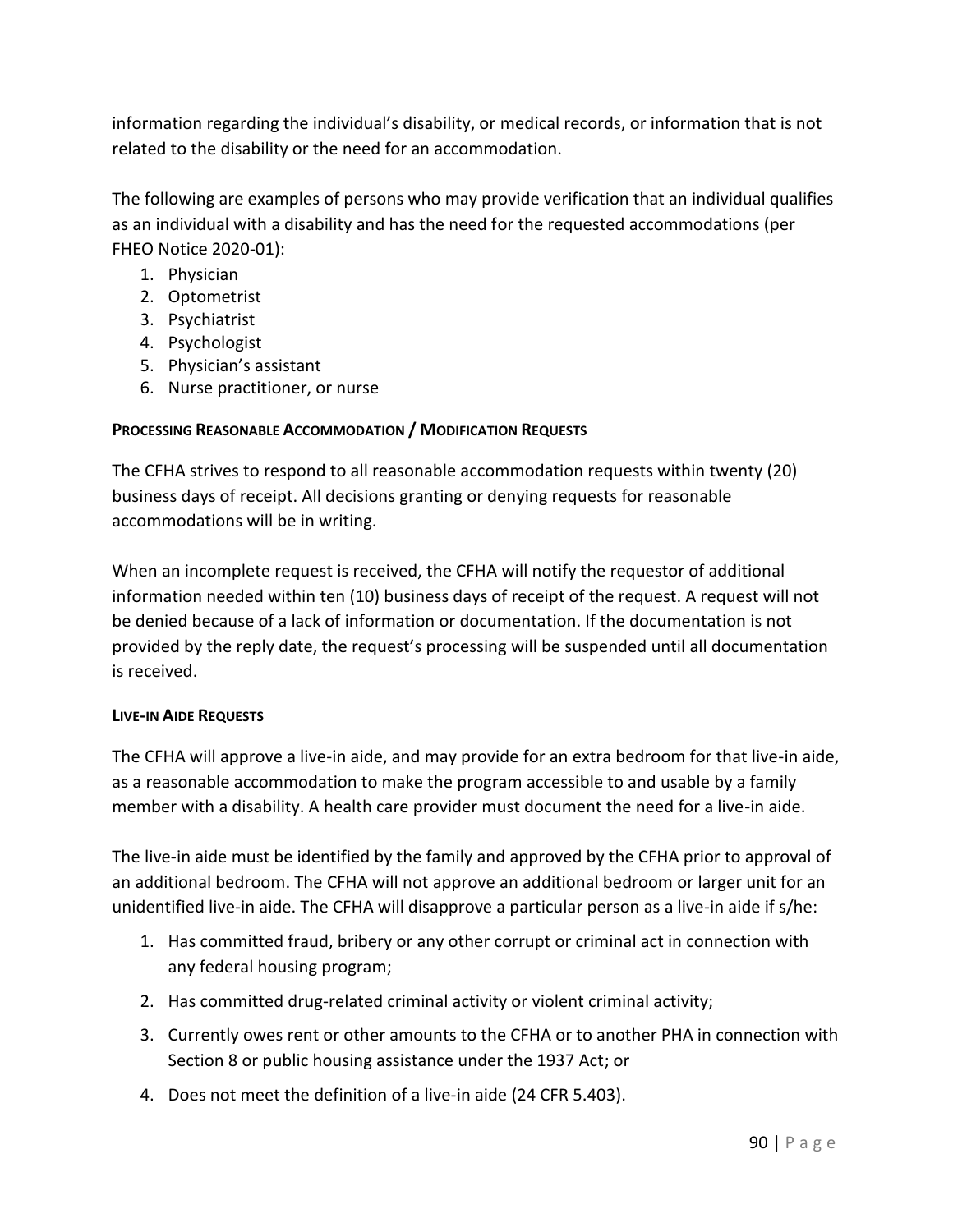#### **DENIAL OF REASONABLE ACCOMMODATION REQUEST**

Requested accommodations will not be approved if one of the following would occur as a result of the approval:

- 1. A violation of an applicable law;
- 2. A fundamental alteration in the nature of the CFHA program;
- 3. An undue financial and administrative burden to the CFHA;
- 4. A structurally impracticable alteration;
- 5. An individual is not a qualified individual with a disability; or
- 6. Verification of the need for a disability-related accommodation does not support the need for the requested accommodation.

The CFHA may offer an alternate accommodation, if one is available, to meet the needs of the requestor. If an alternate is accepted by the requestor, they will be required to document their acceptance.

If the request for accommodation is denied, the applicant, tenant, or representative will be notified in writing of the reasons for denial. The notification of the denial will provide the applicant or tenant / participant with information regarding the CFHA Administrative Grievance Procedures or Informal Review and Hearing Procedures.

# **ADMINISTRATIVE GRIEVANCE / INFORMAL REVIEW AND HEARING PROCEDURES FOR DENIED REASONABLE ACCOMMODATION REQUESTS.**

An applicant, tenant, or program participant may file a complaint in accordance with the CFHA Administrative Grievance Procedure or Informal Review and Hearing Procedures following formal determination by the CFHA.

An applicant, tenant, or program participant may also, at any time, exercise his or her right to appeal a CFHA decision through HUD or the United States Department of Justice.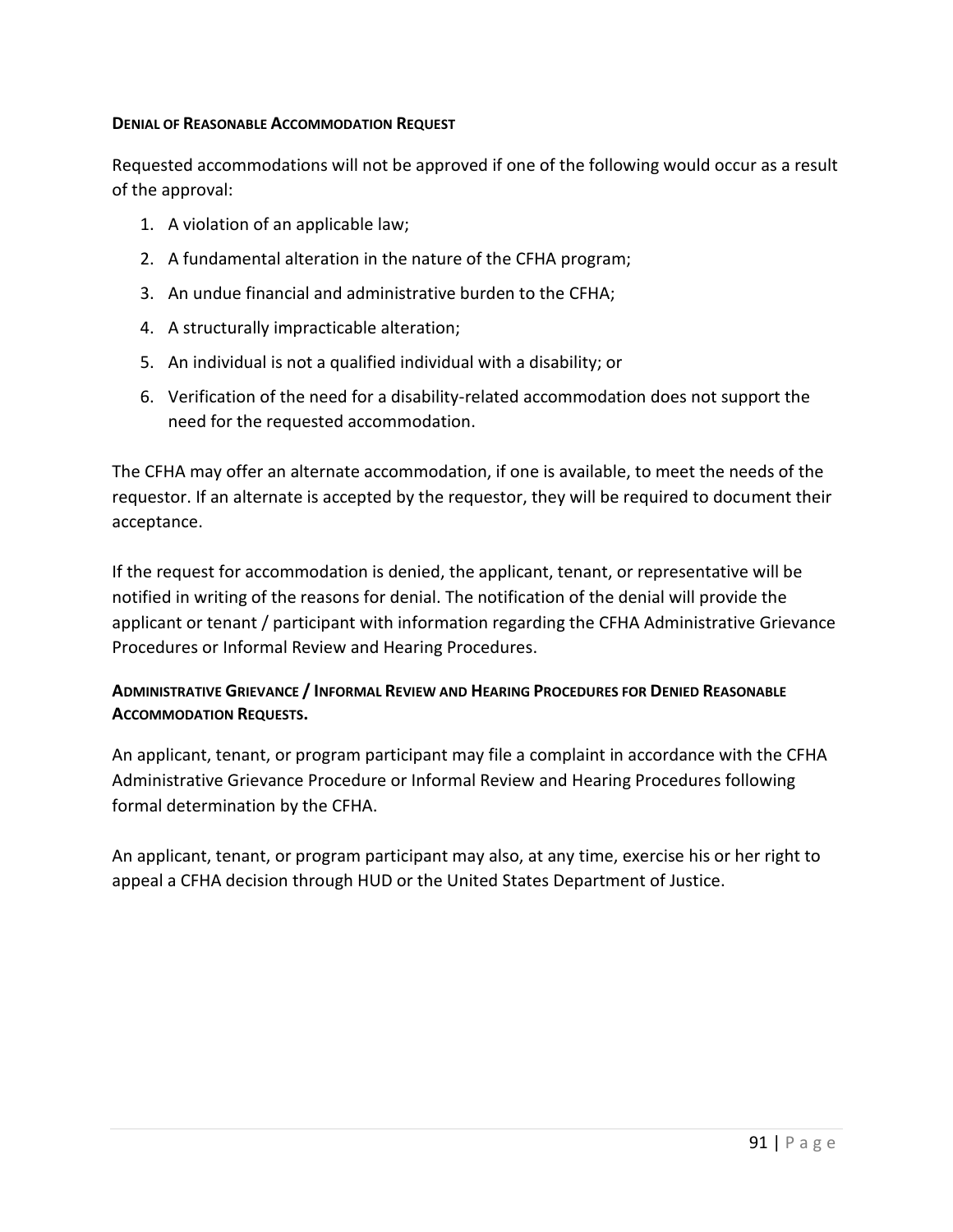# **APPENDIX 2 CFHA DOMESTIC VIOLENCE POLICY**

This policy implements the requirements of the Violence Against Women Act (VAWA) with respect to the responsibilities of the CFHA regarding domestic violence, dating violence, sexual assault and stalking. This policy is applicable to all of the federally-subsidized housing programs administered or managed by the CFHA. Protections under this policy are available to applicants, tenants and participants who are victims regardless of sex, gender identity, sexual orientation, race, color, national origin, religion, familial status, disability or age.

An applicant for assistance or a tenant/participant receiving assistance will not be denied admission to, denied assistance under, terminated from participation in, or evicted from housing as a direct result of the fact the applicant or tenant/participant has been a victim of domestic violence, dating violence, sexual assault or stalking if the applicant or tenant/participant otherwise qualifies for assistance.

### **DEFINITIONS**

The definitions in this section apply only to this policy.

- 1. **Actual and imminent threat** refers to a physical danger that is real, would occur within an immediate time frame, and could result in death or serious bodily harm. In determining whether an individual would pose an actual and imminent threat, the factors to be considered include: the duration of the risk, the nature and severity of the potential harm, the likelihood that the potential harm will occur, and the length of time before the potential harm would occur.
- 2. **Adverse factor** refers to any factor that can be used as a basis for denying admission, terminating assistance or evicting a tenant.
- 3. **Affiliated Individual** means:
	- a. A spouse, parent, brother or sister, or child of that individual to whom the victim stands in the place of a parent or guardian (e.g. the affiliated individual is a person in the care, custody or control of that individual)*;* or
	- **b.** Any individual, tenant or lawful occupant living in the household of that individual.
- 4. **Bifurcate** means to divide a lease as a matter of law, such that certain tenants or lawful occupants can be evicted or removed and the remaining tenants or lawful occupants can continue to reside in the unit under the same lease requirements or as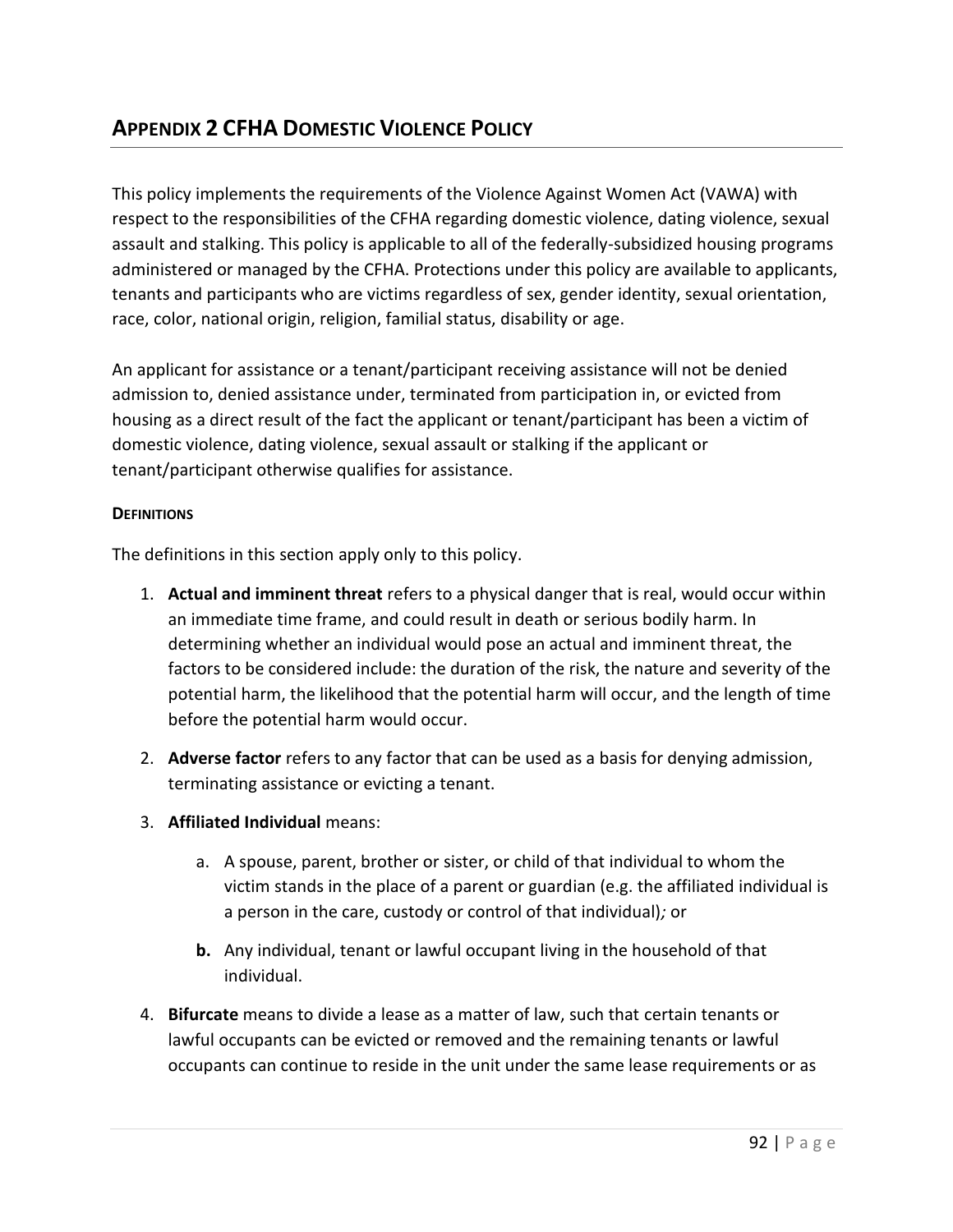may be revised depending upon the eligibility for continued occupancy of the remaining tenants and lawful occupants.

- 5. **Bona fide Claim:** A *bona fide* claim of domestic violence, dating violence, sexual assault, or stalking must include incidents that meet the terms and conditions in the above definitions.
- 6. **Confidentiality**: Means that the CFHA will not enter information provided to the CFHA by a victim alleging domestic violence into a shared database or provide this information to any related entity except as stated in this policy.
- 7. **Dating Violence:** Violence committed by a person:
	- a. who is or has been in a social relationship of a romantic or intimate nature with the victim; and
	- b. where the existence of such relationship shall be determined based on a consideration of the following factors:
		- i. the length of the relationship,
		- ii. the type of relationship,
		- iii. the frequency of interaction between the persons involved in the relationship.
- 8. **Domestic Violence:** Felony or misdemeanor crimes of violence committed by:
	- a. A current or former spouse of the victim,
	- b. A person with whom the victim shares a child in common,
	- c. A person who is cohabitating with or has cohabitated with the victim as a spouse or intimate partner,
	- d. A person similarly situated to a spouse, or
	- e. Any other person against an adult or youth victim who is protected from that person's acts.
- 9. **Perpetrator:** A person who commits an act of domestic violence, dating domestic violence or stalking against a victim.
- 10. **Sexual assault** means any nonconsensual sexual act proscribed by Federal, Tribal, or State law, including when the victim lacks capacity to consent.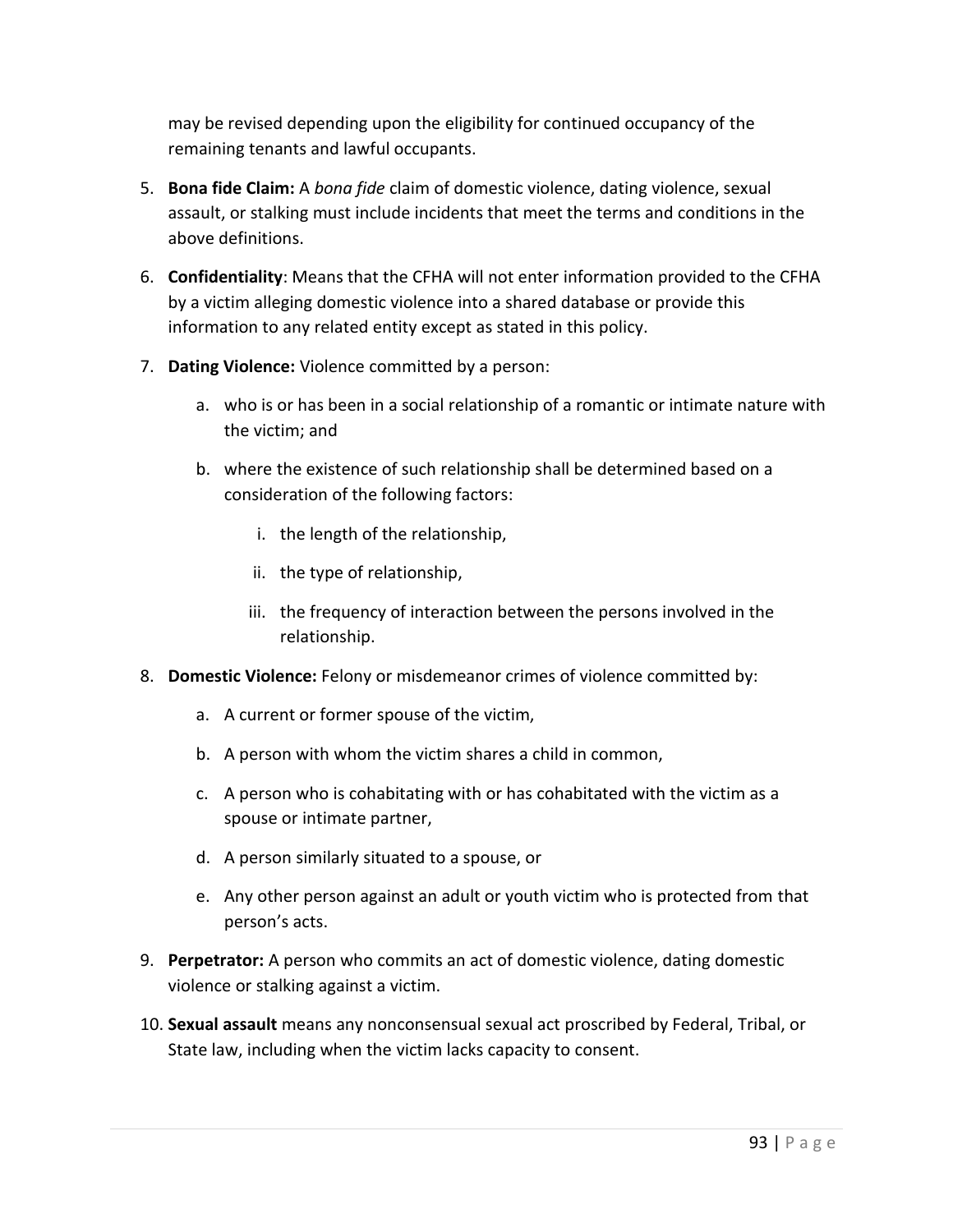- 11. **Spouse or intimate partner of the victim** includes a person who is or has been in a social relationship of a romantic or intimate nature with the victim, as determined by the length of the relationship, the type of the relationship, and the frequency of interaction between the persons involved in the relationship.
- 12. **Stalking** means engaging in a course of conduct directed at a specific person that would cause a reasonable person to:
	- a. Fear for the person's individual safety or the safety of others, or
	- b. Suffer substantial emotional distress.

# **VIOLENCE AGAINST WOMEN ACT (VAWA) PROTECTIONS**

Under the Violence Against Women Act (VAWA), applicants, residents and participants in all City of Flagstaff Housing Authority (CFHA) programs have the following specific protections:

- 1. An incident or incidents or actual or threatened domestic violence, dating violence, sexual assault or stalking will not be construed as a serious or repeated violation of the lease by the victim or threatened victim of that violence, and shall not in itself be good cause for terminating the assistance, tenancy, or occupancy rights of the victim of such violence by either the CFHA or the owner or property manager.
- 2. The CFHA may terminate the assistance to remove a lawful occupant or tenant who engages in criminal acts or threatened acts of violence or stalking to family members or others without terminating the assistance or evicting victimized lawful occupants. Also, the owner or property manager may evict a lawful occupant or tenant who engages in criminal acts or threatened acts of violence or stalking to family members or others without evicting other victimized lawful occupants. This is true even if the household member is not a signatory to the lease. Under VAWA, the CFHA, the owner or property manager are granted the authority to bifurcate the lease.
- 3. The CFHA, owner or property manager will honor court orders regarding the rights of access or control of the property.
- 4. There is no limitation on the ability of the CFHA to evict or terminate assistance for other good cause unrelated to the incident or incidents of domestic violence, dating violence, sexual assault or stalking, other than the victim may not be subject to a "more demanding standard" than a non-victim. Likewise, an owner or property manager can evict for good cause unrelated to the incident or incidents of domestic violence, dating violence or stalking.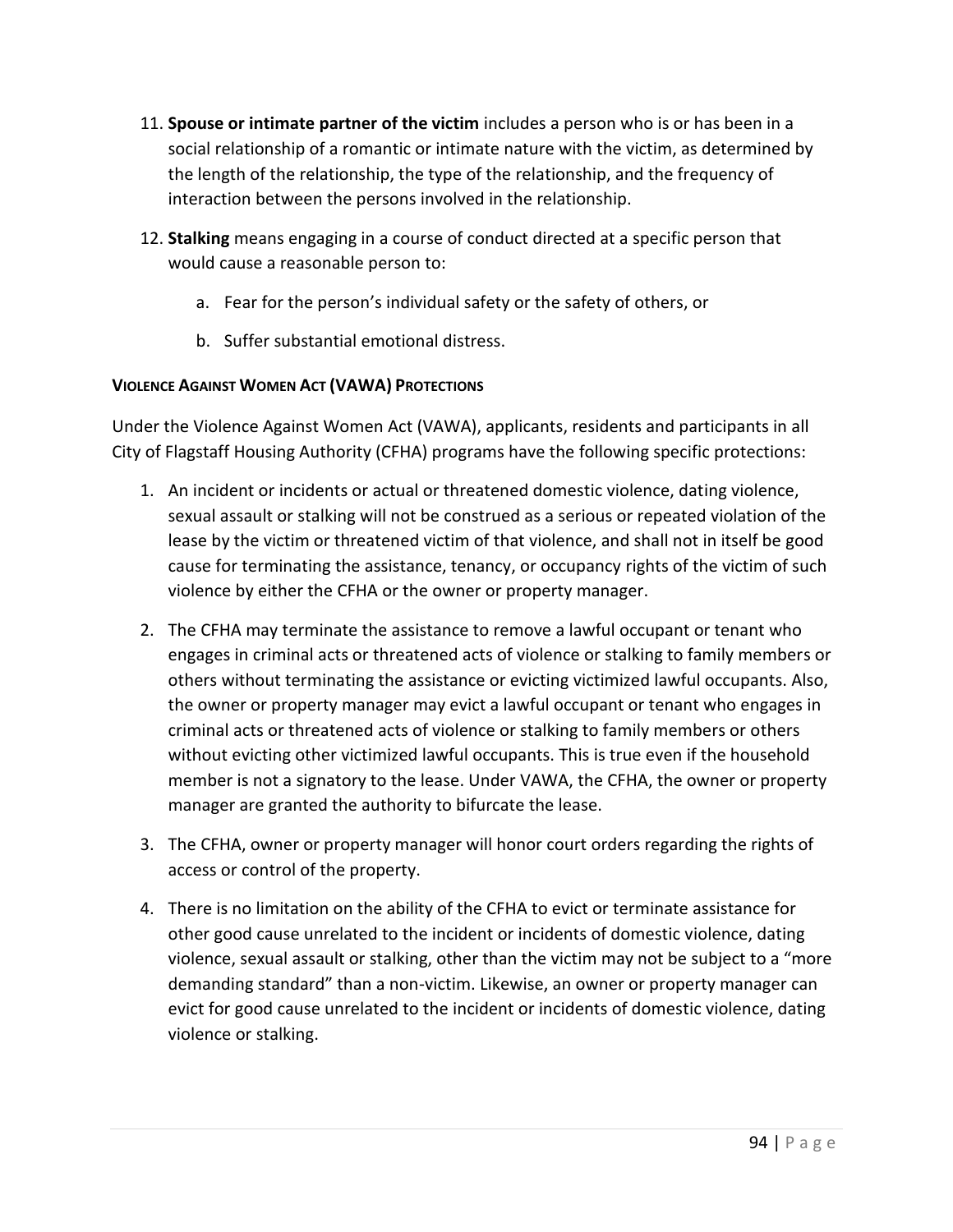- 5. There is no prohibition on the CFHA or owner evicting if it "can demonstrate an actual and imminent threat to other tenants or those employed at or providing goods or services to the property if that tenant's (victim's) tenancy is not terminated."
- 6. Any protections provided by law that give greater protection to the victim are not superseded by these provisions.

### **NOTIFICATION OF VAWA PROTECTIONS**

The CFHA will provide the HUD issued "Notice of Occupancy Rights under the Violence Against Women Act and the HUD issued "Certification of Domestic Violence, Dating Violence, Sexual Assault or Stalking and Alternate Documentation" to adult applicants, tenants and participants at the following times:

- 1. For applicants
	- a. At the time the applicant is provided assistance or admission, and
	- b. At the time the applicant is denied assistance or admission for cause.
- 2. For tenants/participants:
	- a. With any notification of eviction or termination of voucher assistance.

The CFHA will explain VAWA Protections at all pre-lease and program briefings. The right to claim VAWA Protections will also be outlined on all denial of admission or assistance notices and all termination of tenancy or participation notices.

#### **VERIFICATION OF DOMESTIC VIOLENCE, DATING VIOLENCE, SEXUAL ASSAULT OR STALKING**

The CFHA shall require and the owner or property manager may require verification in all cases where an individual claims protection under VAWA against an action involving such individual proposed to be taken by the CFHA, owner or property manager.

- 1. *Requirement for Verification.* The law allows, but does not require, the CFHA or a Section 8 owner or property manager to verify that an incident or incidents of actual or threatened domestic violence, dating violence, sexual assault or stalking claimed by a tenant or other lawful occupant is bona fide and meets the requirements of the applicable definitions set forth in this policy.
- 2. The CFHA will require verification in all cases where an individual claims protection against an action involving such individual proposed to be taken by the CFHA. Section 8 owners or managers receiving rental assistance administered by the CFHA may elect to require verification, or not to require it as permitted under applicable law.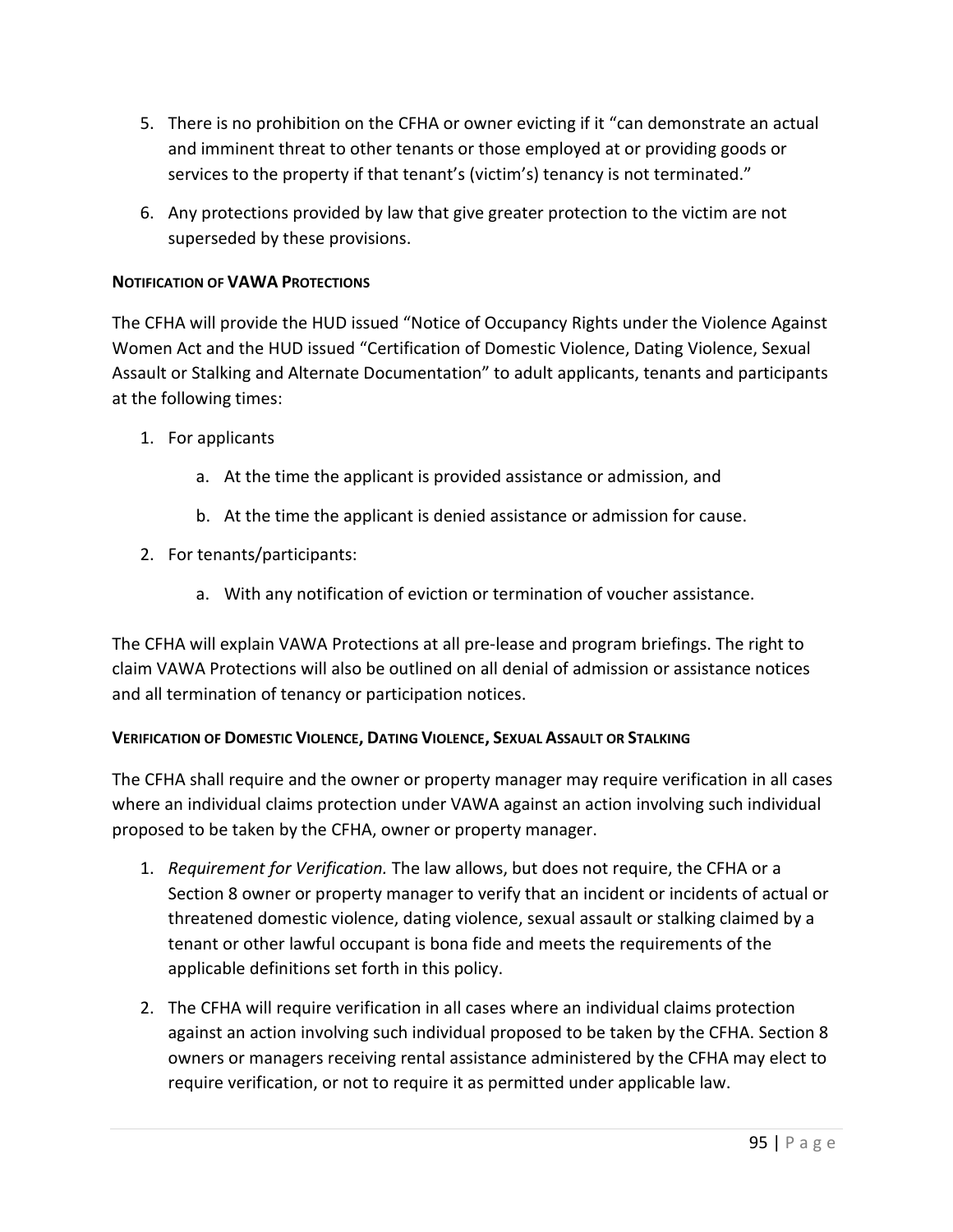- 3. Verification of a claimed incident or incidents of actual or threatened domestic violence, dating violence or stalking may be accomplished in one of the following three ways:
	- a. *HUD-approved form (HUD-5382) -* By providing to the CFHA or to the requesting Section 8 owner or property manager a written certification, on the form approved by the U.S. Department of Housing and Urban Development (HUD), that the individual is a victim of domestic violence, dating violence, sexual assault or stalking that the incident or incidents in question are bona fide incidents of actual or threatened abuse meeting the requirements of the applicable definition(s) set forth in this policy. The incident or incidents in question must be described in reasonable detail as required in the HUDapproved form.
	- b. *Third-party documentation -* by providing to the CFHA or to the requesting Section 8 owner or property manager documentation:
		- i. Signed by an employee, agent, or volunteer of a victim service provider, an attorney, or a medical professional or a mental health professional from whom the victim has sought assistance in addressing the domestic violence, dating violence, sexual assault or stalking, or the effects of the abuse, described in such documentation.
		- ii. The professional providing the documentation must sign and attest under penalty of perjury (28 U.S.C. 1746) to the professional's belief that the incident or incidents in question are bona fide incidents of abuse meeting the requirements of the applicable definition(s) set forth in this policy.
		- iii. The victim of the incident or incidents of domestic violence, dating violence, sexual assault or stalking described in the documentation must also sign and attest to the documentation under penalty of perjury.
	- c. *Police or court record* by providing to the CFHA or to the requesting Section 8 owner or property manager a Federal, State, tribal, territorial, or local police or court record describing the incident or incidents in question.
- 4. *Time allowed to provide verification/failure to provide.* An individual who claims protection against adverse action based on an incident or incidents of actual or threatened domestic violence, dating violence, sexual assault or stalking, and who is requested by the CFHA or a Section 8 owner or property manager to provide verification, must provide such verification within fourteen (14) business days after receipt of the written request for verification. Failure to provide verification, in proper form within such time may result in loss of protection under VAWA and this policy against a proposed adverse action.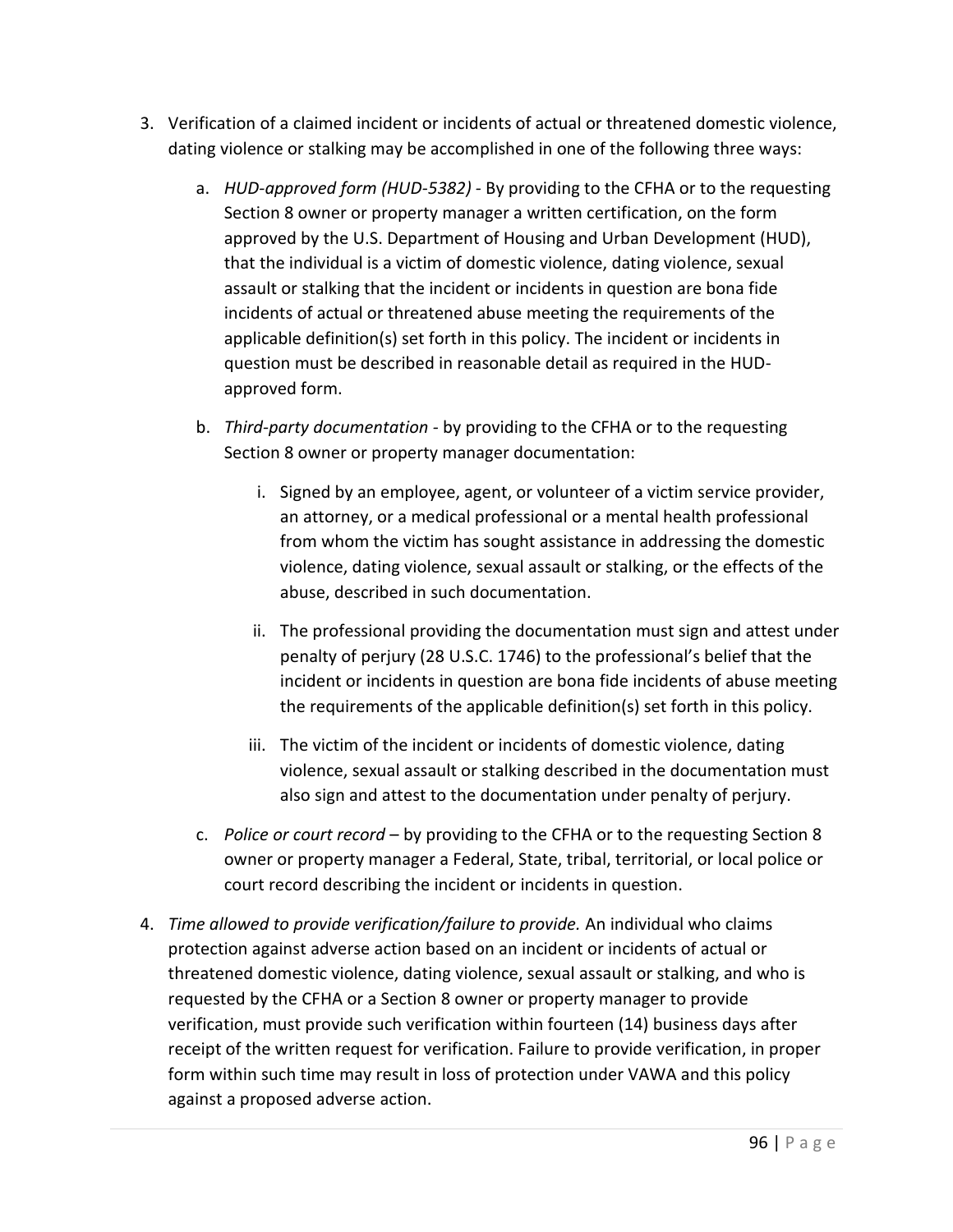- 5. *Conflicting Information.* When more than one applicant or tenant/participant provides documentation to show they are victims of domestic violence, dating violence, sexual assault or stalking and the information in one person's documentation conflicts with the information in another person's documentation, or submitted documentation conflicts with existing information already available to the CFHA, owner or property manager, the CFHA will require third-party verification as described above.
- 6. The CFHA will honor any court orders addressing rights of access or control of the property, including civil protection orders issued to protect the victim and/or to address the distribution or possession of property among the parties.
- 7. *Time allowed to provide third-party verification/failure to provide.* Applicants and tenants/participants required to provide third-party documentation as a result of conflicting information, must provide such documentation within thirty (30) calendar days from the date of the written request for verification. Failure to provide verification, in proper form within such time will result in loss of protection under VAWA and this policy against a proposed adverse action.

# **CONFIDENTIALITY**

Given the significant safety issues faced by victims of domestic violence, dating violence, sexual assault, or stalking, it is critical that involved staff protect the privacy of the victim including the fact that an applicant or tenant is or has been a victim of domestic violence, dating violence, sexual assault, or stalking;

Staff (or those who administer assistance on their behalf, e.g., contractors) must not have access to the information unless explicitly authorized by the CFHA for reasons that specifically call for these individuals to have access to such information under applicable Federal, State, or local law (e.g., the information is needed by an employee to provide the VAWA protections to the victim); and

All information provided under VAWA including the fact that an individual is a victim of domestic violence, dating violence, sexual assault or stalking shall be retained in confidence and shall not be entered into any shared database or provided to any related entity except to the extent that the disclosure is:

- 1. Requested or consented to by the individual in writing,
- 2. Required for used in an eviction proceeding, or
- 3. Otherwise required by applicable law.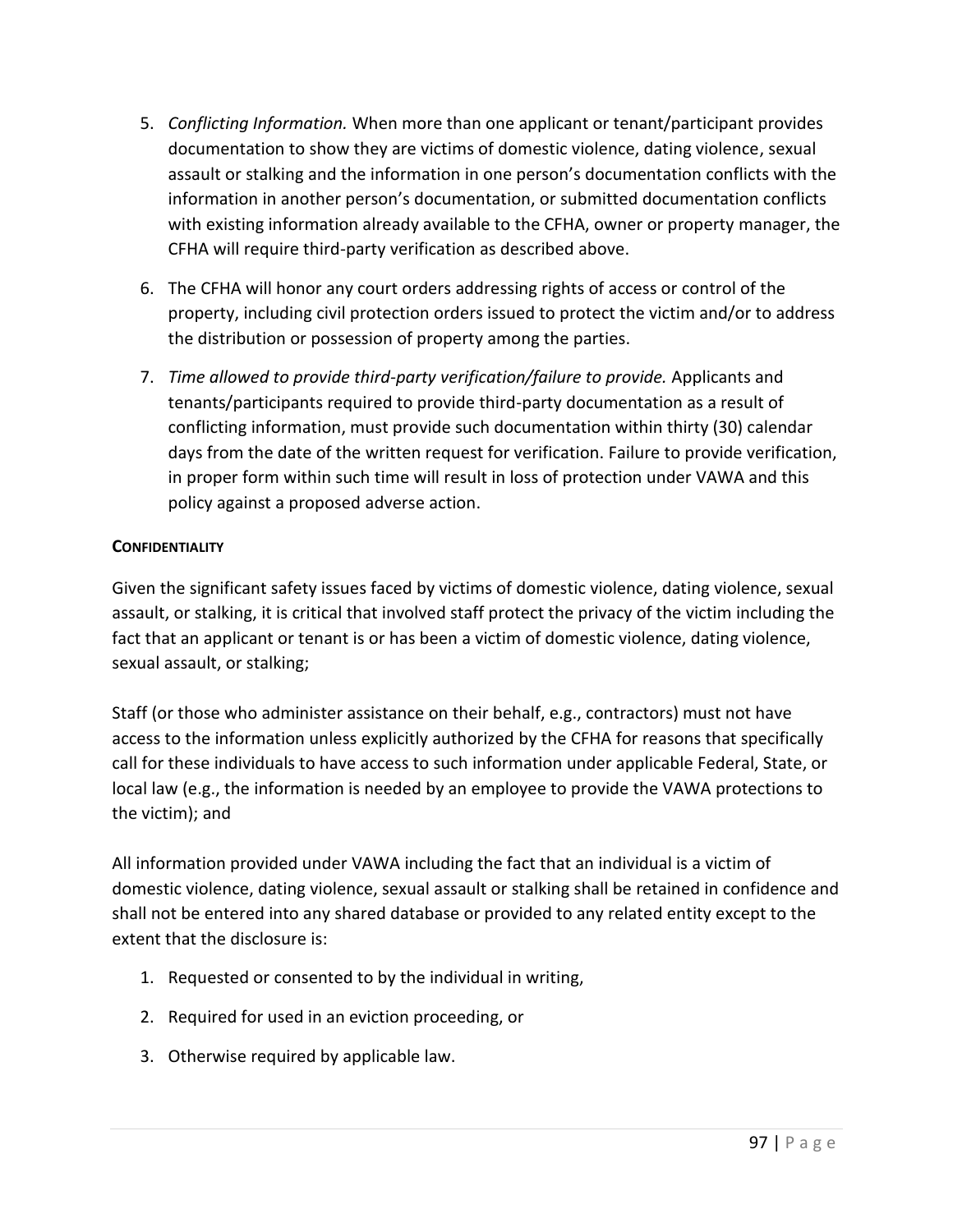While a VAWA claim is being processed any information related to the claim will be kept in a manila envelope in a locked file cabinet separate from tenant files.

When the VAWA claim is resolved, the manila envelope containing the VAWA information will be sealed, marked with the unit # or other confidential identifier and a destroy date of three (3) years following final resolution. The folder will be stored in a locked file cabinet until the destroy date is reached.

# **EMERGENCY TRANSFER PLAN UNDER VAWA**

The CFHA is concerned about the safety of its tenants (including Public Housing tenants, Section 8 Housing Choice Voucher participants, Moderate Rehabilitation participants, and VASH participants), and such concern extends to tenants who are victims of domestic violence, dating violence, sexual assault, or stalking.

In accordance with the Violence Against Women Act (VAWA), the CFHA allows tenants who are victims of domestic violence, dating violence, sexual assault, or stalking to request an emergency transfer from the tenant's current unit to another unit. The ability of the CFHA to honor such request for tenants and participants currently receiving assistance, however, may depend upon a preliminary determination that the tenant is or has been a victim of domestic violence, dating violence, sexual assault, or stalking, and on whether the CFHA has another dwelling unit that is available and is safe to offer the tenant for temporary or more permanent occupancy. Transfer requests will be prioritized based on the CFHA Transfer Policy.

This plan identifies tenants who are eligible for an emergency transfer, the documentation needed to request an emergency transfer, confidentiality protections, how an emergency transfer may occur, and guidance to tenants on safety and security. This plan is based on a model emergency transfer plan published by the U.S. Department of Housing and Urban Development (HUD), the Federal agency that oversees that the CFHA housing programs are in compliance with VAWA.

#### **ELIGIBILITY FOR EMERGENCY TRANSFERS**

1. A tenant who is a victim of domestic violence, dating violence, sexual assault, or stalking, as provided in HUD's regulations at 24 CFR part 5, subpart L is eligible for an emergency transfer if the tenant reasonably believes that there is a threat of imminent harm from further violence if the tenant remains within the same unit. If the tenant is a victim of sexual assault, the tenant may also be eligible to transfer if the sexual assault occurred on the premises within the 90-calendar-day period preceding a request for an emergency transfer.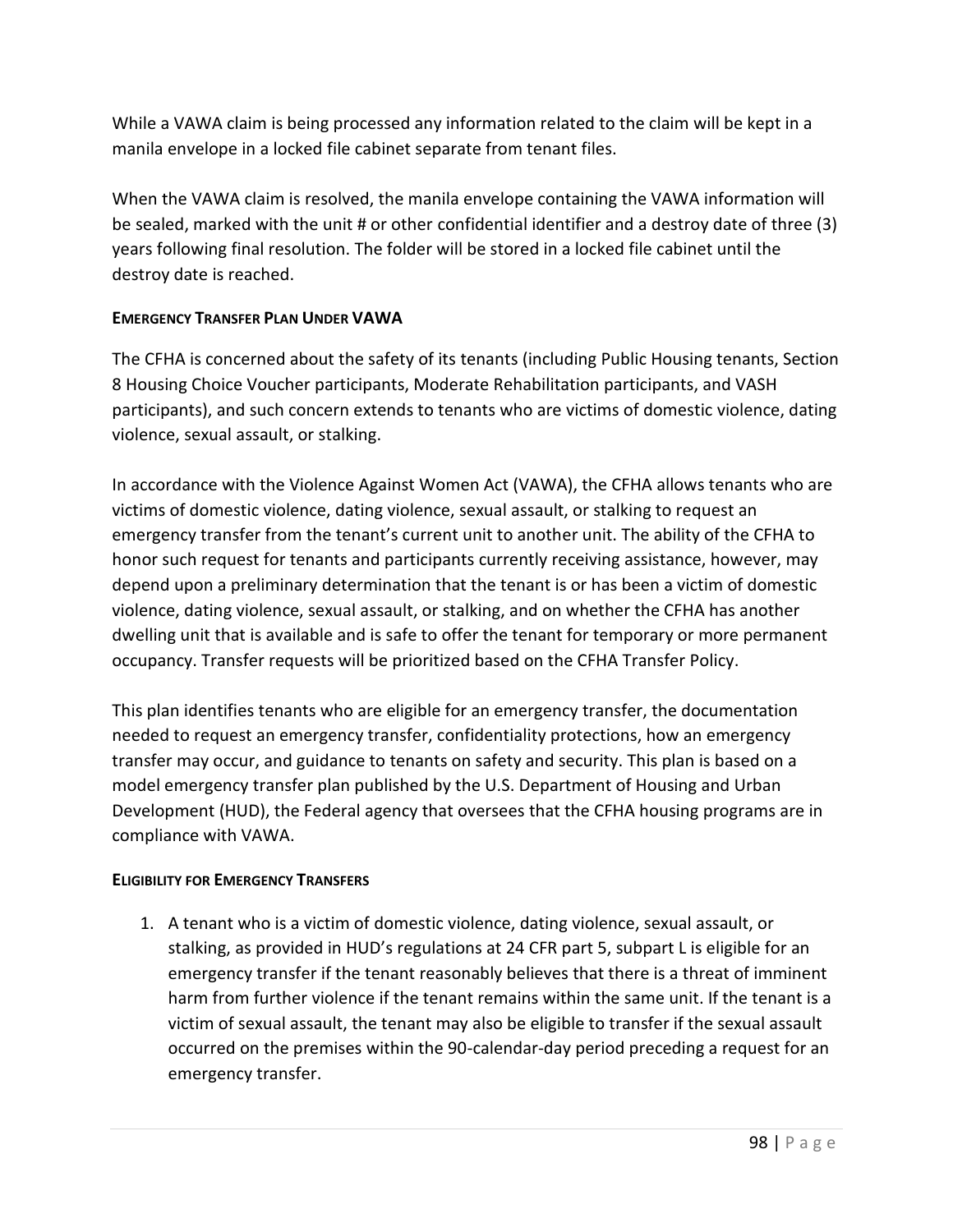- 2. A tenant requesting an emergency transfer must expressly request the transfer in accordance with the procedures described in this plan.
- 3. Tenants who are not in good standing may still request an emergency transfer if they meet the eligibility requirements in this section.

### **EMERGENCY TRANSFER REQUEST DOCUMENTATION**

### PUBLIC HOUSING

To request an emergency transfer, the tenant shall notify the CFHA management office and submit a written request for a transfer to another unit within East Flagstaff Housing or Flagstaff Housing West. The CFHA will provide reasonable accommodations to this policy for individuals with disabilities. The tenant's written request for an emergency transfer should include either:

- 1. A statement expressing that the tenant reasonably believes that there is a threat of imminent harm from further violence if the tenant were to remain in the same dwelling unit assisted under the CFHA program; OR
- 2. A statement that the tenant was a sexual assault victim and that the sexual assault occurred on the premises during the 90-calendar-day period preceding the tenant's request for an emergency transfer.

# SECTION 8 HOUSING CHOICE VOUCHER, MODERATE REHABILITATION AND HUD-VETERANS AFFAIRS SUPPORTIVE HOUSING (VASH).

- 1. To request an emergency transfer, the tenant shall notify the landlord or property manager and submit a written request for a transfer to the CFHA. The CFHA will provide reasonable accommodations to this policy for individuals with disabilities. The tenant's written request for an emergency transfer should include either:
	- a. A statement expressing that the tenant reasonably believes that there is a threat of imminent harm from further violence if the tenant were to remain in the same dwelling unit assisted under the CFHA program; or
	- b. A statement that the tenant was a sexual assault victim and that the sexual assault occurred on the premises during the 90-calendar-day period preceding the tenant's request for an emergency transfer.

A participant who moves out of an assisted dwelling unit to protect their health or safety:

1. Will be provided with continued tenant-based assistance even if they move out of the unit in violation of the lease.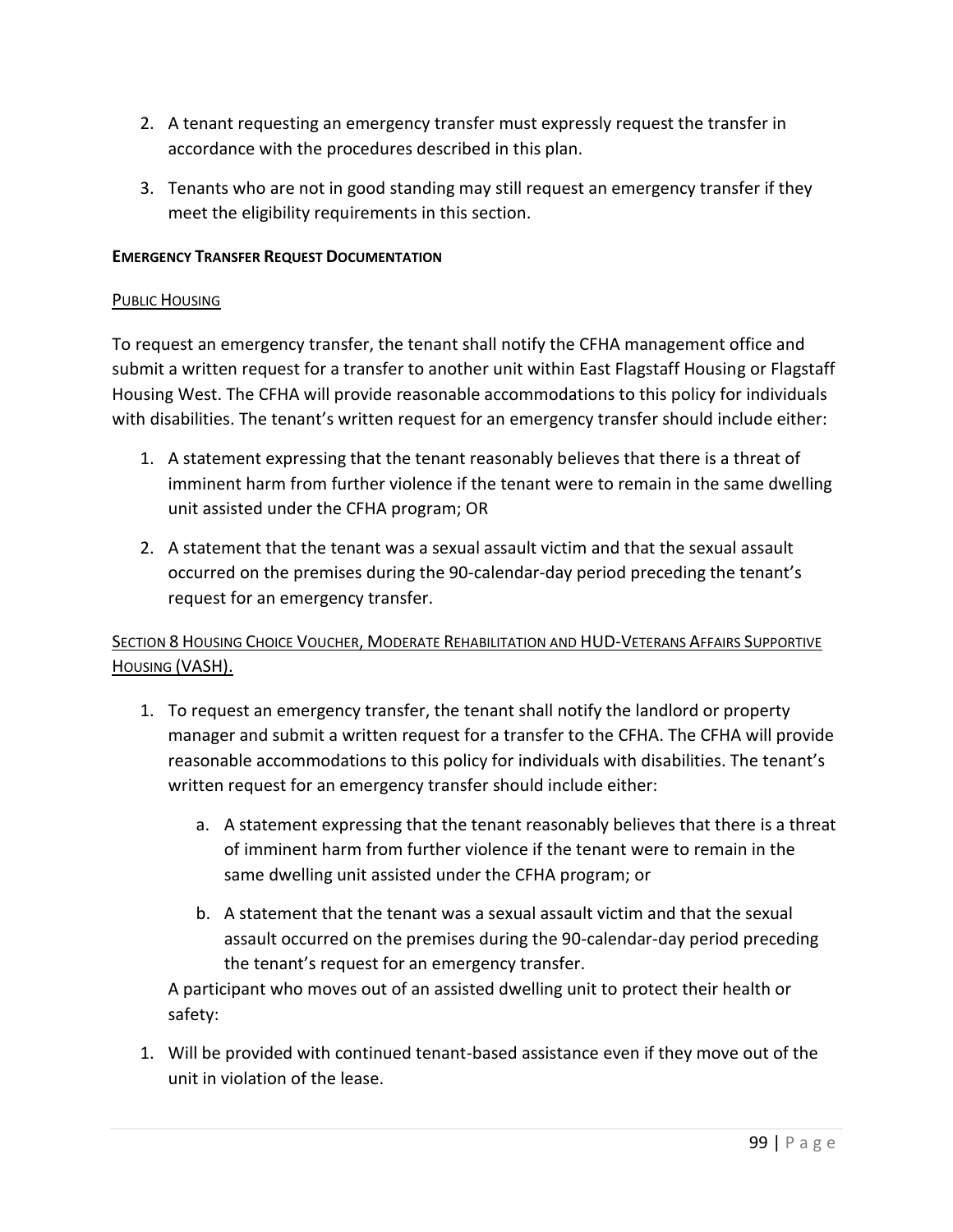- 2. May be eligible to move to another jurisdiction operating a Section 8 voucher program under portability if the participant:
	- a. is a victim under this Policy;
	- b. reasonably believes he or she was imminently threatened by harm from further violence if he or she remains in the unit, or is a sexual assault victim and the sexual assault occurred on the premises during the 90-day period; and
	- c. has complied with all other obligations of the voucher programs.

#### **EMERGENCY TRANSFER CONFIDENTIALITY**

The CFHA will keep confidential any information that the tenant submits in requesting an emergency transfer, and information about the emergency transfer, unless the tenant gives the CFHA written permission to release the information on a time limited basis, or disclosure of the information is required by law or required for use in an eviction proceeding or hearing regarding termination of assistance from the covered program. This includes keeping confidential the new location of the dwelling unit of the tenant, if one is provided, from the person(s) that committed an act(s) of domestic violence, dating violence, sexual assault, or stalking against the tenant. See the "Notice of Occupancy Rights under the Violence Against Women Act for All Tenants" for more information about the CFHA's responsibility to maintain the confidentiality of information related to incidents of domestic violence, dating violence, sexual assault, or stalking.

#### **EMERGENCY TRANSFER TIMING AND AVAILABILITY**

- 1. The CFHA cannot guarantee that a transfer request will be approved or how long it will take to process a transfer request. The CFHA will, however, act as quickly as possible to move a tenant who is a victim of domestic violence, dating violence, sexual assault, or stalking to another unit, subject to availability and safety of a unit. If a tenant reasonably believes a proposed transfer would not be safe, the tenant may request a transfer to a different unit. If a unit is available, the transferred tenant must agree to abide by the terms and conditions that govern occupancy in the unit to which the tenant has been transferred. The CFHA may be unable to transfer a tenant to a particular unit if the tenant has not or cannot establish eligibility for that unit.
- 2. If the CFHA has no safe and available units for which a tenant who needs an emergency transfer is eligible, the CFHA will assist the tenant in identifying other housing providers who may have safe and available units to which the tenant could move. At the tenant's request, the CFHA will also assist tenants in contacting local organizations offering assistance to victims of domestic violence, dating violence, sexual assault, or stalking.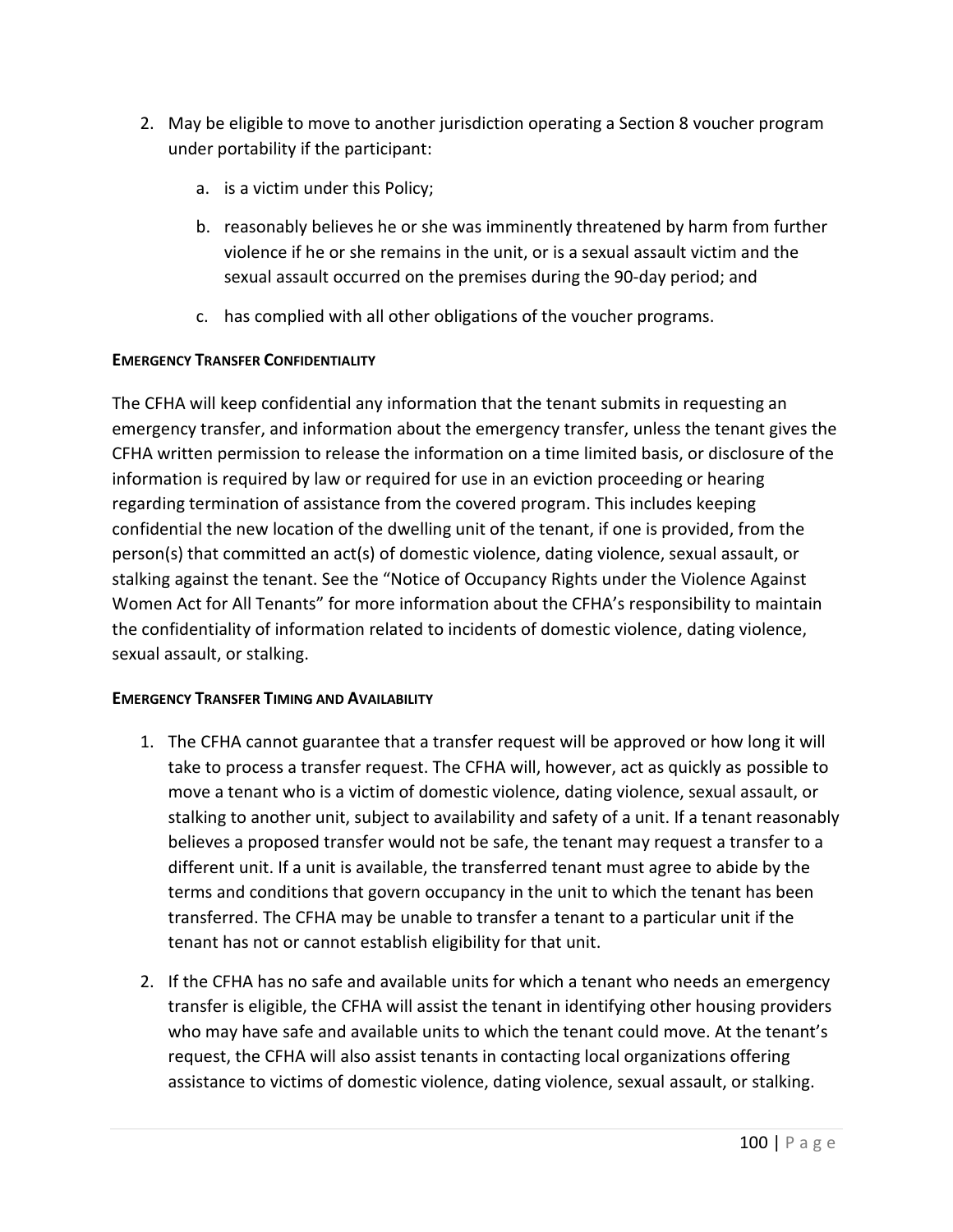#### **SAFETY AND SECURITY OF TENANTS**

- 1. Pending processing of the transfer and the actual transfer, if it is approved and occurs, the tenant is urged to take all reasonable precautions to be safe.
- 2. Tenants who are or have been victims of domestic violence are encouraged to contact the National Domestic Violence Hotline at 1-800-799-7233, or a local domestic violence shelter, for assistance in creating a safety plan. For persons with hearing impairments, that hotline can be accessed by calling 1-800-787-3224 (TTY).
- 3. Tenants who have been victims of sexual assault may call the Rape, Abuse & Incest National Network's National Sexual Assault Hotline at 800-656-HOPE, or visit the online hotline at https://ohl.rainn.org/online/.
- 4. Tenants who are or have been victims of stalking seeking help may visit the National Center for Victims of Crime's Stalking Resource Center at https://www.victimsofcrime.org/our-programs/stalking-resource-center.
- 5. Tenants shall also be given a list of local organizations offering assistance to victims of domestic violence, dating violence, sexual assault, or stalking.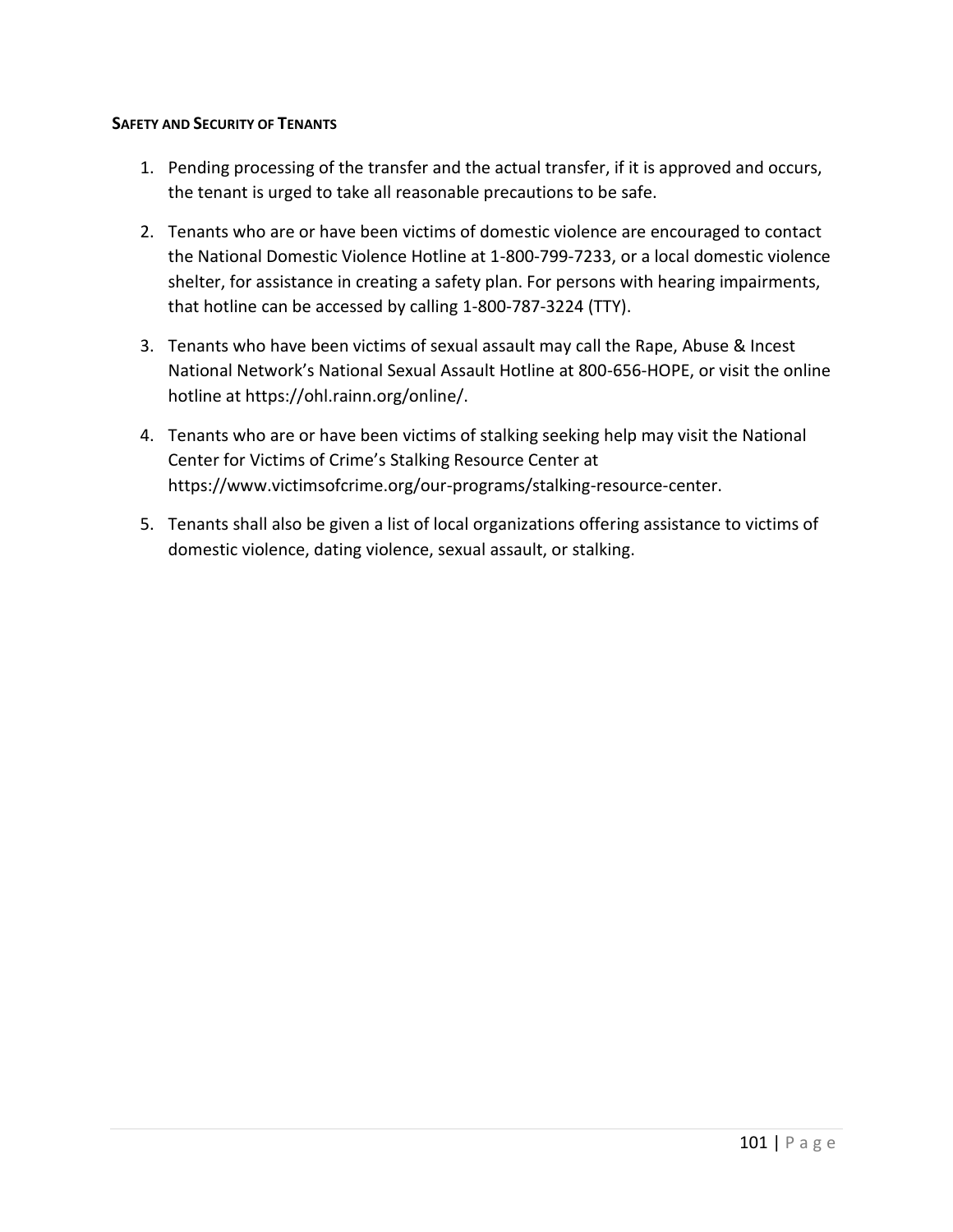# **APPENDIX 3 DOCUMENTATION AND MISSED APPOINTMENTS POLICY**

It is the responsibility of applicants and residents to:

- 1. Keep scheduled appointments during normal CFHA business hours; and
- 2. Provide documentation necessary for the CFHA to fulfill its program responsibilities.

Appointments and documentation may be necessary for:

- 1. Eligibility for admission;
- 2. Verification;
- 3. Program briefings;
- 4. Inspections;
- 5. Recertifications/reexaminations; and
- 6. Grievances.

The CFHA may deny or terminate assistance when an applicant or participant fails to keep an appointment including a scheduled briefing, supply information by the deadline, or fails to allow a scheduled CFHA inspection.

#### **RESCHEDULING APPOINTMENTS**

The family must call or email the CFHA to reschedule a missed appointment. The CFHA will provide:

- 1. Two opportunities to reschedule with documented good cause.
- 2. One opportunity to reschedule without documented good cause.

#### **DOCUMENTED GOOD CAUSE FOR MISSED APPOINTMENTS**

When documented good cause exists for missing an appointment, the CFHA will work with the family to find a more suitable time. Documented good cause includes:

- 1. Prior appointments,
- 2. Illness of a family member, and
- 3. Medical or other family emergency.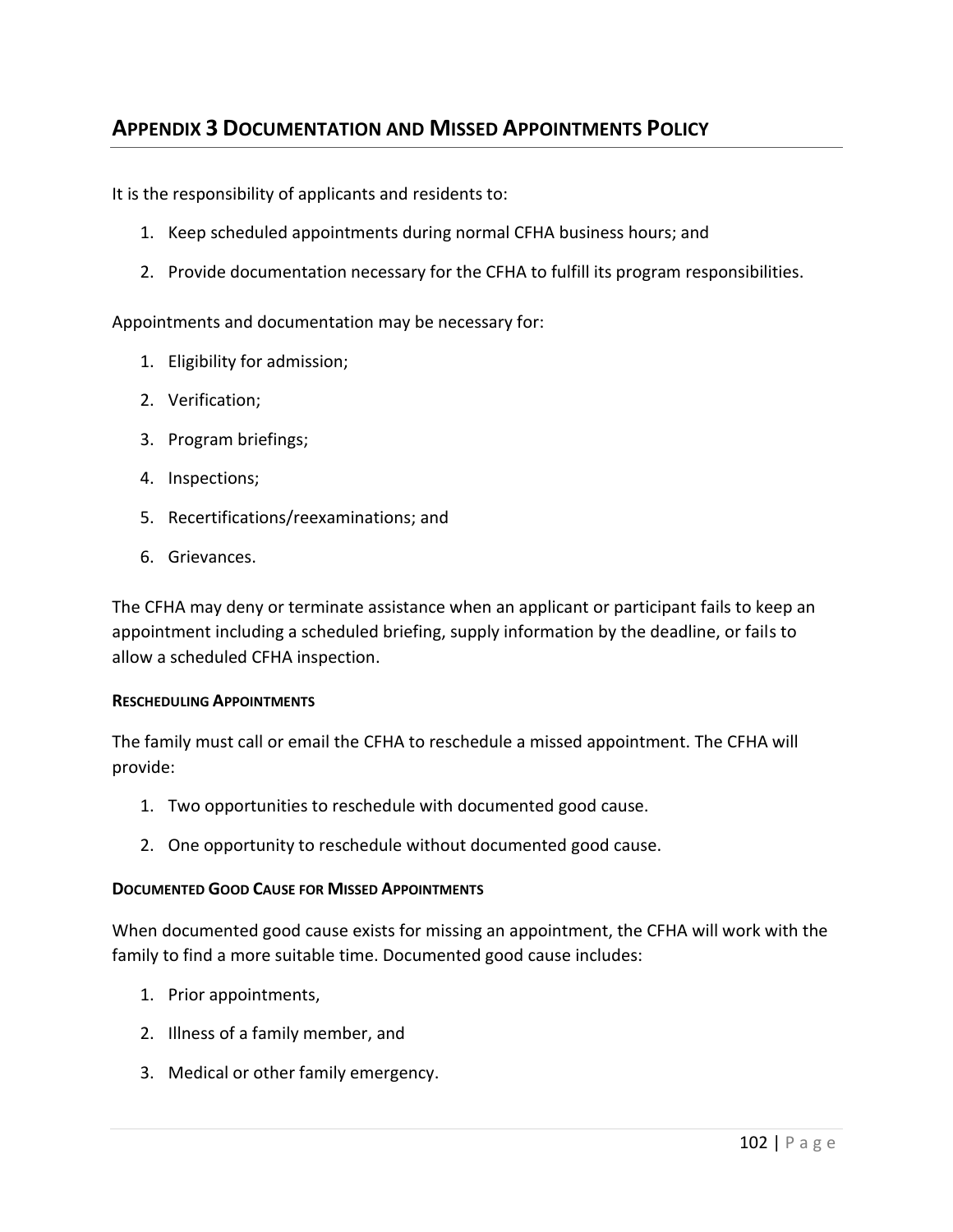#### **APPLICANTS FOR PUBLIC HOUSING**

Applicants rescheduling appointments or requesting additional time to provide required documentation may be by-passed on the waiting list.

Applicants being removed from the waiting list for missed appointments or failure to provide documentation will be notified by email and as a courtesy via first class mail and will be offered the right to request an informal review.

#### **PUBLIC HOUSING RESIDENTS**

If a family fails to attend a scheduled appointment, a second letter will be mailed. If the family fails to respond to the second letter or attend the second scheduled appointment, a termination notice will be mailed. The family will be offered the right to grieve the decision in accordance with the CFHA grievance policy.

If the family fails to provide required documentation, the family may be terminated. The family will be offered the right to grieve the decision in accordance with the CFHA grievance policy.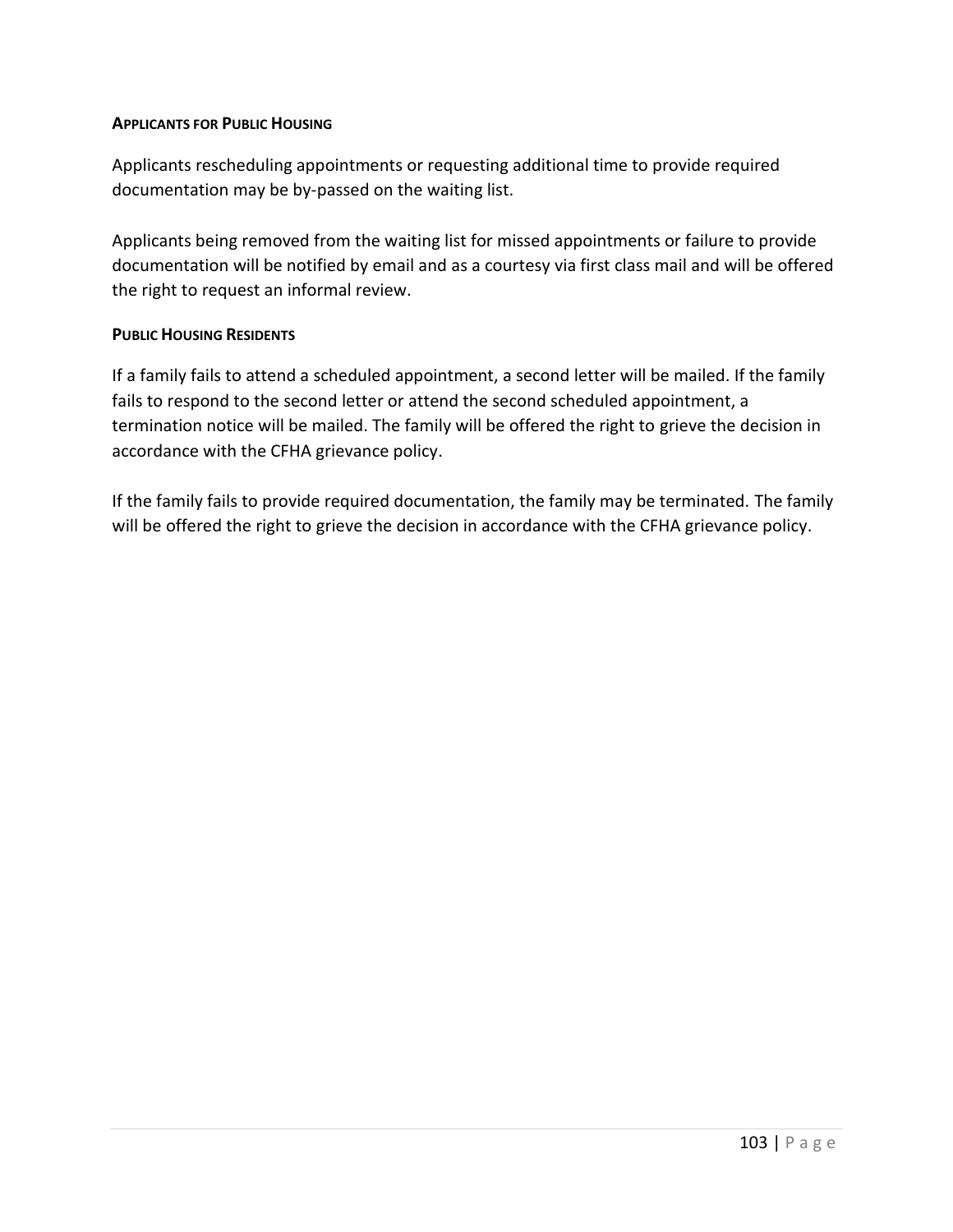# **APPENDIX 4 INCOME INCLUSIONS AND EXCLUSIONS**

| <b>INCOME INCLUSIONS 24 CFR 5.609</b> |                                                                                                                                                                                                                                                                                                                                                                                                                                                                                                                                                                                                                                                                                                                                                                                                                                                                                                                                                                                                                                                                                                                            |  |  |
|---------------------------------------|----------------------------------------------------------------------------------------------------------------------------------------------------------------------------------------------------------------------------------------------------------------------------------------------------------------------------------------------------------------------------------------------------------------------------------------------------------------------------------------------------------------------------------------------------------------------------------------------------------------------------------------------------------------------------------------------------------------------------------------------------------------------------------------------------------------------------------------------------------------------------------------------------------------------------------------------------------------------------------------------------------------------------------------------------------------------------------------------------------------------------|--|--|
| <b>Earned Income</b>                  | The full amount, before any payroll deductions, of wages and salaries,<br>overtime pay, commissions, fees, tips and bonuses, and other<br>compensation for personal services.                                                                                                                                                                                                                                                                                                                                                                                                                                                                                                                                                                                                                                                                                                                                                                                                                                                                                                                                              |  |  |
| Self-Employment/Business<br>Income    | The net income from operation of a business or profession.<br>1.<br>2.<br>Expenditures for business expansion or amortization of capital<br>indebtedness shall not be used as deductions in determining net<br>income. An allowance for depreciation of assets used in a<br>business or profession may be deducted, based on straight line<br>depreciation, as provided in Internal Revenue Service<br>regulations.<br>3.<br>Any withdrawal of cash or assets from the operation of a<br>business or profession will be included in income, except to the<br>extent the withdrawal is reimbursement of cash or assets<br>invested in the operation by the family.                                                                                                                                                                                                                                                                                                                                                                                                                                                          |  |  |
| Interest & Dividend<br>Income         | Interest, dividends, and other net income of any kind from real<br>1.<br>or personal property.<br>2.<br>Expenditures for amortization of capital indebtedness shall not<br>be used as a deduction in determining net income.<br>An allowance for depreciation of assets used in a business or<br>3.<br>profession may be deducted, based on straight line depreciation,<br>as provided in Internal Revenue Service regulations.<br>Any withdrawal of cash or assets from an investment will be<br>4.<br>included in income, except to the extent the withdrawal is<br>reimbursement of cash or assets invested by the family.<br>5.<br>Where the family has net family assets in excess of \$5,000,<br>annual income shall include the greater of the actual income<br>derived from net family assets or a percentage of the value of<br>such assets based on the current passbook savings rate, as<br>determined by HUD.<br>Income that could have been derived from assets worth more<br>6.<br>than \$1000 that were disposed of for less than fair market value<br>within the past two years will be counted as income. |  |  |
| Pension/Retirement<br>Income          | The full amount of periodic payments received from Social<br>1.<br>Security, annuities, insurance policies, retirement funds,<br>pensions, lotteries, disability or death benefits, and other similar<br>types of periodic receipts, including a lump-sum payment for the<br>delayed start of a periodic payment.                                                                                                                                                                                                                                                                                                                                                                                                                                                                                                                                                                                                                                                                                                                                                                                                          |  |  |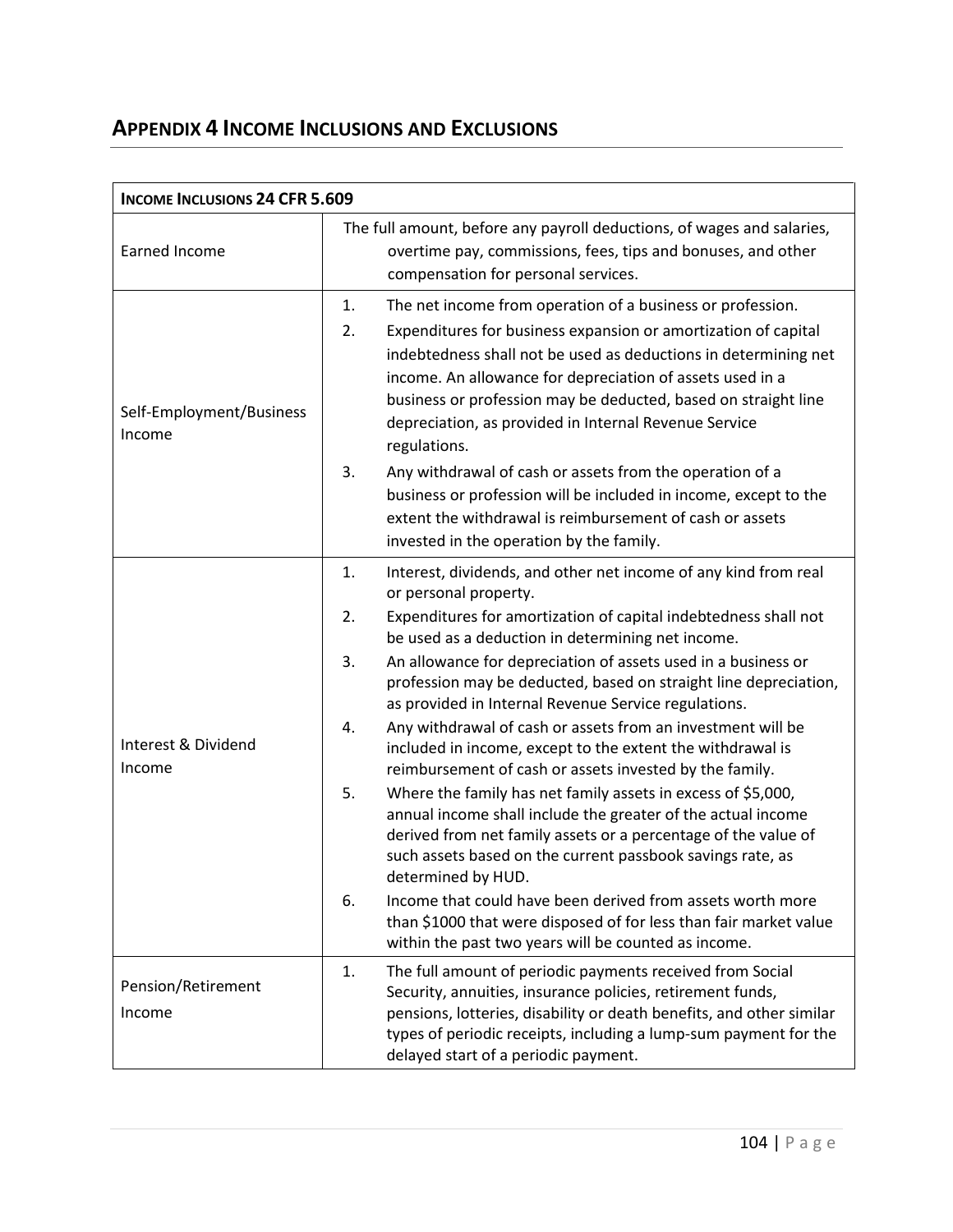| <b>INCOME INCLUSIONS 24 CFR 5.609</b> |                                                                                                                                                                                                                                                                                                                                                                                                                                                                                                                                                                                                                                                                                 |  |
|---------------------------------------|---------------------------------------------------------------------------------------------------------------------------------------------------------------------------------------------------------------------------------------------------------------------------------------------------------------------------------------------------------------------------------------------------------------------------------------------------------------------------------------------------------------------------------------------------------------------------------------------------------------------------------------------------------------------------------|--|
|                                       | Deferred periodic amounts from supplemental security income<br>2.<br>and Social Security benefits that are received in a lump sum<br>amount or in prospective monthly amounts are excluded.                                                                                                                                                                                                                                                                                                                                                                                                                                                                                     |  |
| Unemployment &<br>Disability Income   | Payments in lieu of earnings, such as unemployment and<br>1.<br>disability compensation, worker's compensation, and severance<br>pay.<br>2.<br>Lump sum additions such as insurance payments from worker's<br>compensation are excluded.                                                                                                                                                                                                                                                                                                                                                                                                                                        |  |
| TANF/Public Assistance                | TANF/Public assistance received by the household that qualifies<br>1.<br>as assistance under the TANF program definition at 45 CFR<br>260.31.<br>The amount of reduced TANF/Public assistance income that is<br>2.<br>disregarded specifically because the family engaged in fraud or                                                                                                                                                                                                                                                                                                                                                                                           |  |
|                                       | failed to comply with an economic self-sufficiency or work<br>activities requirement.<br>3.<br>If the TANF/Public assistance payment includes an amount<br>specifically designated for shelter and utilities that is subject to<br>adjustments by the TANF/Public assistance agency in accordance<br>with the actual cost of shelter and utilities, the amount of<br>TANF/Public assistance income to be included as income shall<br>consist of:                                                                                                                                                                                                                                |  |
|                                       | The amount of the allowance or grant exclusive of the<br>a.<br>amount specifically designated for shelter or utilities; plus<br>The maximum amount that the TANF/Public assistance<br>b.<br>agency could in fact allow the family for shelter and utilities.<br>If the family's TANF/Public assistance is ratably reduced from<br>the standard of need by applying a percentage, the amount<br>calculated under this paragraph shall be the amount<br>resulting from one application of the percentage (e.g., TANF,<br>AFCD, SSI, and general assistance available through state<br>welfare programs);<br>Imputed Welfare Income as described in the administrative plan.<br>4. |  |
| Alimony and Child<br>Support          | Periodic and determinable allowances, such as alimony and child<br>support payments, and regular contributions or gifts received<br>from persons not residing in the dwelling.                                                                                                                                                                                                                                                                                                                                                                                                                                                                                                  |  |
| Armed Forces Income                   | All regular pay, special pay, and allowances of a member of the<br>1.<br>Armed Forces (whether or not living in the dwelling) who is head<br>of the family, spouse, or other person whose dependents are<br>residing in the unit.<br>Special pay to a member exposed to hostile fire is excluded.<br>2.                                                                                                                                                                                                                                                                                                                                                                         |  |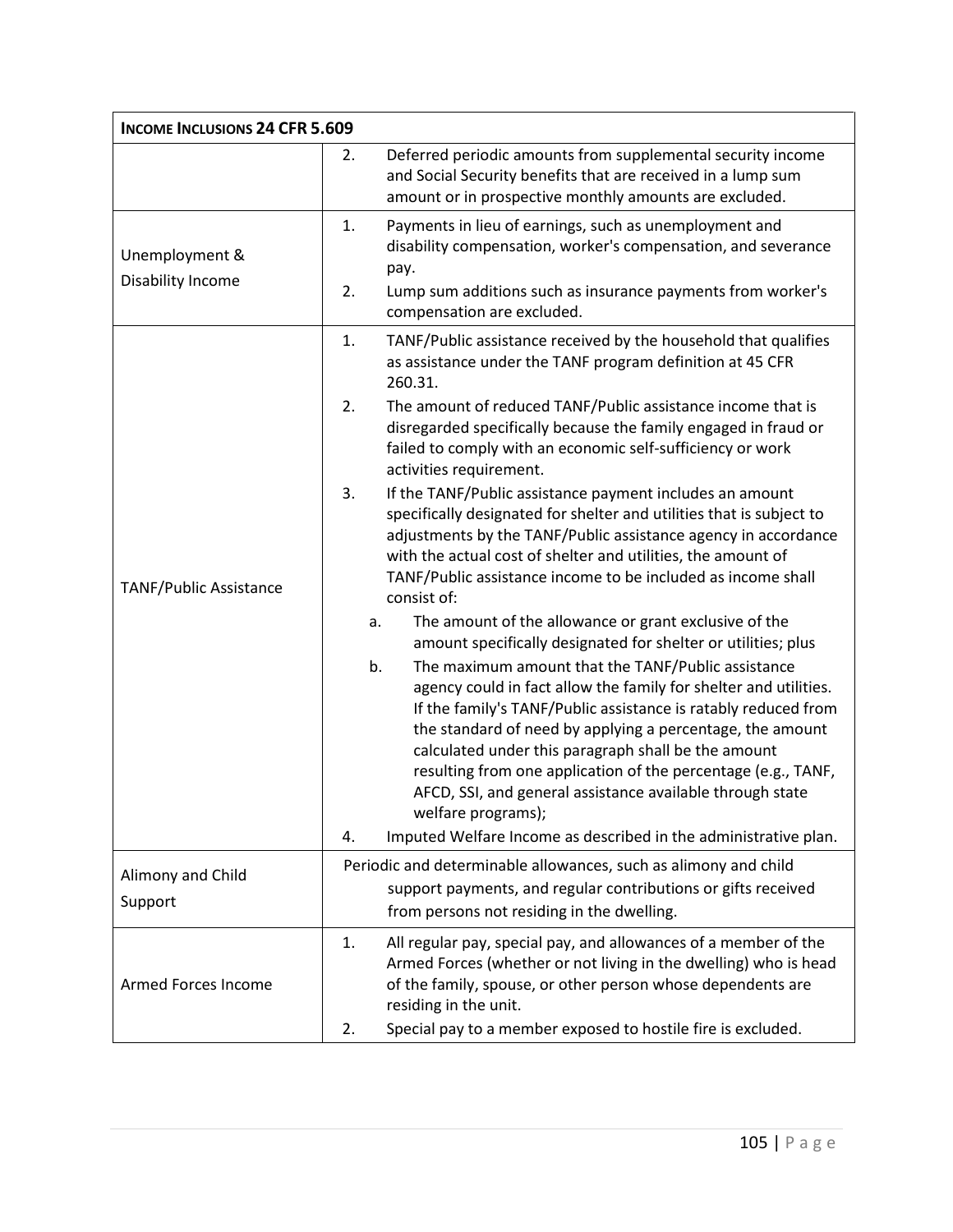| INCOME EXCLUSIONS 24 CFR 5.609(c)        |                                                                                                                                                                                                                                                                                                                                                                                                                                                                                                                                                                                                                                                                                                                                                                                                                                                                                                              |  |
|------------------------------------------|--------------------------------------------------------------------------------------------------------------------------------------------------------------------------------------------------------------------------------------------------------------------------------------------------------------------------------------------------------------------------------------------------------------------------------------------------------------------------------------------------------------------------------------------------------------------------------------------------------------------------------------------------------------------------------------------------------------------------------------------------------------------------------------------------------------------------------------------------------------------------------------------------------------|--|
| Earned Income of Children                | Earned income from employment of household members under the age<br>of 18 years (including foster children).                                                                                                                                                                                                                                                                                                                                                                                                                                                                                                                                                                                                                                                                                                                                                                                                 |  |
| Income from<br><b>Foster Care</b>        | Payments received for the care of foster children or foster adults (usually<br>individuals with disabilities, unrelated to the tenant family, who are<br>unable to live alone) or payments made under Kinship Guardian<br>Assistance Payments (Kin-GAP) or similar guardianship care programs for<br>children leaving the juvenile court system.                                                                                                                                                                                                                                                                                                                                                                                                                                                                                                                                                             |  |
| Inheritance and<br>Insurance Income      | Lump-sum additions to family assets, such as inheritances, insurance<br>payments (including payments under health and accident insurance and<br>worker's compensation), capital gains and settlement for personal or<br>property losses, except lump sum worker's compensation.                                                                                                                                                                                                                                                                                                                                                                                                                                                                                                                                                                                                                              |  |
| <b>Medical Expense</b><br>Reimbursements | Amounts received by the family that are specifically for, or in<br>reimbursement of, the cost of medical expenses for any family member.                                                                                                                                                                                                                                                                                                                                                                                                                                                                                                                                                                                                                                                                                                                                                                     |  |
| Income of Live-in Aides                  | Income of a live-in aide (as defined in 24 CFR 5.403).                                                                                                                                                                                                                                                                                                                                                                                                                                                                                                                                                                                                                                                                                                                                                                                                                                                       |  |
| <b>Student Financial Aid</b>             | For Section 8 Housing Choice Vouchers:<br>1. The full amount of student financial assistance paid directly to the<br>student or to the educational institution for tuition, including G.I.<br><b>Bill Student Financial Aid.</b><br>Excess of amounts received for tuition, income that an individual<br>2.<br>receives under the Higher Education Act of 1965 (20 U.S.C. 1001<br>et seq.), from private sources, or from an institution of higher<br>education (as defined under the Higher Education Act of 1965 (20<br>U.S.C. 1002)), are considered income to that individual.<br>3. Financial assistance described in this paragraph is not considered<br>annual income for persons over the age of 23 with dependent<br>children.<br>For purposes of this paragraph, "financial assistance" does not<br>4.<br>include loan proceeds.<br>For public housing, only athletic scholarships are considered. |  |
| <b>Armed Forces Hostile</b><br>Fire Pay  | The special pay to a family member serving in the Armed Forces who is<br>exposed to hostile fire.                                                                                                                                                                                                                                                                                                                                                                                                                                                                                                                                                                                                                                                                                                                                                                                                            |  |
| Self-Sufficiency Program<br>Income       | 1. Amounts received under training programs funded by HUD;<br>Amounts received by a person with a disability that are<br>2.<br>disregarded for a limited time for purposes of Supplemental<br>Security Income eligibility and benefits because they are set aside<br>for use under a Plan to Attain Self-Sufficiency (PASS);<br>3. Amounts received by a participant in other publicly assisted<br>programs that are specifically for or in reimbursement of out-of-<br>pocket expenses incurred (special equipment, clothing,<br>transportation, child care, etc.) and that are made solely to allow<br>participation in a specific program;                                                                                                                                                                                                                                                                |  |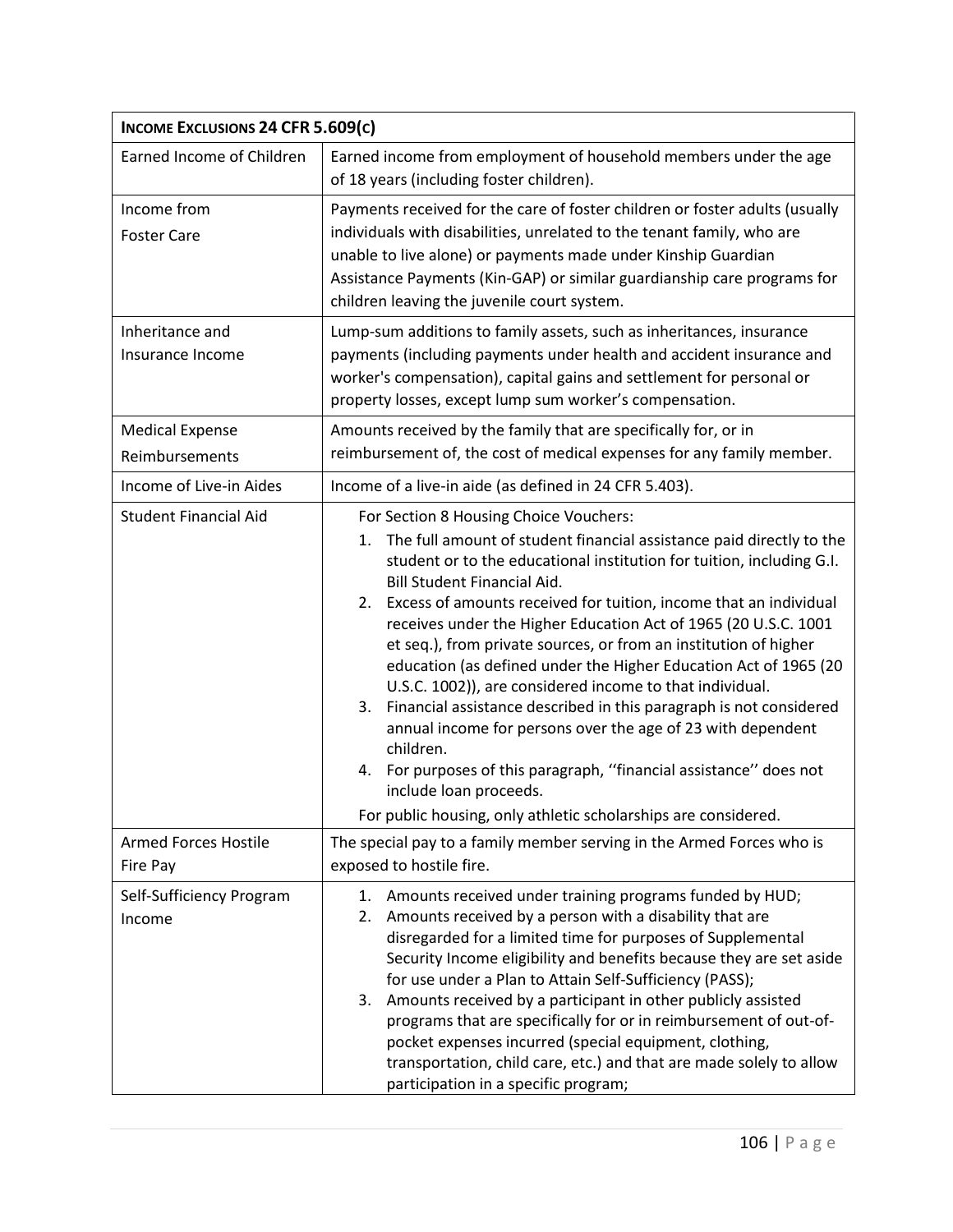| INCOME EXCLUSIONS 24 CFR 5.609(c)             |                                                                                                                                                                                                                                                                                                                                                                                                                                                                                                                                                                                                                                                                                                                                                                                                                                                                                                                                                                                                                                                                                                                                                                                       |  |
|-----------------------------------------------|---------------------------------------------------------------------------------------------------------------------------------------------------------------------------------------------------------------------------------------------------------------------------------------------------------------------------------------------------------------------------------------------------------------------------------------------------------------------------------------------------------------------------------------------------------------------------------------------------------------------------------------------------------------------------------------------------------------------------------------------------------------------------------------------------------------------------------------------------------------------------------------------------------------------------------------------------------------------------------------------------------------------------------------------------------------------------------------------------------------------------------------------------------------------------------------|--|
|                                               | Amounts received under a resident service stipend. A resident<br>4.<br>service stipend is a modest amount (not to exceed \$200 per<br>month) received by a resident for performing a service for the<br>Housing Authority or owner, on a part-time basis, that enhances<br>the quality of life in the development. Such services may include,<br>but are not limited to, fire patrol, hall monitoring, lawn<br>maintenance, resident initiative coordination, and serving as a<br>member of the CFHA's governing board. No resident may receive<br>more than one such stipend during the same period of time;<br>Incremental earnings and benefits resulting to any family<br>5.<br>member from participation in qualifying State or local<br>employment training programs (including training programs not<br>affiliated with a local government) and training of a family<br>member as resident management staff. Amounts excluded by this<br>provision must be received under employment training programs<br>with clearly defined goals and objectives and are excluded only<br>for the period during which the family member participates in the<br>employment training program. |  |
| Other Non-Recurring<br>Income                 | Temporary, non- recurring, or sporadic income (including gifts).                                                                                                                                                                                                                                                                                                                                                                                                                                                                                                                                                                                                                                                                                                                                                                                                                                                                                                                                                                                                                                                                                                                      |  |
| Reparations                                   | Reparation payments paid by a foreign government pursuant to claims<br>filed under the laws of that government by persons who were persecuted<br>during the Nazi era.                                                                                                                                                                                                                                                                                                                                                                                                                                                                                                                                                                                                                                                                                                                                                                                                                                                                                                                                                                                                                 |  |
| Income from<br><b>Full-time Students</b>      | Annual earnings in excess of \$480 for each full-time student 18 years old<br>or older (excluding the head of household, co-head, or spouse).                                                                                                                                                                                                                                                                                                                                                                                                                                                                                                                                                                                                                                                                                                                                                                                                                                                                                                                                                                                                                                         |  |
| <b>Adoption Assistance</b><br>Payments        | Adoption assistance payments in excess of \$480 annually per adopted<br>child.                                                                                                                                                                                                                                                                                                                                                                                                                                                                                                                                                                                                                                                                                                                                                                                                                                                                                                                                                                                                                                                                                                        |  |
| Social Security &<br>SSI Income               | Deferred periodic amounts from SSI and Social Security benefits that are<br>received in a lump sum amount or in prospective monthly amounts.                                                                                                                                                                                                                                                                                                                                                                                                                                                                                                                                                                                                                                                                                                                                                                                                                                                                                                                                                                                                                                          |  |
| Income Tax and Property<br><b>Tax Refunds</b> | Amounts received by the family in the form of refunds or rebates under<br>state or local law for property taxes paid on the dwelling unit.                                                                                                                                                                                                                                                                                                                                                                                                                                                                                                                                                                                                                                                                                                                                                                                                                                                                                                                                                                                                                                            |  |
| Home Care Assistance                          | Amounts paid by a state agency to a family with a member who has a<br>developmental disability and is living at home to offset the cost of<br>services and equipment needed to keep the developmentally disabled<br>family member at home.                                                                                                                                                                                                                                                                                                                                                                                                                                                                                                                                                                                                                                                                                                                                                                                                                                                                                                                                            |  |
| <b>Other Federal Exclusions</b>               | Amounts specifically excluded by any other federal statute from<br>consideration as income for purposes of determining eligibility or benefits<br>under a category of assistance programs that includes assistance under<br>any program to which the exclusions of 24 CFR 5.609(c) apply, including:<br>1. The value of the allotment made under the Food Stamp Act of<br>1977;                                                                                                                                                                                                                                                                                                                                                                                                                                                                                                                                                                                                                                                                                                                                                                                                       |  |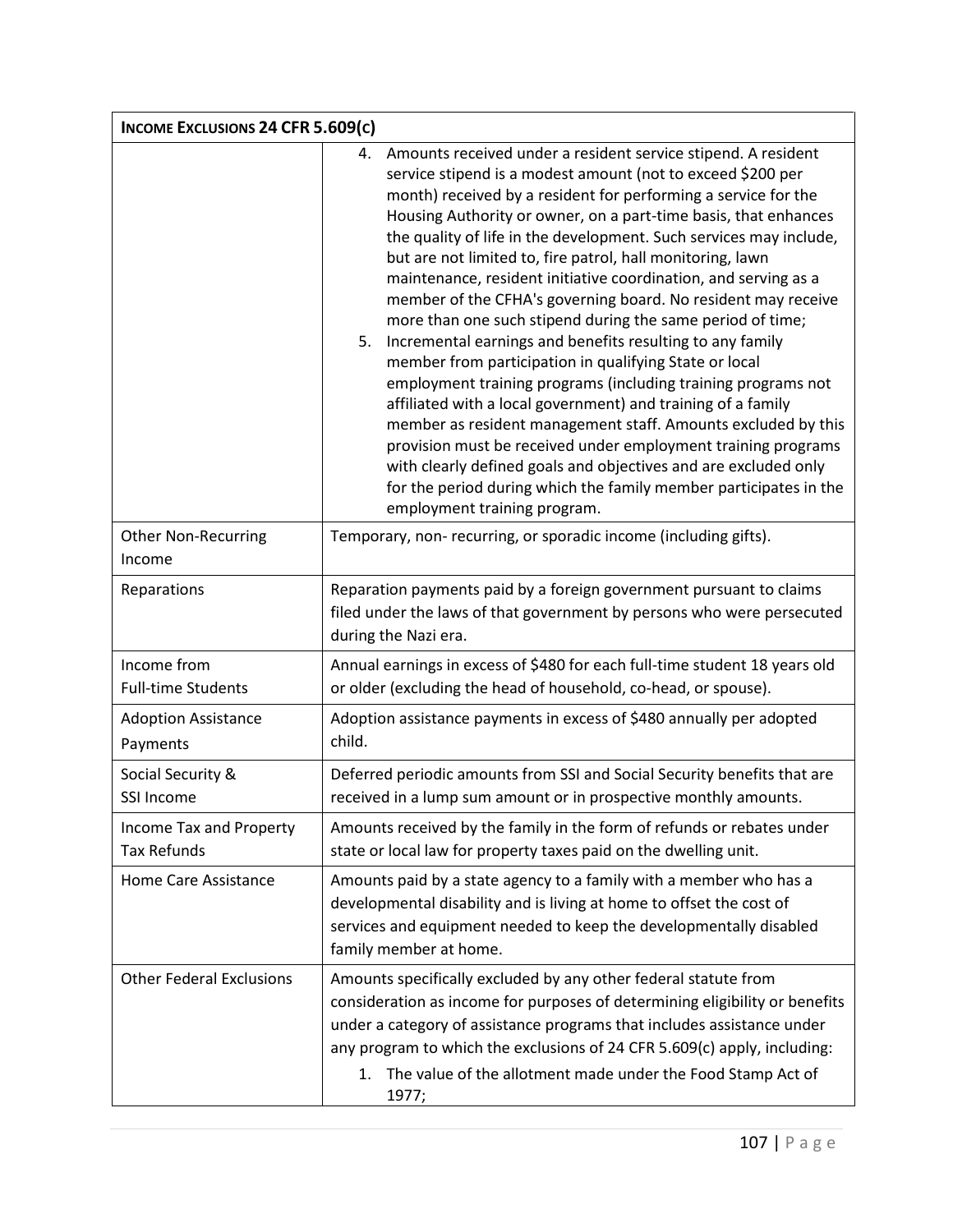| INCOME EXCLUSIONS 24 CFR 5.609(c) |                                                                                                                      |  |
|-----------------------------------|----------------------------------------------------------------------------------------------------------------------|--|
| 2.                                | Payments received under the Domestic Volunteer Service Act of                                                        |  |
|                                   | 1973 (employment through VISTA, Retired Senior Volunteer                                                             |  |
|                                   | Program, Foster Grandparents Program, youthful offender                                                              |  |
|                                   | incarceration alternatives, senior companions);                                                                      |  |
|                                   | 3. Payments received under the Alaskan Native Claims Settlement                                                      |  |
|                                   | Act;                                                                                                                 |  |
|                                   | 4. Income derived from the disposition of funds to the Grand River                                                   |  |
|                                   | Band of Ottawa Indians;                                                                                              |  |
| 5.                                | Income derived from certain sub-marginal land of the United                                                          |  |
|                                   | States that is held in trust for certain Indian tribes;                                                              |  |
|                                   | 6. Payments or allowances made under the Department of Health                                                        |  |
|                                   | and Human Services' Low-Income Home Energy Assistance                                                                |  |
|                                   | Program;                                                                                                             |  |
|                                   | 7. Payments received under the Maine Indian Claims Settlement Act                                                    |  |
|                                   | of 1980 (25 U.S.C. 1721);                                                                                            |  |
|                                   | 8. The first \$2,000 of per capita shares received from judgment                                                     |  |
|                                   | funds awarded by the Indian Claims Commission or the U.S.                                                            |  |
|                                   | Claims Court and the interests of individual Indians in trust or                                                     |  |
|                                   | restricted lands, including the first \$2,000 per year of income                                                     |  |
|                                   | received by individual Indians from funds derived from interests                                                     |  |
|                                   | held in such trust or restricted lands;                                                                              |  |
|                                   | 9. Amounts of scholarships funded under Title IV of the Higher                                                       |  |
|                                   | Education Act of 1965, including awards under the Federal work                                                       |  |
|                                   | study program or under the Bureau of Indian Affairs student                                                          |  |
|                                   | assistance programs;                                                                                                 |  |
|                                   | 10. Payments received from programs funded under Title V of the                                                      |  |
|                                   | Older Americans Act of 1985 (Green Thumb, Senior Aides, Older                                                        |  |
|                                   | American Community Service Employment Program);<br>11. Payments received on or after January 1, 1989, from the Agent |  |
|                                   | Orange Settlement Fund or any other fund established pursuant                                                        |  |
|                                   | to the settlement in the In Re Agent Orange product liability                                                        |  |
|                                   | litigation, M.D.L. No. 381 (E.D.N.Y.);                                                                               |  |
|                                   | 12. Earned income tax credit refund payments received on or after                                                    |  |
|                                   | January 1, 1991, including advanced earned income credit                                                             |  |
|                                   | payments;                                                                                                            |  |
|                                   | 13. The value of any child care provided or arranged (or any amount                                                  |  |
|                                   | received as payment for such care or reimbursement for costs                                                         |  |
|                                   | incurred for such care) under the Child Care and Development                                                         |  |
|                                   | Block Grant Act of 1990;                                                                                             |  |
|                                   | 14. Payments received under programs funded in whole or in part                                                      |  |
|                                   | under the Job Training Partnership Act (employment and training                                                      |  |
|                                   | programs for Native Americans and migrant and seasonal farm                                                          |  |
|                                   | workers, Job Corps, state job training programs and career intern                                                    |  |
|                                   | programs, AmeriCorps); references to Job Training Partnership                                                        |  |
|                                   | Act shall be deemed to refer to the corresponding provision of                                                       |  |
|                                   | the Workforce Investment Act of 1998 (29 U.S.C. 2931);                                                               |  |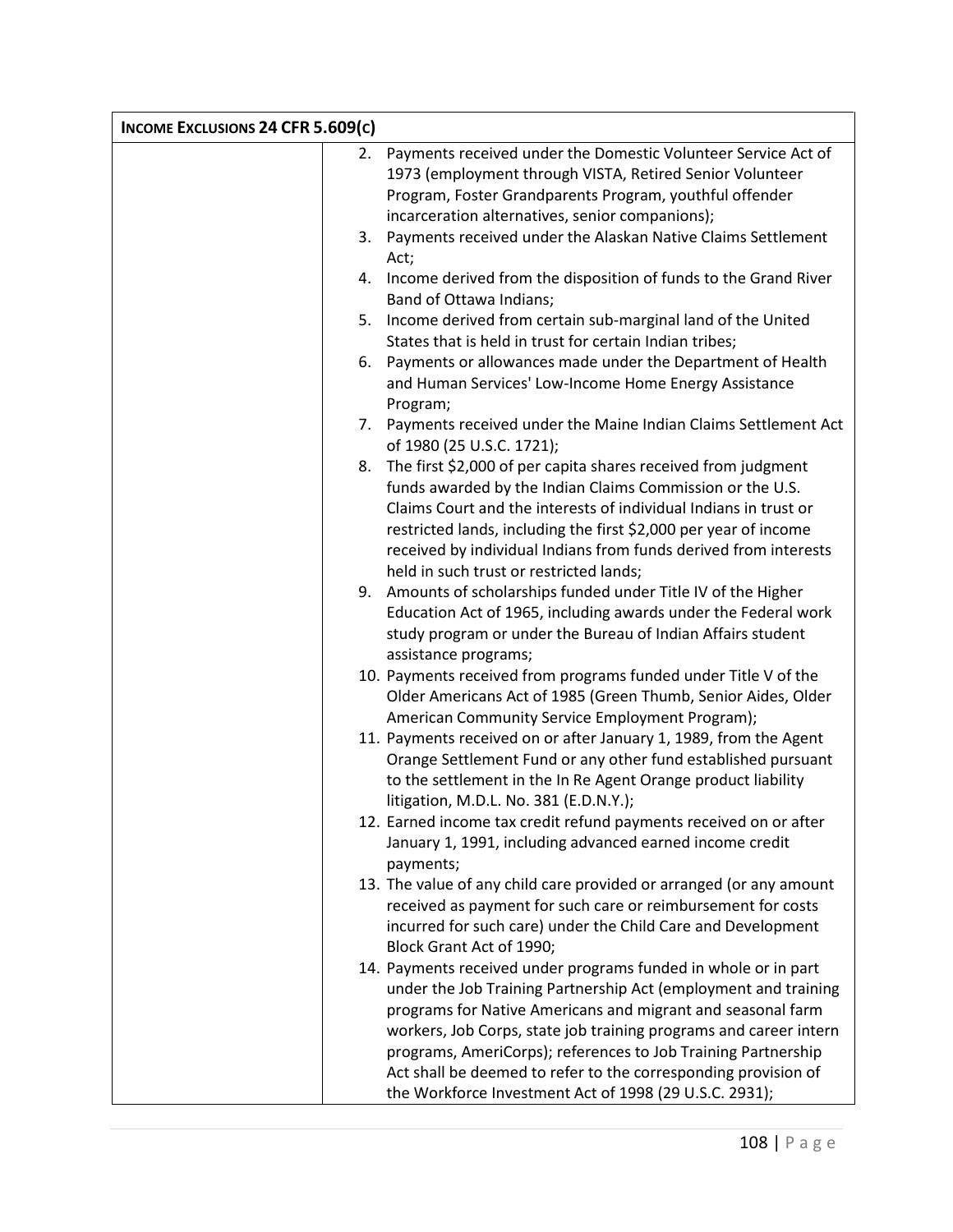| INCOME EXCLUSIONS 24 CFR 5.609(c) |                                                                                                                                                                                                                                                                                                                                                                                                                                                                                                                                                                                                                                                                                                                                                                                              |  |
|-----------------------------------|----------------------------------------------------------------------------------------------------------------------------------------------------------------------------------------------------------------------------------------------------------------------------------------------------------------------------------------------------------------------------------------------------------------------------------------------------------------------------------------------------------------------------------------------------------------------------------------------------------------------------------------------------------------------------------------------------------------------------------------------------------------------------------------------|--|
|                                   | 15. Payments by the Indian Claims Commission to the Confederated<br>Tribes and Bands of Yakima Indian Nation or the Apache Tribe of<br>Mescalero Reservation;<br>16. Allowances, earnings, and payments to AmeriCorps participants<br>under the National and Community Service Act of 1990;<br>17. Any allowance paid under the provisions of 38 U.S.C. 1805 to a<br>child suffering from Spina Bifida who is the child of a Vietnam<br>Veteran;<br>18. Any amount of crime victim compensation (under the Victims of<br>Crime Act) received through crime victim assistance (or payment<br>or reimbursement of the cost of such assistance) as determined<br>under the Victims of Crime Act because of the commission of a<br>crime against the participant under the Victims of Crime Act; |  |
|                                   | 19. Any subsidy received to assist low-income persons in paying for<br>their Medicare prescription drug Program.<br>20. Income payments from the U.S. Census Bureau defined as<br>employment lasting no longer than 180 days and not culminating<br>in permanent employment (PIH 2008-26); and<br>21. Earned Income Disallowance for persons with disabilities.                                                                                                                                                                                                                                                                                                                                                                                                                              |  |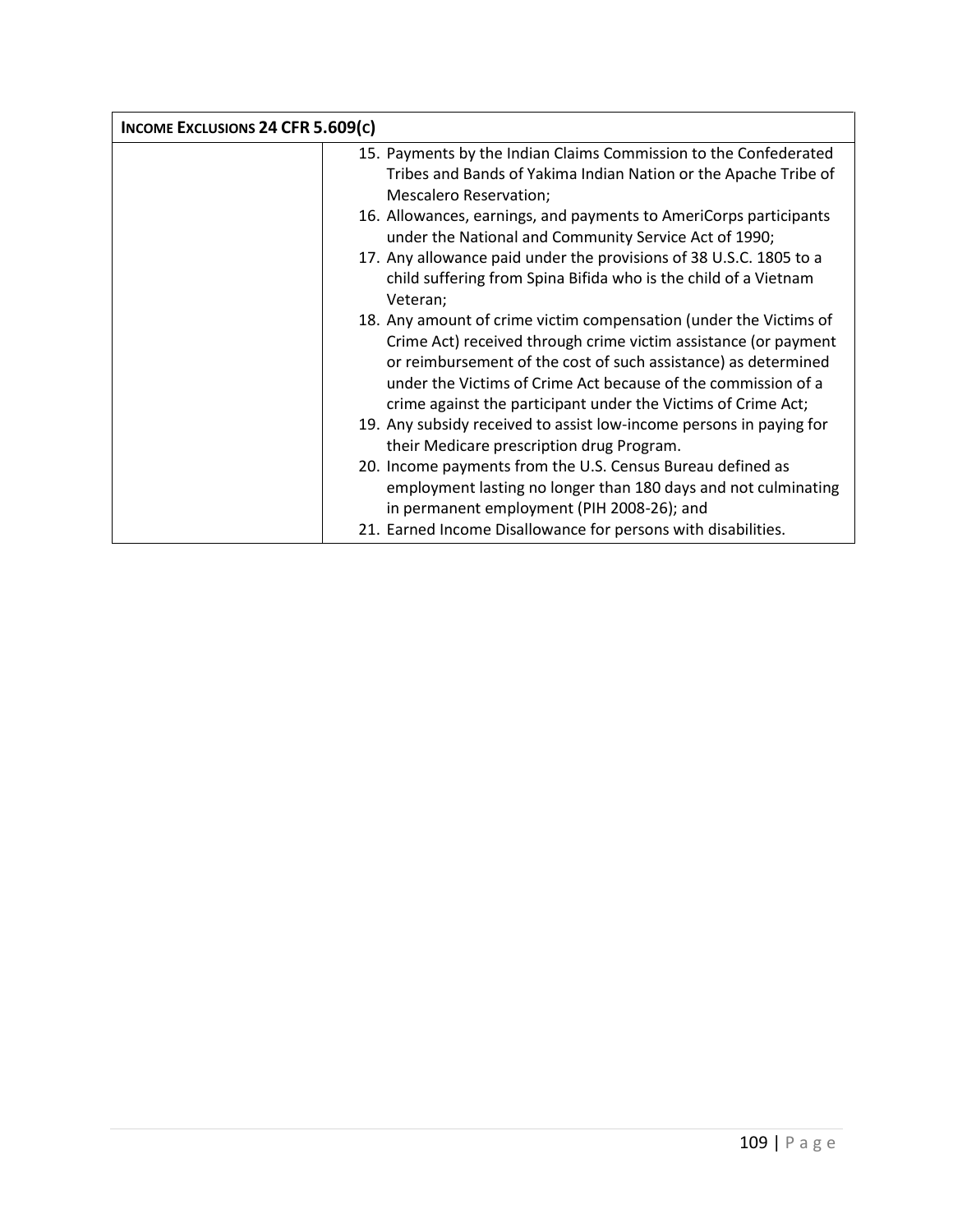| <b>Item Requiring Verification</b> | <b>Acceptable Hand-carried</b>       | Acceptable 3 <sup>rd</sup> -party |
|------------------------------------|--------------------------------------|-----------------------------------|
|                                    | Verification                         | Verification                      |
| <b>Social Security Number</b>      | <b>Original Social Security Card</b> | Third-party verification form     |
|                                    | Appropriate government letter        | completed and returned by         |
|                                    | showing the number                   | <b>Social Security</b>            |
|                                    | Other HUD-allowed method             | <b>Electronic Reports</b>         |
| <b>Adult Status of Head</b>        | Valid driver's license with birth    | Not Applicable                    |
| of Household                       | date                                 |                                   |
|                                    | Government-issued                    |                                   |
|                                    | identification card showing          |                                   |
|                                    | birth date                           |                                   |
|                                    | <b>Birth certificate</b>             |                                   |
| Citizenship                        | Voter registration card              | Not Applicable                    |
|                                    | <b>Birth certificate</b>             |                                   |
|                                    | Signed certification                 |                                   |
| <b>Eligible Immigration Status</b> | <b>INS card</b>                      | INS SAVE confirmation #           |
| Disability                         | Proof of SSI or Social Security      | Written verification from Social  |
|                                    | disability payments                  | <b>Security Administration</b>    |
|                                    |                                      | Written verification from         |
|                                    |                                      | appropriate diagnostician         |
|                                    |                                      | such as physician,                |
|                                    |                                      | psychiatrist, psychologist,       |
|                                    |                                      | therapist, licensed social        |
|                                    |                                      | worker or other from              |
|                                    |                                      | medical professional              |
| Full time student status           | For high school and/or college       | Written verification or letter    |
| $(if > 18 \text{ years})$          | students, any document               | from the registrar's office or    |
|                                    | evidencing enrollment for            | other school official             |
|                                    | sufficient                           |                                   |
|                                    | # of credits to be considered a      |                                   |
|                                    | fulltime student by the              |                                   |
|                                    | education institution                |                                   |
| Need for live-in aide              | Not Applicable                       | Written verification or letter    |
|                                    |                                      | from doctor or other              |
|                                    |                                      | professional knowledgeable        |
|                                    |                                      | of condition                      |
| Child care costs                   | Bills and receipts from child        | Written verification or letter    |
|                                    | care provider                        | from child care provider          |
| Disability assistance expenses     | Bills and records of payment         | Letters from suppliers, care      |
|                                    | from suppliers, care givers,         | givers, etc.                      |
|                                    | etc.                                 |                                   |

# **APPENDIX 5 – EXAMPLES OF ACCEPTABLE 3RD- VERIFICATION**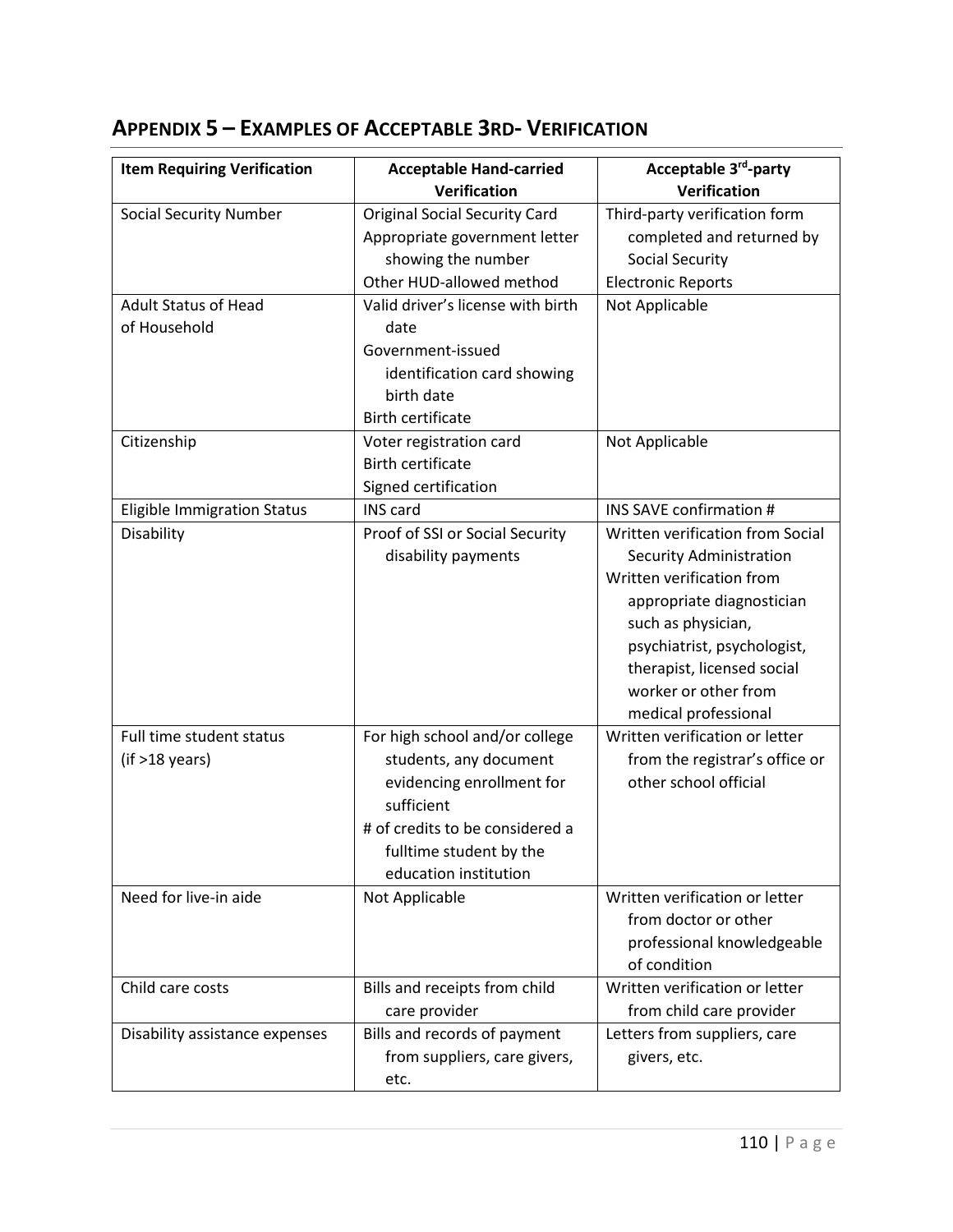| <b>Item Requiring Verification</b> | <b>Acceptable Hand-carried</b>   | Acceptable 3 <sup>rd</sup> -party |
|------------------------------------|----------------------------------|-----------------------------------|
|                                    | Verification                     | Verification                      |
| <b>Medical expenses</b>            | Bills, receipts, records of      | Written verification or letter    |
|                                    | payment, dates of trips,         | from providers                    |
|                                    | mileage log, receipts for        | Prescription record from          |
|                                    | fares and tolls                  | pharmacy                          |
|                                    |                                  | Medical professional's letter     |
|                                    |                                  | stating assistance or a           |
|                                    |                                  | companion animal is needed        |
| Medicare prescription              | Card issued by the private       | Not applicable                    |
| drug coverage                      | prescription drug plan with      |                                   |
|                                    | the words Medicare Rx on it.     |                                   |
| Savings, checking accounts         | Passbook                         | Written verification or letter    |
|                                    | Most current statements          | from institution                  |
| CDs, bonds, etc.                   | Tax return                       | Written verification or letter    |
|                                    | Information brochure from        | from institution                  |
|                                    | institution                      |                                   |
|                                    | The CD                           |                                   |
|                                    | The bond                         |                                   |
| <b>Stocks</b>                      | Stock or most current            | Written verification or letter    |
|                                    | statement                        | from broker or holding            |
|                                    | Price in newspaper or through    | company                           |
|                                    | Internet                         |                                   |
| Real property                      | Property tax statement (for      | Letter from tax office            |
|                                    | current value)                   |                                   |
|                                    | Notice of assessment             |                                   |
|                                    | Records of income and            |                                   |
|                                    | expenses                         |                                   |
|                                    | Tax return                       |                                   |
| Personal property held as          | Receipt for purchase             | Assessment, bluebook, etc.        |
| an investment                      | Other evidence of worth          |                                   |
| Cash value of whole life           | <b>Current statement</b>         | Letter from insurance company     |
| insurance policies                 |                                  |                                   |
| Assets disposed of for less        | Original receipt and receipt at  | Not applicable                    |
| than fair market value             | disposition                      |                                   |
|                                    | Other evidence of worth          |                                   |
| Earned income/wages                | 6 (if paid weekly) or 4 (if paid | Written verification or letter    |
|                                    | less often than weekly)          | from employer                     |
|                                    | consecutive pay stubs;           |                                   |
|                                    | At least three paystubs if there |                                   |
|                                    | has been a change                |                                   |
| Self-employed                      | Tax return from prior year       | Not applicable                    |
|                                    | Books of accounts                |                                   |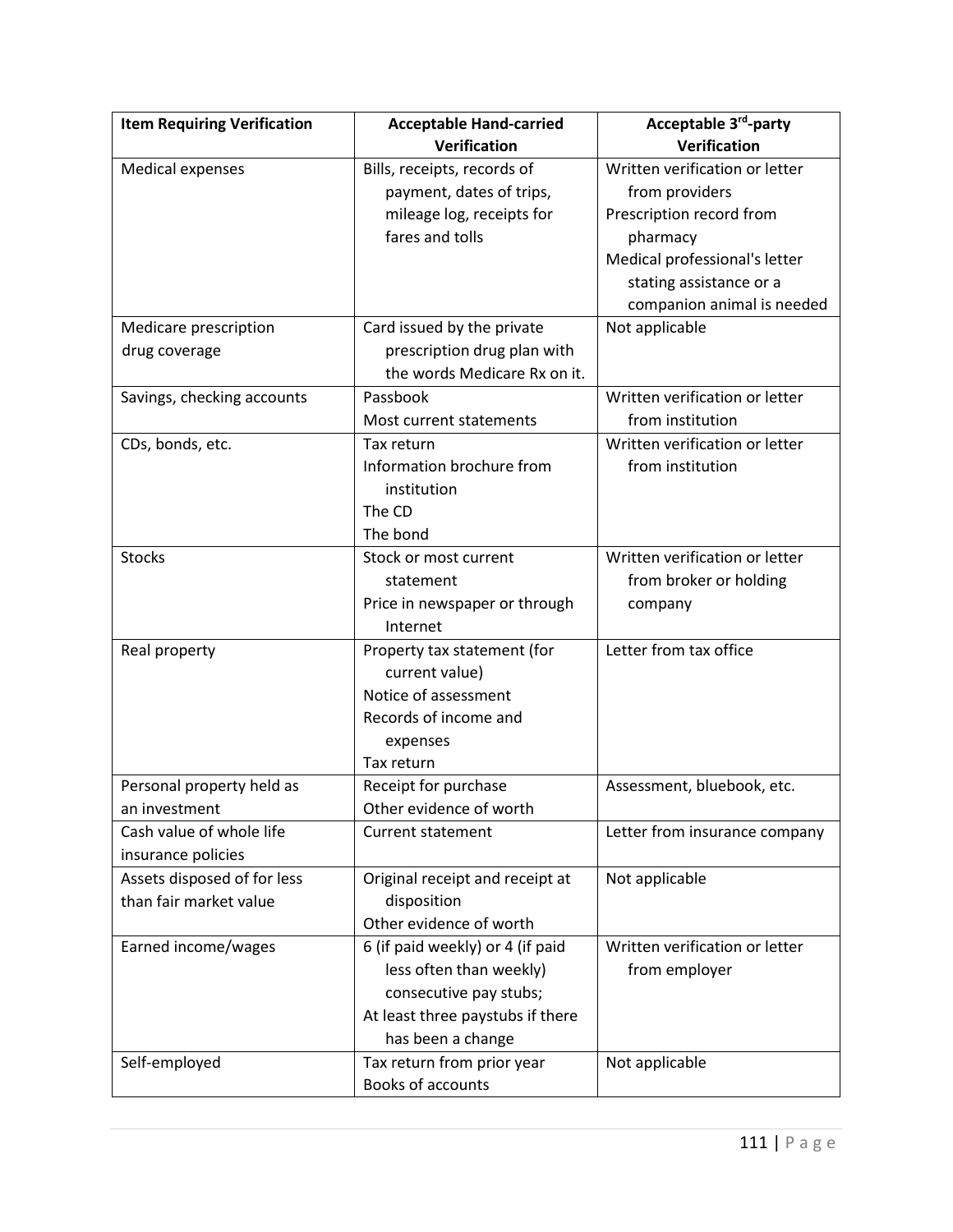| <b>Item Requiring Verification</b> | <b>Acceptable Hand-carried</b> | Acceptable 3 <sup>rd</sup> -party |
|------------------------------------|--------------------------------|-----------------------------------|
|                                    | Verification                   | Verification                      |
| Regular gifts and contributions    | <b>Bank deposits</b>           | Written verification or letter    |
|                                    | Other similar evidence         | from source                       |
|                                    |                                | Letter from organization          |
|                                    |                                | receiving gift (i.e., if          |
|                                    |                                | grandmother pays day care         |
|                                    |                                | provider, the day care            |
|                                    |                                | provider could so state)          |
| Alimony/child support              | Record of deposits             | Court order                       |
|                                    | Divorce decree                 | Written verification or letter    |
|                                    |                                | from source                       |
|                                    |                                | Letter from Human Services        |
| <b>Social Security</b>             | Letter from Social Security as | Not applicable                    |
|                                    | verified by HUD computer       |                                   |
|                                    | systems                        |                                   |
| Periodic payments (i.e., welfare,  | <b>Award letter</b>            | Letter or electronic reports      |
| pensions, workers' comp,           | Letter announcing change in    | from the source                   |
| unemployment)                      | amount of future payments      |                                   |
| Training program participation     | Not applicable                 | Written verification or letter    |
|                                    |                                | from program provider             |
|                                    |                                | indicating - whether              |
|                                    |                                | Enrolled or completed             |
|                                    |                                | Training is HUD-funded            |
|                                    |                                | Federal, State, local             |
|                                    |                                | government                        |
|                                    |                                | It is employment                  |
|                                    |                                | training                          |
|                                    |                                | Payments are for out- of pocket   |
|                                    |                                | expenses incurred in order        |
|                                    |                                | to participate in a program       |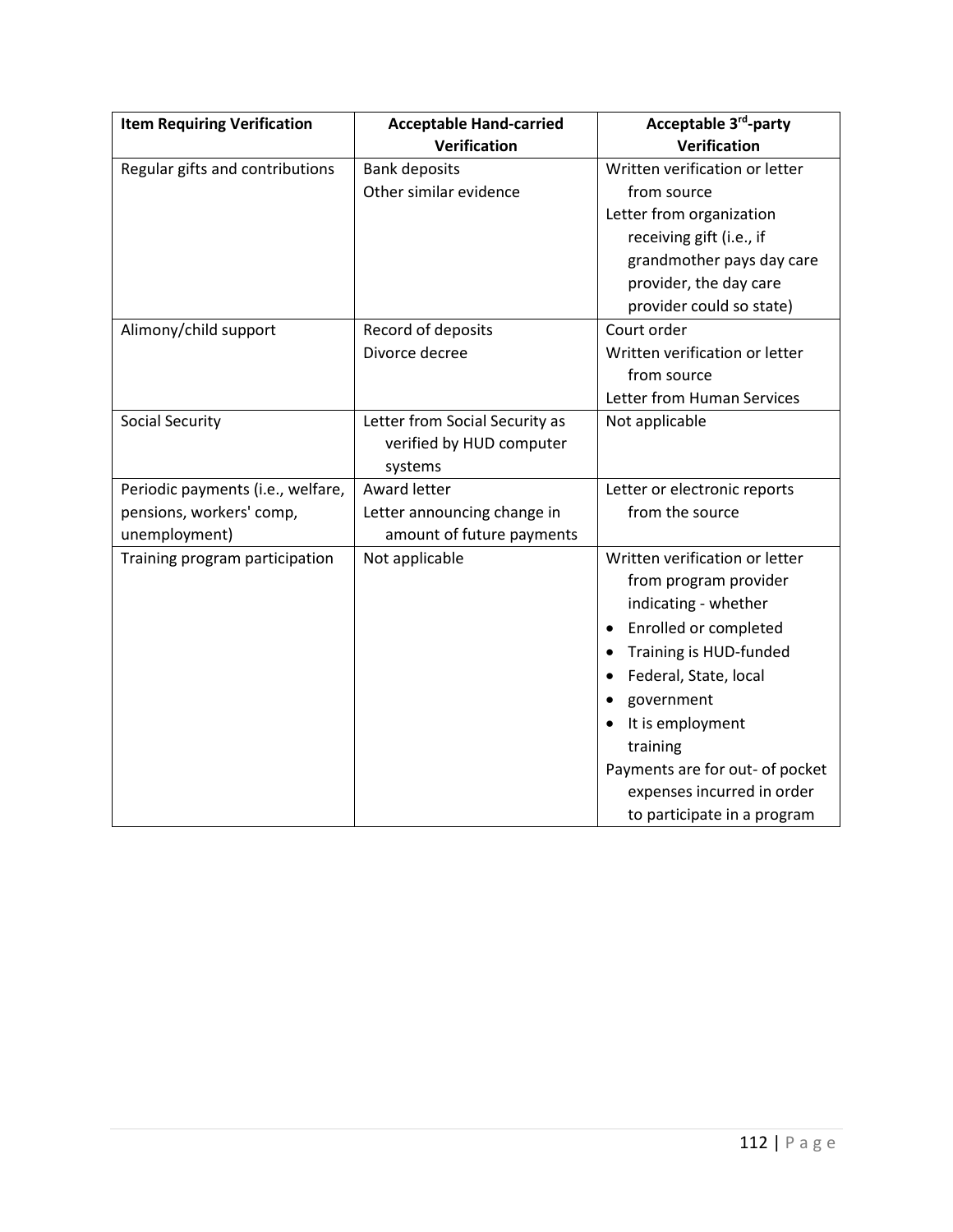Rent is due on the first of each month. It is accepted as on time through the fifth business day of the month.

Each morning during rent week when the HSS or other site management staff come into the office, the drop box shall be checked for rent left during the previous night. If the account has a balance owing, or a credit balance the receipt shall be mailed to the resident. If the account has no balance owing a receipt will be issued upon request by the Resident.

Partial payments will not be accepted prior to the fifth business day of the month unless:

- There are prior arrangements made for extenuating circumstances as approved by the Public Housing Manager.
- It is a partial pre-payment for a future month's rent.

All other partial payments will be returned to the resident with an explanation of why partial payment is not accepted.

Charges, adjustments and receipts should be posted and a bank deposit made daily.

On the sixth working day rent should be collected from the drop box and posted first thing in the morning. The date received should show as the fifth, not the date posting. All rents (not including other charges) uncollected after the start of business on the first working day after the fifth are subject to late fees. The late fee is \$25. There are no exceptions to the late fees except for extenuating circumstances reported prior to the rent due date as approved by the Public Housing Manager. Extenuating circumstances are limited to circumstances beyond the resident's control such as extended leave from work due to illness. Vacations, pay dates and car repairs are not extenuating circumstances. Under no circumstances will an exception be granted more than three times in a twelve month period to a single household.

After all rent is recorded and posted on the sixth working day, an aged receivables report for occupied units is printed to determine who has not paid rent and/or charges. Fourteen day notices should be sent for all outstanding rent (including late fees) and thirty day notices for outstanding work order charges and payment agreements (even if a fourteen day notice is also sent). The notice shall be sent regular first class mail with a Certificate of Mailing entered in the Firm Mailing Book and stamped by the Post Office.

Any rent that has not been paid at expiration of the notices. HUD Forms 5380 and 5382 shall be attached to the summons served.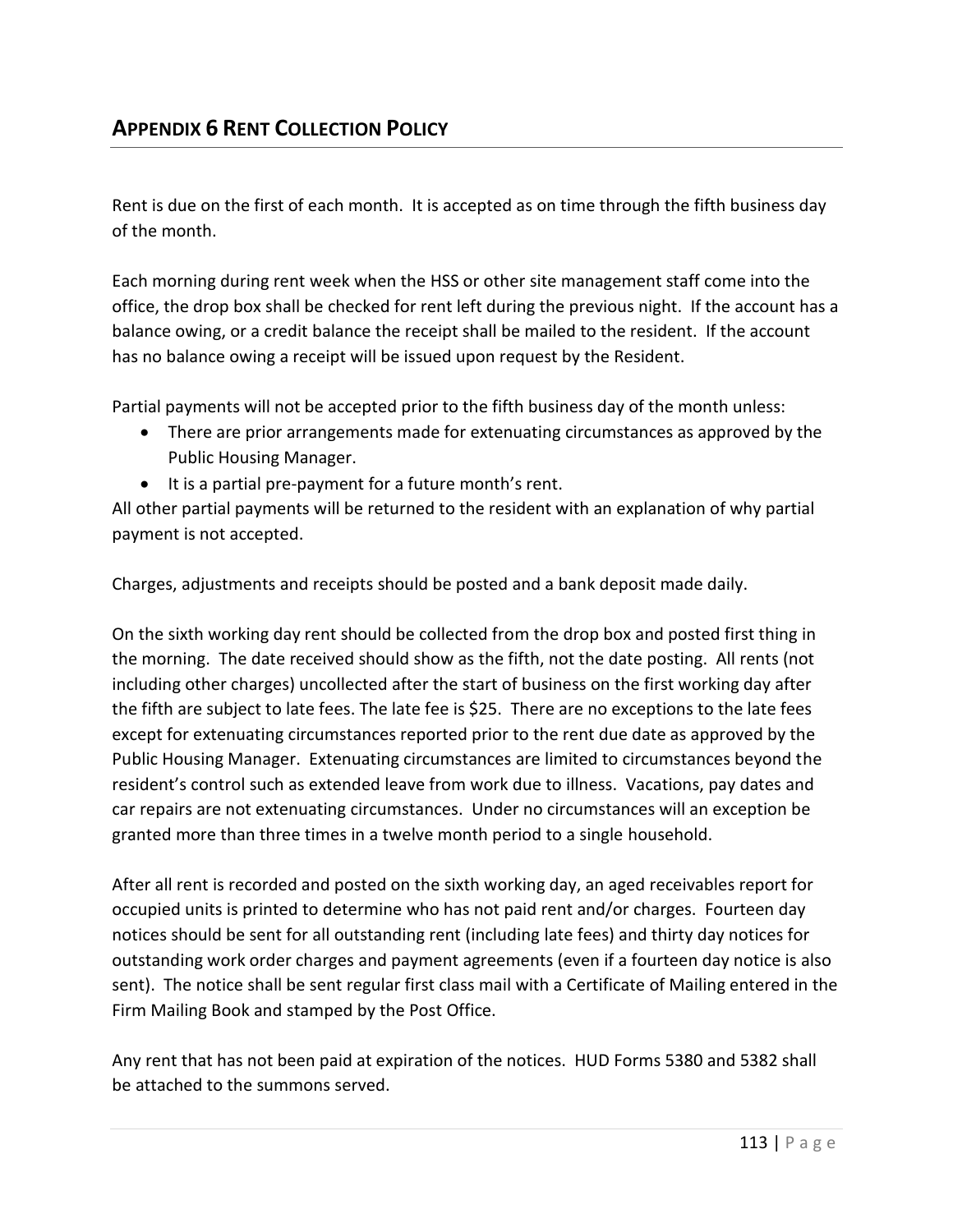All payments received shall be applied to all rent charges first (unless otherwise stipulated by the Resident, or if there is a repayment agreement in effect), then to past due charges, payment agreement current payments, current late fees, and maintenance charges, in that order.

Under no circumstances will CFHA staff go to the Resident's unit to collect rent, or accept rent anywhere but in the office.

All charges must be paid by check or money order. Under no circumstances is cash to be accepted.

In the case of a returned check the following procedure will be followed:

- The check will be entered in the system as NSF and any actual bank charge fee will be added.
- A notice will be sent informing the resident that their check was returned, of the new charges and accrual of late fees, and that their personal check will not be accepted for one year.
- A fourteen day notice will be sent.
- A \$15 NSF fee and Late fees (if not already charged) will be assessed.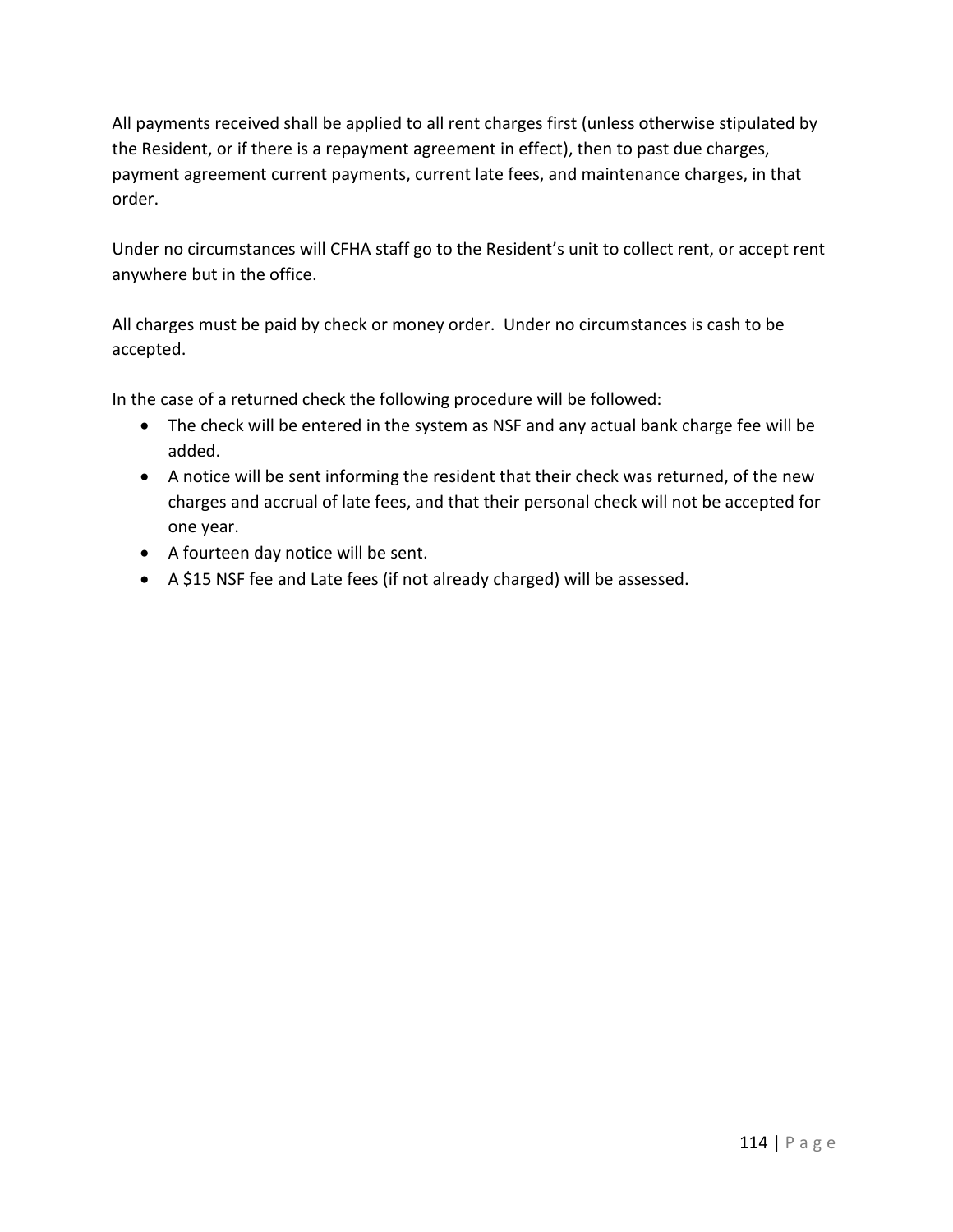# **APPENDIX 7 CFHA USE OF HUD'S ENTERPRISE INCOME VERIFICATION (EIV) SYSTEM**

The EIV systems is used to validate family-reported income and information for participants and newly-admitted families, and to identify potential discrepancies in income reporting by participants during the annual and interim reexamination processes.

The CFHA uses the EIV system to verify household income on such sources as social security, social security disability, SSI, wages and unemployment compensation for each family member. The CFHA uses the EIV system to compare the income source and amount recorded in the participant-supplied income data and form, HUD 50058 maintained in the Public Housing Information Center (PIC) database.

#### **NEW ADMISSIONS**

For each new admission, the CFHA will:

- 1. Review the EIV Former Tenant Search for all adult household members to ensure there is no outstanding PHA debt or other negative information, prior to eligibility determination;
- 2. Review the EIV Existing Tenant Search for all household members to determine if there is a current assisted tenancy to resolve prior to admission.
- 3. Review the EIV Income Report to confirm/validate family-reported income within 90 days of the PIC submission date;
- 4. Print and maintain a copy of the EIV Income Report in the tenant file;
- 5. Resolve any income discrepancy with the family within sixty (60) calendar days of the EIV Income Report date; and
- 6. Query the Former Tenant Search Module to determine if a PHA has reported a debt or adverse termination.

#### **ANNUAL REEXAMINATIONS**

The CFHA will pull an EIV Income Report from the system and check the Income Verification Tool (IVT) before annual reexaminations are conducted; the report will be compared with family-reported information. The purpose of this comparison is to determine if:

1. The tenant has reported all income; and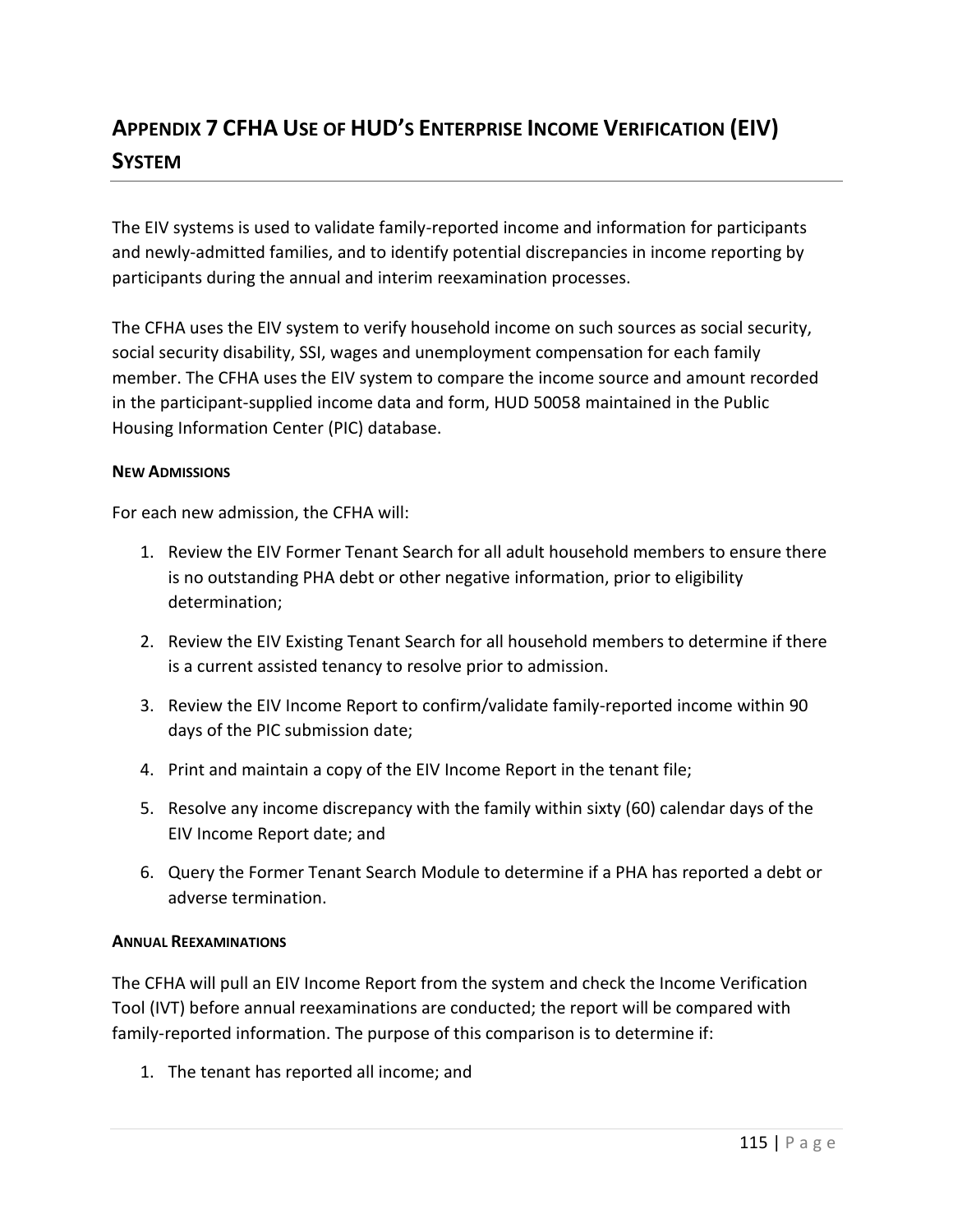2. There is a substantial difference (defined as \$2,400 or more annually), between EIV and family-reported information.

When EIV income data and participant reported income are NOT substantially different, the CFHA will obtain from the tenant, any necessary documentation to complete the income determination process, and will:

- 1. Use participant documents or third-party income verification to calculate anticipated annual income if the *EIV income is less* than participant-provided documentation; or
- 2. Use EIV income data when the *EIV income is more* than the participant-provided documentation.
	- a. The participant provides documentation of a change in circumstances. If acceptable participant documentation is provided to justify a change in circumstances, the participant documents will be used to calculate income.

When the EIV income report reveals an income source that was not reported by the tenant or there is a substantial difference in the reported income information, the CFHA will:

- 1. Discuss the income discrepancy with the tenant;
- 2. Request the tenant provide documentation to confirm or dispute the unreported or underreported income and/or income sources;
- 3. Request  $3^{rd}$  party written verification from the income source if the tenant is unable to provide acceptable documentation to resolve the income discrepancy;
- 4. If applicable, determine the tenant's underpayment of rent retroactively;
- 5. Promptly notify the tenant in writing of any adverse findings made on the basis of the information verified through the aforementioned income discrepancy resolution process. The notice will inform the tenant of their right to contest the findings through the established appeals procedures; and
- 6. Take other action as directed by HUD or this administrative plan.

The CFHA will resolve the discrepancy with the tenant within sixty (60) calendar days of the report. The CFHA will not terminate, deny, suspend, or reduce the family's assistance until the expiration of any notice or appeals period.

When the CFHA cannot readily anticipate income, such as in cases of seasonal employment, unstable work hours or suspected fraud, the CFHA will: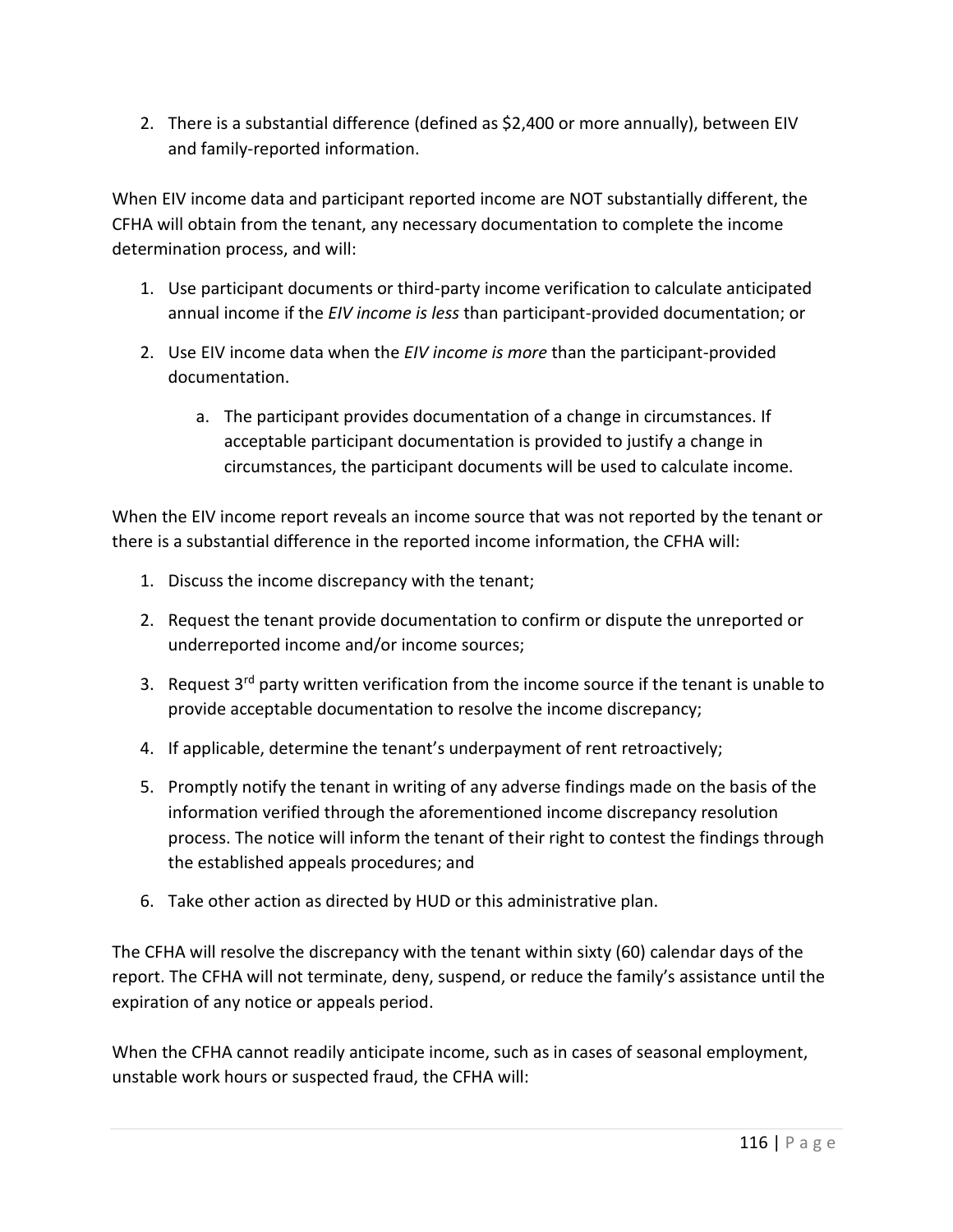- 1. Review historical income data for patterns of employment, paid benefits and receipt of other income;
- 2. Analyze all UIV, third-party, and family-provided data and attempt to resolve the income discrepancy;
- 3. Use the most current verified income data (and historical income data if appropriate) to calculate anticipated annual income;
- 4. If applicable, determine the tenant's underpayment of rent retroactively;
- 5. Promptly notify the tenant in writing of any adverse findings made on the basis of the information verified through the aforementioned income discrepancy resolution process. The notice will inform the tenant of their right to contest the findings through the established appeals procedures; and
- 6. Take other action as directed by HUD or this administrative plan.

The CFHA will resolve the discrepancy with the tenant within sixty (60) calendar days of the report. The CFHA will not terminate, deny, suspend, or reduce the family's assistance until the expiration of any notice or appeals period.

#### **INTERIM REEXAMINATIONS**

The CFHA will pull an EIV Income Report from the system prior to an interim reexamination. The report will be compared with family-reported information. If there is no discrepancy, the ICN page will be printed. If a potential discrepancy is discovered, the steps outlined above will be followed.

#### **RETROACTIVE RENT**

The CFHA will determine the retroactive rent as far back as the existence of complete file documentation (form HUD-50058 and supporting documentation) to support such retroactive rent determinations.

#### **EIV REPORT MONITORING**

The CFHA will monitor the following EIV reports on a *monthly* basis:

- 1. Deceased Tenants Report,
- 2. Identity Verification Report, and
- 3. Immigration Report.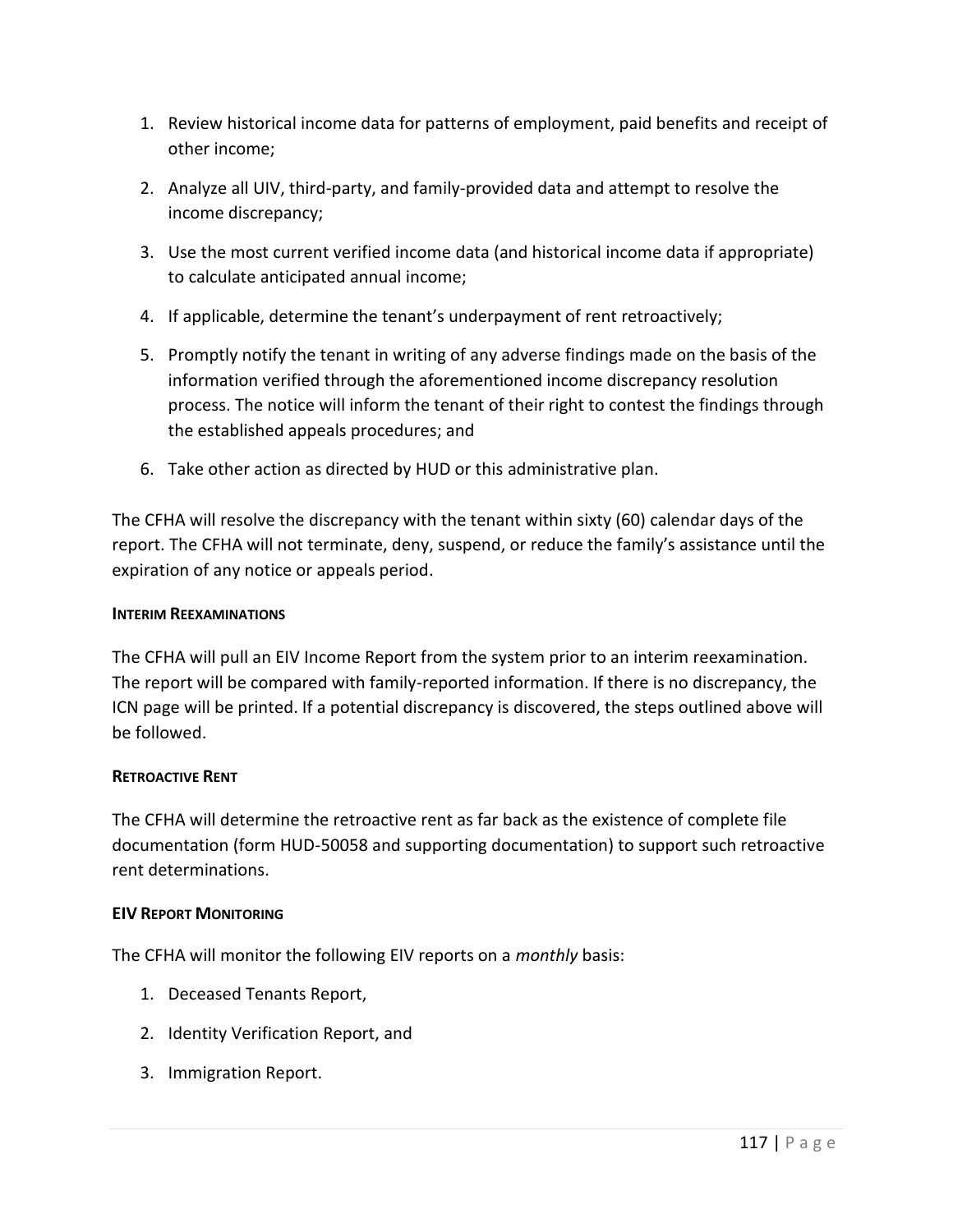The CFHA will monitor the following EIV reports on a *quarterly* basis:

- 1. Multiple Subsidy Report, and
- 2. New Hires Report.

### **EIV DEBTS OWED TO PHAS & TERMINATION MODULE**

The CFHA has at least one designated staff person whose responsibility it is to enter information into the Debt Termination Data Base (DTDB).

Designated staff person(s) will adhere to the following policies when entering debt/termination information into DTDB:

- 1. Debt/termination information will be entered only after an End of Participation (EOP) action has been entered in PIC for the former participant;
- 2. Debt/termination information will be entered within 90 days from the EOP date;
- 3. Debt/termination information will be maintained in DTDB no longer than 10 years;
- 4. Families who have never, or no longer, warrant being in the data base will be removed following HUD guidelines;
- 5. The tenant record will be modified no more than three times; and
- 6. Debts will be modified as payments are being made and removed only after being paid in full.

## **ENTERPRISE INCOME VERIFICATION (EIV) SYSTEM POLICIES AND PROCEDURES**

#### **RECORDS RETENTION**

During the term of assisted tenancy and for at least three years after the end of participation, the CFHA will retain documents in tenant files. To the extent feasible documents will be maintained electronically, as opposed to hard copy. This documentation will include but not be limited to:

- 1. At least the last three years of HUD Form 50058;
- 2. Supporting documentation for all annual and interim reexaminations of income, including but not limited to:
	- a. Verification forms and reports;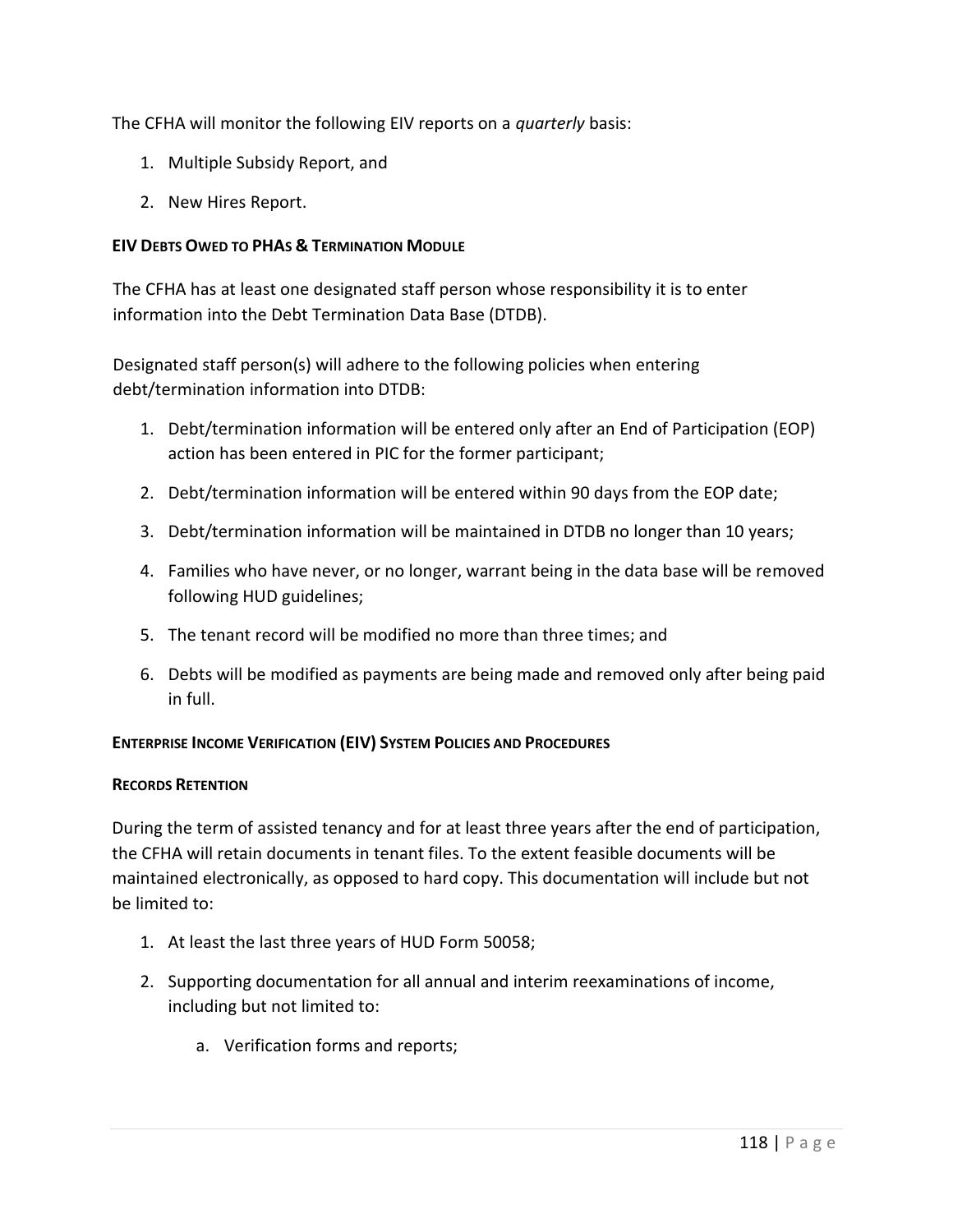- b. Written documentation of oral third-party verification (name, date of contact, amount of income received, telephone number of people contacted, etc.);
- c. Photocopies of documents, excluding government checks;
- d. Written statements of staff reviewing documents that cannot be photocopied; and
- e. A copy of the EIV Individual Control Number (ICN) Page when there is no household income discrepancy noted on the household's Income Discrepancy Report tab or Income Discrepancy Report.

#### **STORAGE OF EIV RECORDS**

As an added security measure, on an annual basis the CFHA EIV Security Officer will provide each program a listing of staff members who have CFHA approved access to EIV wage/benefit data. The local security monitor or other designated staff will review this list and immediately notify the CFHA security officer in writing of any names that should be deleted from the list.

The CFHA will maintain a lockable container, file cabinet, or room to store EIV documents that are:

- 1. Outdated and are destined to be destroyed, or
- 2. Printed but not yet placed in the participants' files.

Caution will be taken to prevent the combining of each of the above types of documents, with files of each type kept in separate folders.

#### **KEY CONTROL FORM**

The Section 8 and Low-income Public Housing Programs utilize the Key Control Form to document:

- 1. The number of keys issued for the lockable container, file cabinet, or room;
- 2. The names of program staff who are in possession of these keys; and
- 3. A change in the number of keys available or a change in the identity of the staff in possession of the key.

#### **DISPOSAL OF APPLICANT AND PARTICIPANT RECORDS**

All EIV and related documents will be destroyed at the end of the three-year retention period. Documents will be destroyed in a manner that would not compromise the confidentiality of the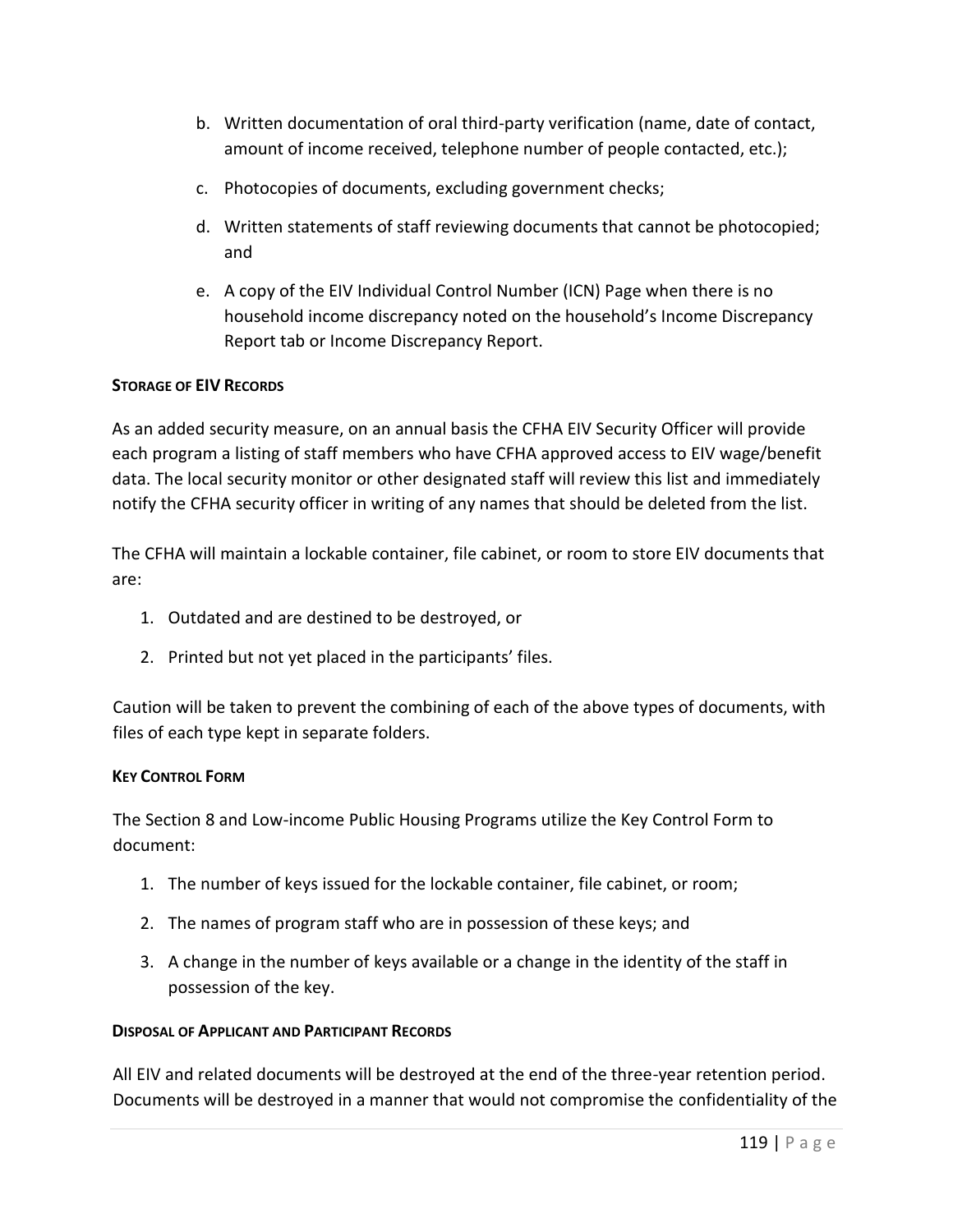applicants and/or participants. The preferred method for destroying documents is by shredding.

#### **EIV SECURITY MONITOR**

The CFHA has a designated "EIV Security Monitor" who is responsible for:

- 1. Ensuring that the EIV security procedures outlined in this document are adhered to; and
- 2. Providing written notification to the EIV Security Officer when a staff member associated with EIV information is no longer employed with the CFHA, or a staff member who previously had access rights no longer has such rights.

#### **EIV SECURITY TRAINING**

Prior to requesting approval for EIV access and annually thereafter, CFHA staff must:

- 1. Watch the most recent HUD, EIV Security Awareness Training Webcast; and
- 2. Confirm they have watched the Webcast by signing EIV Webcast Training Certification form and submitting it to the CFHA EIV Coordinator a HUD-issued "Certificate of Completion" is not required.

The CFHA may also provide annual EIV training to approved staff or staff may attend annual training during regional meetings or conferences.

#### **BREACH OF EIV SECURITY POLICY**

Any breach of the EIV security policy must be immediately reported to the designated CFHA Security Officer.

The data contained in and provided by the EIV system will be protected by the CFHA and only be used for official program purposes. Data will not be disclosed to anyone in any manner that would violate the privacy of the individuals represented.

The CFHA will adhere to EIV security awareness measures to ensure that only authorized system users may access the EIV system in order to maintain overall privacy and security compliance.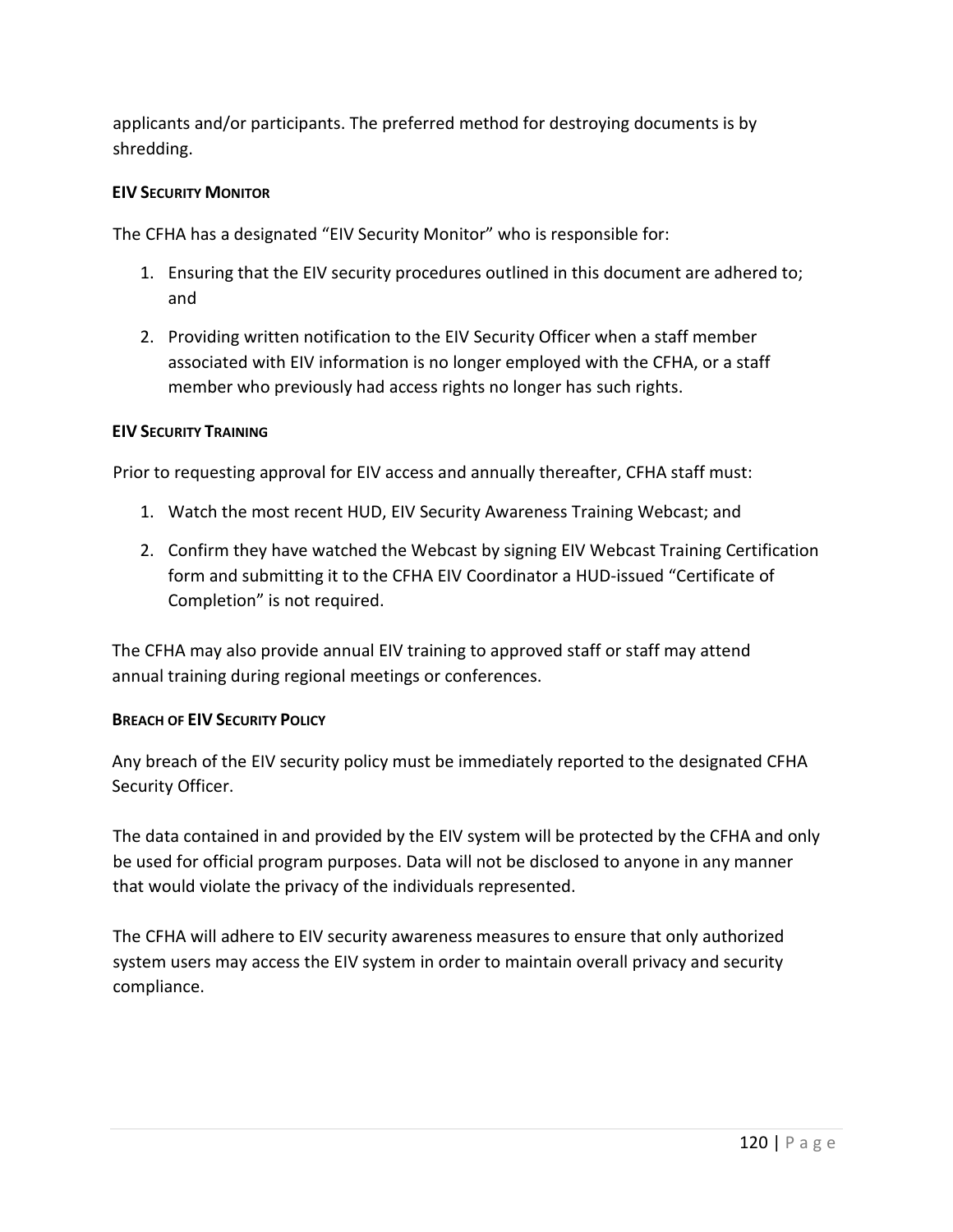# **APPENDIX 8 FLAGSTAFF HOUSING AUTHORITY RECORD RETENTION SCHEDULE**

Retention periods are in compliance with U.S. Department of Housing and Urban Development ("HUD") as well as State Records Management Division requirements

*\*Entries apply to Section 8, Clark Homes, and Public Housing programs unless otherwise noted\**

| <b>Series Title</b>                                        | Retention                               |
|------------------------------------------------------------|-----------------------------------------|
|                                                            |                                         |
| <b>Banking Records</b> (State General Schedule – Financial | 7 years after end of FY created or      |
| Records, #10060)                                           | received                                |
|                                                            |                                         |
| Board and Commissions - Agendas and Minutes -              | Permanent.                              |
| including supporting documentation for approved            | Transfer to City Clerk when no longer   |
| items from agenda packets for Flagstaff Housing            | needed by Flagstaff Housing Authority.  |
| Authority (State General Schedule - Clerks Records,        |                                         |
| #10260)                                                    |                                         |
|                                                            |                                         |
| Capital Fund Program Records (State General                | 5 years after final capital expenditure |
| Schedule - Housing Records, #1)                            |                                         |
|                                                            |                                         |
| Clark Homes (affordable rental housing development)        |                                         |
|                                                            |                                         |
| a. Affirmative Fair Housing Marketing Plan -               | Until approval of new plan by HUD.      |
| outreach to ethnic groups which are under-                 | Submission of new plan to HUD           |
| represented among resident population (State General       | triggered by demographic shift per HUD  |
| Schedule - Housing Records, #10c)                          | requirements.                           |
|                                                            |                                         |
| b. Audit Records (State General Schedule - Audit           | 7 years after end of FY created or      |
| Records, #20087)                                           | received                                |
|                                                            |                                         |
| c. HAP (Housing Assistance Payment) Vouchers               | 3 years after end of FY created         |
| (State General Schedule - Housing Records, #10c)           |                                         |
|                                                            |                                         |
| d. Rent Comparability Studies (State General               | Until superseded                        |
| Schedule - Housing Records, #5a)                           |                                         |
|                                                            |                                         |
| e. Rent Schedules (State General Schedule -                | 3 years after end of FY created         |
| Housing Records, #5a)                                      |                                         |
|                                                            |                                         |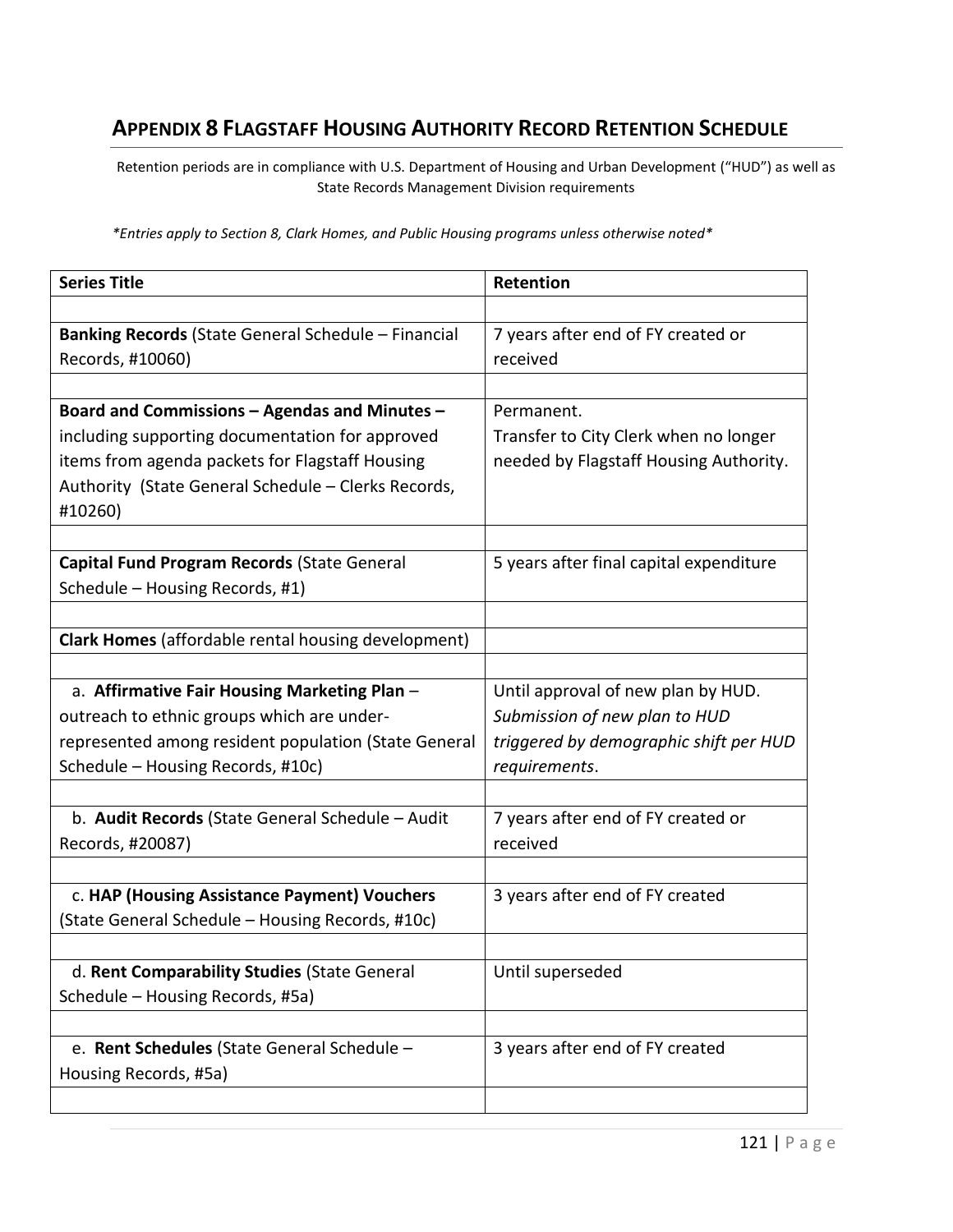| <b>Contracts - Housing Assistance Payments (State</b>     | 6 years after fulfilled, cancelled, expired |
|-----------------------------------------------------------|---------------------------------------------|
| General Schedule - Administrative and Management          | or revoked                                  |
| Records, #10463)                                          |                                             |
|                                                           |                                             |
| Denied Applicant Records (State General Schedule -        | 3 years after month of denial               |
| Housing Records, #5a and #9a)                             |                                             |
|                                                           |                                             |
|                                                           |                                             |
|                                                           |                                             |
|                                                           |                                             |
|                                                           |                                             |
| <b>Series Title</b>                                       | Retention                                   |
|                                                           |                                             |
| EIV Central File: reports created regarding identity      | 3 years after FY report created             |
| verification, new hires, deceased tenants, multiple       |                                             |
| subsidies and income discrepancy run as part of           |                                             |
| monthly or quarterly monitoring (State General            |                                             |
| Schedule - Housing Records, #10c)                         |                                             |
|                                                           |                                             |
| Financial Records - including accounts receivable and     | 3 years after end of FY created or          |
| payable, journals, journal entries, ledgers, and          | received                                    |
| encumbrances; does not include banking records.           |                                             |
| (State General Schedule - Financial Records, #10071,      |                                             |
| #10057)                                                   |                                             |
|                                                           |                                             |
| <b>Grant Documentation - Public Housing and Section 8</b> | 3 years after final expenditure report      |
| programs (State General Schedule - Administrative         | submitted and approved, or after            |
| and Management Records, #10280)                           | funding agency requirements met,            |
|                                                           | whichever is later.                         |
|                                                           |                                             |
| <b>Outreach Documentation - affirmative marketing</b>     | 3 years after end of FY created             |
| (State General Schedule - Housing Records, #5f and        |                                             |
| #10c)                                                     |                                             |
|                                                           |                                             |
| Payroll Records (State General Schedule - Financial       | 4 years after end of FY created or          |
| Records, #10085)                                          | received.                                   |
|                                                           | Note: City of Flagstaff Payroll section     |
|                                                           | requires 4-year retention.                  |
|                                                           |                                             |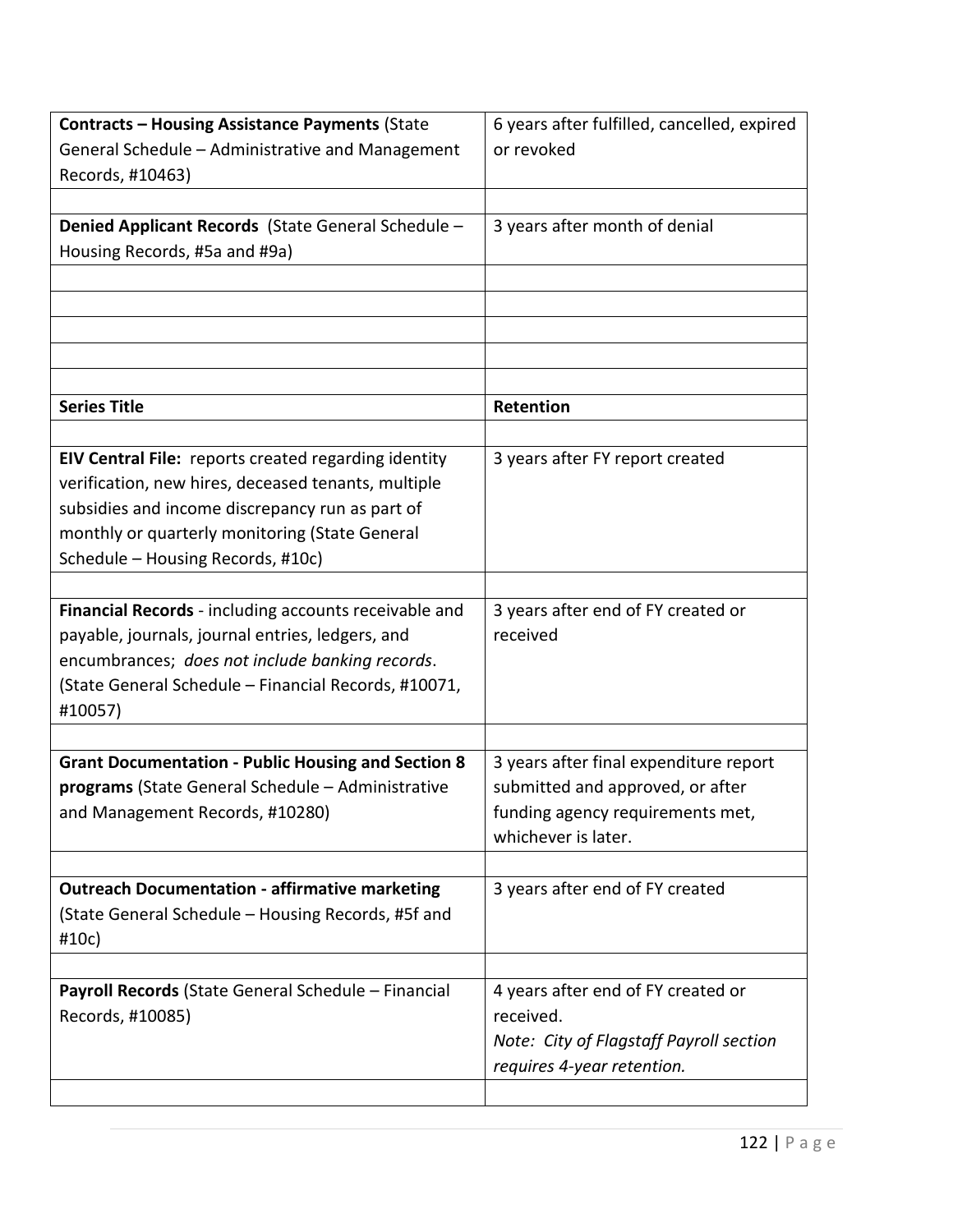| <b>Policies - Public Housing and Section 8 programs</b> | Permanent.                                |
|---------------------------------------------------------|-------------------------------------------|
| (State General Schedule - Administrative and            | Transfer records in print format to State |
| Management Records, #10293)                             | Archives when no longer needed by         |
|                                                         | Flagstaff Housing Authority.              |
|                                                         |                                           |
| Quality Control Records - including SEMAP (Section 8    | 3 years after end of FY created or        |
| Management Assessment Program) (State General           | received                                  |
| Schedule - Housing Records, #10c)                       |                                           |
|                                                         |                                           |
| Resident Files - including application materials (State | Life of tenancy plus 3 years              |
| General Schedule - Housing Records, #5a and #9a)        | Debt and disqualifying information is     |
|                                                         | retained until administrative value       |
|                                                         | served.                                   |
|                                                         |                                           |
| Section 8 Rent Comparability Studies (State General     | 3 years after end of FY created or        |
| Schedule - Housing Records, #5a)                        | received                                  |
|                                                         |                                           |
| Section 8 VMS (Voucher Management System) -             | 3 years after end of FY created or        |
| monthly report for housing assistance payments (State   | received                                  |
| General Schedule - Housing Records, #5f)                |                                           |
|                                                         |                                           |
|                                                         |                                           |
| <b>Series Title</b>                                     | Retention                                 |
|                                                         |                                           |
| <b>Utility Allowance Documentation (State General</b>   | 3 years after end of FY created or        |
| Schedule - Housing Records, #9b)                        | received                                  |
|                                                         |                                           |
| Waiting List (State General Schedule - Housing          | 3 years after end of FY created           |
| Records, #5f and #10c)                                  |                                           |
|                                                         |                                           |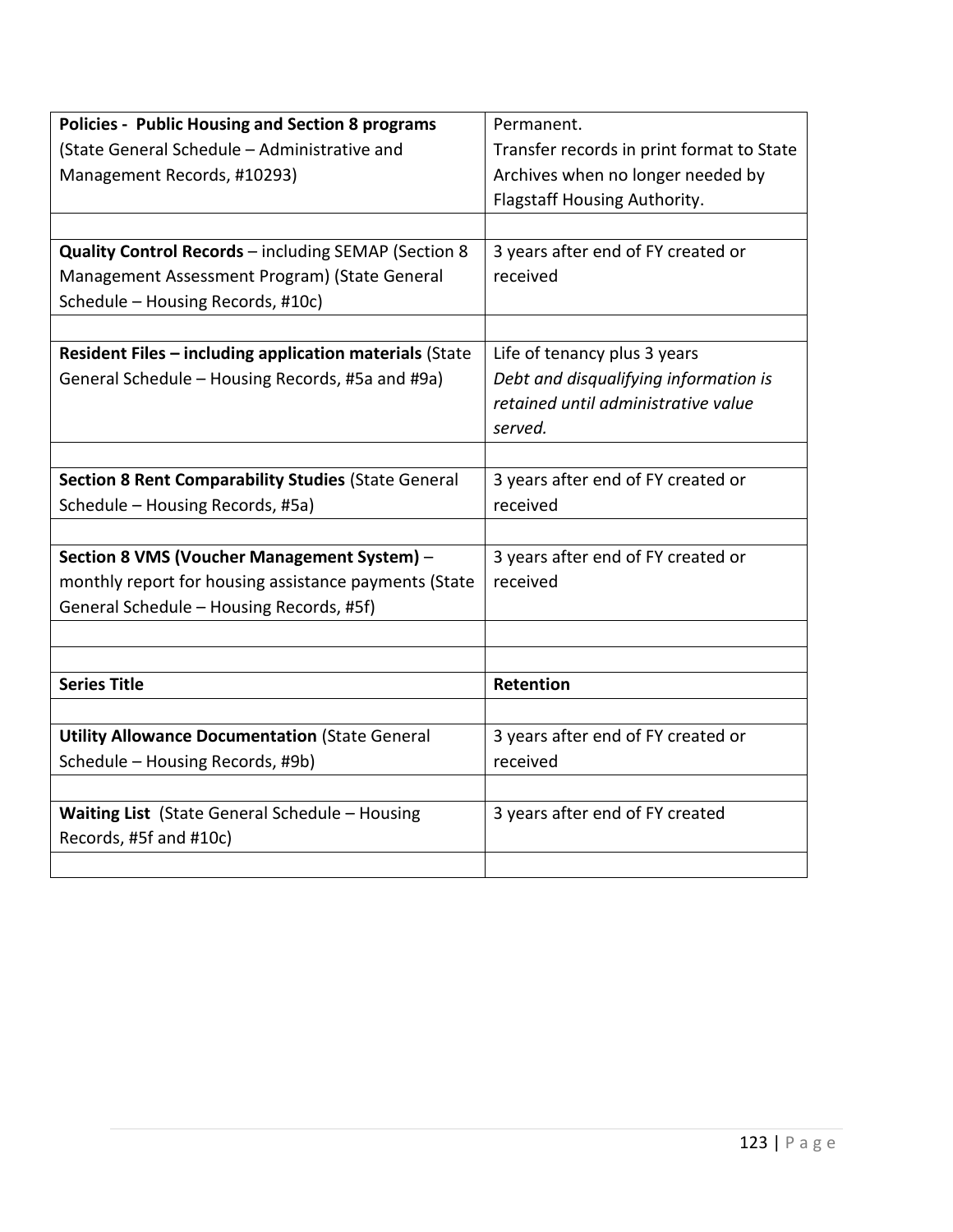# **APPENDIX 9-EMERGENCY PROCEDURAL EXCEPTIONS**

The following procedural exceptions were developed and implemented during the Covid-19 pandemic of 2020. These exceptions are listed by ACOP paragraph and may be implemented in part or in whole upon approval of the Public Housing Manager or the Housing Director in the event of emergencies and/or extended offices closures necessitated by natural disaster, public health emergency, serious staff shortages or other incidents as deemed necessary.

These emergencies must be met using the following priorities:

- Keep Staff, Residents and Applicants safe and healthy.
- Make sure Residents feel secure in their housing.
- Make sure rent is set appropriately for the situation.
- Make sure homes are maintained in safe and sanitary condition.
- Be flexible.
- Don't sweat the small stuff.

#### **3.1 Applying for Assistance**

All applications should continue to be filed electronically using the Haven Connect Website. Applicants may use any computer, tablet or smart-phone with internet access to apply, including free computers at public libraries and at the CFHA office and should be encouraged to do so.

However, in order to insure the greatest access possible a paper application (screen print of the web app launch and FAQ pages and hard copy of the Pre App and HUD-92006) will be sent via mail or email upon written request of the potential applicant. When such an application is received it will be time stamped immediately upon receipt and an application will be created in the third party vendor website. The hard copy materials will be scanned into the website.

#### **3.1.1 Reporting Changes while on the Waiting List**

While on the waiting list, the applicant should use the online third-party vendor site to report changes in household size or composition, preference factors or contact information, including current residence, mailing address, phone number and email address. All changes must be reported within ten (10) calendar days of the change. The applicant will be notified if there is a change in Waiting List Status when this is found during the monthly waiting list reconciliation.

However, in order to insure the greatest access possible changes will be accepted if made in writing either in person, via mail or email. These changes will be input into the third party vendor software or if full application processing has started into the Intake module of Elite. A letter or email will be sent notify the applicant if there is a change in Waiting List Status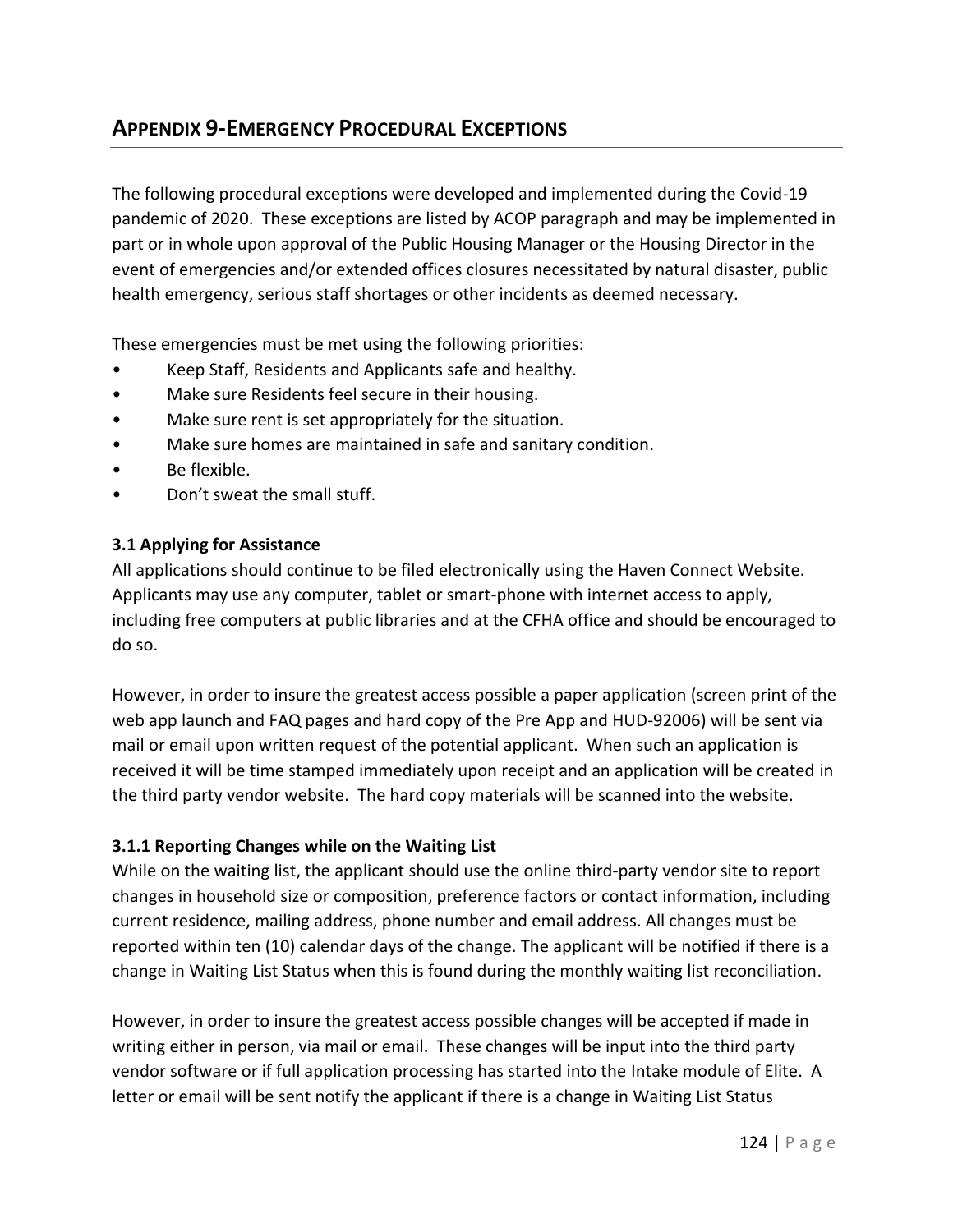# **4.1.2 Eligibility Interviews**

During such emergencies Eligibility Interviews may be conducted via phone call. The Applicant will be notified of the interview date, time and phone number they will be called at via their preferred contact method. The notice will advise them to contact the interviewer if they wish to be contacted at a different number. The interviewer will call the applicant at the scheduled time. All missing documentation and signatures will be obtained at the prelease briefing.

# **5.1.2 Annualizing Earned Income based on Average Experience**

If the annualized income is decreased due to the emergency at hand the household is eligible to a decrease based on a 52 week (12 month) work year at the new periodic amount.

# **5.1.5 Deductions from Annual Income (Child Care)**

If the household must continue paying child care during a work reduction caused by the emergency at hand in order to hold the child's place in the child care facility for when the parent returns to work the cost will continue to be an allowable deduction.

# **6.1 Methods of Verification**

During the time of emergency or reduced services in the office Resident Sworn Statements may be used to verify changes until higher verification may be obtained. The Resident must supply sufficient information to determine the income/deduction amount accurately. Residents are responsible to pay any underpaid rent due to income underreported by \$200 or more per month when this method is used if the higher verification source later confirms the underreporting.

If the emergency at hand results in a sudden decrease in wages that are expected to resume the income may be calculated using the actual paystubs in the month of the emergency to determine the following months' rent. Example: A fire occurs resulting in evacuation April 8-23 and businesses close-the May rent may be calculated using the actual April paystubs.

## **8 Community Service Requirement**

The monthly community service requirement may be waived for all non-exempt household members during the emergency at hand. Based on HUD guidance it may either be required to be made up when the emergency passes, or it may be waived altogether.

## **9.3 Recertification Appointment**

During the emergency at hand incomplete recertification packets may be accepted provided there is sufficient information to determine income and deductions. At a minimum proof of all income and deductions, a completed Declaration for Recertification, signed Form HUD-9886 and (if the police dept. is available for the public) personal record check. The appointment will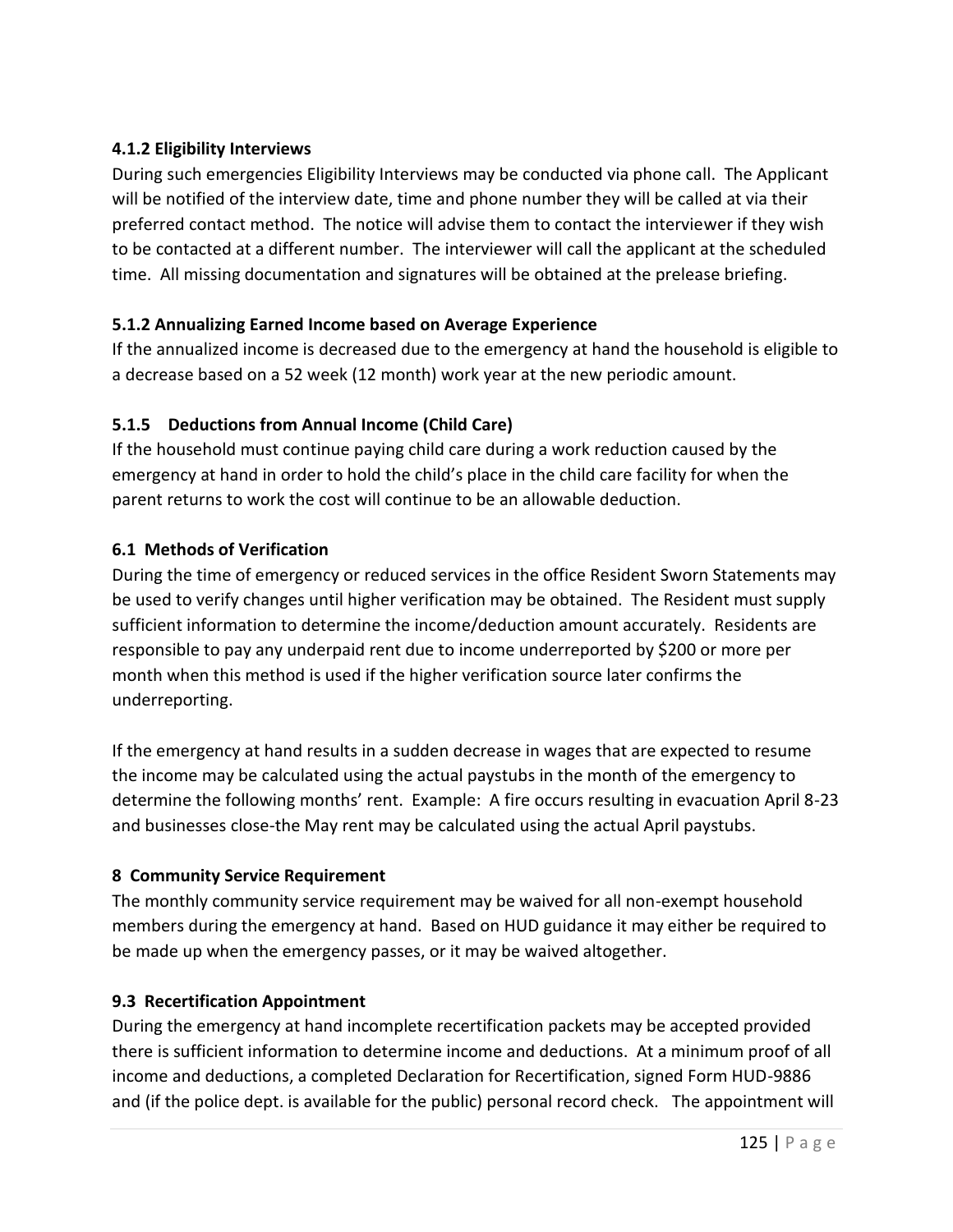be waived unless there is missing documentation or a potential EIV discrepancy has been identified.

When these items are received the HSS may complete the Family Worksheet and Lease Addendum and mail to the Resident for signature without completing the in office appointment. When the signed documents are received the Certification may be completed in the Elite.

When the emergency has passed the Resident will be called into the office to provide any missing documentation. If there is a potential overpayment based on EIV the issue will be discussed and (if the Resident agrees) the retro certs will be signed and repayment agreement completed if requested.

## **9.6 Interim Recertifications**

During emergencies Interim Recertifications based on income decreases will be given priority, although increases will still need to be processed.

The requirement to report decreases by the  $27<sup>th</sup>$  of the month will be waived, and decrease reports will be taken up until the due date of rent. Decreases completed after the 1<sup>st</sup> of the month based on this reporting requirement will be retroactive to the first of the month. Example: Decrease reported 4/27, mailed to Resident 5/2 returned 5/7 would be effective 5/1.

## **11. Inspections**

Annual or Housekeeping Inspections may be delayed or suspended if it is unsafe to conduct such inspections during the period of emergency. A make up inspection schedule will be created with input for both the Specialists and the Maintenance Dept. when the emergency has passed. If make up inspections are not practical units may be skipped for an annual cycle.

Move out inspections may be delayed beyond the normal timeframe if a health hazard exists which requires the unit to sit for a period to allow for safe inspection.

# **14. Terminations**

Terminations for nonpayment of rent or reasons unrelated to health or safety of Residents or staff may be suspended during the emergency.

#### **Other Non-ACOP Policy Exceptions**